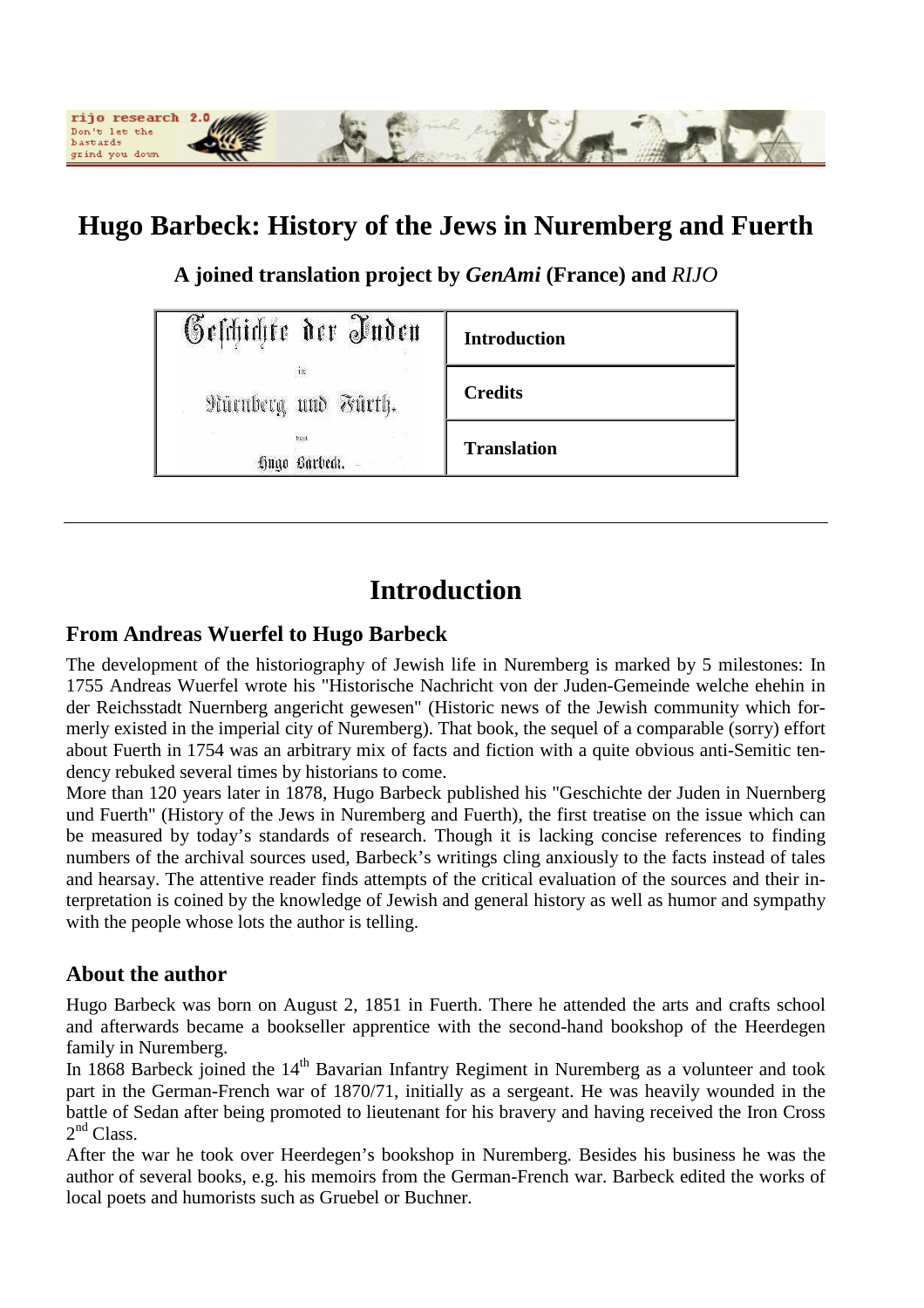Hugo Barbeck was also a political figure of some relevance: From 1887 until his death he was a dedicated member of the Nuremberg municipal council, since 1901 in addition member of the legislative body of the district of Central Franconia. In 1903 he was elected member of the Reichstag, the German parliament in Berlin, for the Nuremberg-Fuerth constituency. He engaged himself in charity and social activities, in particular the salesmen's association "Merkur" in which context he was honored with the silver Luitpold Medal by the Bavarian head of state. Hugo Barbeck died in Nuremberg November 11, 1907.

#### **Local Jewish historiography after Barbeck**

Barbeck's book remained the authoritative textbook for the medieval and early modern history of the local and regional Jewry for almost another 100 years. The volumes of the Nuremberg rabbis Bernhard Ziemlich (published in 1900) and Max Freudenthal (published 1925) are limited to the development of the Jewish congregation since 1850 respectively 1900.

It took 90 more years until again an author tried to write a global history of Jewish history from its beginning in the  $12<sup>th</sup>$  century until modern times. His name was Arnd Mueller and the result of his research was the "Geschichte der Juden in Nuernberg 1146 - 1945" (History of the Jews in Nuremberg 1146 - 1945), published by the City of Nuremberg in 1968. Mueller's solidly researched and written volume wasn't topped until today, though it is over 30 years old by now. It is the requiem for the first (until 1349), second (until 1499) and third (1850 - 1945) Jewish community in Nuremberg.

#### **The Project**

As an effect of German history the offspring of the Nuremberg Jewish community before 1945 is scattered over the entire globe. From the crimes of the Holocaust the dilemma arose that people searching for their roots are confronted with sources and books in a foreign language. One of the purposes of multilingual *RIJO* Web Site is to reconnect these people to their heritage and by that to the cities and towns their families had lived before. For this reason it was only logical that we offered our services to Madame Micheline Gutmann of *GenAmi* (France) and her volunteers when in March 2001 we learned about her project to translate Hugo Barbeck's book into English. After the work of organizing the project, revising the parts of the text yet translated and preparing them for the Internet, the first version of the translation went online July 30, 2001. Then 52 of the 110 relevant pages of the book still waited for their English translation, among them the most difficult paragraphs containing citations from archival documents in medieval German.

By the invaluable help of the volunteers, *GenAmi* and *RIJO* succeeded in completing the project within less than a year. On July 28, 2002 the last pages were added to the online text.

We are proud and grateful to have been part of this joined effort of people from six different countries and different generations united in this project supposed to foster the knowledge of the Jewish history in Nuremberg and Fuerth. The result is the most extensive and authoritative English textbook on this subject.

In order to search for biographical information in the text and to compare Barbeck's information with *RIJO*'s other featured sources, stories and links, we recommend to make use of our internal search engine.

*RIJO*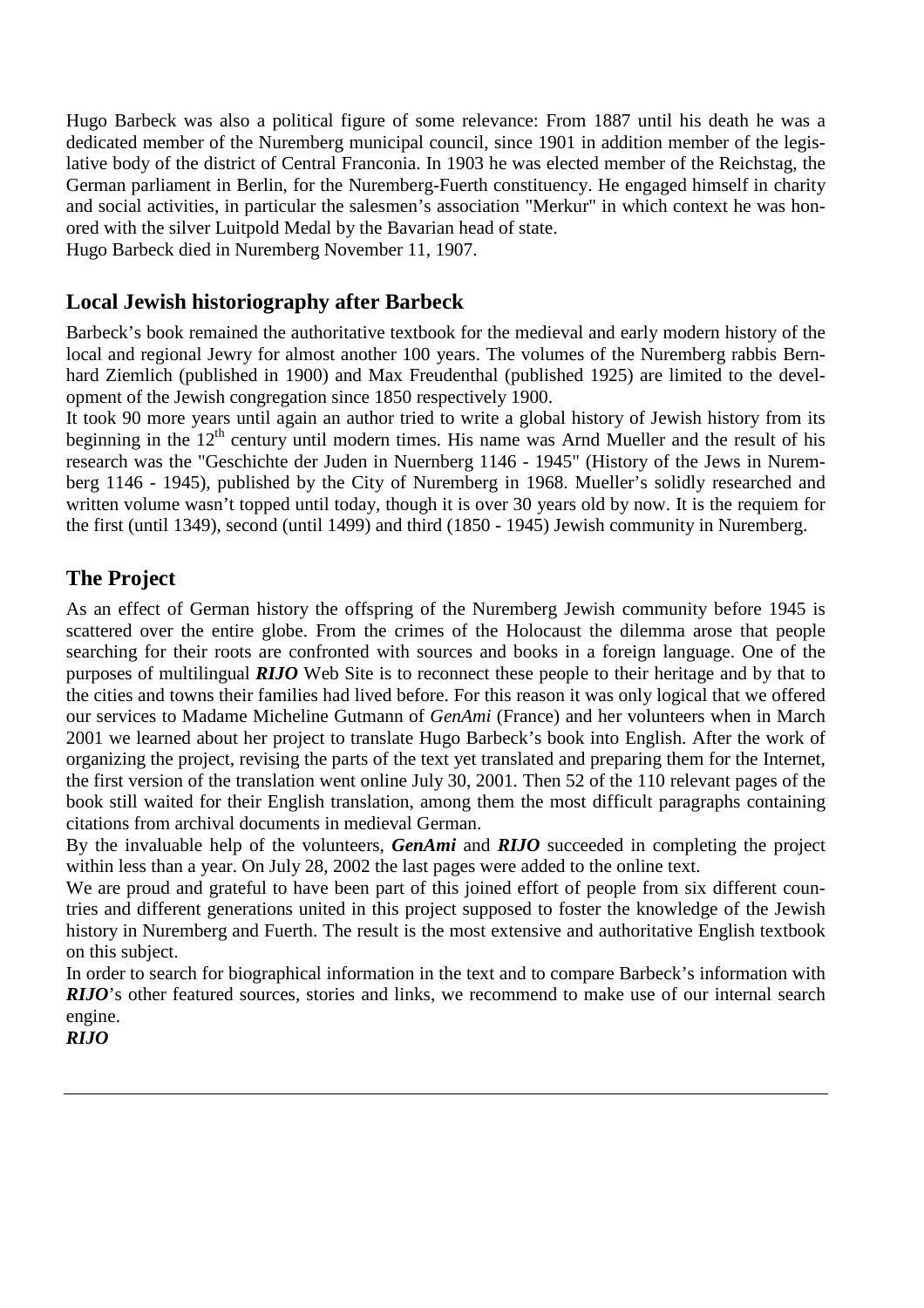# **Credits**

Coordination: *Micheline Gutmann*, *GenAmi* (France)

Translations by: *Susan Edel*, Israel *Willie Glaser*, Canada *Gerhard Jochem*, Germany *Harry Katzman*, USA *Esther Ramon*, Israel *Marcelo Rosenbaum*, England *Heinz Skyte*, England *Thea Skyte*, England *David Stern*, USA

prepared for the Internet by *RIJO*

## **Translation**

| p(I) | <b>History of the Jews in Nuremberg and Fuerth</b>                                 |
|------|------------------------------------------------------------------------------------|
|      | based upon the available printed material from the Royal Archives at Nuremberg and |
|      | Bamberg, from the archives owned by the Jewish Community and others                |
|      | published and updated until the present time by                                    |
|      | <b>Hugo Barbeck</b>                                                                |
|      | Nuremberg, Friedrich Heerdegen (Barbeck) publisher, 1878                           |

## $p$  (II)  $\sqrt{P_{\text{refac}}$

There appeared two former works about the History of the Jews in Nuremberg and Fuerth by the parson A. Wuerfel with the titles "Historic information about the Jewish Community of the Hofmarkt Fuerth" (Frankfurt and Prague 1754) and "Historic information about the Jewish Community in Nuremberg" (Nuremberg 1755).

Since then only one new work was published (not to mention meaningless material and repetitions) which is of great importance for the history of Fuerth as it distinguishes itself from the previous two by its soothing objectivity and sure reliability. It is the "History of the Jews in the former principality of Ansbach" by S. Haenle (Ansbach 1867): this work was a foundation for the author as it was based on the study of sources.

The case of Nuremberg was quite different. Here the whole documentation had to be reexamined, because a test conducted showed the total unreliability of the existing work, although till now it was highly considered and seen as a trustworthy source, in spite of its intolerant tendency.

Consequently in relation to Nuremberg the primary task consisted in rectifying; only after finalizing this part we could undertake to extend it by incorporating the data of the until then mostly unused files and documents of the District Archives of Nuremberg.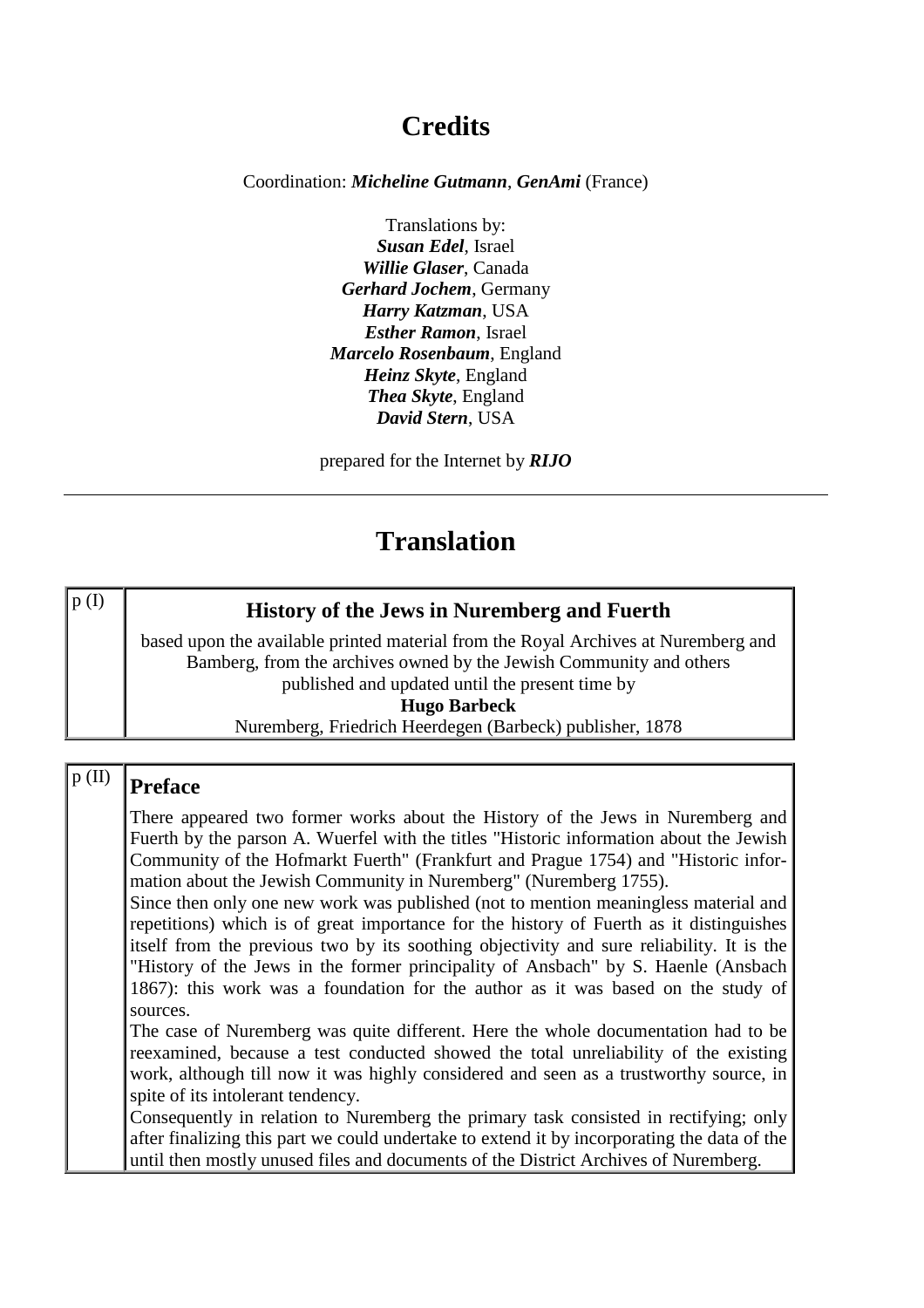| p (III) | Except for some scattered information, the data for the completion of the history of     |
|---------|------------------------------------------------------------------------------------------|
|         | Fuerth were obtained mainly from the District Archive in Bamberg and the Archive of      |
|         | the Jewish Community of Fuerth. A detailed history of the trade, which until now had     |
|         | not been mentioned to such an extent, was added as a new part: it is the connecting link |
|         | of the history of the Jews of those two places.                                          |
|         | Since this work was not initially intended for printing, the citation of the sources was |
|         | usually omitted. It was therefore our obligation to use only reliable sources, examine   |
|         | these closely in case of discrepancies and whenever doubts or discrepancies remained     |
|         | to mention those.                                                                        |
|         | Finally we mention and thank those who gave their friendly support to this work: Dr      |
|         | Frommann, Dr Lochner, Dr Josephthal and teacher Heinemann in Nuremberg, Dr Feust         |
|         | and Eduard Volkhart in Fuerth.                                                           |
|         | The author will be thankful for corrections and supplements.                             |
|         | Hugo Barbeck, Nuremberg, August 1878                                                     |

# p (IV) **Table of Contents**

**History of the Jews in Nuremberg (I)** p 1 - 41

**History of the Jews in Fuerth** p 45 - 94

**History of the Jews in Nuremberg (II) Modern Ages** p 97 - 100

*Appendices p 103 - 114*

**I. On the improvement of the moral conditions of the Jews of Franconia, 1792** p 103 - 105

**II. Information about the history of the Jews' tolls (Judenzoll) in Nuremberg** p 106 - 108

**III. Mention of the documents that could not be used in this text because it was already in the advanced stages of print** p 109 - 112 *[not included into the translation because of its lack of informational value for the foreign reader]* **IV. The Jewish orphanage in Fuerth** p 113 - 114

# Register.

**SAAAA** 

| Geschichte der Juden in Nürnberg. (I.) Seite 1 bis 41.                       |
|------------------------------------------------------------------------------|
| Geschichte Der Juden in Fücth.<br>$v_2 = 45$ $v_3 = 94$ .                    |
| Geschichte der Juden in Nüruberg. (II.) Neuzeit ", 97 ", 100.                |
| Beilagen:                                                                    |
| I. "Die Verbesserung des sittlichen Zustandes der                            |
| Judenfchaft in Franken betreffend. 1792."<br>$\mu$ 103 $\mu$ 105.            |
| II. Nadjrichten zur Gejchichte des Judenzolls in Nürnberg. "106 "108.        |
| III. Erwähnung der Urkunden, die wegen vorgejchrittenen                      |
| Drucks nicht mehr im Texte verwendet werden tonnten.<br>$\mu$ 109 $\mu$ 112. |
| IV. Das ifraelitische Waisenhaus in Fürth. " 113 " 114.                      |
| The German original of the table                                             |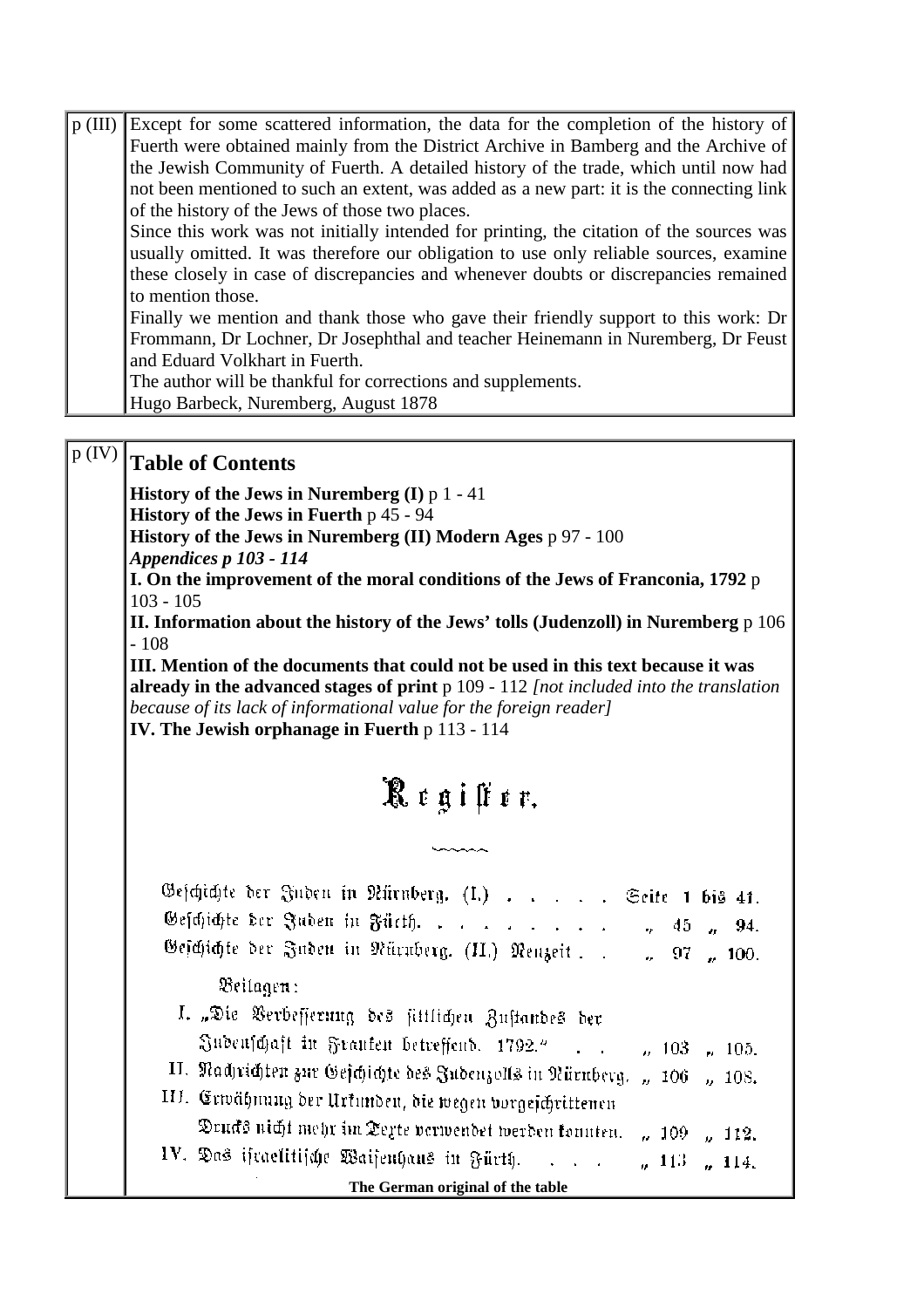| p <sub>1</sub> | <b>Nuremberg I</b>                                                                                                                                                                                                                                                                                                                                                                                                                                                                                                                                                                                                                                                                                                                                                                                                                                                                                                                                                                                                                                                                                                                                                                                                                                                                                                                                                                                                                                                                                                                                                             |
|----------------|--------------------------------------------------------------------------------------------------------------------------------------------------------------------------------------------------------------------------------------------------------------------------------------------------------------------------------------------------------------------------------------------------------------------------------------------------------------------------------------------------------------------------------------------------------------------------------------------------------------------------------------------------------------------------------------------------------------------------------------------------------------------------------------------------------------------------------------------------------------------------------------------------------------------------------------------------------------------------------------------------------------------------------------------------------------------------------------------------------------------------------------------------------------------------------------------------------------------------------------------------------------------------------------------------------------------------------------------------------------------------------------------------------------------------------------------------------------------------------------------------------------------------------------------------------------------------------|
|                | The Nuremberg chroniclers cannot overcome the prejudice to begin the history of their<br>town as early as possible, although no proofs are available. Wuerfel also uses an old<br>formula to begin the preface to his first chapter "About the liberty of the town of Nur-<br>emberg to receive Jews", and starts, based on Boehmer, with the characteristic words:<br>"Under the pagan emperors the Jews enjoyed many and wonderful privileges (it should<br>be equal rights, in which sense pagans were quite tolerant here and there). But as soon<br>as the Roman Empire was ruled by Christians, those privileges were cut to a great ex-<br>tent. This hurt the Jews and so they would have liked to return the government to the<br>pagan rulers. They therefore stimulated treachery, murder and revolt (?). With such bad<br>beginnings they secretly incurred the Christian's hatred which at different times erupted<br>in cruel persecutions. During those persecutions the Jews sought the protection of the<br>Roman emperors which they usually got. Since this 'advocatia' [Latin: support, de-<br>fense] was somewhat unusual they had to pay 'tributa personalia' [Latin: personal]<br>taxes] to the emperors and were therefore called 'servi camerae imperiales specialis'<br>[Latin: special imperial chamber serfs] or 'servi fiscalini' [Latin: fiscal serfs]. Once<br>they came under the protection of the roman emperors their incorporation was added to<br>the Cesarean 'reservatis' [Latin: reserve]. So nobody was allowed to accept and protect |
|                | the Jews except by the emperor's privilege."                                                                                                                                                                                                                                                                                                                                                                                                                                                                                                                                                                                                                                                                                                                                                                                                                                                                                                                                                                                                                                                                                                                                                                                                                                                                                                                                                                                                                                                                                                                                   |
|                | This privilege was enjoyed, among others, by Hartung von Egloffstein from Henfenfeld<br>near Hersbruck bestowed in 1418 by emperor Siegmund. After Henfenfeld was bought                                                                                                                                                                                                                                                                                                                                                                                                                                                                                                                                                                                                                                                                                                                                                                                                                                                                                                                                                                                                                                                                                                                                                                                                                                                                                                                                                                                                       |
|                | by the Pfinzing family this freedom was not exercised any more. Such a freedom was                                                                                                                                                                                                                                                                                                                                                                                                                                                                                                                                                                                                                                                                                                                                                                                                                                                                                                                                                                                                                                                                                                                                                                                                                                                                                                                                                                                                                                                                                             |
|                | nothing else than the right to raise a high tribute against a quite limited protection.                                                                                                                                                                                                                                                                                                                                                                                                                                                                                                                                                                                                                                                                                                                                                                                                                                                                                                                                                                                                                                                                                                                                                                                                                                                                                                                                                                                                                                                                                        |

p 2 Woehrd, sold by burgrave Friedrich of Nuremberg in 1427, also had this privilege that was considered everywhere as a good business; so much so that it was transferred to the electors by Karl IV in his Golden Bull of 1356 and later by Karl V to the immediate estates: noticeably it stood next to the right to use gold and silver mines, at least upon request. Before the transmission of these rights to the estates, to which the free cities also belonged, Nuremberg already had possessed them already for some time as is proven by documents. The not always reliable council scribe ["Rathsschreiber" in the original] Mueller stated in his annals that king Albrecht granted these rights to the city in 1298; however this only becomes evident in a document of 1310 under Heinrich IV. Prior to the granting of this right many Jews were already living in Nuremberg as can be deducted from Wuerfel's cite of a city legal code from 1290 with many paragraphs that mention Jews, and that in 1246 under Konrad III, there is a mention of Jews in Nuremberg.

The "glorious" emperors as Wuerfel called them, repeatedly confirmed this right and additionally bestowed the so-called "Privilegia", that in reality were "favorabilia" [Latin: favorable] to the city while the Jews had to be counted as "odiosa" [Latin: hated]. One such a "privilegium" of Heinrich VII from 1310 commands the Jews not to sell their cattle at the Christian markets but in separate premises: it further demands to take only 2 interest per week for each pound Heller [ancient German currency] from citizens, and 3 Heller [per week] from foreigners.

1 pound Heller was equal to 1 florin, but it devalued rapidly after 1370, so that in 1373 the florin was equal to 2 pounds and 12 shillings and in 1503 1 florin which was always of gold, was equal to 8 pounds and 12 Pfennigs [ancient German currency]: that is how silver devalued against gold.

Since Jews were not allowed to engage in any industry, they were restricted to trade and especially in money, the latter being forbidden to Christians according to the ca-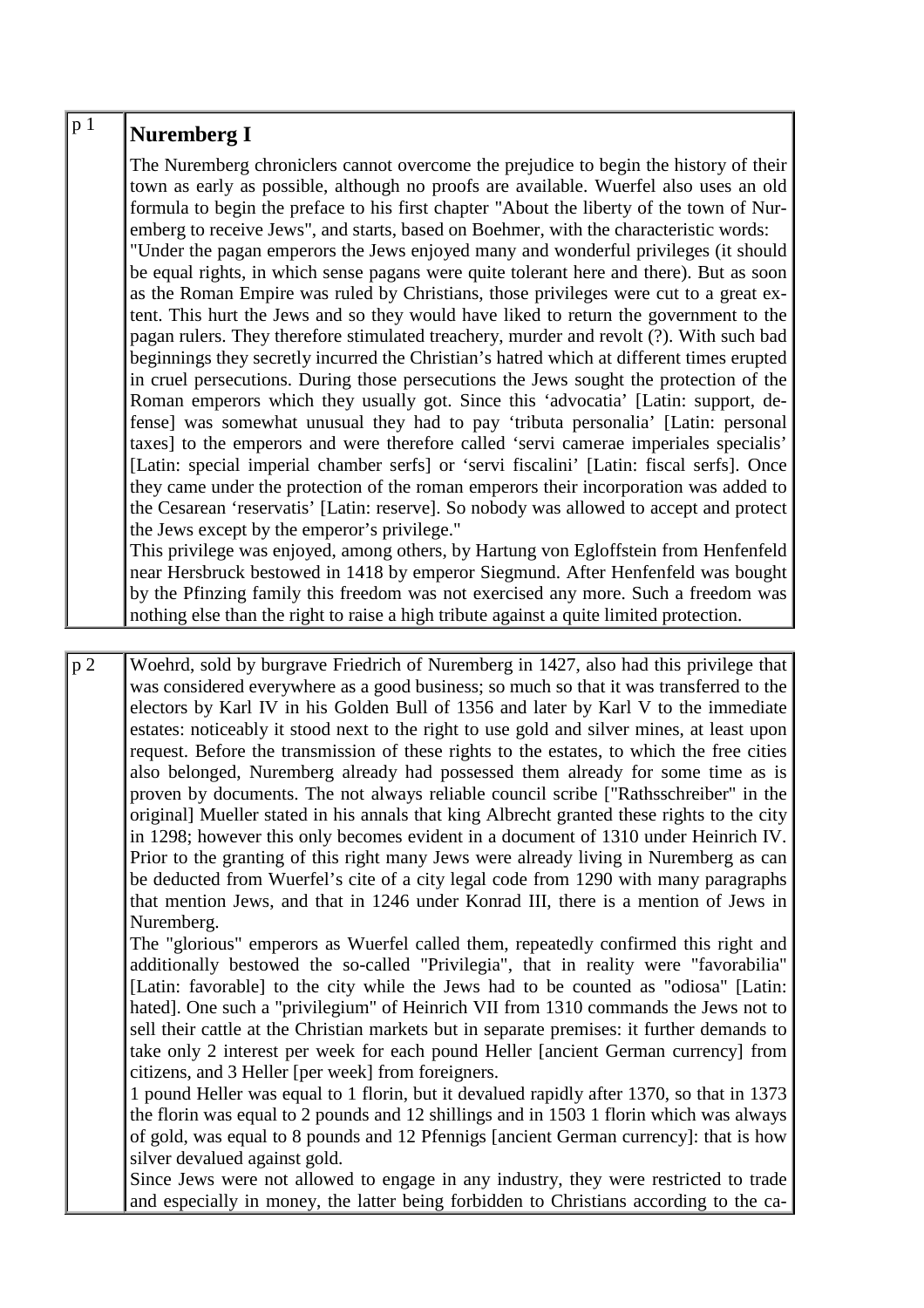nonical law. From 1380 to 1387 "Jacob Rapp, the Jew" is conspicuously cited as a money lender, in the city Judicial Manual: from 1380 to 1387 "Gutta Rappin" is mentioned. In 1364 Rapp bought a house in the Taschenthal (near the Judengasse [Jews' lane]) and in 1368 he sold a house near the shul. In 1370 he bought again a house and in 1371 he got a license to build. In 1410 his widow Jutta (mentioned above) was banned because of disobedient behavior.

p 3 Many times Jacob Rapp paid the whole taxes of the Jews in advance: for instance, in 1376 he paid 2,000 florins, the part which the Jews had to pay as compensation to the burgrave for the erection of a castle wall. In 1381 he paid 2,400 florins against which he was exempt from taxes for 8 years.

Later the Jews were forbidden to sell fish on the mornings of Christian holidays. In 1313 the emperor ordered the mayor of Nuremberg to shield the Jews and protect them from unreasonable force. In 1315, Ludwig the Bavarian, by special grace and favors, allowed the council to destroy the entrances to the cellars, the chambers and the huts in front of the houses of the Jews if they narrowed the street, and to forbid such buildings in future. Seven years later the emperor formally transferred the Jews, his "servi camerae", to burgrave Friedrich IV, who it seems took somewhat care of his new subjects. In 1333 he issued a new order to protect the Jews. In the year 1344 he promised that he would not help anymore towards Christian houses falling into Jewish hands.

Nuremberg acquired an unusual right from Karl IV in 1347: it stated that the town should get 200 Heller out of the taxes due [to the emperor] by the Jews to cover the costs of the wood that he would use from the Imperial Forest during his stays in Nuremberg. Another privilege, granted in 1349, affected the wealth of the Jews: it was king Karl's opinion that Nuremberg lacked a large space where buying and selling could be conducted comfortably and therefore he cancelled all previous rights and allowed to destroy the houses of the Jews between the houses of Franz Haller and Fritz Behaim in order to build two markets and instead of the shul to erect a church to St. Mary. Not only were then debts not compatible with the emperor's honor, but were actually not honored and Karl IV had considered in this respect his faithful city of Nuremberg: in 1352 he promised the council of Nuremberg that he would not surrender or pawn to anybody the yearly taxes and other income due to him from the Jews of Nuremberg. This could mean nothing else but an eventual cover of debts he had incurred.

p 4 In 1360 he let the council protect the Jews for 15 years and they would get one third of their taxes. In 1371 he further allowed [the Nuremberg council] to collect all their taxes in exchange for 400 florins yearly compensation to his chamber. In 1390 emperor Wenzel offered the council the following freedoms concerning the Jews:

- 1. he allowed to take more Jews under their protection,
- 2. to keep half of the resulting income for themselves,
- 3. the 400 florins compensation, which the council had to pay to the emperor for the stay of the Jews ["Judenaufenthalt" in the original] were abolished, but every adult Jew had to pay 1 florin "Opferpfennig" per year. And finally
- 4. the whole Jewish wealth could not be surrendered to anybody so that if a Jew left the town or disappeared his property could be sold within a year: the royal treasury would get one half of the proceeds and council the other half.

In the same year, the emperor ordered that anybody from the towns who owed money to the Jews did not have to pay them, and that the Jews have to return all the pawns and guarantees. For this he got 40,000 florins from which Nuremberg paid 4,000 florins. Offenders would be considered as traitors. (Is it a wonder that someone cursed the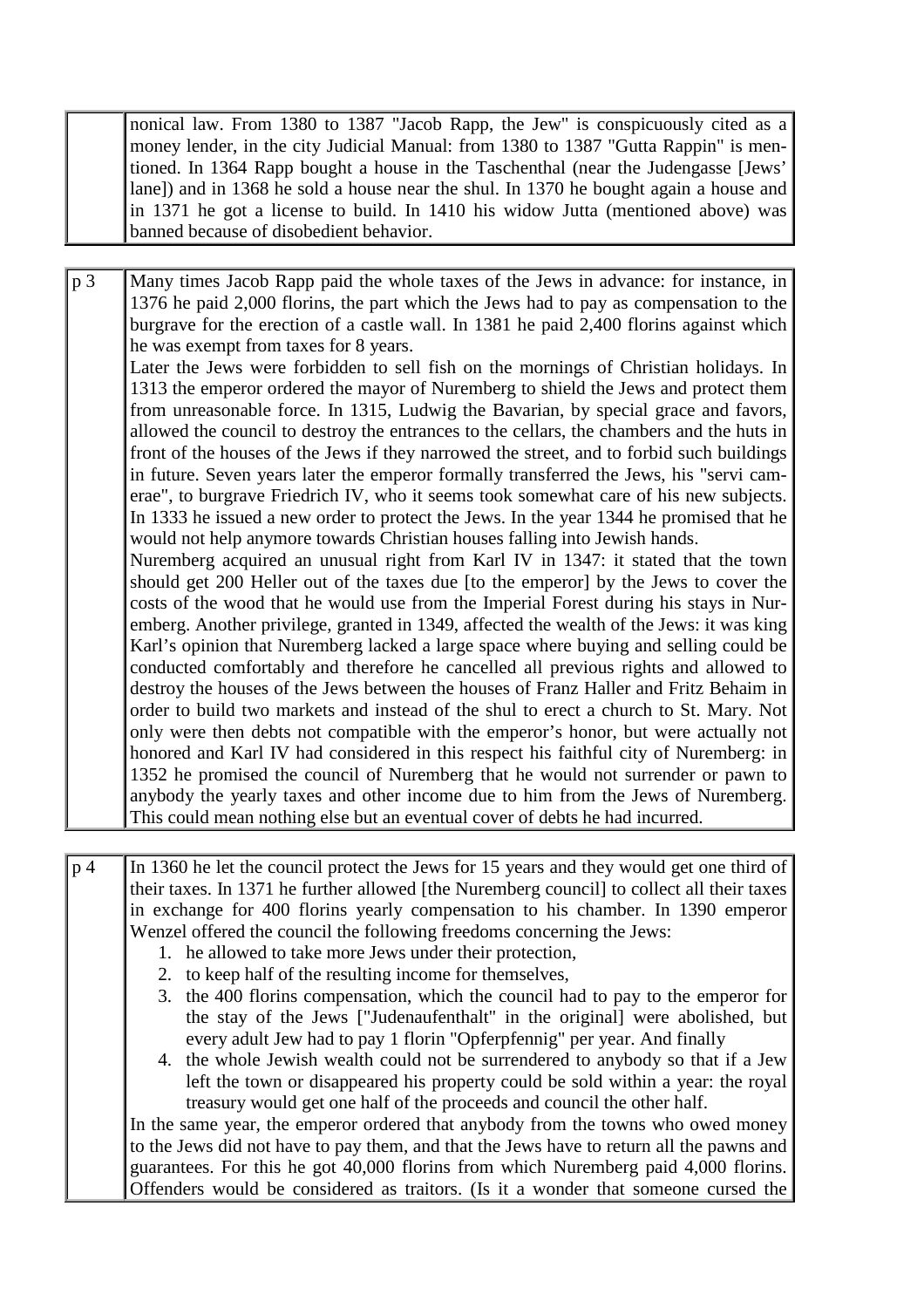authorities?). Anyhow the earlier mentioned total amount is not proven: according to Ulman Stromer more counts than towns were involved [in the moratorium] and that means that the sum was more than 50,000 florins and would anyway have reached the 85,000 florins mentioned by other sources. Out of this sum the duke of Bavaria, the bishop of Wuerzburg and the bishop of Otting (Oettingen) paid 15,000 florins each; additionally the bishops of Augsburg and of Bamberg also participated among others. This means that the charge on the towns could not have reached 40,000 florins: Wuerfel as well as his cited source confused the sum with one to be mentioned later in 1385. Although mentioned by Wuerfel, a further document from 1573 by Maximilian II that cut the trade and connections of the Jews with Nuremberg does not belong here, because it concerns foreign Jews: the Jews were expelled from Nuremberg in 1499 and since then the city did not use the privilege (!) to take in Jews. With this Wuerfel closes his first chapter from which it is sufficiently clear that the

trade was lucratively in the hand of the Jews, and also that their lack of rights was exploited by big and small rulers to substantially diminish their profits.

p 5 The next message is characteristic: following the council's prompt, emperor Friedrich III tried to protect the Jews from a decree issued by cardinal Nikolaus at the 1451 Bamberg synod. It determined that all Jews who lived in the diocese of Bamberg, to which Nuremberg also belonged, should not engage in usury, but should instead work and wear a yellow sign to distinguish themselves from the Christians. The Nuremberg council was thus forced to forbid, or to pretend to forbid, the trade in money and to demand the wearing of the yellow sign. This order was very detrimental for the traders and craftsmen of Nuremberg who needed money for their business and had found that the Jews had it available. The council asked the pope and the emperor to annul the order: a delegation was sent to each of them. In the letter to the pope they described the great disadvantages that the execution of the order would bring to the town and its citizens, disadvantages that started to being felt even after such a short time. In particular the letter stressed out that if the decree of the synod were not to be annulled the evil of usury -until then restricted to the Jews- would spread among the Christians too. In the letter to the emperor they emphasized that the Jewry of the town had suffered very much, because in the last war (1449-1450) and in the following epidemics, many of the debtors either had died or had been ruined or had left the town in poverty. The

cardinal's prohibition of usury had taken away the Jews' source of income so that they also fell into poverty: their wealth had become very small. Since the pope also wanted to uphold the prohibition of usury, the Jews were very scared and their ruin would be unavoidable. During his stay in Rome the emperor applied in person to pope Nikolaus who promised him orally and in writing that the decisions of the cardinal would not harm the citizens and Jews of Nuremberg. The pope issued a bull worded in this sense: its observance was recommended in 1453 to the council by the bishop Anton of Bamberg. From there onwards usury was allowed to the Jews always restricted to a certain number of years. This happened actually in 1464 and 1470 when emperor Friedrich allowed them to engage in usury and confirmed their rights for 6 years at a time.

p 6 Wuerfel starts his second chapter in the before mentioned formula by quoting Gundling that already in the year 100 Jews from Regensburg were supposed to have come to Nuremberg. Though Gundling was content with the year 100 the Nuremberg historian Falckenstein goes even further back by stating that already in the year 46 a Jew in the Northern district was given Holy Communion by the holy Syto "doubtlessly in order to decry this". Further information follow these two completely imaginary presumptions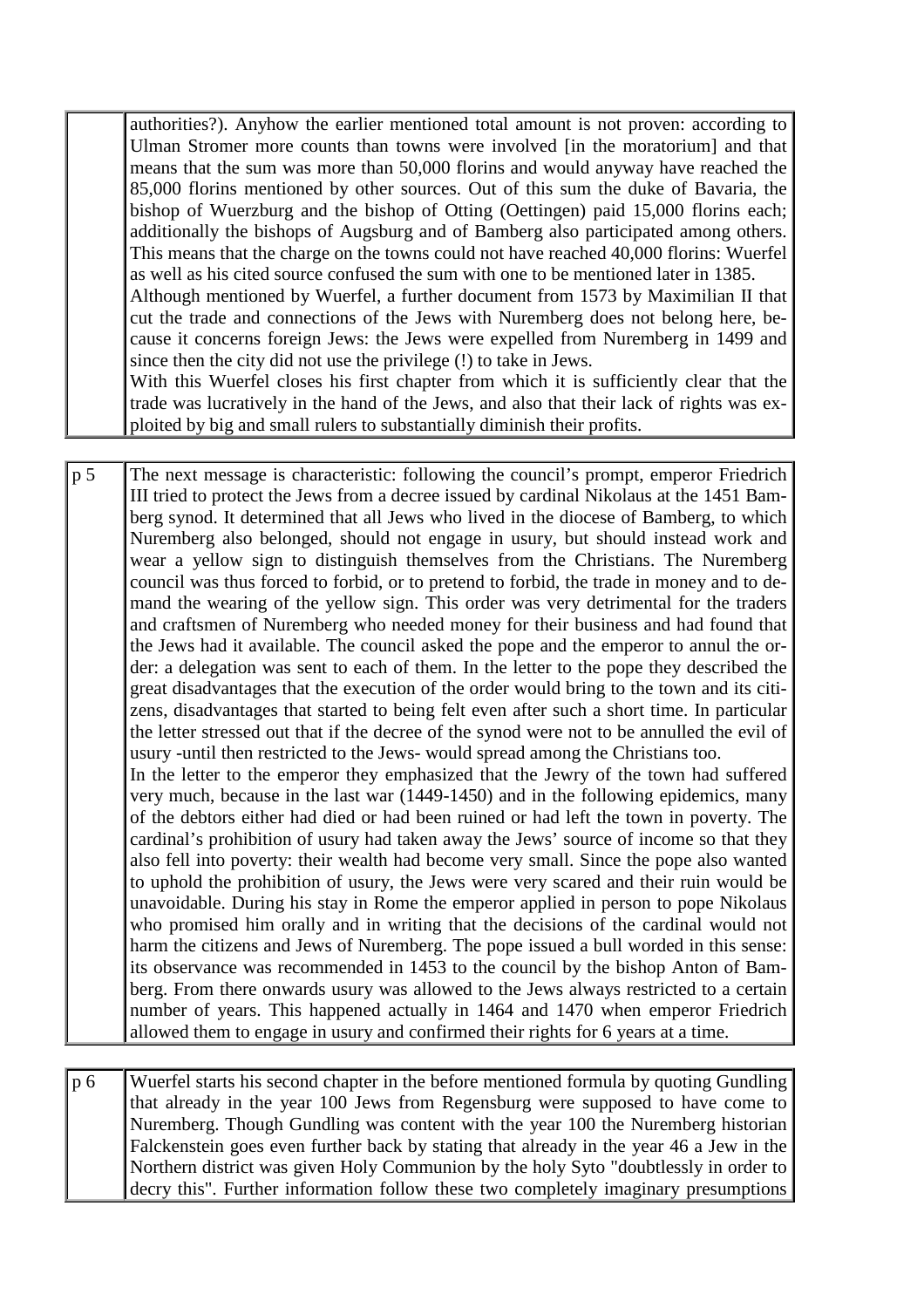which are no less unbelievable in stating: "that certainly at the time of emperor Heinrich IV Jews had already safely resided in Nuremberg. Their sojourn in Nuremberg is not only remembered as secret adherents of Heinrich V but also for their most disgraceful deed that they betrayed the town, who had remained loyal to the old emperor. Through this treacherous betrayal the enraged Heinrich V gained possession of the town, left it to the people to loot, burn and devastate it and also to drive away or strangle most of its inhabitants. After the town lay in ruins for several years and after the death of emperor Heinrich, Jews, who had remained in the devastated buildings, finally invited more Jews in. With money they achieved to persuade emperor Lothario II to allow them the rebuild the desolate town. So the Jews, the first to rebuild the town, chose the best places for themselves and settled very comfortably close to the impregnable imperial castle where today the salt and vegetable market place is situated, behind the town hall and near the 'Zottenberg' (now Doetschmannsplatz and surroundings)". How much importance should be given to this information is shown by the introductory words that a mere mention of these scribblings gives them too much emphasis. It is true that the mentioned dwellings were occupied by Jews and, according to Wuerfel, two narrow lanes led towards the "Markt" (market place), which were called the "Vorderen Judengassen" (front Jews Lanes).

p 7 The Jewish dwellings were between the house of Franz Haller (approximately now the site of the "Beautiful Fountain") and the houses of Fritz Behaim (now no. 6 and 8 on the main market square). In front of the Synagogue (now St. Mary's Church) and the house of Konrad Gross (now "Plobenhof") and Ulrich Stromair (now Eisenbach's house) were four Jewish residences. Behind the synagogue was also a row of Jewish dwellings. Above the house "Zum weissen Hund" [white dog] ("Zum weissen Hund" was either house no. 8 or 12 on the "Obstmarkt" [fruit market]. The entrance to the "Hintere Judengasse" (back Jew's Lane), which came out next to "Jacobsbruder" (now Tucherstrasse 6), was between these two houses, which both have windows on their side walls, and also no.10, another but lower house. This house appears to be of a later date and blocked the former through lane which is still accessible up to the house. Houses on "Capadocia" on the west of the "Spitalplatz" [hospital square", on "Mehlgaesslein" [flour lane] (now house "Sachsen-Gasse", on the "Zottenberg", the "Kressische Majorats-Haus" (now House on the "Obstmarkt") and the "Christianische" house there, were also owned by Jews. It is understandable that with the increase of the community the dwellings gradually became too small and attempts were made to purchase more houses in the neighborhood. With the help of emperor Ludwig, who however apologized to the council, they bought the house of Heinrich Holzschuher on the "Salzmarkt" [salt market] (now the synagogue). According to Wuerfel emperor Karl IV was in 1350 accused by V. Stromer that one did not know whether Nuremberg was a Jewish or a Christian town. This "reasonable assumption expressed at the right time made a blessed and happy impression on his Majesty then", also according to Wuerfel, already in 1349, the year previous, he had decreed the demolition of the Jewish houses. Wuerfel, who does not quote any sources,

like previous writers appears to have become somewhat confused. After all, the demolition of the houses could only take place after consultations with the Bishop of Bamberg, the burgrave and with Arnold von Seckendorf, who were more or less interested in the lapsed rights to taxes caused by this and, no doubt, only after the town paid 1,600 fl. to the above named as arranged by the Augsburg Bishop Marquard. A few houses not in the way were allowed to remain standing. Due to these improvements some Christian houses had also to be sacrificed but the owners were compensated with Jewish houses.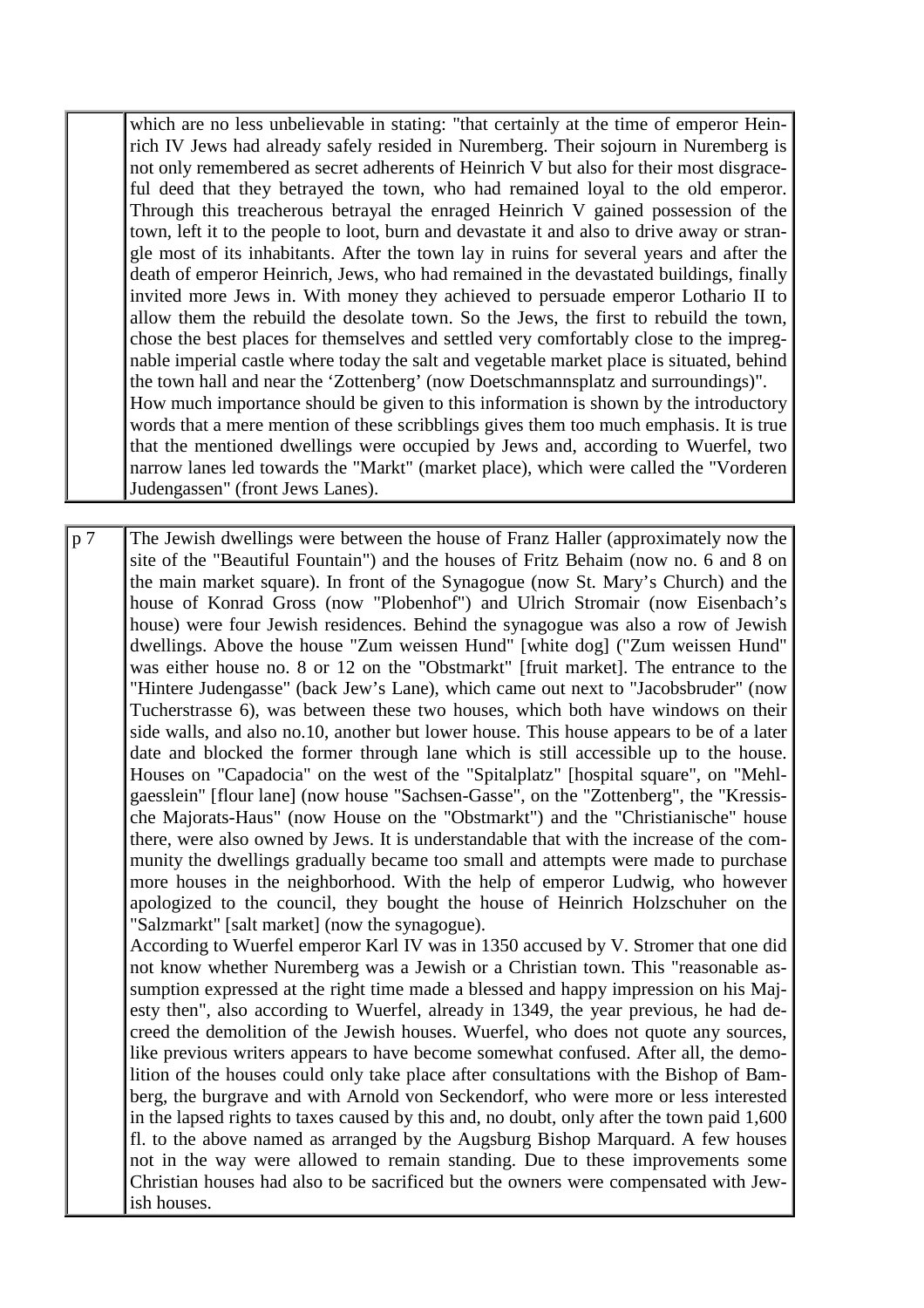p 8 Jews also lost several houses through sales, as the new beautiful site attracted rich Christians and eventually the emperor also presented Ulman Stromer and his uncle Ulrich Stromer, as well as Friedrich Schopper with houses between the present Hauptmarkt 19 and 16, where later sacred services were held. Although these appear to be the only named but are certainly not the only recipients of presents. Those expelled were allotted the large site of a fire in the "Taschental", the so-called old "Hofstatt" [court building] (now Judengasse) [Jew's lane]. This was the empty site of a fire which in 1340 had started in the corner house of Heugaesschen with Heumarkt [hay lane, hay market] and was supposed to have destroyed 400 houses within two days. By strange, however, unconfirmed co-incidence a fire which is supposed to have started in a Jewish house opposite the Augustinerkloster [cloister of the order of St. Augustinus] (now "Justizpalast") [palace of justice] is mentioned in 1365.

To obscure Jewish reminders in the houses taken over by Christians and to fit in with the environment of the square around St. Mary's Church, new owners are supposed to have decorated them with sacred images, especially those of the Holy Virgin. Even if the origin is not historically identifiable it should be noted that there were indeed such statues on most corners of houses in the former Jewish quarters. Even today these are to be found on houses on Hauptmarkt (Eisenbach's house, Obstgasse), Obstmarkt 16 (present owner Jean M. Bauer), 1 (Nusselt) and 22 (Grosch), on the Fuenferplatz (house "am glaesernen Himmel" [vitreous sky]), Bindergasse 1 and 2 (the Rittner house), on Doetschmannsplatz 20 (Nuernberger Anzeiger), Tucherstrasse 13, Bindergasse 10 and 12, Spitalgasse 1, Burgstrasse 1, Duererplatz 4, Winklerstrasse 3 and 24, as well as on houses in the vicinity.

Jews, as well as having been allocated special living quarters, also had to wear special clothing to make them everywhere recognizable. A tall red hat was the usual mark, which later could be replaced by a completely flat cap. In addition foreign Jews had to wear the "Gugel", a large cap, which drooped over the back, which was forbidden to be worn by locals or they had to pay a fine of one pound Heller. The origin of men was recognizable by a yellow circle, of women through a blue veil. (1451 decree; in 1458 foreign Jews also had to have yellow circles on their clothes).

p 9 Long beards were not allowed and had to be trimmed every four weeks. The latter was especially ordered in 1343. Apart from these regulations they were also subject to additional special laws. Whether these were necessary because Jews "at times strayed and were inquisitive" is not clear. These laws ordered the following: If Jews quarrel amongst themselves and if one hits or fights another, the one who hit first shall pay ten pound Heller. If the one who is hit does more than defend himself then he has to pay the same amount. Whoever is accused of such a misdemeanor but is unable to prove it as untrue, has to pay the same fine. Whoever is not in a position to pay the amount of the fine is expelled from the town until he settles the debt. The complaint has to be brought without "discord" (that is according to the truth). Fights between children under the age of fifteen years or, if a grown-up hits a child under fifteen, are excluded. The same fine as above is also due if the quarrel is with Christians or foreign Jews. (In the last instance the way of punishment differs as the case refers to municipal laws, there being no separate paragraph applicable to Jews). Jews and Jewesses who already had civic rights and wanted to give these up or whose were revoked had to remain in town and were not allowed to become the subject of anyone else, except if they complied with the existing conditions. Failure to comply carried a penalty of a thousand florins as well as the annulment of claims and the requisition of their belongings. Taxes for the following year had also still be deposited. For trading without special permission except in meat (cattle) or horses a charge of ten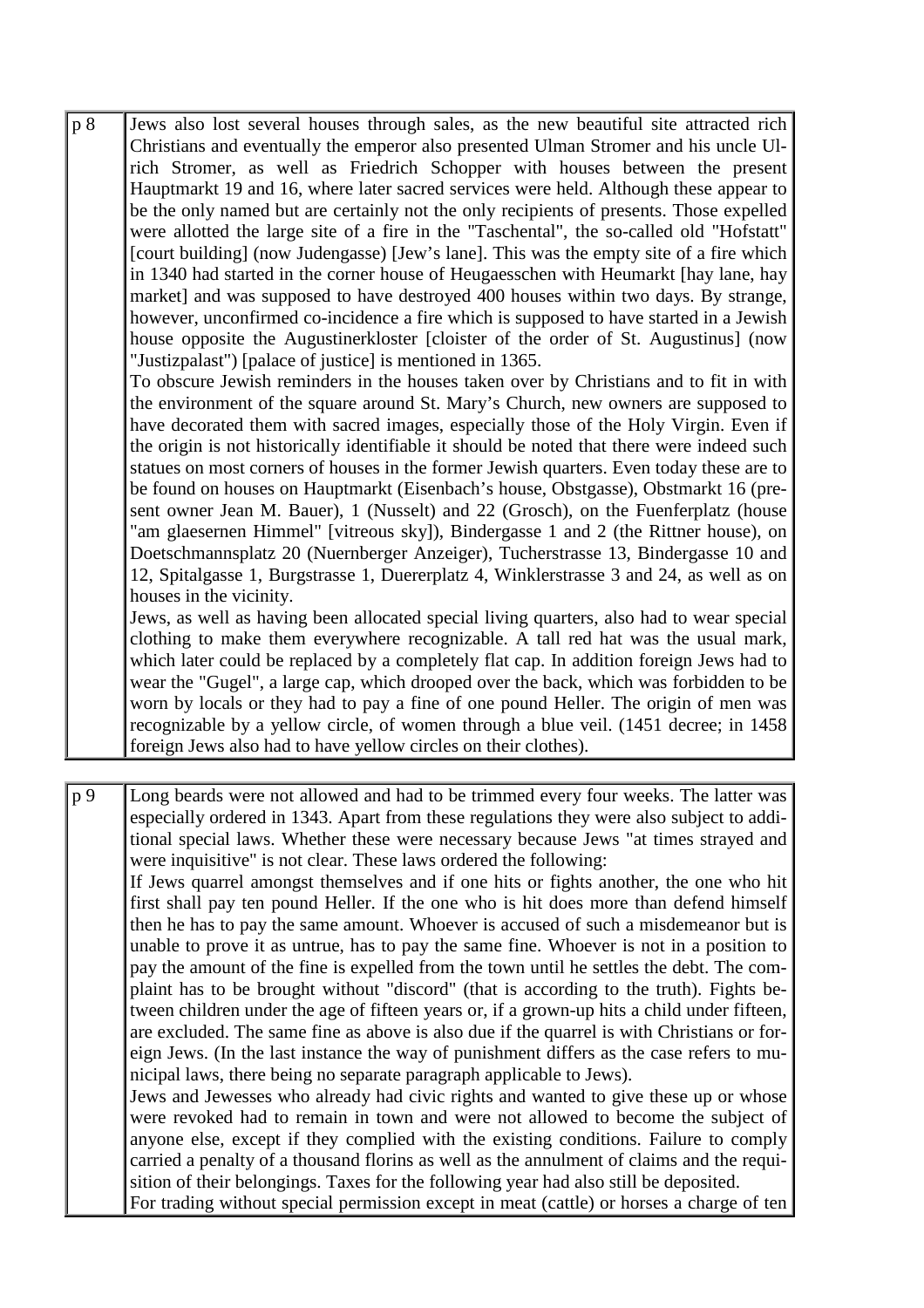pound Heller was imposed. To present Christians with wine and beer or to sell spices, which had to be weighed, was forbidden.

Whoever accommodated Jews without "Geleitscheine" [travel certificates] had to pay one florin for each person. Whoever accommodated anyone longer than the permitted period incurred the same fine for each exceeding day. Nobody shall house foreign Jews for longer than four weeks (later "four" was crossed out and "one" written above it), excepting a scholar who wanted to study here "harmlessly".

p 10 Whoever loans such scholars money with interest shall lose a quarter. A Jew, except his servant, was not allowed to accommodate a Christian or pay a fine of one pound Heller for each person. Gambling was forbidden to Jews and Christians.

The cost of loaning money on grain, wheat, barley, oats etc. was half a pound Heller for each Simra [ancient capacity measure]. This was also forbidden on crossbows, hatchets, buckets etc., which bore the towns arms, on blood stained garments, chasubles, on crosses, goblets and things that could possibly be recognized as having been stolen. Missals, choir caps, monstrances and altogether everything that could have belonged to churches or monasteries are mentioned by name and were all punished by surrender without compensation. Light is shed on the fact that the sale or pawning of church objects by clergymen, particularly monastic clergy as well as by thieves was in full swing, that even the "Sachsenspiegel" [medieval German legal codex] pronounces that if a Jew takes goblets, missals or chasubles as a pledge from a stranger, he is to be treated the same as the thief.

Pledges were only allowed to be accepted during daylight hours. No local Jew should give his money to a foreign Jew on loan or be fined a fourth Pfennig with the exception of out of town Nuremberg bills of exchange, which could be accepted. Foreign Jews could only lend against bills of exchange

A tailor or other craftsman, who worked for pay, could only pawn an article he did not own, for the sum of pay due on it and for this the owner could redeem the pledge at any time.

Jews were also forbidden to house "Laister" or Laistpferde" by a penalty of ten pound Heller, i.e. guarantors who were ordered by the creditor to live in the debtor's dwelling until the latter had paid back his debt. From this habit also the institution of "Laistpferde", as mentioned in the Nuremberg regulation, was derived. Those were 'guarantor-horses' which figured as a pledge and had to be placed in certain stables. Vice versa a Jewish creditor was not allowed to have a "Laister" in a Christian household, except the Jew paid for his living. In later editions of the "Reformationen" [civil codes] of the city, special paragraphs were inserted regarding the pawnbroking and profiteering of the Jews.

p 11 Jews were forbidden to trade on Sundays or holidays. They had to be quiet during Passion week and were not permitted to cause any "friction" nor to "Gaupen belugen" Christians, i.e. to listen to and watch from their passages (which equals a relaxation of canonic laws ordering Jews to stay inside their closed houses on Good Friday). Matters within the Jewish community were regulated by a "Juden-Rat" (Jews' Council) appointed by the City Council. To offend against decisions of the Jews' Council carried a cost of 200 pound Heller; those who agreed to be elected had to pay one half in addition to covering all damages caused through these. On loans under 100 fl. interest of one additional Heller for every florin per week could be charged; for sums over 100 fl. 10% for the whole year for loss of interest and further

penalties. Servants of Jews were forbidden to practice usury.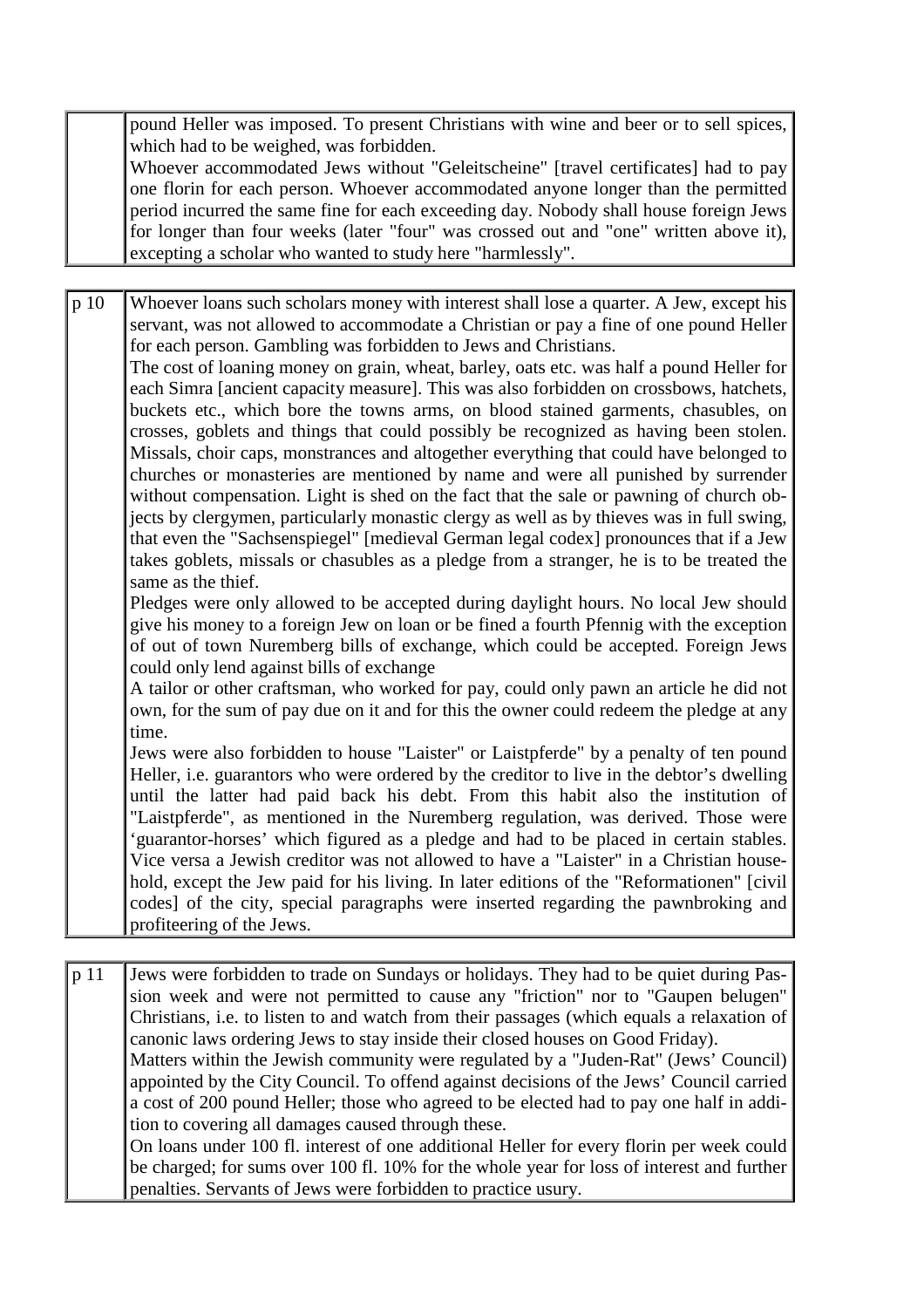Neither Christian nor Jew was allowed to obtain a "letter", i.e. a privilege from the emperor, which was against municipal rules, freedom, laws or practice (which however happened often) or be fined of hundred pound Heller.

The abolition of "Kellerhaelse" [stairwells to the cellar which allow to enter it at ground level other than e.g. by a trap door] has already been mentioned. A cost of 30 pound Heller was imposed for ignoring the prohibition on rebuilding, and those who did it were banished from the town.

If children of Jews married and both fathers held civic rights they were, without special permission, only allowed to remain in town for four weeks, or pay a fine of one florin per day. If however not both fathers had civic rights, the same rules applied, but the time was shortened to two weeks. Prosecutions are reported for the years 1409 and 1431, in the latter year it affected many children, who stayed with their parents.

Only up to one pound Heller per pledge could be lent to second hand dealers and buyers, maids and laborers, except with special permission of the owner. Ignoring this resulted in the free return of the pledge and a fine of 60 Heller for each pound.

Excessive usury was punished with ten pound Heller. If a Jew lost the deposited pledge he had to replace it with its full value.

p 12 If in a debt case a citizen became a guarantor for the Jew, and this guarantor was released by the main debtor from his guarantee, then this had to be communicated to the guarantor, wherever he was, within 8 days and his bonds returned to him or else a fine of sixty Heller per day would be imposed.

No Jew was allowed to put a debtor in the situation [of guarantor] (see above) without special permission; violation hereof would free any guarantors from all obligations.

A citizen could only become guarantor for a non-resident if the latter was a businessman and his guest, and if the sum was not more than ten pounds Heller; non compliance would attract a fine of that same amount.

If the guest was not a trader and the guarantee was given without the council's permission it would cost "the fourth Pfennig" [one Pfennig every four, i.e. 25% tax].

It was permitted for a businessman to guarantee for another businessman, or for a landlord for a businessman who lodged with him.

It was already mentioned that the Jews were no longer allowed to slaughter or sell from the meat stalls of the Christians; it was also forbidden to buy meat from them and resell it. Offences would attract a fine of one pound for each cow or sixty Heller for each calf or goat.

Whoever secretly resold meat bought from Jews, mixed it with other, salted it, etc. would be liable to the same fine and banishment from the town for one year. Meat slaughtered by Jews out of town, was also only to be sold on Jewish meat stalls. The purchase of cattle was only permitted on the cattle market otherwise a fine of one pound Heller was imposed, half of it payable by the buyer and half by the seller. The official price for meat had to be observed and the weights had to have the official mark. The slaughter a calf less than four weeks old was forbidden. A fine of sixty Heller would be imposed when an animal was slaughtered on the street or blood poured on it. Buying and slaughtering of cattle after closing time or on holidays was not to happen again.

Wuerfel brings the chapter about meat with a long comment, quoting among others: "In the first book of Moses XXXII, 32 it is written that Jews are not allowed to eat meat from the hind quarters. (The relative part of the Bible reads: Therefore to this day the Israelites do not eat the sinew of the hip which is upon the hollow of the thigh, because the hollow of Jacob's thigh on the sinew of the hip was touched). Therefore they generally sell this to Christians slightly cheaper. But they therefore mistreat this meat dis-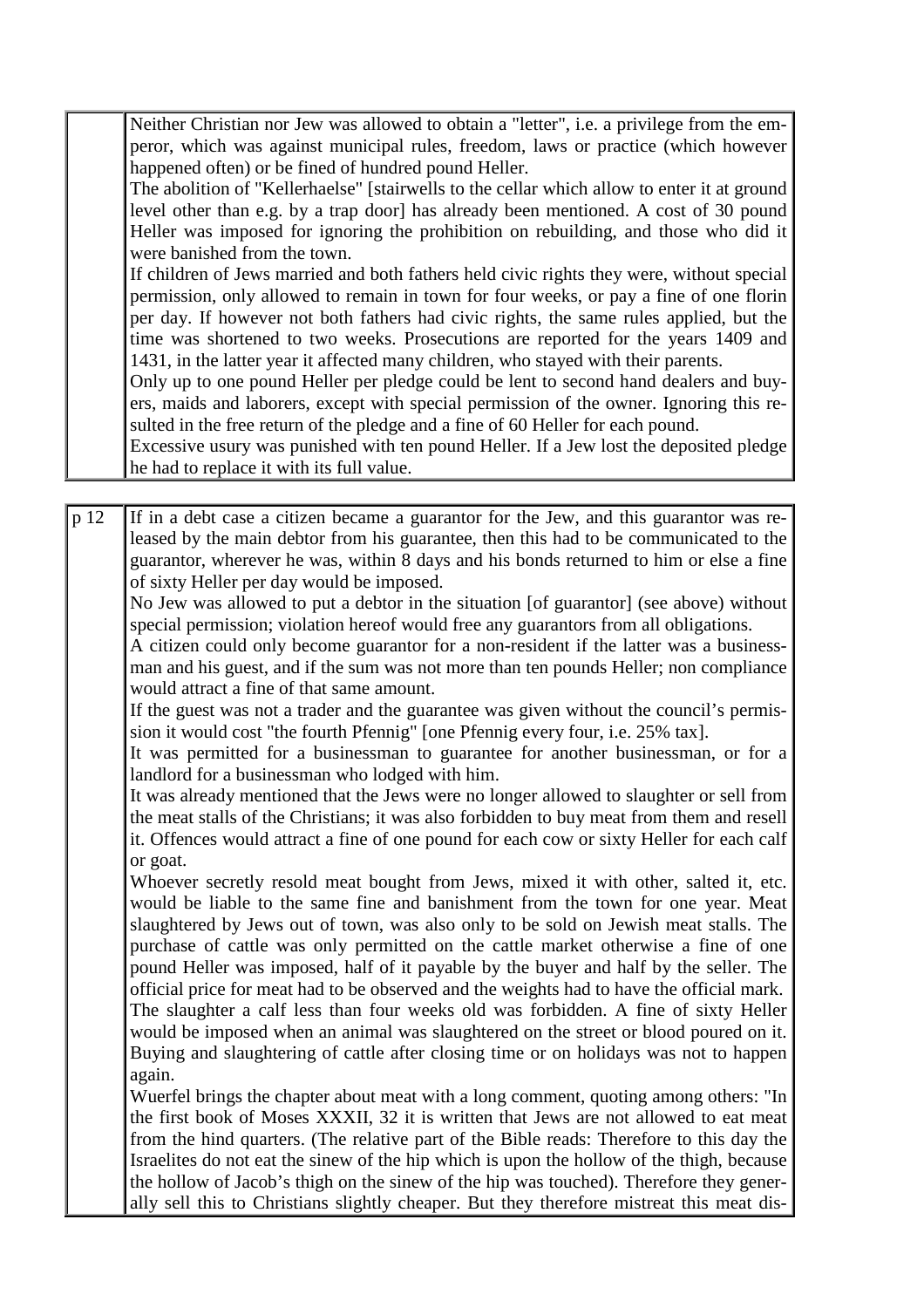|      | gracefully. They spit on it and their sons and daughters have to urinate on it. On top of<br>this they hope that the Christians will swallow sudden death with it."                                                                                                                                                                                                                                                                                                                                                                                                                                                                                                                                                                                                                                                                                                                                                                                                                                                                                                                                                                                                                                                                                                                                                                                                                                                                                                                                                                                                                                                                                                                                                                                                                                                                                                                                                           |
|------|-------------------------------------------------------------------------------------------------------------------------------------------------------------------------------------------------------------------------------------------------------------------------------------------------------------------------------------------------------------------------------------------------------------------------------------------------------------------------------------------------------------------------------------------------------------------------------------------------------------------------------------------------------------------------------------------------------------------------------------------------------------------------------------------------------------------------------------------------------------------------------------------------------------------------------------------------------------------------------------------------------------------------------------------------------------------------------------------------------------------------------------------------------------------------------------------------------------------------------------------------------------------------------------------------------------------------------------------------------------------------------------------------------------------------------------------------------------------------------------------------------------------------------------------------------------------------------------------------------------------------------------------------------------------------------------------------------------------------------------------------------------------------------------------------------------------------------------------------------------------------------------------------------------------------------|
|      |                                                                                                                                                                                                                                                                                                                                                                                                                                                                                                                                                                                                                                                                                                                                                                                                                                                                                                                                                                                                                                                                                                                                                                                                                                                                                                                                                                                                                                                                                                                                                                                                                                                                                                                                                                                                                                                                                                                               |
| p 13 | Whoever brought fish into a Jew's house or sold it in front of their shul instead of on<br>the market place, had to pay a fine of sixty Heller. Fish was not to be sold to them on<br>the mornings of fast days (see above); the stands of the fishermen were at their place on<br>the fish market.<br>If Jews or Jewesses bathed in Christian baths, or Christians bathed in Jewish baths<br>(meaning the so-called bath, which in those times had to be kept by the until today<br>called bathers), transgressing Jews would have to pay one pound; Christians, however,<br>and the bather who allowed such, sixty Heller.<br>Jews had to keep lanes and houses clean. They were not allowed to pour neither dirt nor<br>dung down the wells. Whoever had a pot should let such dirt flow away with the rain,<br>but if it had not rained for some time, to take it out and empty it at night so that it could<br>drain away or else pay a fine of sixty Heller. Jews were only allowed to buy eggs and<br>living animals after nine a.m. or pay a penalty of one pound. The sale of vegetables,<br>fruit, garlic and onions was not limited to any particular time of the day.<br>Wuerfel cites the precedent law paragraphs from an older statute book of the town,<br>adding explanations for well known themes, but no light is thrown on difficult pas-<br>sages. Since during the printing many, even senseless mistakes crept in, and the original<br>was not available, it was preferred to write these in the above form (complemented with<br>other notes), which equals the original in meaning. Discrepant paragraphs from two<br>other statute books deposited in the Nuremberg archives were incorporated. In painful<br>cases Jews were subject to the generally valid laws and came in contact with these, at<br>which point prejudices did not play a small part. So it is reported for instance (see also |
|      | addendum):<br>A. In 1363 Joseph, a Jew from Nuremberg, is hanged outside the gallows (even in                                                                                                                                                                                                                                                                                                                                                                                                                                                                                                                                                                                                                                                                                                                                                                                                                                                                                                                                                                                                                                                                                                                                                                                                                                                                                                                                                                                                                                                                                                                                                                                                                                                                                                                                                                                                                                 |
|      | hangings there were religious differences!).                                                                                                                                                                                                                                                                                                                                                                                                                                                                                                                                                                                                                                                                                                                                                                                                                                                                                                                                                                                                                                                                                                                                                                                                                                                                                                                                                                                                                                                                                                                                                                                                                                                                                                                                                                                                                                                                                  |

p 14 In 1368 Jacob, a Jew from Citadell, requests escort in order not to be held responsible for possible insults. The town gives him and his companions safe conduct. In case that he could not proceed he requests the return of the loan of 1000 fl plus interest. He is supposed to have said that Nuremberg citizens do not keep their word. The correct year for this episode is however 1468, a wrong note on the relevant document misleading all who used it up to then.

In 1377 a Jew was hanged outside the gallows.

In 1385 Nuremberg citizens imprisoned the rich Jews in the castle but the poor in the cellars of the town hall. They all had to buy themselves out (80,986 florins). Special cause for this imprisonment were the debts; the same also happened in other towns, since it was a formal decision of the Swabian City League ["schwaebischer Staedtebund" in the original] and based on an imperial act of grace, which against the payment of 40,000 florins reduced the debts to Jews for all the relevant towns. The collection of the rest was taken over by the towns, which kept it. At the same time the towns decided reciprocally not accept any of the others' Jews. Similar incidents are reported for the years 1383 and 1401. The declaration of the ban against "Rappin" is connected with the latter.

In 1463 a Jew from Mistweiler (?) was hanged on the outer beam of the gallows (one compare the advance against 1377). A small cap with tar was placed on his head; he however still behaved defiantly and continuously sang Hebrew psalms.

In 1467 18 Jews, who had murdered four Christian children, were burnt (?) on the Ju-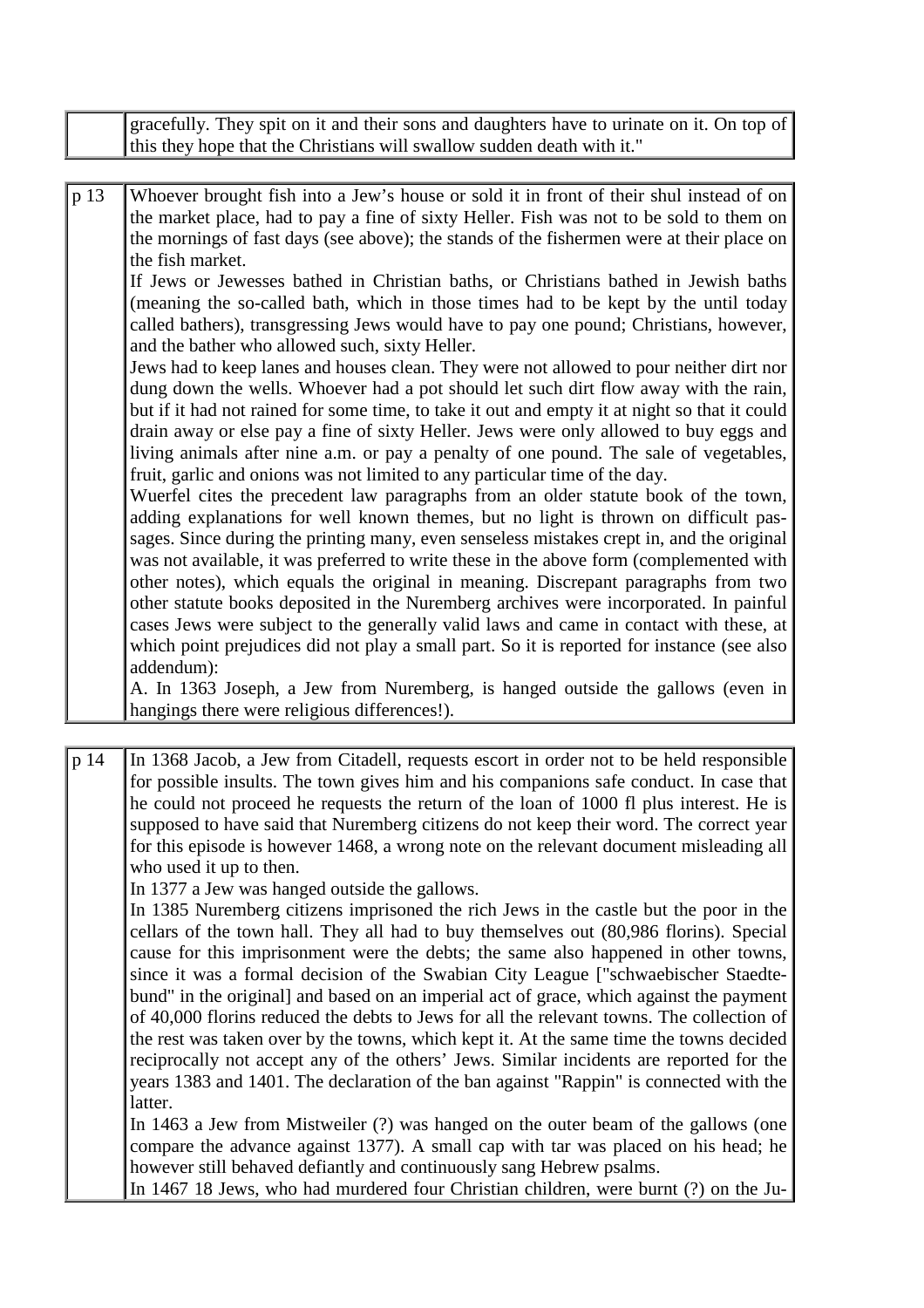| denbuehl [a place outside the city walls; "-buehl" means hill].                         |
|-----------------------------------------------------------------------------------------|
| In 1420 the Jew Strolein was exiled for perpetuity because of his relations with Chris- |
| tian women; the same with the Jew Puerzel who had to swear an "oath of truce".          |
| In 1430 the Jews Symon and Gottschalk Pack from Neuenhaus were exiled and swore         |
| an "oath of truce".                                                                     |
| In 1436 a Jew was to be prosecuted as a thief. Parson Sebald stopped this following     |
| conversion to Christianity.                                                             |
| In 1440 the "Schulklopfer" [a Jewish official, who calls Jews for services] of the Jews |
| was thrown into the hole (the prison under the town hall) for dangerous alchemy and     |
| burned through the forehead (branded).                                                  |
| It is worth mentioning that in 1389 a woman, who had wanted to murder a Jew, was        |
| buried alive.                                                                           |

p 15 From the citizens' registry of 1338 it emerges that, despite some very oppressive rules, the Jewish community was fairly powerful and working Jews with civil rights quite numerous. 212 Jews are already recorded as citizens of the town and their origin is shown sometimes: among the mentioned towns are: Wurzheim, Wetzlar, Bach, Woerth, Kornburg, Pretzfeld, Neustadt, Ebermannstadt, Windsheim, Ansbach, Dorf (?), Windsbach, Rosstall, Eger, Cadolzburg, Bayreuth, Strassburg, Amberg, Wuerzburg, Forchheim, Stein, Ulm, Schwabach, Schesslitz, Coburg, Graefenberg, Oettingen, Aurach, Coeln, Noerdlingen and Herrieden. In further documents it was found that in times gone by apart from those already mentioned places Jews immigrated from Bamberg, Freystadt, Rothenburg, Erfurt, Pappenheim, Kuelzheim, Allersbach, Weissenburg, Linz, Eichstaedt, Frankfurt, Stetbach (probably Stoeppach near Hersbruck). Neuburg and Fulda. Neustadt, Freystadt, Ansbach and Bayreuth are named particularly often. At his acceptance as citizen, which sometimes occurred by imperial order (1458 Smohel from Erlangen, 1487 Lein from Volkenmarkt) an oath laid down the following duties:

"Every Jew and also [every] Jewess, who is a widow, as well as their subordinates shall swear when taking the Jewish oath to faithfully keep their promises of loyalty given to the assessors and council of Nuremberg and not to do anything against the town. When dealing with other Jews they will have to conform to the Christian laws according to the Nuremberg legislation, but cases related to their Jewish faith and their Jewish (worship) rights shall be settled according to the valid Jewish law here in Nuremberg before the Jewish superior or before the Jews, whom the council has appointed and nowhere else. Should a foreign Jewish guest have to legally settle something with a Jewish citizen, he should be subjected to the same rules. If anybody decided to go against this rule, no assistance should be given to him by any Jewish citizen.

If a foreign Jew is sentenced in a legal action, he shall receive no help, but should be made to obey the law under penalty of 100 florins.

And if Jews have entered agreements (foreign contracts) they shall settle these and not enter any others. No locally resident Jew is allowed to place himself under another authority without dispensation."

 $p 16$  A reception tax [new citizen's tax] was associated with the acceptance and two citizens had to guarantee for the newly accepted. The person concerned had to prepare a document stating that he would commission a lawyer to settle all pending legal actions in the town, under penalty of relinquishing his right to citizenship. He was not allowed to take any securities out of town, but had to hand over all securities given to him to another "modest" Jew. Any land or house in the town owned by him had to be sold to a citizen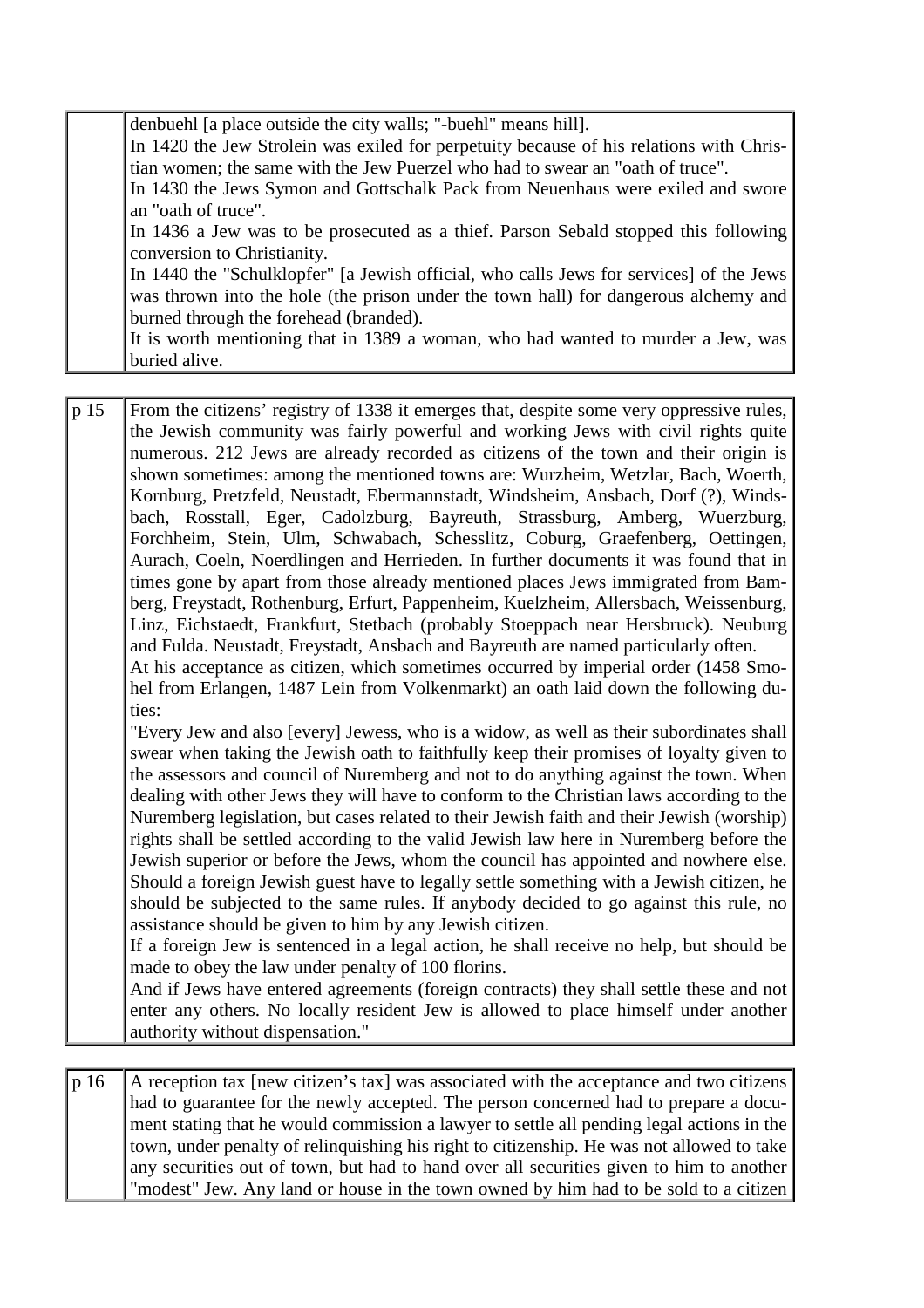| within a year; if this could not be achieved then he had to continue to pay the taxes on                                                                                   |
|----------------------------------------------------------------------------------------------------------------------------------------------------------------------------|
| these.                                                                                                                                                                     |
| Jew David was accepted in 1457 as citizen without any charges as thanks for his help in                                                                                    |
| freeing Martin Loeffelholz from imprisonment.                                                                                                                              |
| As mentioned in the beginning Jews had to pay a certain "crown tax" ["Kron-Steuer" in                                                                                      |
| the original] to the emperor, their protector, which apparently happened regularly. One                                                                                    |
| exception, one swimming against the tide, happens to be mentioned in a "Urfehde"                                                                                           |
| book ("Urfehde" was the oath, not to take revenge on anybody for injury or punish-                                                                                         |
| ment) where is written:                                                                                                                                                    |
| "Jacob Jew of Citadell sets himself apart from all Jews in Nuremberg, who, at the                                                                                          |
| crowning of our emperor Friedrich III had promised to worship him, and was therefore                                                                                       |
| imprisoned for two months and had to pay and swore "Urfehde" in 1441 (According to                                                                                         |
| records the same happened in 1453 and may possibly be the same case and the latter                                                                                         |
| year be the correct one).                                                                                                                                                  |
| On top of this they, like other Jewish communities, had to pay annually on "Obersttag"                                                                                     |
| (Epiphany) and around the day of St. Michael one "Canonem" (Lehensschilling [liter-                                                                                        |
| ally feudal shilling, tax]) to the emperor's treasury, because they belonged to it with                                                                                    |
| their own body and goods. This tax was called the golden sacrifice Pfennig ["goldener<br>Opferpfennig" in the original] and in Nuremberg it amounted to between three- and |
| four-thousand florins.                                                                                                                                                     |
| Apart from these taxes they were exempt from imperial duties and in 1413 emperor                                                                                           |
| Siegismund confirmed in writing that no further taxes should be imposed on them. This                                                                                      |
| clemency was reconfirmed by the emperor in 1421, 1428, and 1430 (consequently the                                                                                          |
| emperor's charter and word does not appear to have been kept for long; Johannes Huss                                                                                       |
| was also killed despite the same privilege by the emperor) and in 1462 by Friedrich III.                                                                                   |
| Emperor Karl IV, who in 1352 assured the council that he did not want to assign or                                                                                         |
| direct his income from Jews to anybody else, was not able to recall his promise in 1371                                                                                    |
| and ordered the council to pay 1,500 florins to Berthold Haller, 2,000 florins to Paulus                                                                                   |
| von Penzenstain (according to a document in the Nuremberg archive 2,500 florins to                                                                                         |
| Paulus von Jenzenstein, which is probably more correct) and 300 florins to Peter von                                                                                       |
| Wartenberg and Cunz von Coltitz out of this. The von Coltitz transferred their share to                                                                                    |
| Caspar Schlick.                                                                                                                                                            |
|                                                                                                                                                                            |

p 17 In 1394, 1395 and 1396 emperor Wenzel allowed Mr Berthold Pfinzig to collect 3,000 florins from Nuremberg, Rothenburg and Windsheim Jewish taxes for his stables. In 1399 he also acknowledged the receipt of half of the Jewish tax. With the agreement of the elector of Mainz, recognized as the highest protector of Jews, emperor Siegismund in 1434 pledged half the Jewish taxes of Nuremberg and Woehrd as well as 500 fl in 1429, to Sebald Pfinzig of Nuremberg. In 1418 the same emperor had already pledged half of Jewish taxes, which became due in Nuremberg, to his counselor Wigul Schenk von Geyern, after the Jews had secured imperial goodwill for 12,000 florins six years earlier, and had therefore received the following exemptions: • Nobody, neither he himself or anybody else, shall, apart from the Jewish tax,

- take or demand Bethe or taxes from them without their willing agreement.
- Nobody is allowed to remove or free their debtors or enact similar legislation.
- They can be prosecuted only before the courts of the towns or places where they are resident and which have to look after their rights without fail; nor shall they be called before the royal or district court.
- In places with royal customs, the duty taken for their taxable goods shall not be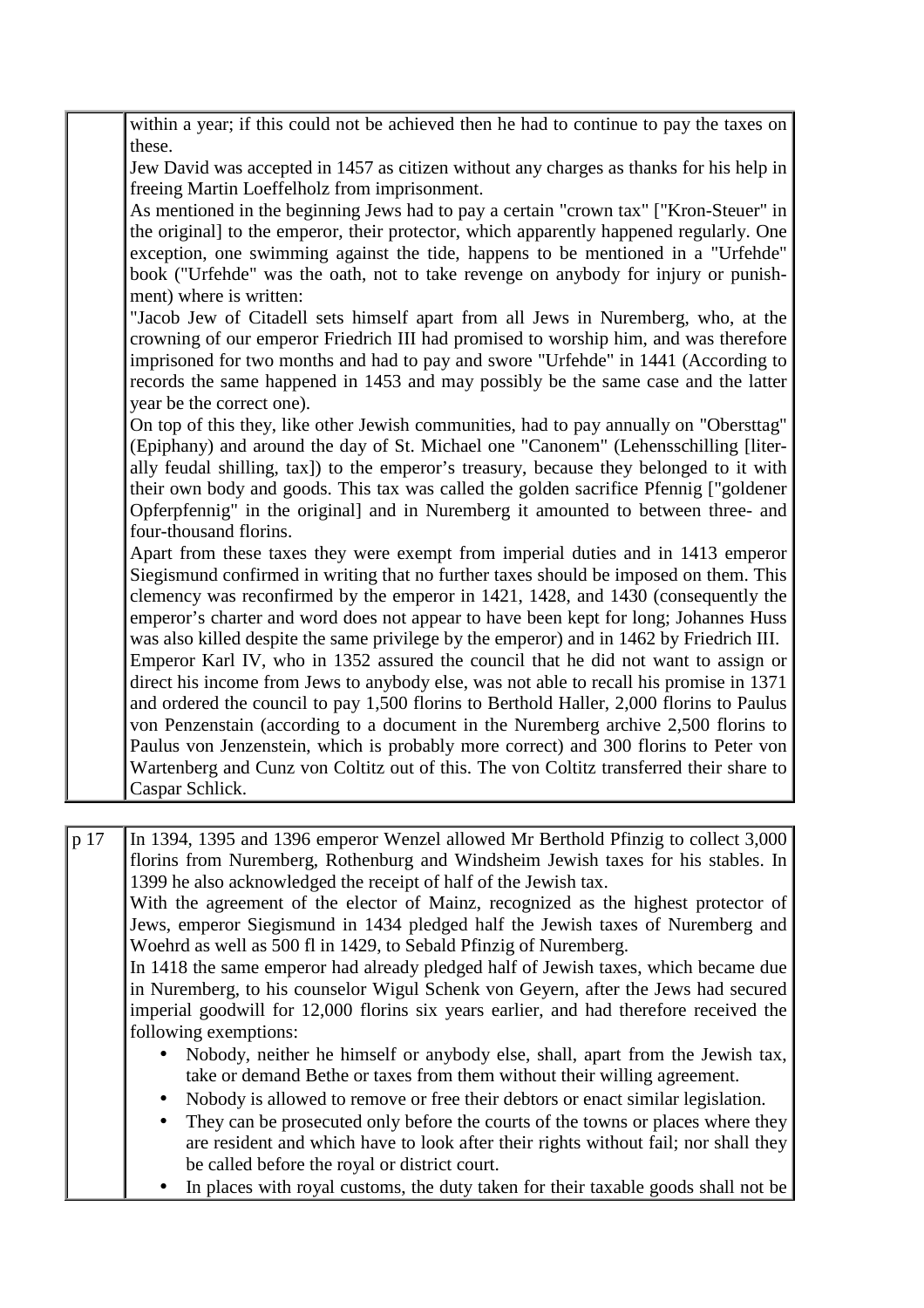|      | more than for the goods of Christians. For themselves, however, they shall not<br>pay any duty [this obviously refers to the "Leibzoll", to be paid by Jewish trav-<br>elers when crossing borders].<br>Escorts must not be forced on them nor should they be charged more for this<br>service than the Christians.<br>In case they are captured in wars between the local rulers and towns they, since<br>they belong to the royal treasury, shall not be hostage for those; even the king                                                                                                                                                                                                                                                                                                                                                                                                                                                                                                                                                                                                                                                                                                                                                                                                                                                                                                                                                                                                                                                                                                                                                                                                                                                                                                                            |
|------|------------------------------------------------------------------------------------------------------------------------------------------------------------------------------------------------------------------------------------------------------------------------------------------------------------------------------------------------------------------------------------------------------------------------------------------------------------------------------------------------------------------------------------------------------------------------------------------------------------------------------------------------------------------------------------------------------------------------------------------------------------------------------------------------------------------------------------------------------------------------------------------------------------------------------------------------------------------------------------------------------------------------------------------------------------------------------------------------------------------------------------------------------------------------------------------------------------------------------------------------------------------------------------------------------------------------------------------------------------------------------------------------------------------------------------------------------------------------------------------------------------------------------------------------------------------------------------------------------------------------------------------------------------------------------------------------------------------------------------------------------------------------------------------------------------------------|
|      | and the realm shall not give them as security in the case of an attack.<br>Any yearly interest which they have to pay to the local ruler or town where they<br>$\bullet$                                                                                                                                                                                                                                                                                                                                                                                                                                                                                                                                                                                                                                                                                                                                                                                                                                                                                                                                                                                                                                                                                                                                                                                                                                                                                                                                                                                                                                                                                                                                                                                                                                               |
|      | reside must not be increased.<br>Regarding the lending of their money the status quo has to be maintained. No-                                                                                                                                                                                                                                                                                                                                                                                                                                                                                                                                                                                                                                                                                                                                                                                                                                                                                                                                                                                                                                                                                                                                                                                                                                                                                                                                                                                                                                                                                                                                                                                                                                                                                                         |
|      | body is allowed to impose new rules on them for this: the nobility of the realm<br>and towns, which have expelled settled Jews out to the disadvantage of the royal<br>treasury shall and should accept them again according to former custom.                                                                                                                                                                                                                                                                                                                                                                                                                                                                                                                                                                                                                                                                                                                                                                                                                                                                                                                                                                                                                                                                                                                                                                                                                                                                                                                                                                                                                                                                                                                                                                         |
|      |                                                                                                                                                                                                                                                                                                                                                                                                                                                                                                                                                                                                                                                                                                                                                                                                                                                                                                                                                                                                                                                                                                                                                                                                                                                                                                                                                                                                                                                                                                                                                                                                                                                                                                                                                                                                                        |
| p 18 | Letters which may have been given, or may still be given, to somebody by him<br>the king concerning one or more Jews or their property, shall be invalid, except<br>in relation to their obligations to him for the sake of the realm.<br>Jewish children still too young to know the difference between good and evil<br>shall not forcefully be converted to Christianity.<br>To administer and protect such liberties, rights and favors he will appoint for the<br>Jewish population of all towns, markets and places, wherever they wish it, their<br>own judges, who are to judge according the imperial courts' law.<br>In compensation of this all such Jews and Jewesses who have their own trade<br>and income shall pay annually, half at St. Walpurgis day and half at St. Mi-<br>chael's day, to the royal treasury ten percent ["der zehnte Pfennig" in the origi-<br>nal] of all their goods and chattels, excluding their clothing, personal ornaments<br>and household effects, or else lose their liberties, rights and favors. This Letter<br>shall stay in force for three years from its date.<br>In 1416 Sigismund also conferred privileges.<br>Friedrich III assigned one half to Caspar Schlick and from 1463 to 1472 the other half<br>to Heinrich von Pappenheim. In 1480 the council bought two thousand local currency's<br>worth of the annual Jewish taxes from Mathias Schlick (probably successor of Caspar<br>Schlick). 200 florins of the Jewish tax counted towards the delivery of wood to the cas-<br>tle during the presence of the emperor; it is however not known if this happened annu-<br>ally. The Jews had also to deliver the beds to the castle, a custom they wanted to omit<br>in 1485, at which the council notified them that if they would not provide the castle |
|      | with bed linen, the council would buy the beds and immediately demand payments of<br>the expenses from the Jews. The emperor also came to Nuremberg in 1471. It was an<br>old custom that each time the emperor visited the castle the Jews had to contribute to-                                                                                                                                                                                                                                                                                                                                                                                                                                                                                                                                                                                                                                                                                                                                                                                                                                                                                                                                                                                                                                                                                                                                                                                                                                                                                                                                                                                                                                                                                                                                                      |
|      | wards the cost. In the mentioned year they therefore brought or lent the castle 28 straw<br>sacks, 31 upholstered feather beds, pillows, covers and "Leilachen" [Yiddish for bed                                                                                                                                                                                                                                                                                                                                                                                                                                                                                                                                                                                                                                                                                                                                                                                                                                                                                                                                                                                                                                                                                                                                                                                                                                                                                                                                                                                                                                                                                                                                                                                                                                       |
|      | sheets], which were distributed in three rooms, every two beds one on top of the other.<br>They also lent 3 iron chain hangers, 2 new copper kettles and 4 large iron roasting spits.                                                                                                                                                                                                                                                                                                                                                                                                                                                                                                                                                                                                                                                                                                                                                                                                                                                                                                                                                                                                                                                                                                                                                                                                                                                                                                                                                                                                                                                                                                                                                                                                                                  |
|      |                                                                                                                                                                                                                                                                                                                                                                                                                                                                                                                                                                                                                                                                                                                                                                                                                                                                                                                                                                                                                                                                                                                                                                                                                                                                                                                                                                                                                                                                                                                                                                                                                                                                                                                                                                                                                        |
| p 19 | They also supplied the castle with several pieces of linen, which the emperor's chef had<br>cut up for tablecloths and hand towels. Additionally they provided a curtain for the em-                                                                                                                                                                                                                                                                                                                                                                                                                                                                                                                                                                                                                                                                                                                                                                                                                                                                                                                                                                                                                                                                                                                                                                                                                                                                                                                                                                                                                                                                                                                                                                                                                                   |

cut up for tablecloths and hand towels. Additionally they provided a curtain for the emperor's green room. In addition to the taxes frequently sold, pawned or presented to the town on behalf by

the emperor, Jews, whether citizens or protected, had to pay annually around St. Mi-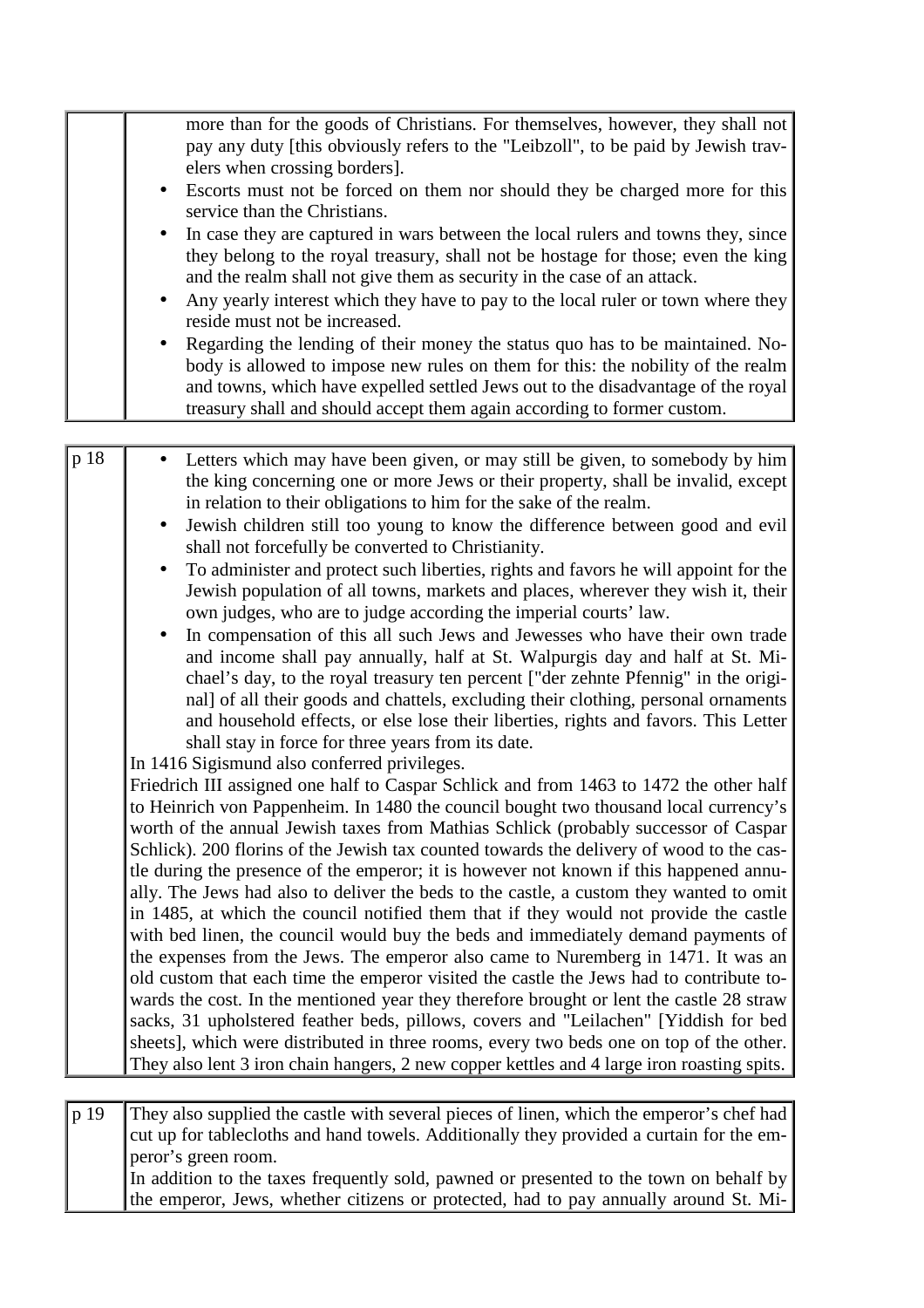chael's a certain amount of protection money.

The synagogue took first place amongst the Jews' official buildings. It stood, before proclamation of the famous market charter, on the site of the present Our Lady's Church ["Frauenkirche" in the original], and according to a somewhat dubious illustration consisted of two single story houses standing next to each other, of which one was in fact the house of the rabbi surrounded by a wall and gate. "During its demolition many passages to the synagogue were found and also some underground vaults with goods which were however buried when the malicious Jews had to leave their premises". This is at least what the Nuremberg historian Gundling wrote in his "Historic Nuremberg Information", which shows a strange medley of facts, which cannot be proven. Wuerfel adds to this: "I believe that the Jews would have got easily over the loss of their synagogue, if only a Christian church had not been made out of it. They hardly can look at the churches, which really do not do them any harm, without ill feeling". The new synagogue was, according to one opinion, in house No 1105 and was supposed to have lions painted on the house in the Judengasse, because above an arch there was a headstone with the Hebrew inscription which according to the chronicles is: "The stone of the Jews remains, but it is true that the swindlers have been expelled from this house in 1499" ["Der Judenstain ist geblieben, die betrueger sind vertrieben, aus diesem Haus, dass ist wahr, in 1400 und neun u. neunzigsten Jahr" in the original]. It is not contradictory that this house had always belonged to the Tucher family, as maintained by Wuerfel, Murr etc. but can be shown to be wrong based on documentation; however, the last fact shows another use of the house. A second opinion is that the synagogue was in one house together with the Jewish high school (talmudic school, gymnasium, Medroschim), the "Red Rose House", currently Wunderburgergasse no. 6, which formerly did not belong to the famous printer Anton Koburger, as is said by Wuerfel (Koburger only had a mortgage on it).

p 20 The office is said to have been in the main room. Wuerfel writes that "In the office there was a cupboard and on one of its boards it was written in rabbinical 'current' script that in this council room a Jew had been beheaded. A few years ago, during the refurbishment, the board was removed and burnt. There are also still several furnaces in the cellars. One vault is called the foundry where amongst others according to usual tradition a distinguished rabbi, who was killed by an ox, is supposed to be buried". A no longer identifiable Jewish house of worship was the house at Unterer Judenhof no. 12. After the expulsion the synagogue "together with its dance house" was valued at 350 florins.

The talmudic school was formerly in the house of Isaak from Schesslitz (Kressisches Majoratshaus) on the Zottenberg, as the elegant assembly room and the baths are supposed to bear witness. Later, as mentioned, the same was relocated to the "Red Rose House". Due to overcrowding a second school should have been built in 1406, which was however forbidden by the council under penalty of ten florins per week and per person. It is also interesting to mention that out of town Jews were allowed to celebrate Sukkoth in Nuremberg with the permission of the council. The school was struck by lightning in 1451.

The rabbi was also head of the school. Teachers who were travelling through [Nuremberg] or those who were there temporarily also gave lessons. Rabbi Jacob Weil states that during his stay in Nuremberg the Mehari Molen (Rabbi Jacob Levi) gave permission to conduct an their own school (to give lectures) by himself, although Rabbi Salmann Kohen had been there long before him. Mehari Weil mentions that the Rabbis Israel and Koppelmann taught in Nuremberg peacefully side by side, though this does not seem to have always been so, because under Rabbi Koppelmann (approx. 1406) he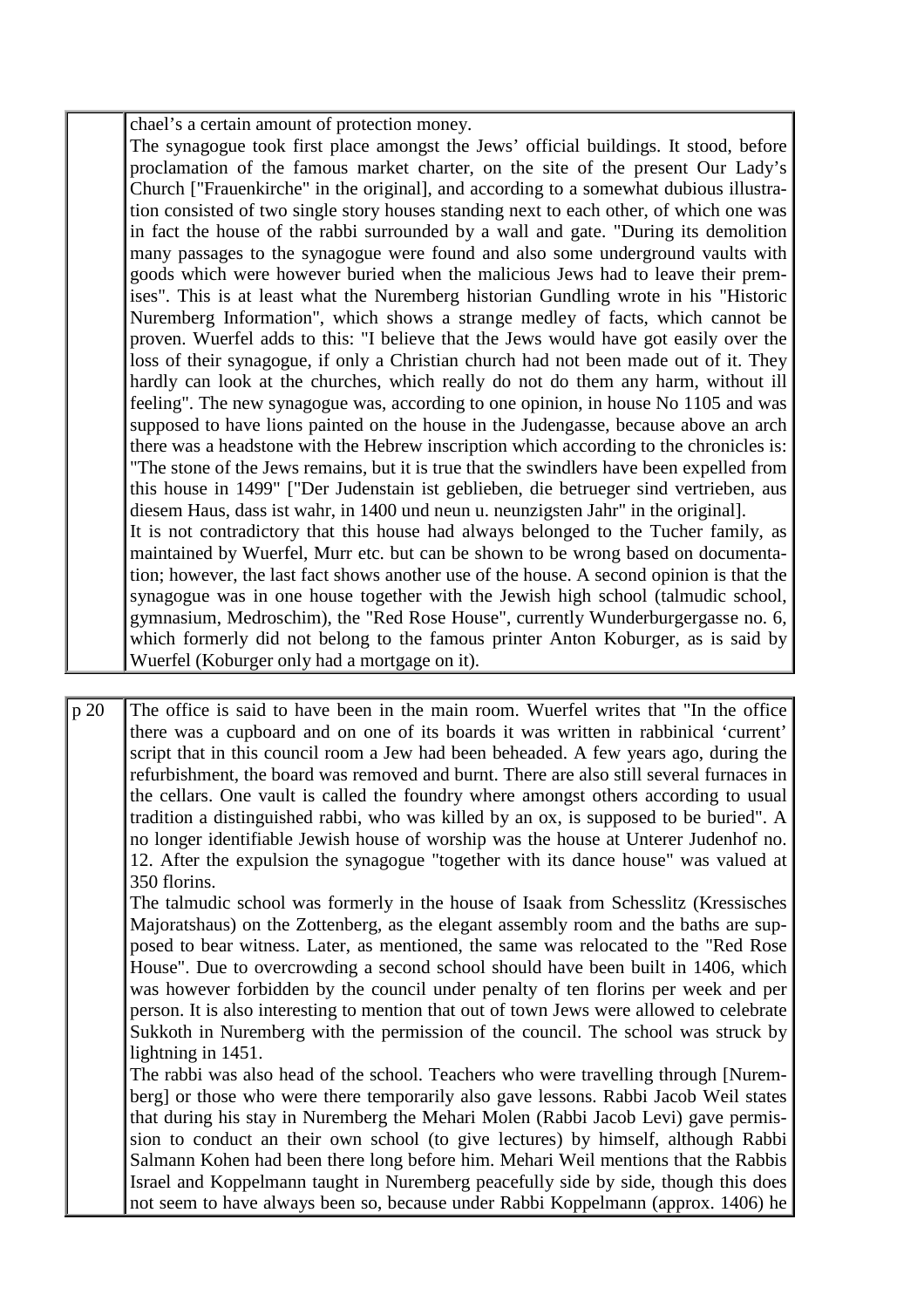writes in a long letter to Nuremberg in which he quotes, that he has learned how the teachers are at loggerheads with each other and that the community should put a stop to this. The letter was addressed: "To those honest people who pursue the truth and keep the law of the Lord to observe his commands. Those, who love the right and despise the wrong and lies, peace be with them and the holy assemblies, which meet in Nuremberg and the surrounding localities."

p 21 The conflict was, however, not settled, so that the council ordered that the newly arrived Master (rabbi) and Koppelmann should lecture on alternate days. Those who wish to listen to one or the other may do so and those who want to hear them both, may also do so.

Incidentally, foreign rabbis were allowed to teach traditionally in the houses.

In order finally to settle the above disputes, the Council appointed Gottschalk Ganss together with two men from the Jewish Community as arbitrators with the instructions that the disputants had to obey the decisions made by Ganss and the two Jewish referees. Their decision was that they had to be good friends and to forgive all offences by others and also not to revenge any alleged injustices. As to how they could again become friends, the three referees would attempt to instruct them.

The eruption of disputes shows not only a permanent employment based on the number of members (a census in 1338 already mentions a congregation of 2,006 souls) elsewhere one would have simply expelled one or both of the disputants- but also a certain fame of the school, where opposing views could be discussed. In addition to the earlier mentioned Weil, the celebrities attached to this school with important influence in talmudic studies, included also a certain Margolet about whom even Reuchlin asked to be kept informed in relation to Cabala. The latter's pupil Pollack is described as the main advocate of the sophistic talmudic doctrine, system which was later called the "Nuernberger" (see below).

Mehari Weil reports extensively about a major dispute, which arose between rabbi Simelin from Ulm and three other local rabbis, Seligmann, Lasen and Gerson. The former did not wish to accept the procedures established according to the Nuremberg practice, although he had himself signed them. Strong words must have been used before it was decided to go to Nuremberg with him and whatever was said there about Simelin he would have to accept. The Jewish school in Nuremberg sentenced Simelin and publicly imposed penalties on him.

p 22 Rabbi Weil instructed the accused, under threat of exile, as to the details of the penance and reconciliation; he also had to make a public pronouncement from the pulpit in the synagogues of Nuremberg and Constance between the prayers of Ashre and Lamenazeach (morning prayers): "Hear me, you my rabbis, I, Simelin, was a traitor; I have offended against the orders made by the rabbis and which I myself have signed. I ask you all for forgiveness of my sins."

There was controversy also with rabbi Mendel from Rothenburg and there is an entry in a statute book: the citizens of the council command that henceforth none of our Jews and Jewesses allow Master Mendel the Jew residing in Rothenburg to teach their children or friends, as long as he does not make peace with us. Those of our citizens, who now have children or friends residing with him, who are learning with him, will order them home to Nuremberg within four weeks, under punishment of a fine of 100 florins for each child. (Ambrosius' edict 1383). Even under renunciation of ones civil rights, communication with Master Mendel had to be prevented for some time "because of the war", but "whoever went there to see him because of the war" he and his children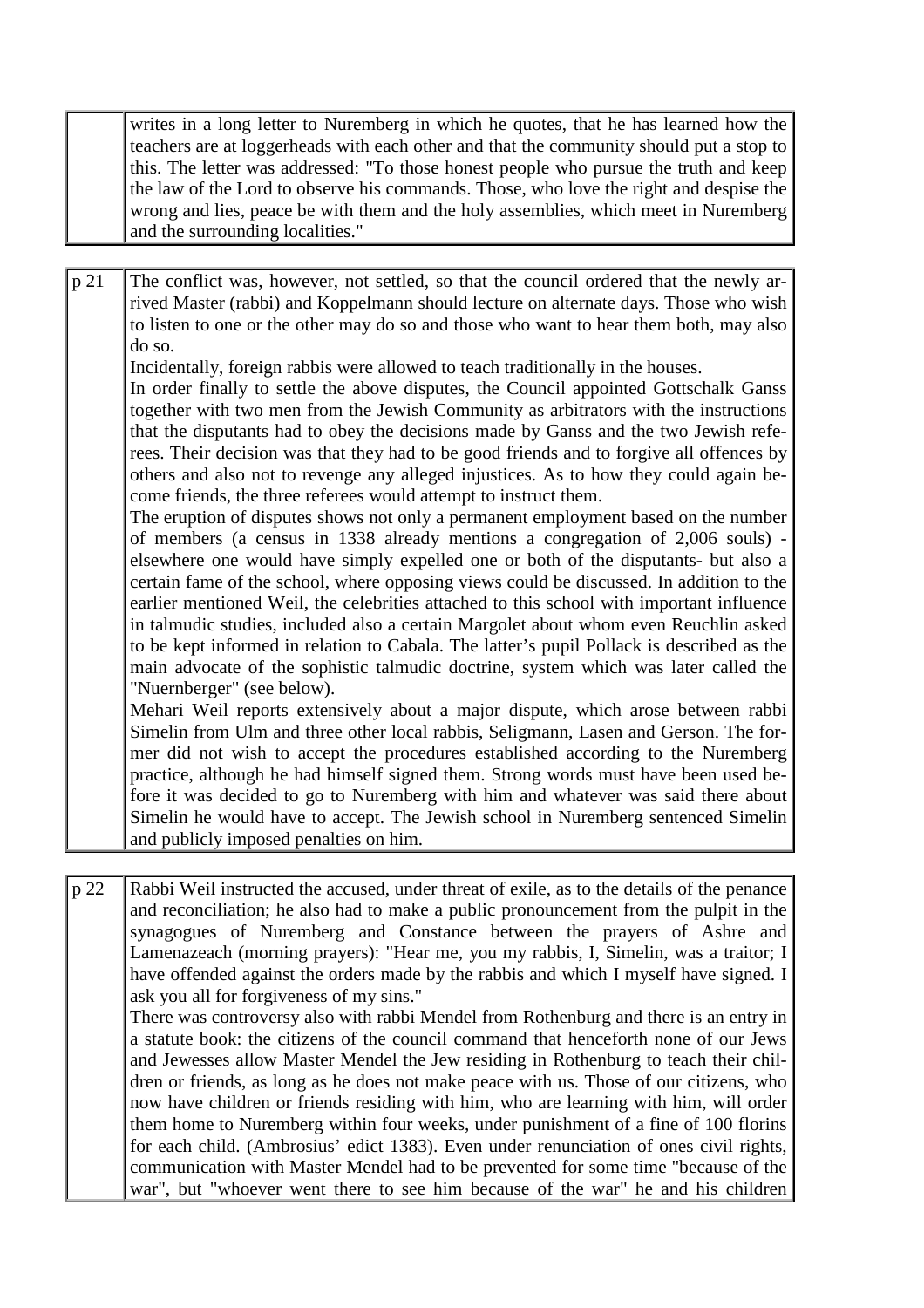should never again be "resident here".

It would appear from several sources that the Nuremberg Jewish scholars enjoyed a certain scientific fame. Whether this was justified, or according to Wuerfel and Wagenseil was based more on their word twisting or debating skills, the so-called "Nuernberger", it belongs in the absence of more examples, to the facts, which need not be determined.

Additional information concerning the Jewish school can be mentioned here. In 1381 the council negotiated a yearly fee of 150 florins with the Jew Kaufmann from Bamberg, his son Heylmann and the young master (a rabbi who was teaching). The latter got permission to be a teacher, but he should not have more than 12 pupils who were not local citizens. The cantor of those days, Jakob master Meir from Frankfurt, was accepted by the council in 1383. He was allowed to be a teacher and to have students. Isak from Salzau was teacher in 1395, Michel from Weyl cantor from 1396 to 1402. A certain Wolfel is mentioned as cantor in 1425, Isak from Woerth moves into the town in 1435 and obtains permission to teach, however only to children of citizens. From 1449 to 1458 we come across David Sprintz as rabbi and in 1461 Mosse as cantor.

p 23 In 1412 there is a report that a certain "Copelmann, son of Mrs Saeckl" ["der Saecklin Sohn" (i.e. the son of Mrs Saeckl) in the original] was expelled from the town for good; it can be assumed that he is identical to the above mentioned person. When this sentence was passed, he was no longer a citizen, because in 1408 Seckl pays tax "for herself and koppelmann her son", and the latter surrenders his citizen's rights. He is mentioned for the first time in 1396 as "Weiss, son of Seckel and his brother koppelmann". Every year after Whitsuntide the town appointed the members of the Jewish council; only the town Rabbi was a permanent member and its chairman. These Jewish councils had to promise solemnly that the matters under discussion would remain secret until a final decision had been taken, which in turn had to be brought before the congregation. Whatever was decided, everybody had to comply with. Traditionally, the Jewish council also determined taxes and controlled expenditure, which, however, had not to exceed 10 florins, unless they had been previously submitted to the congregation.

The Rabbi also acted as judge and he signed all documents, together with two so-called "Barnossen", i.e. members chosen monthly from the council. Two additional members looked after the cash. The meetings took place in the office. Subsequent laws reveal that either the functions of this Jewish Council were not laid down exactly and therefore led to differences with the authorities, or that they were occasionally exceeded. Such an excess could possibly be the purchase contract mentioned by Wuerfel, written in Chaldean current script, which was certainly not executed before the competent town court; however, this contract could also be the translation of a legally executed document.

Marital, inheritance and community issues were dealt with by the Jewish council; money matters, guarantees etc. by the town or county courts. In addition the Jewish council had to see that Jews kept the obligatory stock of salt, as indeed had the other citizens, consisting of 100 slices, under punishment of 60 Pfennigs for each missing slice. (order of 1417). In cases that could not be adjudicated, a decision was taken by means of an oath taken in a prescribed formula. This was performed in the shul, with the person taking the oath facing eastwards and with his right hand laid up to his wrist on the "Five Books of Moses".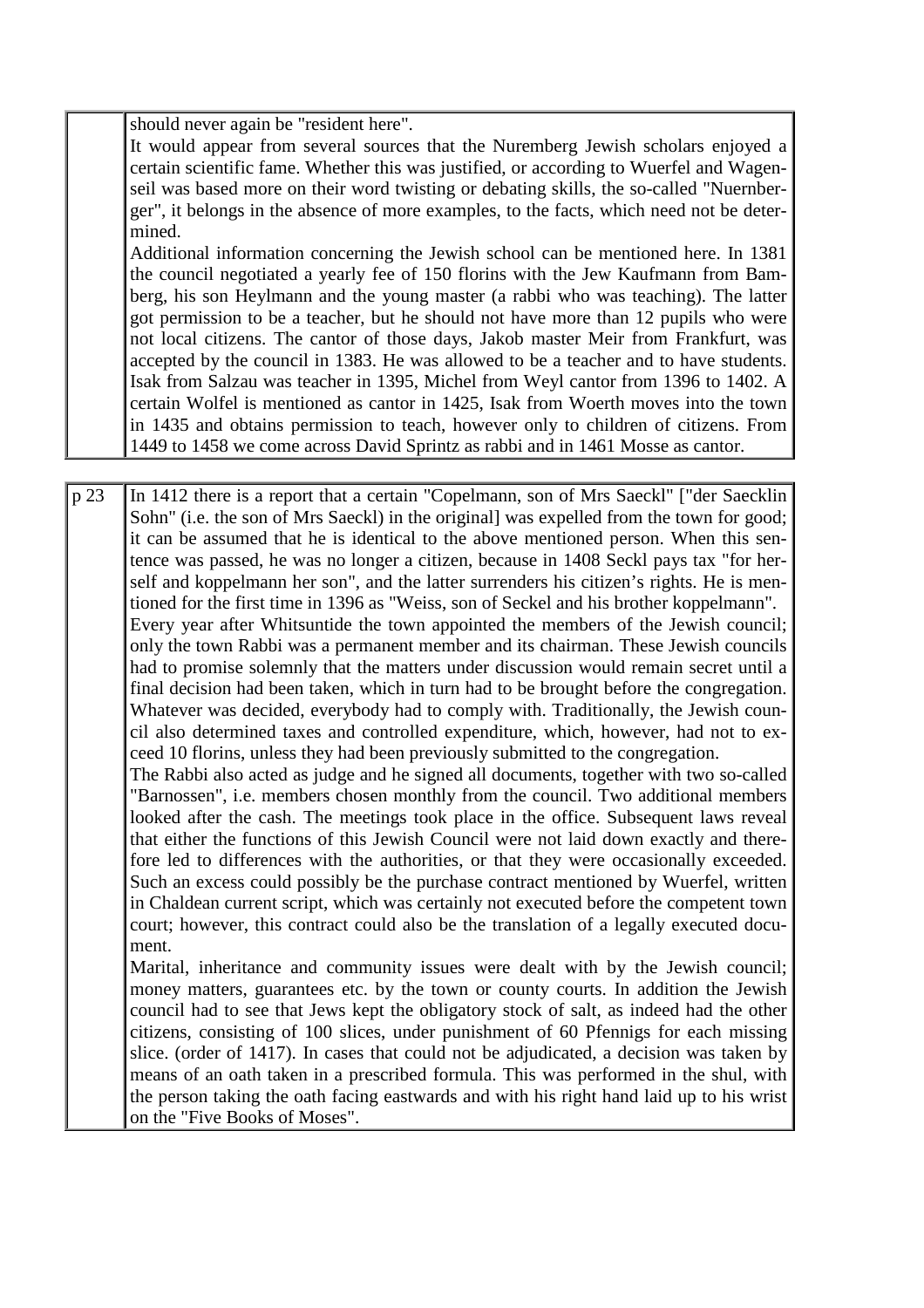| p 24 | The wording of the oath included an invocation of God and his commandments, which          |
|------|--------------------------------------------------------------------------------------------|
|      | he had given on two stone tablets on Mount Sinai. Should the oath be false, the perjurer   |
|      | should be visited by the fire, which devastated Sodom and Gomorra, should God, the         |
|      | creator of foliage, grass and all things, not respond to calls for help in difficult times |
|      |                                                                                            |
|      | and every curse in the Torah should be fulfilled. The oath of the Jews was later incorpo-  |
|      | rated into the law code of the town; in its first edition of 1484, certainly as a conse-   |
|      | quence of the advice of the sages of 1478, it stated textually:                            |
|      | "Form and order of the Jewish oath as is customary in Nuremberg:                           |
|      | When a Jew has to swear an oath, he should first face the book containing the com-         |
|      | mandments of God, as given to Moses on Mount Sinai and having the following words          |
|      | before his eyes: Jew, I impress on you by the only living and almighty God, creator of     |
|      | heaven and earth and all things and by his Torah and commandments, given to his ser-       |
|      | vant Moses on Mount Sinai, that you will truly say and confirm that the present book is    |
|      | the book on which a Jew will swear an oath to a Christian or a Jew.                        |
|      |                                                                                            |
|      | If the Jew acknowledges that this is the book, the Christian who administers the oath, or  |
|      | in his stead he who gives the oath, will then read the following warning, i.e.             |
|      | Jew, I inform you that we Christians pray to the one almighty and living God, who cre-     |
|      | ated heaven and earth and all things, and that we do not honor or pray to any other God.   |
|      | I tell you this in case you should think that you are excused before God to swear a false  |
|      | oath and that you may think that we Christians follow an unjust faith and pray to for-     |
|      | eign gods.                                                                                 |
|      |                                                                                            |
| p 25 | On the contrary you owe it to us Christians, who pray to a living and almighty God, to     |
|      | swear and to keep a true oath.                                                             |
|      | Therefore, Jew, I ask you, whether you believe that he who renders a false oath, reviles   |
|      | and desecrates God, so say the Jew: yes.                                                   |
|      | The Christian                                                                              |
|      | Jew, I ask you further, whether you are in sound mind and without any complaints and       |
|      |                                                                                            |
|      | doubts towards the one living and almighty God, that you will speak the truth, no un-      |
|      | truths, nor use false or deceitful words in any way whatsoever. So say the Jew: yes.       |
|      | When all this has been done, The Jew shall lay his right hand up to his wrist in the       |
|      | aforementioned book, namely on the words of God's Laws and Commandments, which             |
|      | is stated also in Hebrew:                                                                  |
|      | Do not use the name of the Lord your God in vain because He will not leave unpun-          |
|      | ished him who uses his name in vain (also in Hebrew).                                      |
|      | Then and before the Jew swears his oath, he shall repeat these words to the Christian, or  |
|      | in his place to whomever he swears the oath: Adonay, eternal almighty God, Lord over       |
|      | all Malachim [kings], only God of my fathers who has given us the Torah. I call you        |
|      | and your holy name adonay so that you will help me in my oath which I am about to          |
|      | swear and if I give false or deceitful testimony I shall forego all mercy of Almighty      |
|      | God and I shall suffer every punishment and curse which God has bestowed on the            |
|      |                                                                                            |
|      | condemned Jews. My soul and body shall not partake in the promises God has given us        |
|      | and I shall not be liberated by Messiah, nor enter the promised sacred land.               |
|      | I also promise that I will not approach or ask forgiveness from a Jew or other person      |
|      | whereby I would cheat on the oath I am about to swear. Amen.                               |
|      |                                                                                            |
| p 26 | Then the Jew will swear and repeat the oath after the Christian.                           |
|      | Adonay, creator of heaven and earth and all things, also myself and all those present, I   |
|      | appeal to you through your holy name, in this time of truth.                               |

When N. has accused me of this or that deal, thus I am not guilty or obliged, and in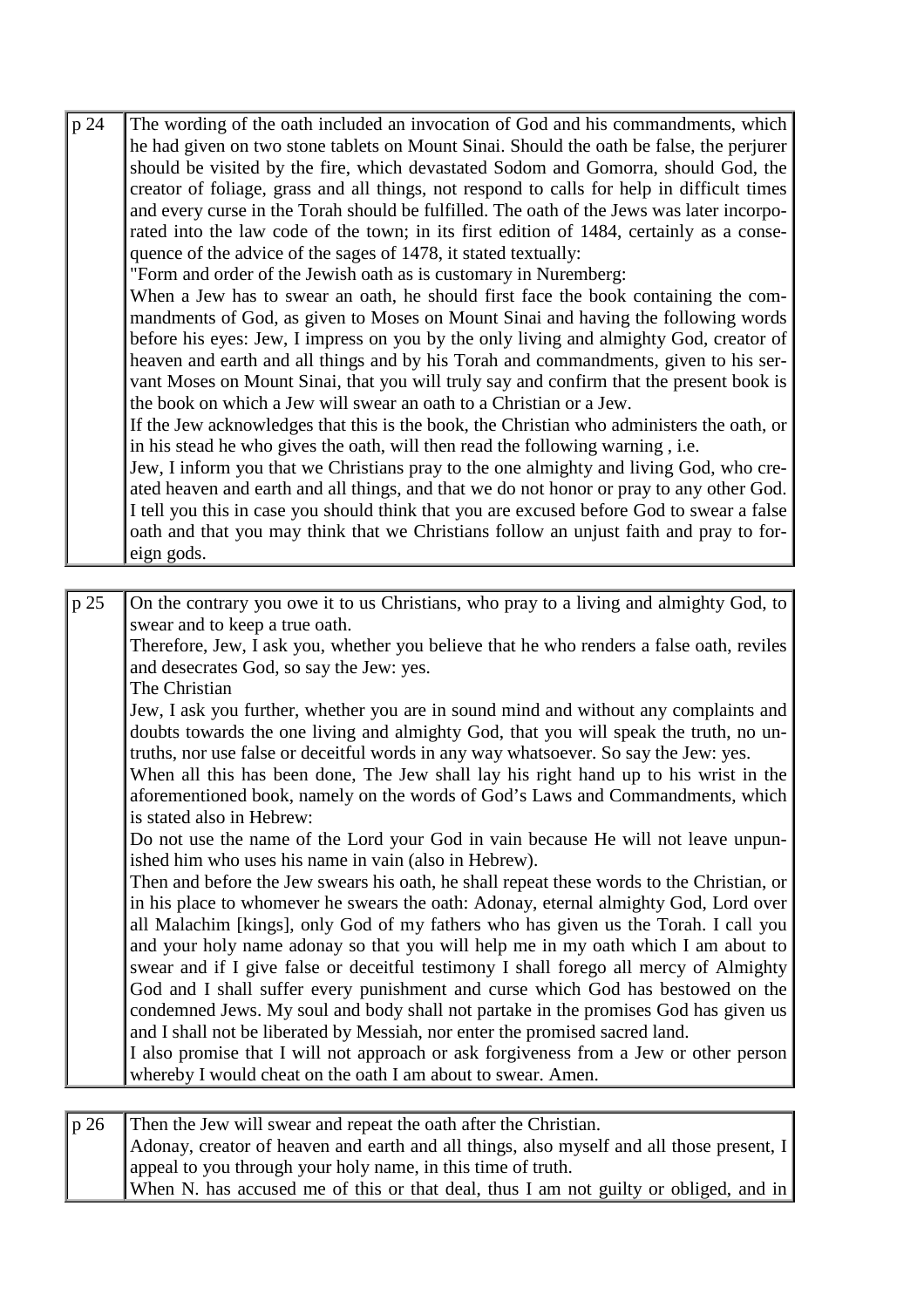connection with this deal I have not used any falsehood or untruth or other subterfuge and I ask God to help me and confirm this truth. Should I, however, not be correct, or have spoken an untruth or committed an offence, I should be banned and cursed forever. If I am wrong in this matter, I should suffer the fire of Sodom and Gomorra, all punishment mentioned in the Torah should be heaped upon me and the true God who created plants, grass and all things should not come to my help. However, in my dealings where I am in the right, so help me God Adonay and not otherwise."

It can be seen quite clearly that this Jews' oath was most complicated for both parties. The reason for this oath still to be found in the issue of 1503, in addition to the code issues of 1484, 1488 and 1499, can be explained because in the towns and villages belonging to Nuremberg there may possibly still have been some Jews. In the issue of 1522, there are still Jews' paragraphs, but the hitherto mentioned Jews' oath is now missed out; finally in the issue of 1564, Jews are no longer mentioned.

The location of the old abattoir and meat stores of the Jews can no longer be determined. The new one, after the expulsion from the market, was in the Judengasse, next to the Jews' little court ["Judenhoeflein" in the original], in the "The White Crown" ["zur weissen Krone" in the original] house (opposite the Horseshoe ["zum Hufeisen" in the original] inn, S. 1107).

It is doubtful whether, as indicated by Wuerfel, there was a Jews' bath.

p 27 As the Christians had their bath houses, so the Jews must be assumed also to have had theirs and one of these is next door to the shul at the Zottenberg, or in its close proximity (adjacent to house S. 979, as evidenced by the building quarrels), still during first period; later on, a bath and what was described as a plunge bath [a mikvah?], was ascribed to "The White Crown" house. Wuerfel comments regarding this chapter:

"Although the Jews had everything they required for the cleansing of their dirt in their own baths, they did not confine themselves to their own, but liked to bathe amongst the Christians or enticed Christians into their baths."

The relevant prohibition has already been mentioned amongst the laws. This is based on canonic law. On this occasion it may be reported that the story of a rabbi Mordochai is connected with these baths. According to one version he was sentenced to death in 1310, because of the improprieties in the baths, a second version has him expelled from the country and finally a third version has him perished because of his religion.

The Jewish cemetery, which originally was outside the town, came to be inside the wall after the latest enlargement of the town in 1350 - 1427. It was partly in the Outer Laufer lane ["Laufergasse"], the Mang lane ["Manggasse"], "The Heat" ["die Hitze" in the original] (an inn in Manggasse, after which a larger area was named), and parts of the Beckschlager lane ["Beckschlagergassen"]. It is unknown why the present Wunderburg lane ["Wunderburggasse"], as recently as the last century, was called "Jews' cemetery". Wuerfel adds the following notes about the burial ground:

"During the epidemics of 1367, 1407 and 1437, many Jews also died. So many died in these years that the cemetery had to be enlarged each time. On the first occasion they went so far that they blocked the paths and access to the gardens owned by Christians.

When the Jews were permanently expelled from Nuremberg in 1499, the buildings on the cemetery were burnt down (There is documentary evidence that they were demolished). The empty spaces were sold to Christians, who quickly built new houses on them. The gravestones were used for the foundations of the new salt-house (now Toll) i.e. the upper weigh-bridge at the Frauentor [lady's gate], and for the stone huts opposite.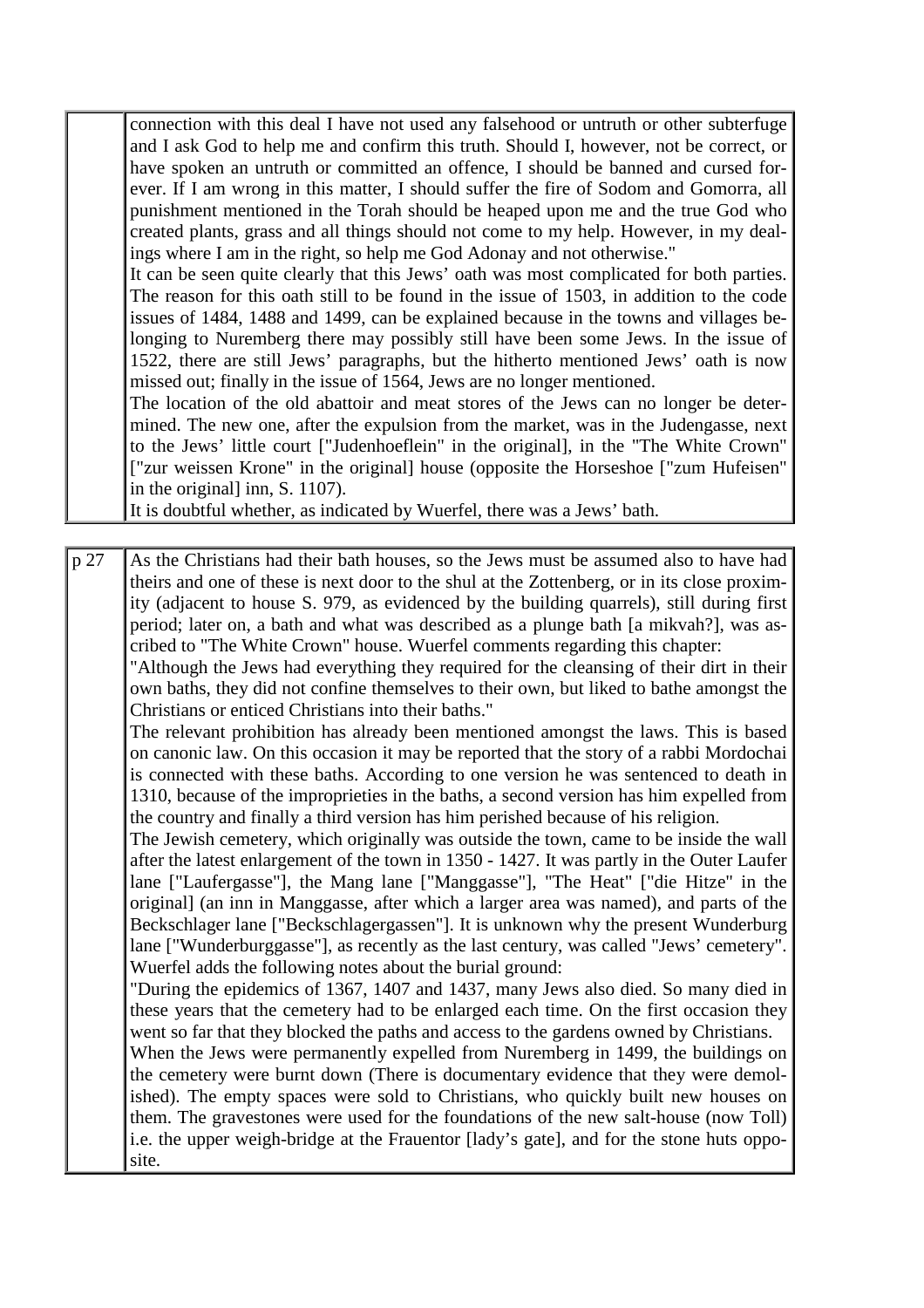p 28 The considerable number of stones used can be estimated from the fact that both the weigh-bridge, which is 279 shoes long and 65 shoes wide, and the old stone house which is 106 shoes long, sit on foundations made from Jewish gravestones."

(Based on reliable verbal reports from as late as the middle of this century numerous Jewish gravestones were deposited between the Koenigstor [king's gate] and the Marientor [St. Mary's gate], but they disappeared bit by bit.)

Wagenseil in his "Commentatio de Civitate Norimb. [abbreviation of Latin Norimbergis = Nuremberg]" complains that nothing is left of private and official buildings, only the names "Jews' lane" and "Jews little court" and a small broken gravestone. However, more gravestones are preserved: we will mention where they can be seen and will also give their translation.

The stone mentioned by Wagenseil can be found near the entrance to the parsonage of St. Sebald's, on the right hand side on the way to the cellar steps. It is built into the wall at a certain height and the inscription can be seen and read (in Hebrew script): "This heap is a witness to the honorable Gutlein, granddaughter of rabbi Simson, who was buried on Monday the 29th Tevet".

Wagenseil believes that this fragment of a Jewish gravestone was too small to be used in the building of the salt- or corn-house, so that it was taken by somebody to fill a hole and brought to the parsonage of St. Sebald. The Nuremberg chronic is, however, sure that this stone was excavated from the cemetery many years after the expulsion of the Jews and brought to its present position.

Muellner writes in his XVIIth "relation": "In the year 1468, when building was in progress near the wall of the fish creek ['Fischbach' in the original] in the Pfannenschmidtgasse, an old Jewish gravestone was found with a Hebrew inscription, which states that Elias, son of Jew Salomon, died on the 27th September, in the year ....... after the creation of the world. This indicates that the stone was set around the year 1130 (?).

- p 29 As a remembrance in view of its age, the stone was built into the keep behind the 'Peunt' in the outwork of the Frauentor." Thus far Muellner. This stone can still be found in the tower, about 2 shoes high above the ground, built into the wall. Because it is made from very soft white stone, the inscription has weathered. Only a few letters can be recognized. Nowadays one can therefore only deduce that it is 4 shoes and 3 inches long and 1 shoe and 8 inches wide. In the Pfannenschmidtgasse, in the yard of beef butchers Johann Stoer, there is also a part of Jewish gravestone, i.e. the right hand one, but only the following words are legible (in Hebrew script): "Here (on the ... Adar, the ... day of the week) died maiden Guetla, a daughter ..." Since this house is located quite near the old salt- and weigh-bridge houses, it can safely be assumed that this piece or perhaps the whole stone was left lying about and was then used by the owner of the house for his own purposes. And who indeed knows, whether there are other Jewish gravestones built into this house or in nearby dwellings, which until now have remained hidden to the lovers of antiquity. On the top floor of the White tower ["Weissenthurn" in the original], towards the Spittler gate, two gravestones are also built-in in the direction of the long way. The inscriptions could be identified with great difficulty and its translation is: 1. This gravestone was erected by Simon for his father rabbi Iachia, who was buried on the XIth day of Iyar in the year 5033 (1273). May his soul be placed in the covenant of the living. Amen, Sela.
	- 2. This gravestone was erected for the maiden Rebecca, daughter of rabbi Mosche the Levite. She went into eternity on the 6th day of Adar of the year 5068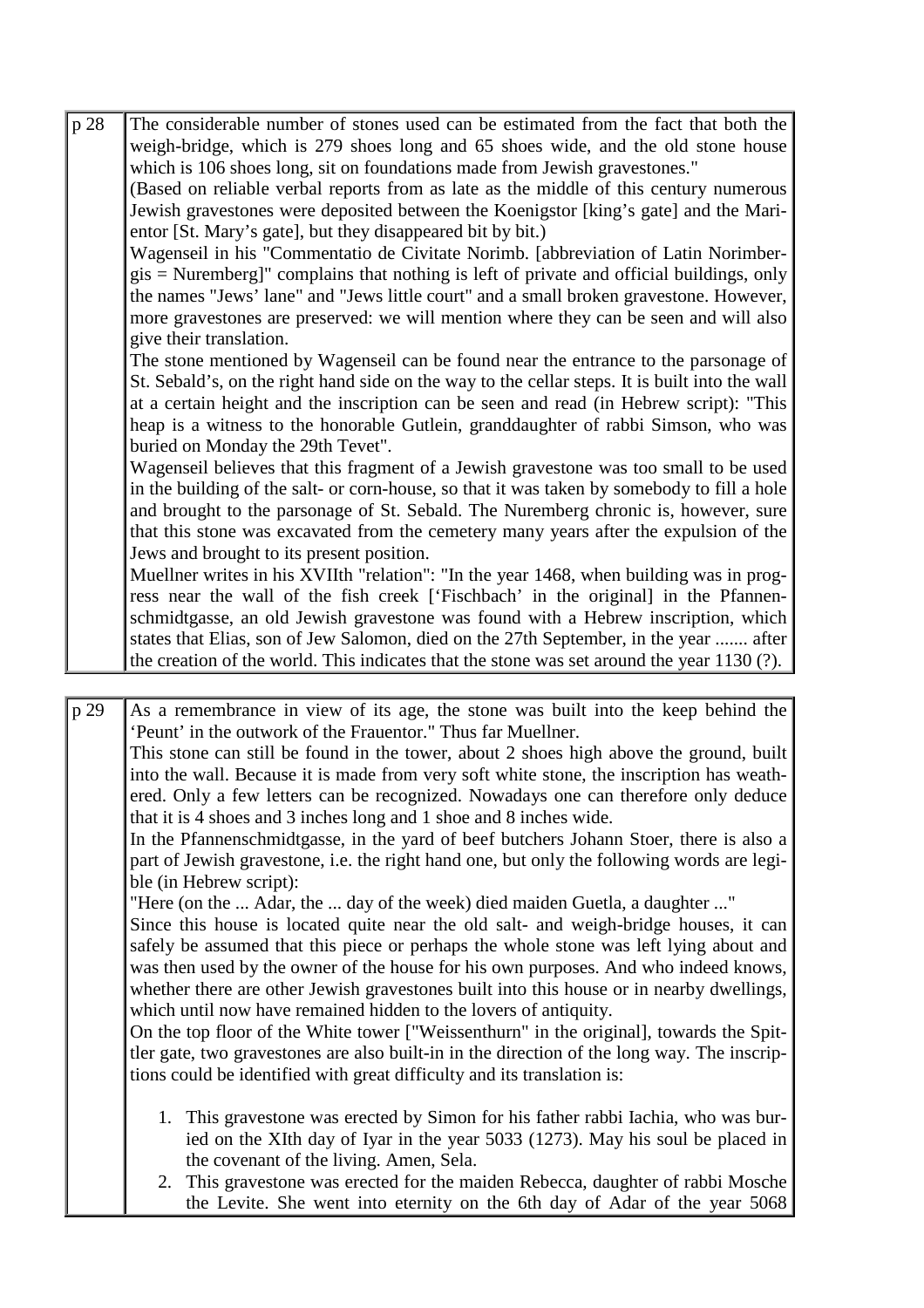| (1308). May her soul be placed in the covenant of the living in paradise. Amen,      |
|--------------------------------------------------------------------------------------|
| Amen, Sela.                                                                          |
| A good part of the wall towards the German House and the Spittler gate of this White |
| tower contains such Jewish gravestones.                                              |

p 30 The Hebrew lettering is still visible in some of the hardest though delicate stones, especially where the hinges of the large shutters are embedded. It could not be ascertained how these Jewish stones came to be on this tower. It may be that at a time when the tower was repaired the Jewish gravestones were fetched from the cemetery and used as well prepared stones in this work.

Further two preserved Jewish gravestones can be found in the old Kress' foundation building, i.e. the former Jewish Gymnasio [grammar school; secondary school]. The older one of the two bears the following (translated) inscription: Jacob has erected this gravestone in honor of his wife, the honorable Mrs Schoenel, a daughter of rabbi Samuel, who has gone to her eternity. This stone was set on the 6th day of the week of the month Shebhath in the year 55 of the small count (1295), may her soul be placed in the covenant of the living. Amen, Sela.

When Wilhelm Kress had a building erected in this Kress' dispatch house at the fruit market ["Obstmarkt" in the original] in the year 1617, the above mentioned stone was found in the horse stable and was used as the first step towards the yard. All sorts of glittering stars and trees which had grown inside where found when chiseling this stone and these were preserved as a memorial.

The other Jewish gravestone in this Kress' manor house, can be seen near the entrance on the right hand side. The whole inscription is translated as: "Here lies the honorable maiden Sara (her memory is well preserved), a daughter of our teacher rabbi Baruch, the priest, on the first day of the week, the 13th Kislev, in the 209th year (1448). May her soul be placed in the covenant of the living."

There are no doubts about these reports by Wuerfel, although in part they can no longer be proved. In addition, recently during the demolition of "The Red Ox" ["zum roten Ochsen" in the original] inn (commonly known as "The Ox's Little Head" ["Ochsenkoepflein" in the original], King Street ["Koenigstrasse" in the original] 41), two further built-in former Jewish gravestones were found in the remnants of the adjoining old city wall. One of these from 1464 bears the (translated here) inscription:

p 31 "To Yokel. This stone, that I have set in memory of the old man ... rabbi Jacob, son of rabbi Abraham, buried 8 days in the month Shebath of the year 5 thousand and 224 of the count. May his soul be placed in the covenant of the living." The stone, which had previously been used for other purposes, shows on its reverse both city arms and the year 1499. The inscription of the second stone from 1477 is: "This stone which I have set in memory of Mrs Pess, daughter of rabbi Menachem, who was buried on the 9th Nissan on the first day (of the week) of the year 237 of the count. May her soul etc. etc." The supervision of synagogue visits must be mentioned as an early sign of things to come. A fragment of 1489 states: "List of Jews of today Saturday before Reminiscere. In their shul were found a total of 75 Jews." Mention is made of the Jewish cook, 2 "Schulklopfer", Jewish baker, servants, guests, boys from the orphanage, bookbinder, tax collector, cantor, water carrier and also the name "Mardocheo". On July 21st 1498, Emperor Maximilian, from Freiburg i.B. [Freiburg im Breisgau, 65

km south of Strasbourg], passed the law, the famous document which authorized Nuremberg to expel its Jews. In it the measure was justified by stating that the number of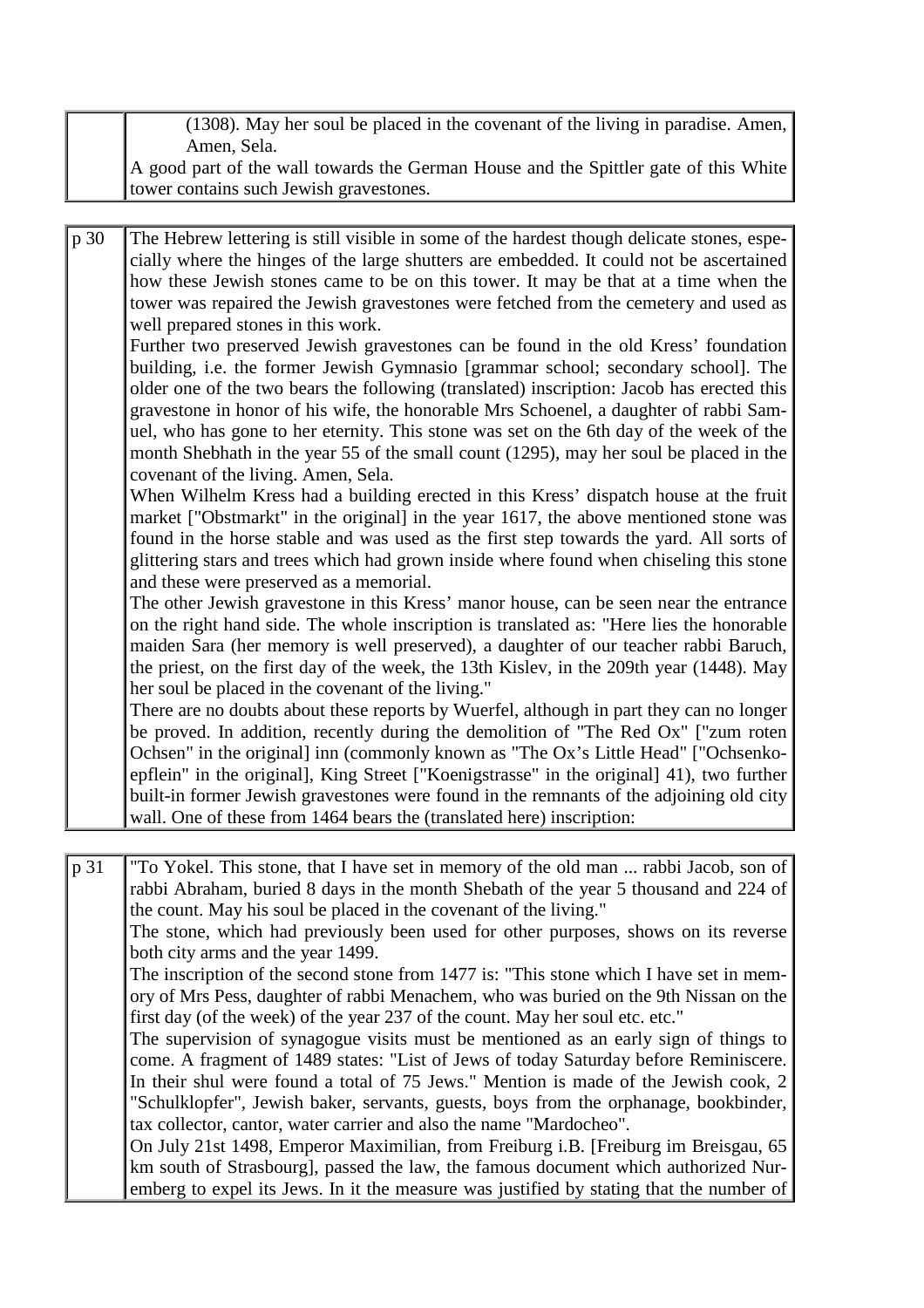Jews had considerably increased and exceeded, that they practiced usury, which resulted in many being driven into poverty and from their houses, and further that they gave assistance and hospitality to shady persons, which resulted in theft, etc. Houses, synagogue and other real estate had to be surrendered to the mayor Wolfgang von Parssberg. Already on July 5th the same order appeared in reduced form addressed

to the mayor Wolfgang von Parssberg with the remark that the fortunes had to be temporarily collected as property of the imperial treasury. Two days later the council was ordered to give the necessary assistance to Parssberg. There exist two imperial documents from July 26th, one of which confirms the sale of all Jewish houses to the town for 8,000 florins and the other ordering the mayor to surrender these to the town.

24 persons, including Veit Stoss, are mentioned by name as purchasers of the Jewish houses. Wilibald Pirkheimer acted in this sale as the agent for the town.

p 32 Peter Imhof bought 6 pieces of property with synagogue and dance hall for 1,400 florins; Veit Stoss bought a house of Maier Joel for 800 florins whereby the Jewish slaughterhouse and bakery oven are also mentioned. An estimate of 4,010 florins for 19 houses was mentioned, but the sales price of 4,587 florins was realized. The funeral garage was sold for 956 florins. Many of the properties were torn down, amongst them the orphanage ["Seelhaus" in the original], which sold for 80 florins, and thoroughfare opened there. Even the hearse garage gave way to a thoroughfare.

By his own initiative Wuerfel added to his report another reason for the eviction: "because they committed perjury", words that were not part of the imperial document cited by himself. In his pamphlet "The eviction of the Jews from Nuremberg", Briegleb reproduces the same assertion and also Wuerfel's personal opinion putting this last one as historic report. It is also possible that these words originated from one of completely worthless written chronicles, in which case they cannot command any credit although they may be contained in the original that is not accessible to me. They were: "The Jews resident in Nuremberg enjoyed a good life. Therefore they became arrogant and unruly. The exorbitant usury they practiced, the insatiable greed to which they submitted, the continuous and sacrilegious derision of our religion and slander of Christians, the unruly and rebellious behavior, the daily increase beyond the numbers for which they had been authorized finally annoyed the council and the citizenship; they would not tolerate any longer such bad guests, bloodsucking leeches, to the damage of businesses".

The eviction order was connected with the cancellation by the council of all obtained freedoms, privileges and liberties and the license for the establishment of commercial banks. The eviction was initially set for St. Leonard's day (November 6th) ant this was made public so that those who had pawned goods etc with the Jews could retrieve those. Following a humble petition the deadline was first extended until February 2nd 1499, and then again until fast-Sunday.

During the exodus the Jews had to be protected by armed police against the rioting populace. The Margravess Anna von Brandenburg tried unsuccessfully to convince the town of Windsheim to admit the evicted.

p 33 In her widow's manor in Neustadt an der Aisch, she however admitted Jews in large numbers; after her death in 1515 her grandsons, Casimir and Georg, again chased the Jews away from their new home. Most of the Jews found long lasting refuge in Frankfurt in spite of the pastoral opposition of the priest, Dr Conrad Hensel; it is said that a small number moved to Prague. Since some few Jews still returned, on the Wednesday after Quasimodogeniti 1499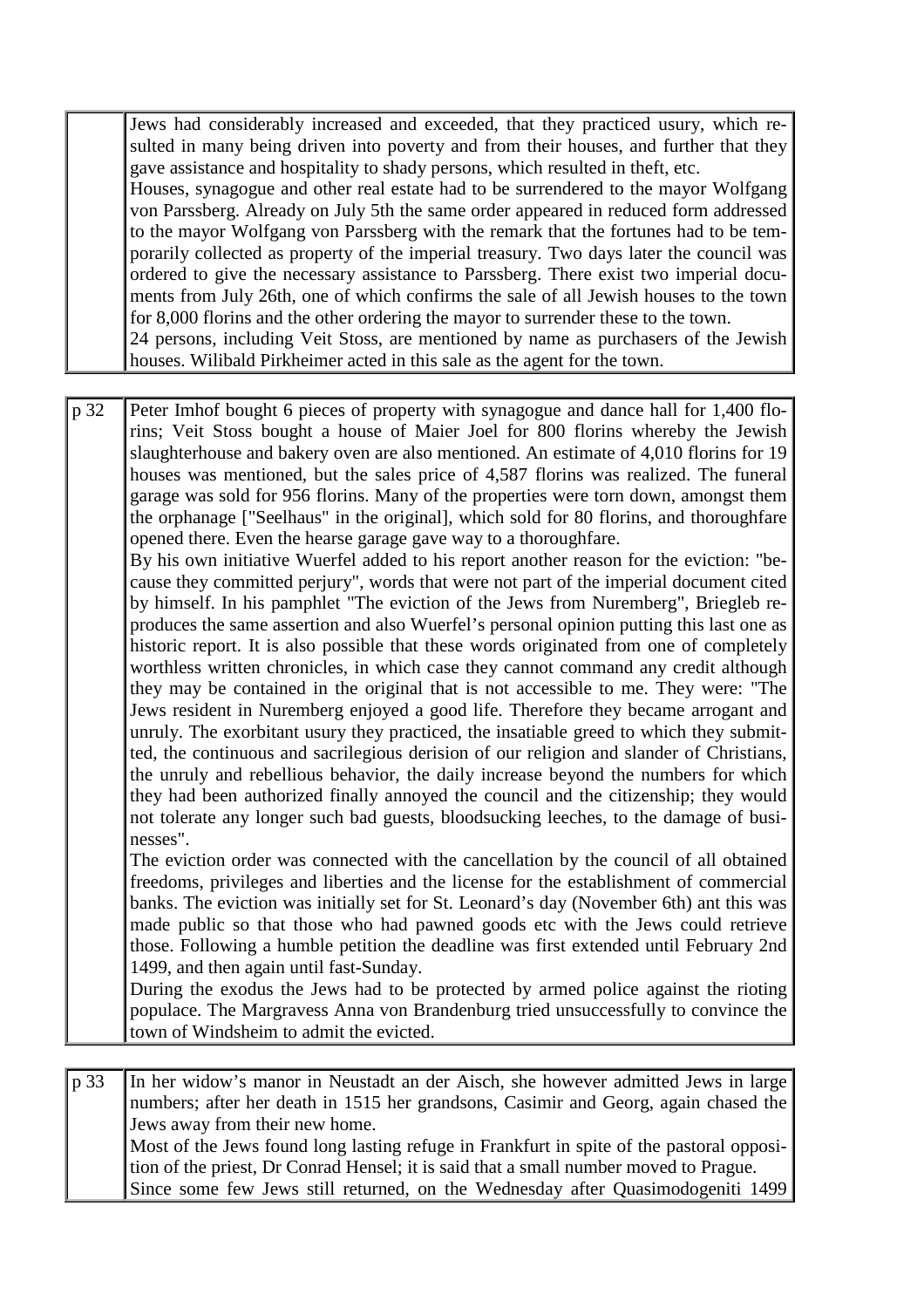(first Sunday after Easter) the public servants were ordered to throw them with their wares into the hole, if they stayed more than 2 to 3 hours without escort, or if they staid overnight even with escort: the granting of escorts had been limited 4 days earlier.

So Nuremberg got rid of the Jews and of 8,000 florins, but instead they had a great number of properties with much higher value, the sale of which gradually began.

The council of the town, standing in some years well above the current spirit, could not boast of a superior attitude in this matter that would distinguish it from and with other places. Its standing on customs was neither lower nor higher than that of its century.

Jews living in Nuremberg were certainly not spared the afflictions of earlier pogroms. As early as 1136 Otto von Freising mentions a persecution where those Jews who served as royal servants ["Kammerknechte" in the original] found refuge in the royal castle of Nuremberg. It is not necessary to conclude from this that at that time there were Jews living there; those who fled to the castle were foreigners.

The completely unreliable Gundling mentions, without source: "In the year 1180 most of the Jews in Franconia and Nuremberg were murdered".

It is further reported that in 1198, after Jews allegedly killed 3 boys, there was a riot against them but no documentary proof could be obtained either for the crime or for its consequences.

There are reports of many persecutions of Jews towards the end of the 13th century; it can be proven that they actually happened. Reasons given were amongst others: that the Jews had stolen the consecrated hosts from the churches, then ground them in so called mortars and mocked that they did not yield blood although they are honored by Christians as living flesh. However finally blood flowed frequently and strongly that it could not been hidden any longer.

p 34 Also during this storm, the emperor's castle was used as a refuge. It all started with the rabble moving to the town of Wuerzburg, where there was also persecution of the Jews in progress, and all the Jewish houses were destroyed by the citizens of Wuerzburg. The rabble who chased the Jews towards Wuerzburg from Nuremberg were met by the citizens of Wuerzburg and they had a battle at the village of Kleinochsenfurt, as they did not want to receive the Jews there either.

We are in receipt of news that the persecutions under king Karl IV (1347 - 1378) was not meant for Jews alone, but also for people of means (rich people). Maybe, the reason for this happening, was that there was a man named Merkel in the year 1347, who was banished from the town for one year, because Jews came to his home in order to have sex with Christian women. The conviction of this case was stricken from the book of acts, as there was a line through the text, and we are not sure if this really happened, as so much of these stories were manufactured lies. Ulman Stromer, a renown writer wrote in his chronic about this persecution: In the year of our Lord 1349, there were Jews, who sat around in a place and walked up and down, and at the same time women went to the women's church in the neighboring small street, which was known as the "Zotenberg". On the eve of Saint Nicklaus day, December 5th, several Jews were burned alive. So it was written.

Besides these happenings, many of them were lies and idle talk and, to show that these things were not made up in the air alone, we want to reiterate that there was no authority at that time to substantiate these lies and idle talk and that much confusion was inherent in the town. The opinion of this writer is as follows: The Jewish persecution was real and not manufactured. It was not meant as a demonstration against the emperor or his servant. It is our opinion, that the Jews were on the side of the authorities and patronized the authorities. This happened in all the small towns. The Jews gave money to the authorities and were therefore favored by them. The motives were strictly political,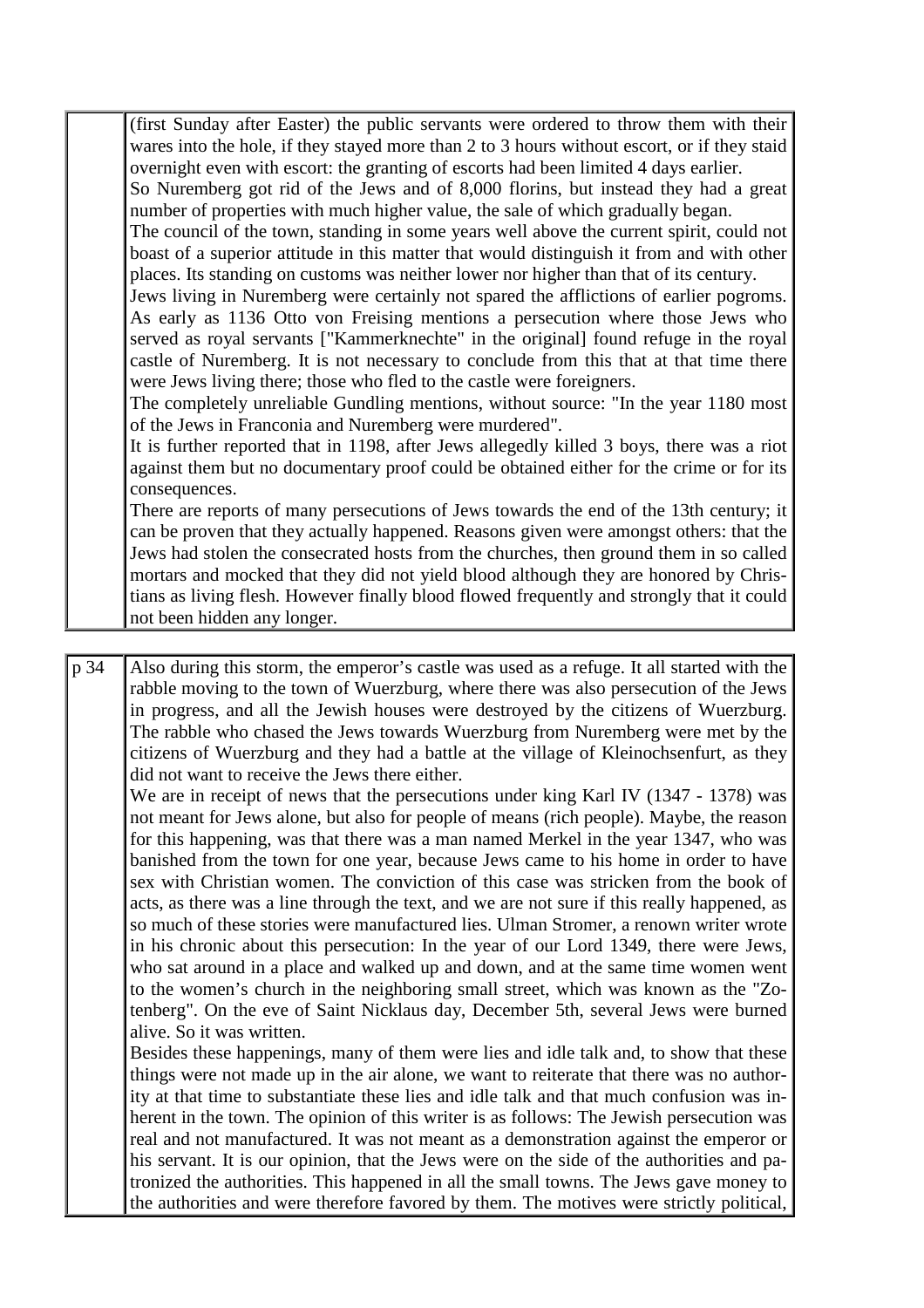|      | as the authorities were aware of the good income the Jewish money for taxes, brought<br>to them.                                                                                                                                                                                                                                                                                                                                                                                                                                                                                                                                                                                                                                                                                                                                                                                                                                                                                                                                                                                                                                                                                                                                                                                                                                                                                                                                                                                                                                                                                                                                                                                                                                                                                                                                                                                                                                                                                                                                             |
|------|----------------------------------------------------------------------------------------------------------------------------------------------------------------------------------------------------------------------------------------------------------------------------------------------------------------------------------------------------------------------------------------------------------------------------------------------------------------------------------------------------------------------------------------------------------------------------------------------------------------------------------------------------------------------------------------------------------------------------------------------------------------------------------------------------------------------------------------------------------------------------------------------------------------------------------------------------------------------------------------------------------------------------------------------------------------------------------------------------------------------------------------------------------------------------------------------------------------------------------------------------------------------------------------------------------------------------------------------------------------------------------------------------------------------------------------------------------------------------------------------------------------------------------------------------------------------------------------------------------------------------------------------------------------------------------------------------------------------------------------------------------------------------------------------------------------------------------------------------------------------------------------------------------------------------------------------------------------------------------------------------------------------------------------------|
|      |                                                                                                                                                                                                                                                                                                                                                                                                                                                                                                                                                                                                                                                                                                                                                                                                                                                                                                                                                                                                                                                                                                                                                                                                                                                                                                                                                                                                                                                                                                                                                                                                                                                                                                                                                                                                                                                                                                                                                                                                                                              |
| p 35 | In the year 1355, at the cloister of Waldsassen, there was a document, which originated<br>in Nuremberg through the emperor, which was made known in a speech by the head of<br>the cloister, where he repeated that all obligation versus the Jews are free and clear. In<br>Nuremberg and the town of Eger this was the case and it was not the real truth in the<br>matter. The crux of the matter was over stated to a great deal and the matter was about<br>the town of Maxfeld, known before as Judenbuehl (Buehl, Buechel, also known as<br>Huegel [hill]) and that was the place, where the burning of the Jews actually happened.<br>Already in the year 1347, there was discord between the town authorities and the perse-<br>cutors. Many of the persecuted people had already fled from the town, as they realized<br>the hatred of the people. As many of the people who fled the town, returned after being<br>gone for 3 years, shows that the whole town were not enemies of the Jews. Naturally<br>they were not favored at the time, but hey were tolerated.<br>Regarding the insults against Jews, which were very popular and happened very often,<br>was really not the fault of council of the rebels ["Aufruhr-Rat"] during the time of these<br>happenings in the years 1347-1349. The same man, did in fact expel in two cases the<br>guilty people. On the 28th of May 1349, Karl IV, the count of the castle came out with<br>a letter of attorney from the unfaithful Nuremberg citizens, that the money taken from<br>the Jews by force and also their houses (13,000 pounds toll for the emperor for taxes).<br>The castle-count received the above named sum and also received the right to tax the<br>Jews.<br>Plenty of fuel for fury of the mob was collected through the "Geisselfahrten" (chastise-<br>ments) and the plague and the Council in Nuremberg safeguarded themselves in ad-<br>vance through imperial order, that relocation of Jewish homes would not be achieved<br>without using force. |
| p 36 | The myth of the poisoning the wells may actually have been the cause. Gundling and<br>Wagenseil speak positively about this and remarked: "and at that time citizens of Nur-<br>emberg seriously started to build fountains on their own houses, which not been the<br>custom previously." Such statements are baseless and are patently obvious. It is known<br>that constant accusations of usury played also a part and, at the excavation for the<br>"Schoene Brunnen" (beautiful fountain), a vault is supposed to have been found, where<br>Jews had buried pledges.<br>In the October 2, 1349 document of Karl IV. is written:<br>"Herewith we declare that if the Jews being servants to our court and at this time treated<br>with hostility by the ordinary people with the consequence of endangering the citizens<br>in those places which are hosting the Jews, will be damaged in one way or the other                                                                                                                                                                                                                                                                                                                                                                                                                                                                                                                                                                                                                                                                                                                                                                                                                                                                                                                                                                                                                                                                                                                         |
|      | against the will of the municipal councils, neither we nor our successors as emperors<br>will keep these bodies responsible for what might happen in the future."                                                                                                                                                                                                                                                                                                                                                                                                                                                                                                                                                                                                                                                                                                                                                                                                                                                                                                                                                                                                                                                                                                                                                                                                                                                                                                                                                                                                                                                                                                                                                                                                                                                                                                                                                                                                                                                                            |

A special document of protection for Jews issued by the emperor in 1371 and for the following 20 years is also in existence.

It is evident that the intention was not the extermination of Jews only their expulsion, as they were re-admitted in 1352. Already on May 2, 1352 - "already" has a certain justification for that time - there appeared before Rapot of Kuelsheim, District Judge for Nuremberg, Vischlein, son of Masten, Lemlein, son of Nathan of Greifenberg and Jakob, son-in-law of Liebertraut, formerly fled Jewish citizens of Nuremberg and stated that, according to the volition and favor of King Karl, they and on behalf of all Jews in Nuremberg, who were to become citizens, have come to an agreement with the citizens of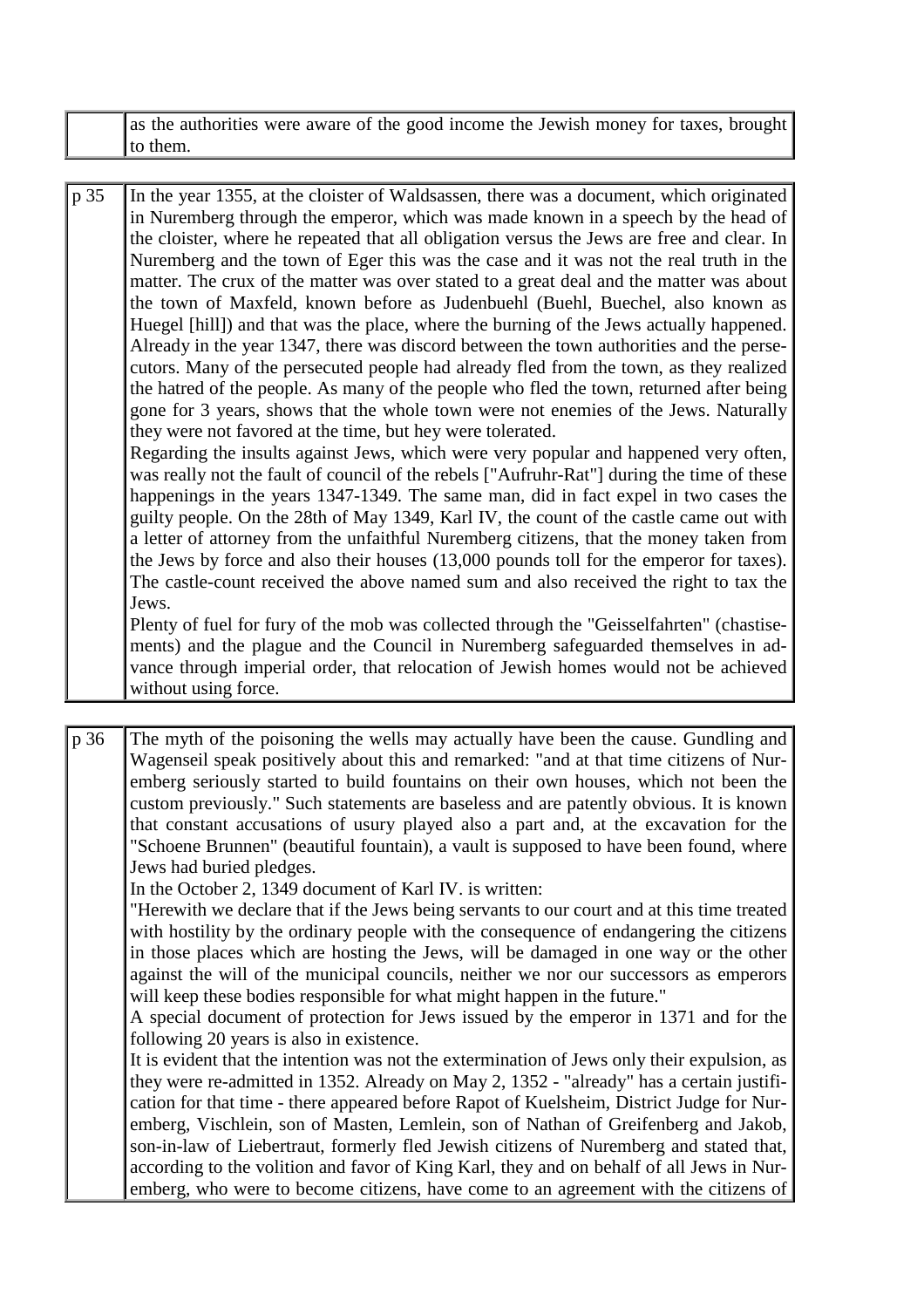Nuremberg, that they shall live together with them, where these are called citizens, on condition that the citizens and their people shall cancel all their debts or securities they have on Jews, whether in writing or not, also any which were inherited by Jews. The Jews also promise that they will either exchange or sell any citizens houses within a year, to which the citizens should show their good will.

p 37 However in case this does not happen the sale shall be accomplished according to Councilor Arnold von Seckendorff of Oberzenn, the Knight of the castle, and two members of the Council of Nuremberg. Jews should also only live in places thought best by the citizens and not anywhere else. In addition the Jews promised that they would apply to the King to be unburdened of all of their taxes by the nobility, in order to be of better service to the country. Should they find documents not in accordance with the laws of Nuremberg, then these shall no longer be valid. Finally the Jews, who formerly lived in the city and wish to return, shall strictly obey all these points.

Even if this clearly shows the expulsion of Jews, it nevertheless shows that already discussion had been started with the King regarding the return of the Jews, followed by a decree a short time later. On May 26 of that year Karl ordered the Mayor, council and citizens of Nuremberg that they should accept Jews in their town and to protect them. He further decreed that any interest or gain which may be due to him from the Jews, could not be assigned, pawned or given to anybody, but to be kept in his chambers or those of the country, and even if he had issued or would issue documents relating to this, these shall be invalid.

From this point on the Jews were again accepted and resident. However they were not allowed to move into their former houses, but had, as already mentioned, to settle on the large site of the fire which is still called "Judengasse" (Jews' Lane) and "Judenhoeflein" (Little Jews' Yard). The "Wunderburggasse" also belonged to the fire site.

So ended these persecutions. In a way the official attempts at conversion of Jews could also be counted as persecutions. In 1454 Johannes Capistranus preached in Nuremberg when Jews had to present and they were forced by the participants to throw their board games and dice tables into the fire. Additionally in 1478 a monk preacher Schwarz preached before Jews on the hospital churchyard. He tried to convert them in accordance with their own scriptures, but did not have much success

Another event has to be mentioned; in 1458 Schoenbart ["Schoenbart" or "Schembart" was a specific Carnival habit in ancient Nuremberg when a procession of young men wearing colorful costumes ran and jumped through the streets.] also ran through the "Judengasse".

p 38 In addition to gifts of money and in kind Jews also donated rose-water. "This tasted very nice, as is then demonstrated by the following figure" is quoted in a Schoenbart book. It is self evident that the Jews were entwined in the history of Nuremberg before their reinstatement. This is mainly seen from prohibitions and judgements against them as well as the mostly unsuccessful conversions (during the sojourn of the Jews two conversions are known. The first in 1381 without a name; the converted was trained as a locksmith, but later ran away and was supposed to have died on the gallows. Secondly Rabbi Samuel who converted to Christianity in 1499 and in the end acted as a publicist. There are however some exceptions. The well known preacher Osiander applied in 1529 to accommodate the Jewish teacher of Schnaittach in order to be taught Hebrew by him. In 1537 a few Jews received imperial permission to stay four or five days in Nuremberg to do business. A third case was in 1628 when the town again saw Jews.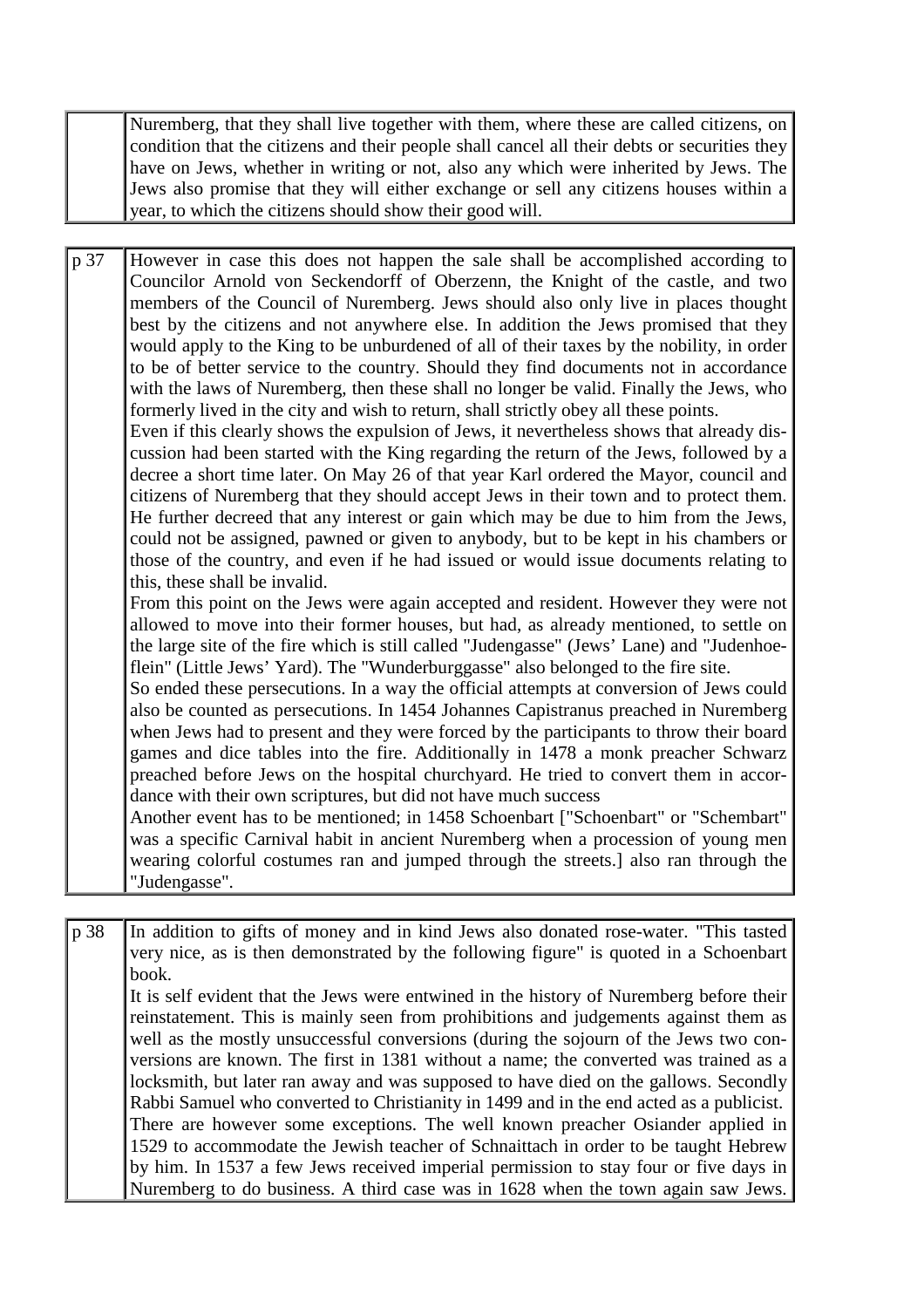|  | They were two young Jews Abraham and Lesar, whose father Jakob Bassevi was              |
|--|-----------------------------------------------------------------------------------------|
|  | knighted as Lord of Dreyberg. They as well as the 20 men accompanying them got          |
|  | permission to enter the town and stayed for two days. Apart from these events the fol-  |
|  | lowing may still be reported. As details of the prohibition of trade will be dealt with |
|  | under "Fuerth", only the following events shall be mentioned here.                      |
|  | No date: Conversion of Daniel Rosencron.                                                |
|  | Ca. 1525 preacher Osiander negotiates with the Council re a Jew who wants to become     |
|  | a Christian.                                                                            |
|  | 1533 a Jew from Prague called Joachim was baptized.                                     |
|  | 1536 Paulus Stafelsteiner converted and afterwards vigorously wrote against Judaism.    |
|  | 1537 Anschel of Ottensoos was hanged because he sold stolen goods and dealt with the    |
|  | thieves.                                                                                |
|  | 1556 Paulus of Prague accepted Christianity and further described his action in print.  |
|  | 1566 Wuerzburg and Nuremberg take common action against counterfeiters and Jews.        |

p 39 Through their envoys Nuremberg also informed the Parliament in Augsburg of their complaint, though without achieving much.

1581 Michael Mayer was baptized. He took much pleasure in army life "but was soon ran away".

1590 Moses of Ottensoos, a thief and spy, was hanged outside the gallows.

1593 Julius Conrad, a Jew baptized two years previously in Wuerzburg, was executed on the wheel. He confessed himself as Christian but only (only!) did not want to take Holy Communion.

1611 Rabbi bar Zadock of Posen converted. He was previously a teacher in Fuerth, later became blind and moved to Bamberg and there became a Catholic and then wrote from Vienna against Nuremberg and died in misery.

1614, December 2, the Council of Nuremberg issued an order not to accommodate any journeymen who may have moved here and had participated in the looting of Jews in Frankfurt, but to report them. In that year a baptized Jew married here who partly supported himself with municipal payments for giving Hebrew lessons.

1629 Chajim son of David Schirmer of Grosslangau, aged 18 years, was baptized in the Lorenzkirche. One had wanted to dedicate him to the noble barber craft, but he soon ran away, became a Catholic in Vienna and later was hanged for thieving.

1659 Michael of Posen from Prague was baptized. He was sent to the university in Altdorf for further education but ran away from there to Amberg, where he became Catholic, again ran away from there and reconverted to Judaism. Further details have been published.

1661 Moses from Frankfurt and Jakob from Krakow were baptized in the chapel of the Karthaeuser monastery.

1668 Rabbi Levi de Pomis, a Portuguese Jew, was converted in the Augustinerkirche. He later taught Hebrew at the university of Altdorf, made beautiful Christian speeches, but one day rode away on a borrowed horse and in a borrowed coat, leaving his debts.

1676 Huenla, a Jewess, wife of Rabbi Maier of Mainz, was converted. Their three children were also baptized between 1672 - 1676. The woman later married a proselyte, but let herself to be abducted again by her first husband.

1694 Samuel Wiener of Berlin converted. He is reported to not have been admitted to be baptized for a long time because of the manifold desire of Jews to be converted. (?)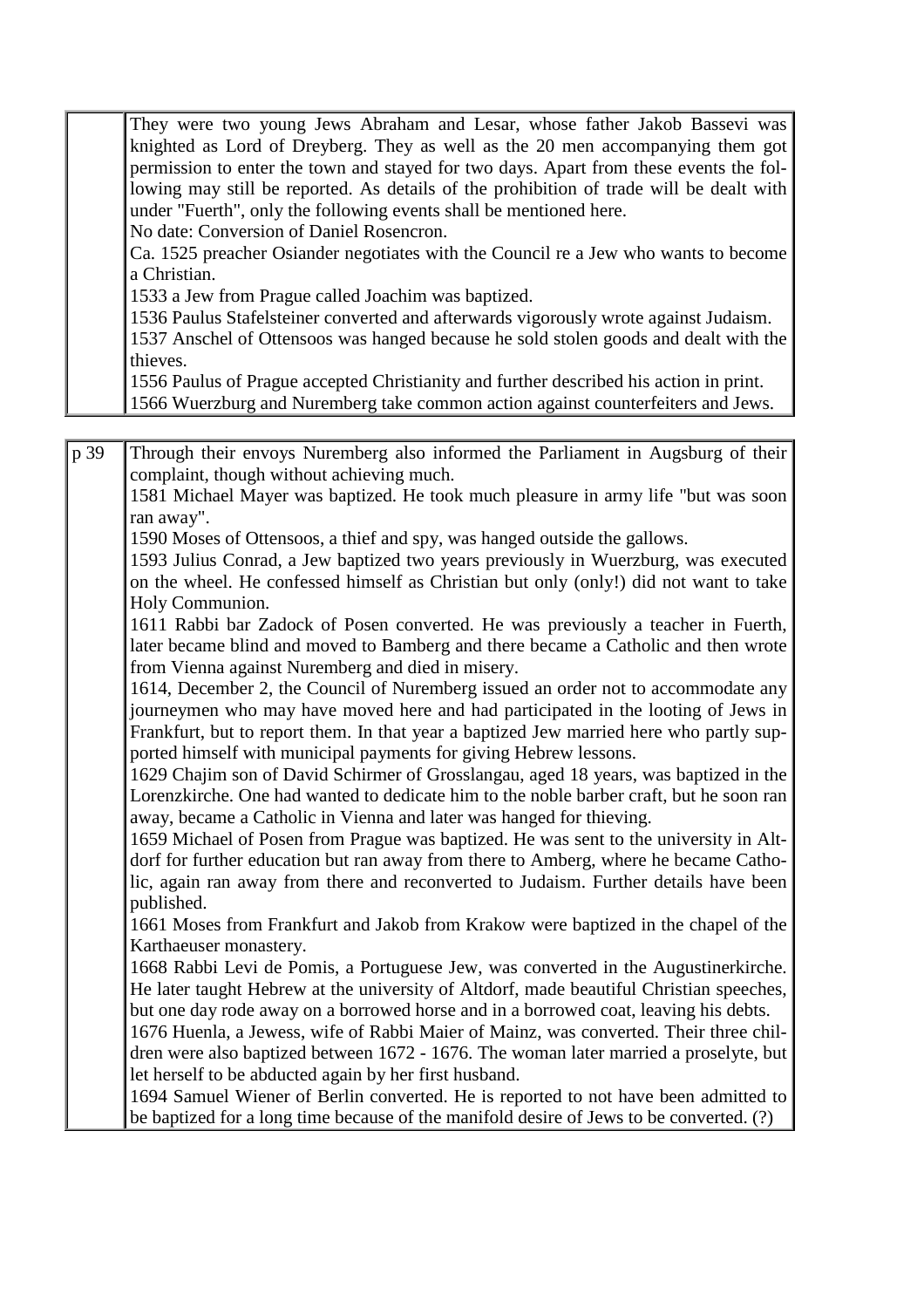| p 40 | 1700 Laemmel, a Jew of Fuerth called "The Ox", was in the pillory because he bought    |
|------|----------------------------------------------------------------------------------------|
|      | stolen copper and concealed the thief. After having been in prison he was expelled.    |
|      | Nathan Mayer, known as "the Satan of Fuerth", was jailed for wrong counting of         |
|      | money.                                                                                 |
|      | 1703 a document by the well known Nuremberg writer Wagenseil "Denunciato Christi-      |
|      | ana" was published "regarding the blasphemy by which Jews abuse our Savior".           |
|      | 1710, August 12 Elias of Neuhaus in Bohemia was baptized and on September 16 Sa-       |
|      | lomo Moyses of Gunzenhausen.                                                           |
|      | 1712, July 27 Bunla, 18 year old daughter of Lippmann Mayer of Forth in spite of em-   |
|      | phatic protestations of the father and bridegroom converted.                           |
|      | On September 7 Abraham Esaia of Puerz in Brandenburg converted, who was also sup-      |
|      | posed to become a barber. However he ran away with adequate spoils and is supposed     |
|      | to have done the same with the Jesuits in Prague.                                      |
|      | 1713 Eliaesar, the brother of Bunla, was baptized.                                     |
|      | 1714 Margem, a Jewess from Schnaittach followed.                                       |
|      | 1715 Wolf of Prodt in Poland converted (a dissertation has been written about this).   |
|      | 1717 Jakob Laemmlein of Forchheim, living in Fuerth converted.                         |
|      | 1719 Kehla, eldest daughter of Jakob Moyses of Fuerth converted (a document exists).   |
|      | 1721 Sekle Loew and Samson Loew, two brothers of Bruck near Erlangen converted.        |
|      | 1722 following them Moses, a third brother, also adopted Christianity, who however     |
|      | was, with public flogging, driven out of the territory after a few years.              |
|      | 1726 Besserl Mayerl, a wife, applied for conversion, but was rejected as she was heav- |
|      | ily pregnant and "became very suspect".                                                |
|      | In the same year Samuel Jakob of Fuerth together with his three children took lessons  |
|      | in Christianity, ran away however before the baptism.                                  |
|      | 1731 Margham, a 19 year old Jewess from Lehrberg and                                   |
|      | 1733 Lazarus Wolf and Samuel Laesar, father and son, were converted. The former        |
|      | then wrote against the Jews and became charity collector in Fuerth. The event was pub- |
|      | lished in print.                                                                       |

p 41 1743 Brendel, a 19 year old girl from Unterfarrnbach followed. 1748 Rabbi Schimon and Samson, father and son of Fuerth converted. Schimon later became server of the Dominican Church and wrote under his name Matthaei very critically against Jews. 1754 Isaak Samuel of Nicklasburg in Moravia was baptized. 1755 the same was the case of Chajim Samuel and his son of Thurnau. 1756 the daughter of Matthaei followed her father. ("Matthaei had the pleasure to find his daughter, lost through a misunderstanding". Will). The latter wrote a commemorative publication for this and 1758 a joyous publication of his conversion. 1773 Joseph Hirsch converted. M. A. Will functioned here and in Fuerth as the most fervent so to speak officially engaged converter of Jews, who also wrote four small tracts about this, which however never appeared in print. It should also be noted that despite all contempt of other expelled persons, Jews were credited with super natural knowledge. Certain information states: "Anno 1615, May 29, the second Whitsun day, at midday a fire started in the village of Almoshof, situated ½ mile from Nuremberg, which razed 30 rooms to the ground, also two pigs and many personal belongings were burnt. It was a pity to see it. Finally Suessla, a Jew from Fuerth came running, took a two loaves of bread, put some Hebrew lettering on them and threw the bread into the fire, then ran through the fire and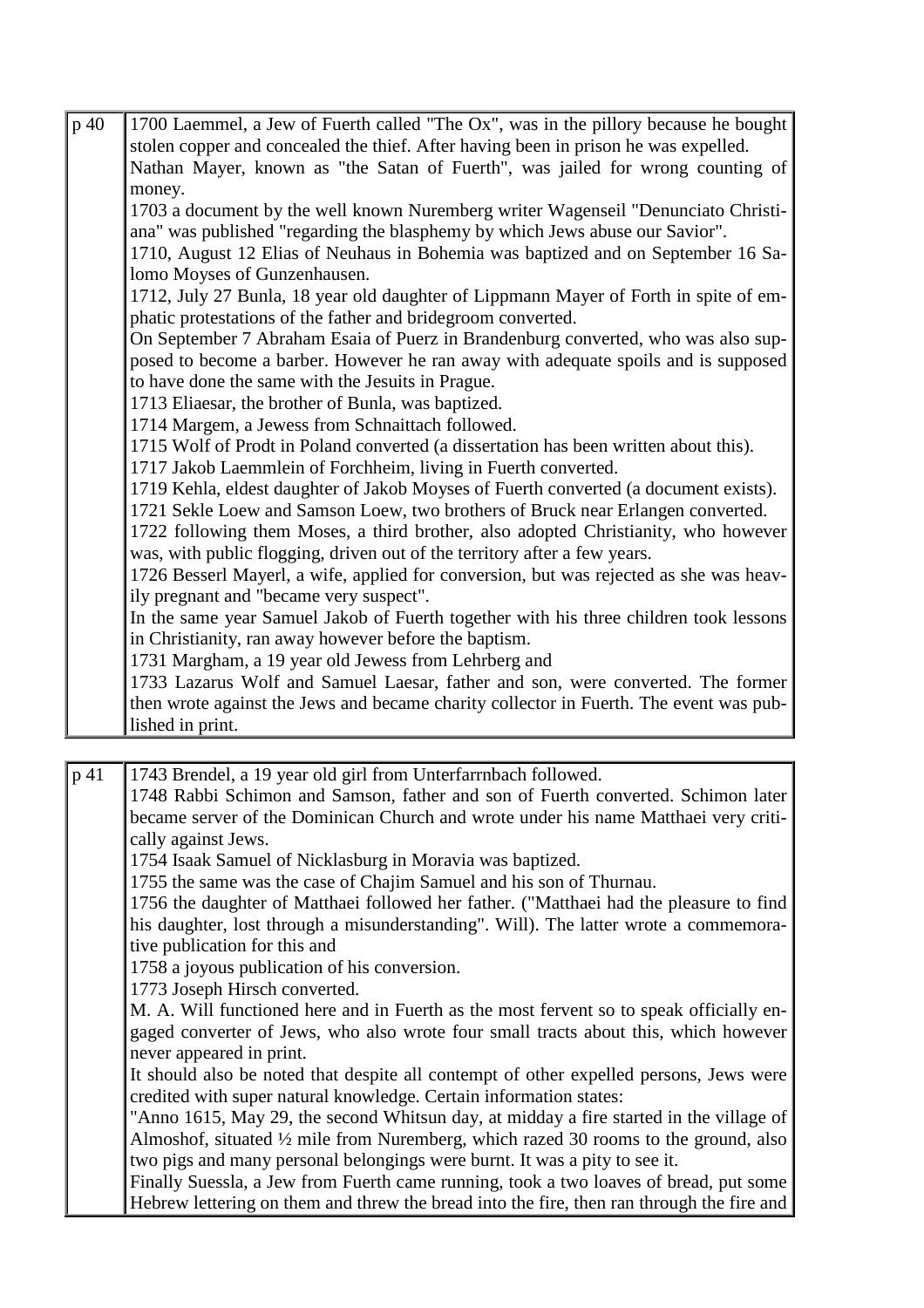also wrote some letters on the door and shutters of the next adjoining rooms, pledged himself and said 'if after his writing the fire spread further and more are set alight, I should be taken and thrown in the fire.' However the fire did not spread and no more were kindled, though without the fire-fighting the blaze would have burnt everything to the ground."

According to a second version more attention was paid to the conjuration of the fire than to its extinguishing, so that everything burnt down and the exorcist eluded the justice of the people.

 $p 45$  **Fuerth** 



Geschichte der jetzigen Stadt Fürth tritt, vollständig verschieben von der Nürnbergs, überall mit einer gewissen Bestimmtheit auf. Freilich hatte Fürth nicht die Macht und das Ansehen der stolzen Nachbarin, und um den kleinen Hofmarkt woben sich nicht die vielerlei Zuthaten von existenze unfähigen Thatsachen, Märchen und Sagen, deren Annahme als Fundamente der Geschichte, die Nichtigstellung derselben,<br>ganz besonders der Nürnbergs, so überaus schwierig macht. Von Jugend auf mit den verklärenden, liebgewonnenen Neberlieferungen befannt, fonute sich der Nürnberger davon nicht los machen, und nur wenige der alten Historiker vermochten es, in einzelnen Fällen Wahrheit und Verstand gegen Sage und Gemüth auftommen zu laffen.

#### **First paragraph of the Fuerth chapter in German**

The history of the present city of Fuerth is entirely different from that of Nuremberg. Clearly, Fuerth did not have the power or the standing of Nuremberg and in its small market place it did not enjoy the wide range of activities, fables and sayings which are fundamental to history, and, in the case of Nuremberg, make comparison so difficult. From youth upwards, Nuremberg's tradition failed to distinguish between fact and legend which are fundamental to history. Only a few of the old historians in a few cases, were ready to acknowledge truth and understanding in place of fable and legend.

One could easily reach a conclusion that in due course, a Jewish community in Fuerth had been in existence for a long time. This would not be an unusual outcome, since other communities which came up quickly had to confirm that they were not very old either. It is understood that Nuremberg Jews, who were expelled, started a new location in Fuerth, an assumption which confirmed the fact that a lot of Jews already resided in the Ansbach area. Yet it cannot be traced that Jews had settled in Fuerth before 1528.

It could be that there were people in Fuerth before then, but we cannot be sure as there are no written records. Yet, a file in the Nuremberg archives, titled "The handling of Jews" was dated 1522 and this did not produce any other result.

There is a further sign of the absence of Jews from Fuerth, in that, in 1527, Nuremberg banned contracts and usurious trade with the Jews of Strasbourg. It is unthinkable that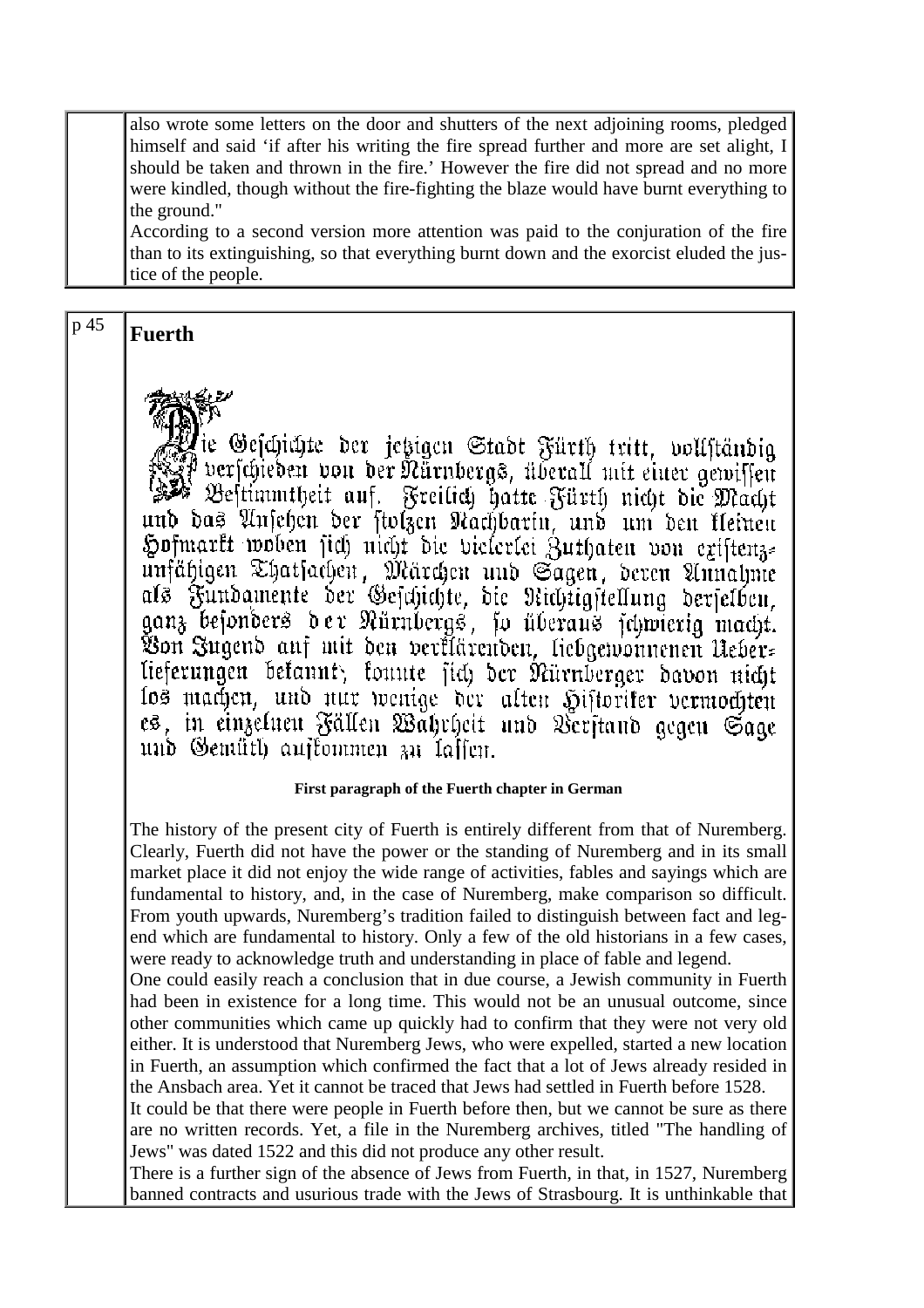| there could actually have been any trade with Strasbourg. On the other hand, this ban |
|---------------------------------------------------------------------------------------|
| creates an impression that the refugees from Nuremberg also turned to Strasbourg. Yet |
| there is no firm evidence of this.                                                    |

p 46 It is certain that some of the refugees, principally those from Nuremberg's hostile territories, stayed on. One of these, whose father, Symelin, was still recorded in 1498 in Nuremberg in the name Manuel or Mendel der Weinschenk [the Vintner], who, in June 1528 was granted a license from the margrave, to settle in Fuerth. A six-year permit had already been given to the Jew, Bermann, on April 17 of that same year. It is possible that these two, Bermann and Mendel, were, in fact, one and the

same person; Mendel could have been the first name. A further Jew, Uriel Wolf von Schwabach, was granted in that year too, a protection

license for Fuerth. All the above, who had once been protected citizens in Schnaittach, were served, together with Ottensoos as a refugee town, who were then held up in Bamberg, were driven to Wuriel whose hatred here, where usury was practiced, were finally driven to Fuerth, where they might be able to establish a profitable business.

As soon as the Nuremberg citizens, so near to the area of resettlement of Jews, realized what was happening, their council protested, in a lengthy communication, stating that, as long as it had been known, Jews had used blood and sweat to take from the inhabitants of Schnaittach, and could be feared of doing the same in Fuerth. They were unable to prevent the movement of their assets. The Jews were an unreliable people, and one should decline, with the best intentions willingly to accept their taxes (for the best?).

I was unable to find out whether a reply was received; certainly the protest, whatever its effect at that time, continued to be presented.

The jealousy between Nuremberg and Ansbach, described below, in which Bamberg too was involved, follows particularly throughout the history of Fuerth, and specially affecting the Jewish community which was very successful, so much so that Ansbach could raise funds, which, to their satisfaction was a source of annoyance to Nuremberg.

p 47 When, in 1538, a residence was built, behind the tax office in Ansbach, for a rich Jew, by the name of Michel von Dornberg, Nuremberg took offence and addressed themselves to Bishop Weigand in Bamberg without result. The new Jewish citizen who was on good terms with the emperor, with the count palatine at Rhine, with the duke of Bavaria and with the landgrave of Leuchtenberg in financial affairs, paid 400 florins a year, protection fees, 100 Taler [ancient German currency] a year for his trade associates. Added to that he was required to keep 4 or 5 horses.

Introductions from Nuremberg or other sources, which made their value important, limited many actions further until 1553 - there is only one reference each in 1540 and 1542 - when a yellow stripe to indicate their origin was worn. These affairs are connected with the banishing of Jews from Bavaria in 1553.

In 1556 the cathedral office in Bamberg permitted for the first time a Jew from Regensburg, Heimann, who had lent a substantial sum of money to Bamberg to settle in Fuerth. An official protest was raised by Ansbach, which greatly pleased the people in Nuremberg, who promptly recorded their own protest. Still, Bamberg continued with its profitable affairs and by 1566 welcomed many more new residents, up to 70 souls, and by 1582 the number had risen to 200. They could consolidate into a proper community in Bamberg, recognized for the first time in 1607. A gravestone, in fact, records the year 1604.

The Ansbach Jews buried their dead in Baiersdorf and were now granted permission, also in respect of the cemetery of Fuerth, to use the Fuerth cemetery against payment of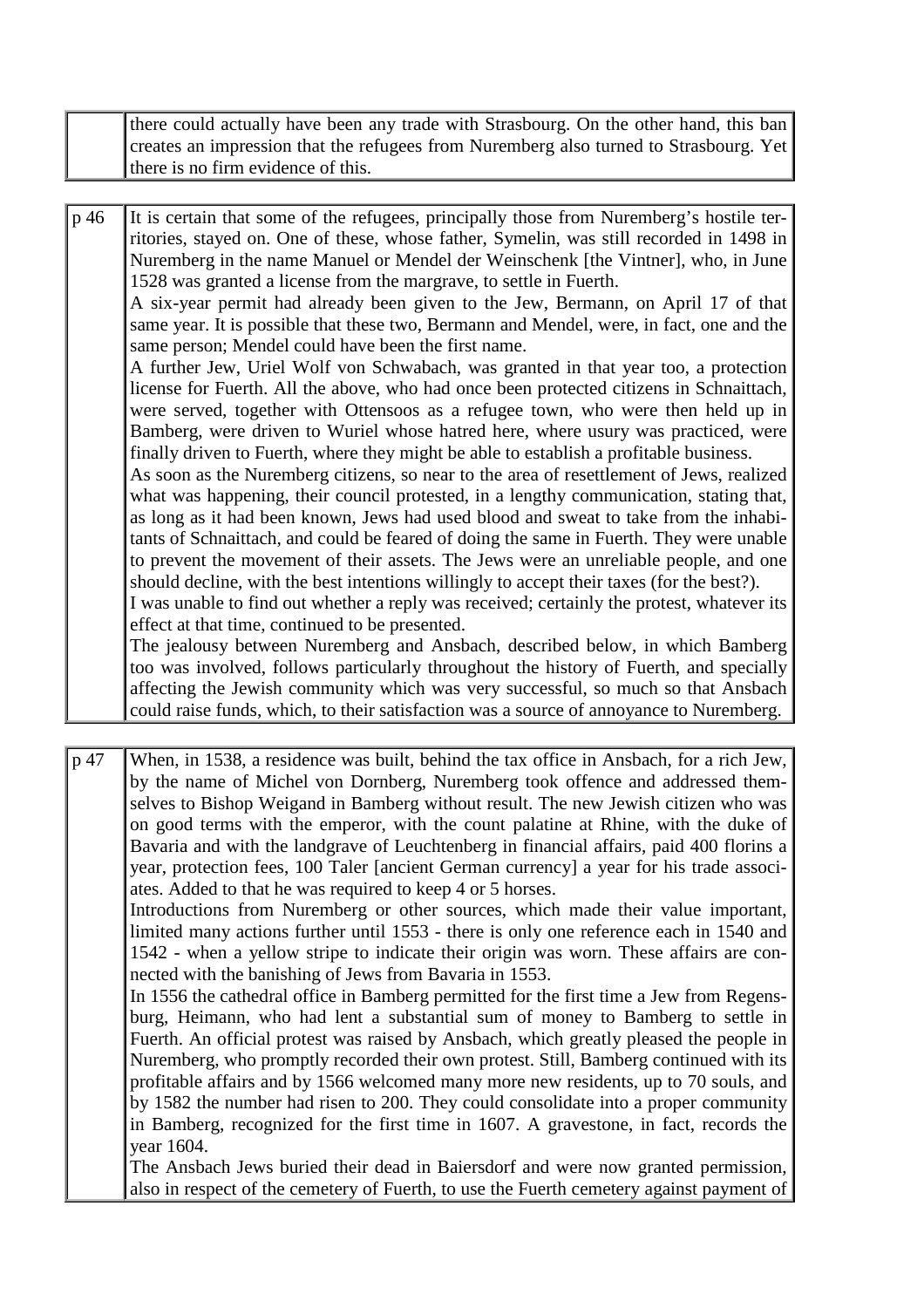|  | one florin per adult, and half a florin per child.                                 |
|--|------------------------------------------------------------------------------------|
|  | Again, in 1552 and 1554, once more rejected by Ansbach, with equal lack of notice  |
|  | taken in Bamberg, Nuremberg approached the emperor, seeking the power of the state |
|  | law to ban the Jews of Fuerth of their privileges.                                 |

p 48 In 1573, Bamberg received the emperor's confirmation of the privilege to keep Jews within the official confines of Fuerth. Again Nuremberg protested and as a consequence the privilege was reconfirmed, but this argument kept busy the administrative clerks only, because the Jews stood bravely their ground, a strong indication of the legislative power of the emperor at that time. In 1582 and 1585 Nuremberg lodged repeated objections with Bamberg, because Jews took over a whole street, but the Jewish circumstances did not change. The cause of the first of the two protests mentioned was the rumor, that the Jews of Farrnbach and Fuerth diluted wine shipments while in route from the river Main area. This was very upsetting for the margrave and he threatened them with deportation. In a proclamation at that time Bamberg called this locality "our village Fuerth" to safeguard its dominance. The construction of a new Jewish house in 1549 was another cause of disputes.

Apart from these protests, police directives were issued to hinder Jewish business dealings in Nuremberg. The first one dated from the year 1538 reads as follows:

Because of honest and concerned motivation regarding ongoing causes and mindful of difficulties an esteemed Nuremberg city council issues a strong and sober warning, that none of our citizens, inhabitants, subjects or their relatives is allowed by any means to send their wives, sons, daughters or other members of their households to Fuerth in order to purchase meat for their own advantage or consumption, which according to Jewish law and other statutes is prohibited food for Jews and Jewesses. Should there be anyone who is acting against this serious order by an esteemed council, the esteemed council will impose an appropriate fine on him and others involved. Whoever is taking part in this matter must realize, that the esteemed council is owed reasonable obedience from its citizens, subjects, inhabitants and relatives to avoid the sickness which one could contract by consuming the Jews' meat. Consequently everybody should be diligent and beware of the penalty.

Decreed Friday, February 5, 1538.

p 49 During the next year the following ban was issued:

The respected council tried with much effort to help its citizens and subjects of this city and region to achieve and establish growth and prosperity and to safeguard these accomplishments against upheavals. Now, the esteemed council must realize, that some its citizens, but also from Woehrd and Gostenhof, including the subjects of other municipalities and other governing bodies are faced with the disruption in shelter and workplace, mostly for no good reason but dubiousness and prodigality. This deliberate waste effects their wives and children and leads to dealing with drifting Jews to make contracts which include profiteering with or without pawning property. In a short time the damage from these transactions by the council's citizens and subjects increased the growing corruption inasmuch that the redemption of the pawned items or release from a contract could not be accomplished without causing great harm. Also people who consider themselves to be indebted to (former Nuremberg) Jews are obliged to follow the council according to its conferred authority rules, because of the deportation all debts owing to them are cancelled.

Because of that and to stop such growing damage and impairment happening at the moment the following rules and preventive measures must be carried out: Namely, that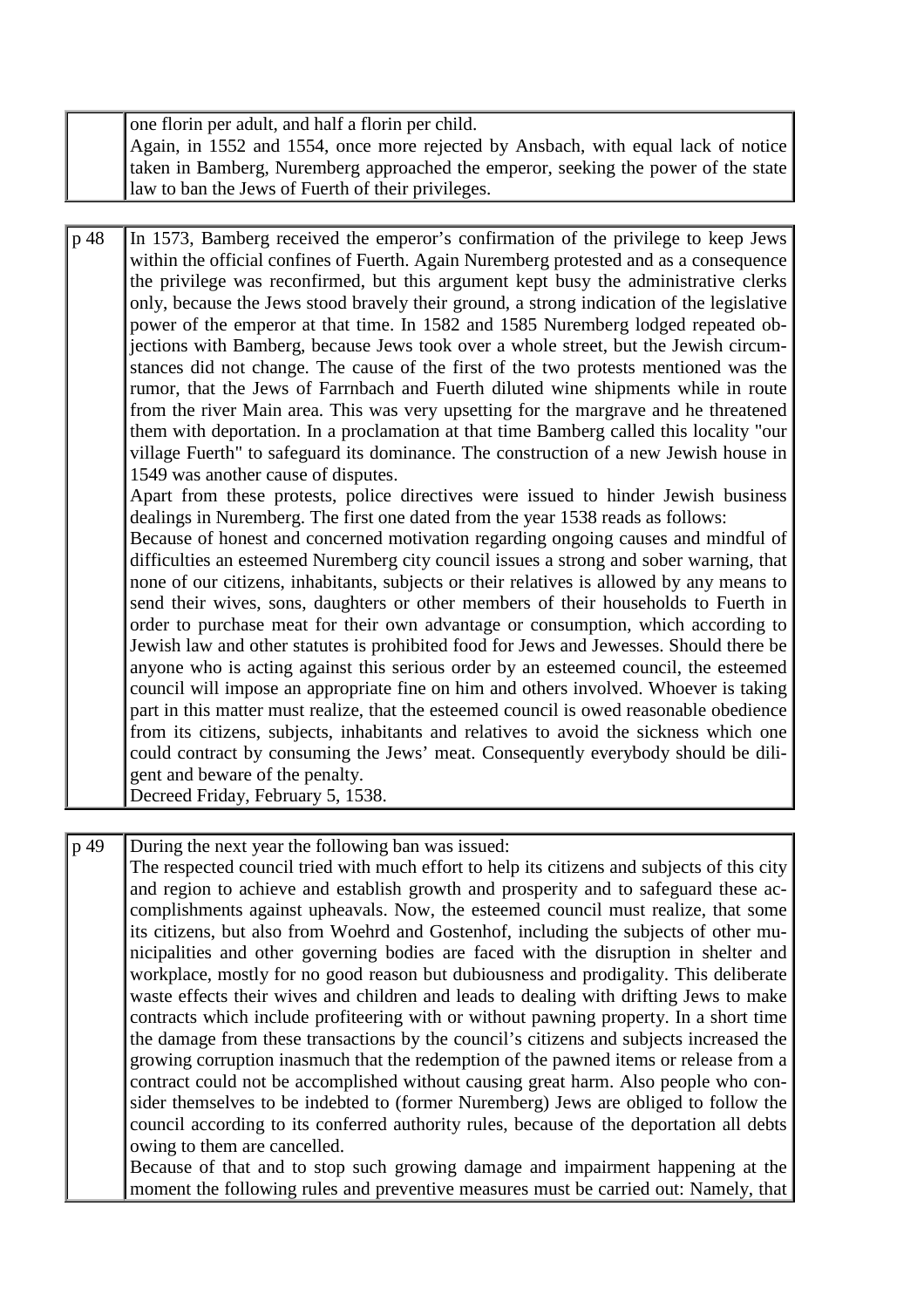all citizens here in this town, but also in Woehrd, Gostenhof, as well as all subjects in the country have to be aware, that between now and next St. Michael's day, all matters (businesses, debts) related to dealings with Jews or Jewesses have to be settled, also to avoid commercial deals, including the use of proxy for loans, pledges and endorsements. The council will hand out personal and property punishments according to the form of infringement to those who continue doing business and by carrying out these deeds invoke the displeasure of the council. Accordingly it is to be known (...)

Decreed in the Senate, July 30, 1539.

p 50 On April 14, 1558, the order again appeared, stating that citizens and subjects of the country should have no contacts with Jews living in the area.

June 20, 1566 a further order was issued: After the esteemed council received a certain obvious report, stating it is common knowledge that many male and female citizens and residents from here, Woehrd and Gostenhof, secretly and openly further their own advantage and lure other people, but are reluctant to come forward because they prefer not to be known. They deposit with male or female Jews their silverware, precious items, clothing, merchandise, wagons, accept money with excessive and forbidden interest and also arrange for profiteering from these contracts and frauds. They are promoting the process by carrying out unabated and deceptive manipulations, which for the poor citizens and renters and their wives and children with their trades and sustenance markedly are hindering and damaging, thus leading to complete ruination.

To counter such damaging, harmful and punishable disservice, the esteemed council ordered that a serious penalty will be applied whenever, may it be with or without knowledge of the announcement, one transacted or pawned with Jews or Jewesses, received or loaned money, swapped, traded or negotiated any schemes, contracts, purchases and similar tasks. No matter under what appearance or name such actions were planned or made up, one must completely abstain from them.

Whoever is violating this rule by insisting to carry out those transactions, whether caught in the act or not, and charged before the esteemed council, will have to pay without fail a fine of ten florins for negligence unless one can defend his action.

Also, as the council received creditable information, that citizens are meeting Jews in front of the town's gate and other localities in the vicinity to have undertakings and commercial transactions, the council certainly will not tolerate such behavior.

Whoever is offending this prohibition and brought to the knowledge of the esteemed council without being able to prove his innocence will have to pay the aforementioned fine.

p 51 If, because of such (increased) activity, somebody puts himself in a dangerous position, this person will receive an appropriate personal or property fine for this violation. Finally, Nuremberg effected the following imperial mandate: We, Maximilian II, let it be known openly with this letter, that the city's mayor and the council brought forward and recognized, because in the divine and both written laws of the empire's constitution, statute and orders, but primarily in the police orders and amendments, passed in several imperial assemblies, likewise in published imperial decrees, that especially for Jews and Jewesses, all banned profit contracts and commercial actions are especially forbidden. Those from Nuremberg have also received permission from the former emperor Maximilian (I) to get rid of the Jews who lived before inside and outside of the city and by doing so to annul their debts, but also to tolerate a few Jews in the area.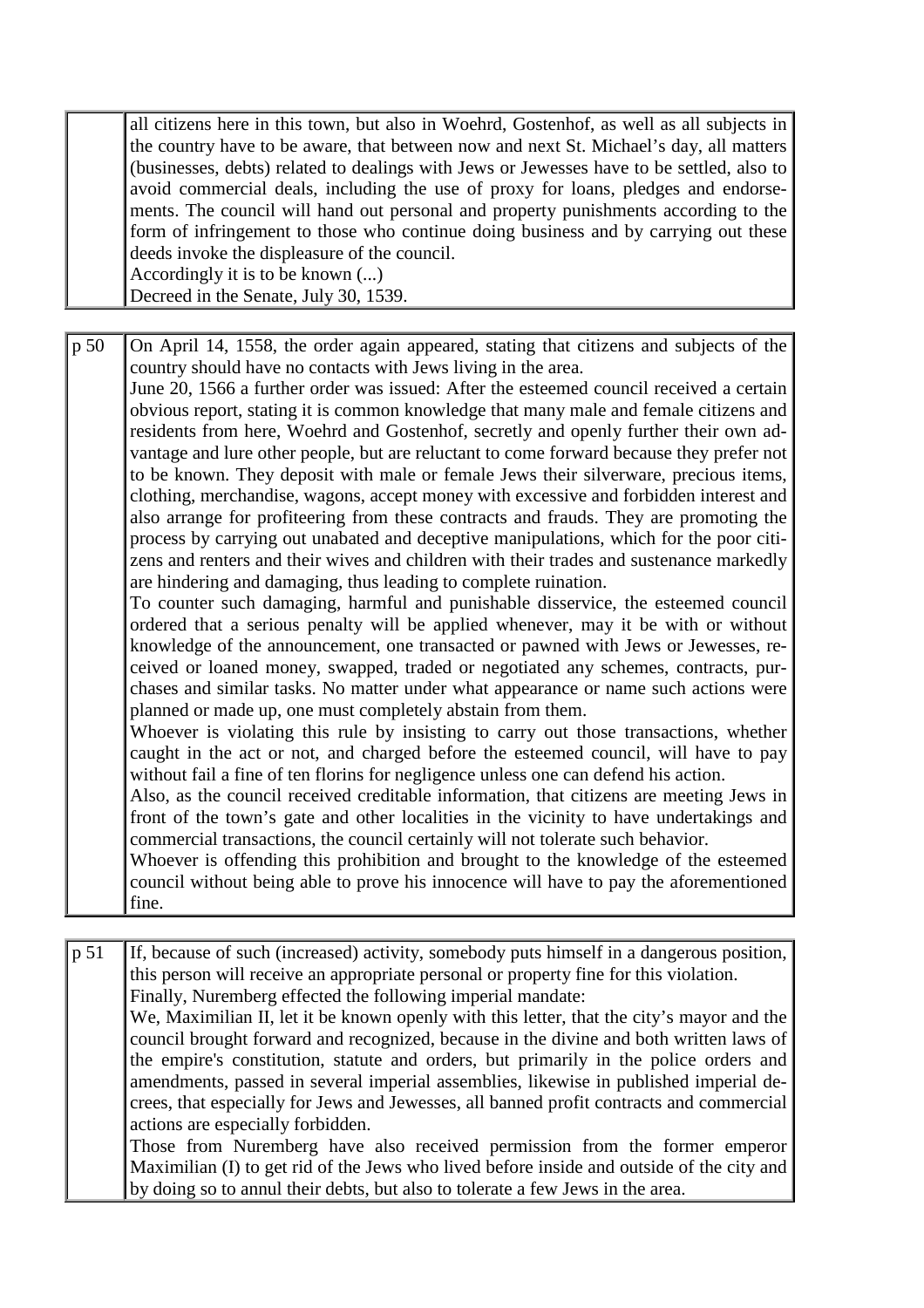It is a fact, that after difficult developments during some years, with commerce and trade at a standstill in the nation, together with inflation taking hold, and the Jews remaining around the city taking advantage of Nuremberg citizens by circumventing Nuremberg's ordered sanctions without the authorities' knowledge and permission, to burden with difficult contracts, loans with unfair conditions for immovable and especially movable property.

In addition, it often occurred, that Jews together with neighborhood thieves and their accomplices helped themselves to stolen and robbed merchandise, which inflicted great harm on the citizens and community.

Because of imperial kindness and leniency, their (Nuremberg authorities) attained freedom is now extended and prolonged: That is to say, that after the proclamation of this freedom, no Jew will be allowed to loan or extend to or exchange with a citizen of the mentioned city, whether of present, lease, movable merchandise, other pledges, letters and deeds or bona fide, whether with or without profit, except what is needed for daily sustenance bought for cash or bought on the open market or yearly fairs.

p 52 After the irregularity of such deals is explained circumstantially, the text of the mandate continues as follows:

It is hereby desired, that all and every, especially common and strange (general and special) freedoms etc., etc. be abolished, cashed in, dismissed and destroyed, which are applicable to Jews.

Also if citizens received loans and advances from a Jew, this Jew must pay a fine of ten marks of minted gold.

It is ordered for one and all, that those who requested this freedom from the city's mayor and council, should not refuse to hold the Jews responsible, etc, etc. with our and the empire's strong displeasure and penalty and also fine, that is to say 40 gold marks, which everybody pays half to our chamber (treasury) and the other part to be paid to the city mayor and council that will be holding office at that time.

Given in our city Vienna, August 27, 1573.

With the prohibition from August 16, 1575, with a penalty of ten florins, which can not be challenged, and the same consideration under instruction and partial quotation of the imperial letter from 1573, the official steps of the city of Nuremberg against the Jews ended for this century.

The rise of the Jews in Fuerth put the result of the Nuremberg effort in a doubtful light. Ansbach and Bamberg, which were not quite united, went hand in hand if it is against Nuremberg, and were confirming this unity through the protection given to the Jews, which by the way brought in considerable amounts.

To point to humane behavior for tolerance and protection is completely false and unproven, even so it was argued very often by Nuremberg's opponents.

A victim of this mutual jealousy between Ansbach and Nuremberg was the Jew Michael, formerly from Gemuend, later domiciled in Fuerth. He was commissioned at the same time by the Nuremberg war office to find wrongdoers and entrusted by the margrave's treasurer in Cadolzburg, von Giech, to observe the poachers.

Once he delivered six persons from Ruckertsdorf [today Rueckersdorf], which were suspicious of murder, to Nuremberg, this pointed to the help of many security organizations. Margrave Georg Friedrich saw this as an interference to his rights, called Michael to Ansbach, arrested him, and in 1596 had him decapitated in Langenzenn.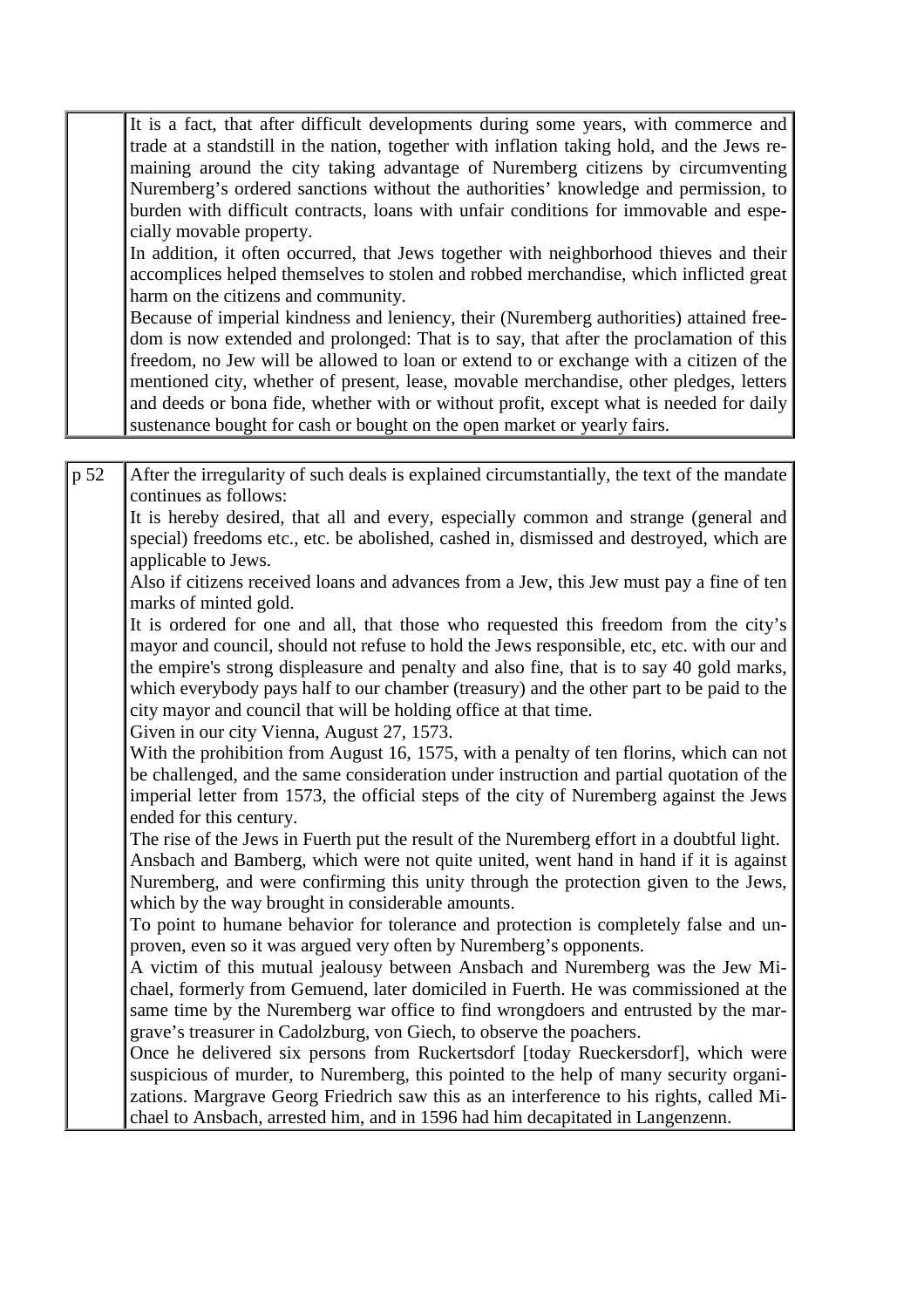| $p\overline{53}$ | The corpse was quartered, each part was put on display in different streets of the village                               |
|------------------|--------------------------------------------------------------------------------------------------------------------------|
|                  | together with a board carrying the words "Michel, a Nuremberg Jew, traitor".                                             |
|                  | The people of Nuremberg complained without avail to the emperor and empire about<br>this sentence, also about the board. |
|                  | This sentence was hard to take for Nuremberg, but not as strong as the procedure                                         |
|                  | against Jews, and while Ansbach and its territory expelled the Jews, their settling in                                   |
|                  | Fuerth was favored, even in the expulsion mandate of 1560 in which the Fürther Jews                                      |
|                  |                                                                                                                          |
|                  | were expressly excluded.                                                                                                 |
|                  | Towards the end of the 16 <sup>th</sup> century the situation for the Jews of Fuerth was formulated<br>as follows:       |
|                  | They enjoy the protection of the emperor, may establish communities, enact laws for                                      |
|                  | themselves and are permitted to levy taxes for communal needs.                                                           |
|                  | The whole community is responsible to the head of the Jewry in Germany, specially                                        |
|                  | with an assigned rabbi who is entitled to act as a judge.                                                                |
|                  | The Jewish community is also under the rule of her protector and has to pay certain                                      |
|                  | taxes, may close contracts, acquire real estate and may settle community matters. The                                    |
|                  | latter applies to the pursuit of their religion and rites, election of the rabbi and judge                               |
|                  | [Beth Din], to carry out internal commercial dealings and raising of taxes.                                              |
|                  | The Jewish individual can not belong to the political community, can not obtain citizen                                  |
|                  | rights, nor can he become a member of a guild, but must contribute to the general obli-                                  |
|                  | gations.                                                                                                                 |
|                  | If in civil affairs it is Jew versus Jew with regards to ritual, family and succession                                   |
|                  | rights, their own laws apply, otherwise the jurisdiction of the country applies.                                         |
|                  |                                                                                                                          |
|                  | A Jew can not demand a duel from a Christian, his oath is not on the same footing as a                                   |
|                  | Christian oath. His religious practice is not to be disturbed, he can not be forced to be                                |
|                  | baptized, he is not allowed to hold office, to receive honors, nor to attend institutions of                             |
|                  | learning. It is suggested, that his source of income should primarily be the loan busi-                                  |
|                  | ness.                                                                                                                    |
|                  | He has to respect other religions, he is excused from army service, he is bound to his                                   |
|                  | living place and his protector, the costume duties are increased for him.                                                |
|                  | In 1696, some Jews in Fuerth, who converted their acres in the Koppenhof district to                                     |
|                  | gardens, fell victim to the known jealousy between Ansbach and Bamberg in a less                                         |
|                  | violent way. This was an interference with the sovereignty rights of Ansbach and the                                     |
|                  | gardens were reverted back to acres.                                                                                     |
|                  |                                                                                                                          |

 $\overline{p}$  54 In the 18<sup>th</sup> century this latter examples of jealousy produced even more precious blossoms. In 1751, the Bamberg usher read out to everybody who was entitled to be present in the Synagogue and to whom it applied, a law regarding the observation of community matters. During this event Ansbach soldiers forced their way in and arrested the Bamberg official. During fairs, soldiers in the service of the principalities of Ansbach and Bamberg routinely beat each other up.

At the end of his first chapter Wuerfel thinks again of the mindset of the Fuerth Jews. He would have realized, even if the community was made up of saints, that they are a sinful people, thinking they could best serve God by eating and drinking, a snobbish people, that even their executives found exceptions with such characteristics, a reminder, that this wisdom will die with them, in the end they are a disfavored people, even their own co-religionists are angrily speaking out. "Foreign Jews are calling them garlic eaters". This expression was the final end of pious views. To explain this disapproval, a number of nicknames and abusive names were created, which the Jews gave to each other. Though their existence was very believably, in any case the origin was from somewhere else, not to be looked for amongst the Jews and this application was in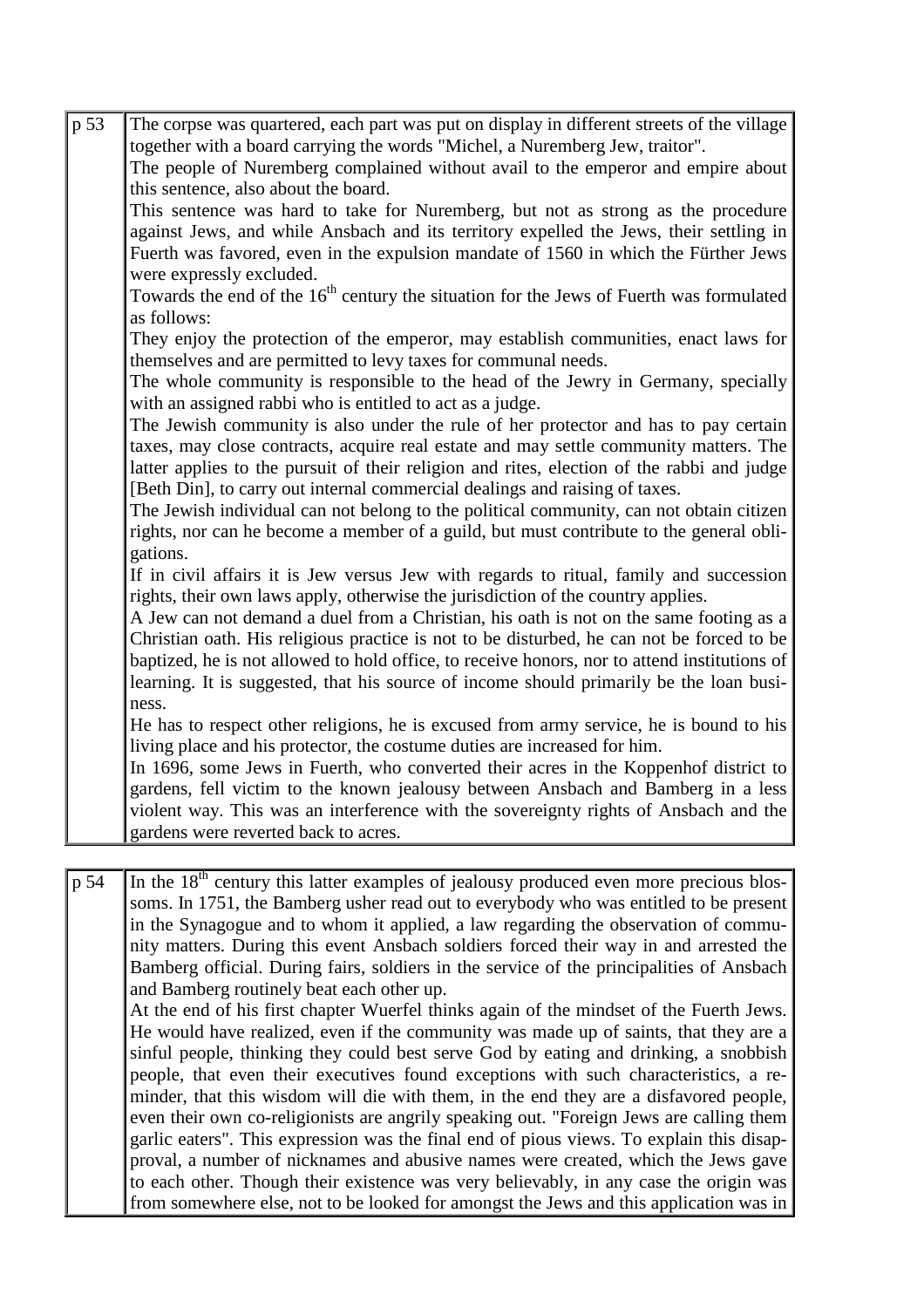use more during earlier times than now. Haenel deducted from this a certain independence, which relied on the number [of community member] etc.; but one finds such anecdotes in the smallest places where Jews reside, and I believe, that all are derived from a later source, which originated with Wuerfel. This resounding statement is against the past public practice of religious costume, for which pictures by copper engraver Boener (1704) is the best source.

As an anecdote, the "semolina mash company" should be mentioned: R. Michael bar Abraham from Markt Erlbach, because of his life style was called Michel Chafed, the pious Michael. "His scholarship did not reach the peak of science", so thinks Wuerfel, but with what he knew he tried to serve children of poor people, giving them lessons without charging a fee. In addition, he approached the wealthy Jews they should assist the young boys with food and one of them would have to collect the food at noon and in the evening, which usually consisted of semolina mash, also the ordered meals were not exactly wasteful or luxurious.

p 55 The collected food was shared and eaten by Michael, that is how he earned the name "President of the semolina mash company", which name continued with his son-in-law. The high school in Fuerth, whose feature was to present a university faculty to further the education of rabbis, had a great deal of reputation and was frequented a lot. With the beginning of the  $19<sup>th</sup>$  century, inner and outside influences caused a decrease in the importance of the institute. The since 1690 closely connected printing establishment was previously situated in Unterfarrnbach and until 1754 the list of ownership was: Hirsch Frankfurter, Bonsat Schneor, Eisik Frankfurter, Hirsch Wilmersdorfer, Hirsch Majim. At the time of resettlement, the ownership belonged to the two brothers Abraham and Joseph Fromm. An uncertainty prevails with the order of the names of the book printers, possibly due to the probable merging with the previous printing establishment in Wilmersdorf [Wilhermsdorf, Central Franconia]. The latter under Hajum Hirsch was moved to Fuerth with a privilege by the Count of Hohenlohe. The members of these print shops enjoyed many liberties, they did not have to wear the Jewish badge and were able to marry on the judgement of officials in charge. 'The printing by these people is full of mistakes, if one looks at such a book, one finds every line has two or three mistakes", so explains Wuerfel, a judgement, which particularly by quoting documents fits also the critic well.

It is a foregone conclusion, when already now, the so called regulation of 1719 was adapted, that at that time Fuerth counted about 60 tax paying family heads. Thanks to a source from a much earlier time, the collection of status of law, which was gathered under the above title, signifies more a confirmation of the already given freedoms in place of a grant. The benefits of a secure lawful foundation, as far as one could talk about such regarding fomer times anyway, cannot be denied in their healing influence on the development of the community, and therefore should be mentioned in detail. There are two copies of the statues in the possession of the Kultusgemeinde Fuerth. They are the foundation, which subsequent community statues had to adhere. As follows:

**Statues for the common Jewish entity in Fuerth.**

(Issued by the [Bamberg] episcopal dignitary von Guttenberg, March 2, 1719.)

1) Safety against assigned protection money is assured for all Jewish families, their dependents and property.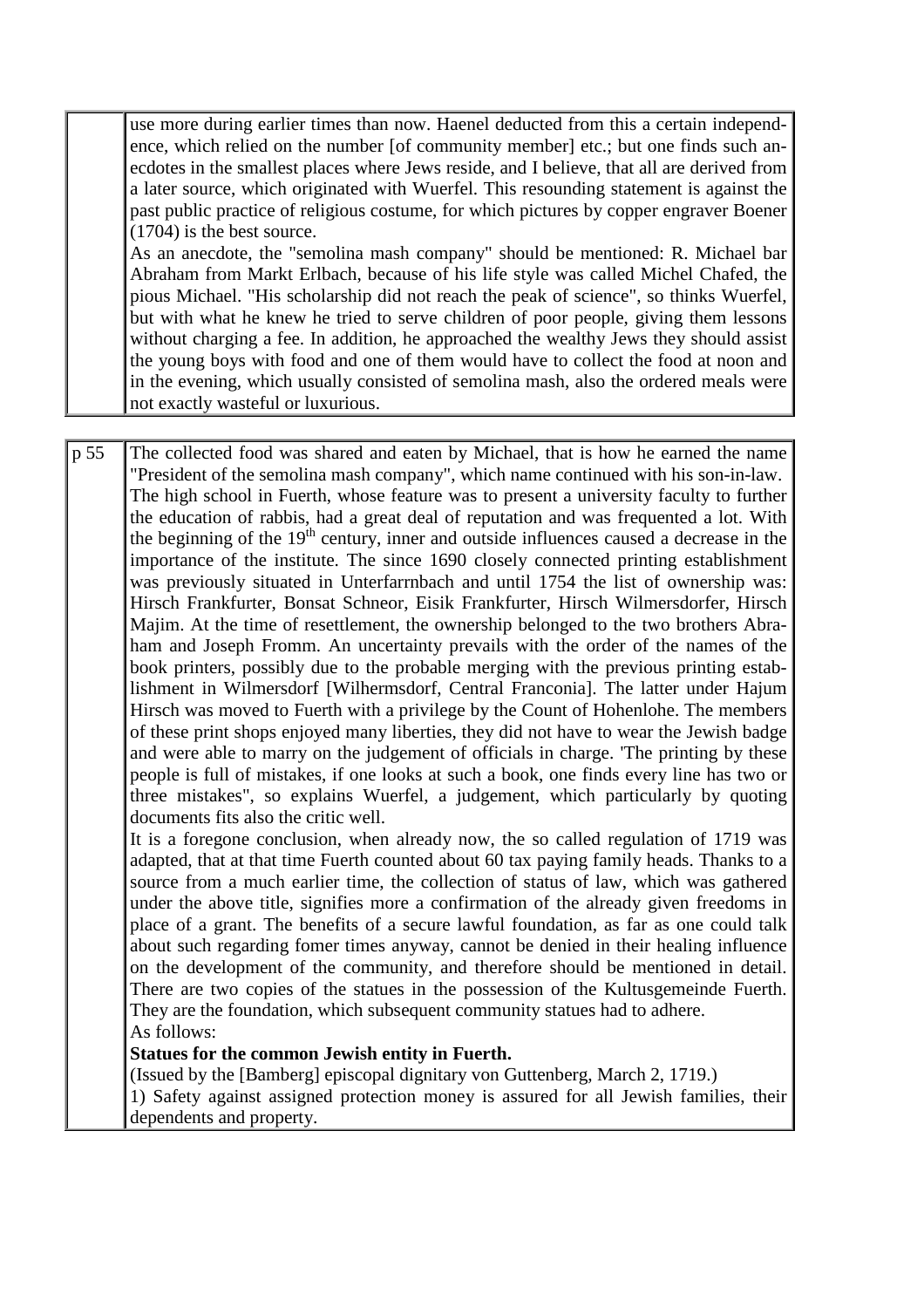| p 56 | 2) It is stipulated, that starting May 1, 1720, the amount to be paid for a period of 10   |
|------|--------------------------------------------------------------------------------------------|
|      | years will be a yearly payment of 2,500 florins. In the event of a cancellation of the     |
|      | agreement by either party, and by giving notice during the previous year, every Jew        |
|      | under protection has to pay 10 florins yearly, widows are exempt.                          |
|      | 3) They are allowed to build synagogues and schools, may live according their mosaic       |
|      | laws, are allowed free election for their officeholders and the benefit of their jurisdic- |
|      | tion; the elected officials have the right to penalize individual members.                 |
|      | 4) They will be able to name their chief rabbi, cantor, beadle and grave diggers, also all |
|      | necessary personnel for community service, which are within the range of the protec-       |
|      | tion (2,500 fl. protection), being free from all ruling and community levies, have the     |
|      | right to acquire their own houses and therefore will be on the same level and carry the    |
|      | same obligations as other citizens.                                                        |
|      | 5) They may buy and sell in or outside of the marketplace, loan money for interest and     |
|      | pawn, use their merchandise rightly for profit, and find:                                  |
|      | 6) just help in demands for payment of debts.                                              |
|      | 7) In an argument between Jews and Christians the ruling of the Bamberg official ac-       |
|      | cording common law and jurisprudence is subject to appeal.                                 |
|      | 8) In all penalty cases the Jews are subject to Bamberg's jurisdiction, with the excep-    |
|      | tion of internal matters between Jew and Jew, namely with regards to their religious       |
|      | school and family affairs, because this is a concern for judges elected by them.           |
|      | 9) The Jewish community enjoys without interference the right to be governed by their      |
|      | own rabbis and "Barnossen" [dialectal phrase for Hebrew Parnassim = community offi-        |
|      | cials], they do not have to obey the Bamberg rabbis and "Barnossen", not to burden         |
|      | themselves with other protected Jews, but the community should keep to herself.            |
|      | 10) A foreign Jew, if he wishes to establish domicile and is of unblemished and up-        |
|      | standing character with a certificate issued by the rabbi's office, must show proof of     |
|      | assets of 5,000 Rheinische Taler and paid up all payments which are due during the 10      |
|      | year protection period. Any faltering will be punished.                                    |
|      | 11) The first child of a Jewish couple is under protection.                                |
|      | 12) Should the first born son marry a foreign Jewish woman, she has to produce assets      |
|      | of 400 fl.                                                                                 |
|      | If a first born daughter marries a foreign Jew, he has to produce assets of 500 fl.        |
|      |                                                                                            |
| p 57 | 13) Brides or grooms from Fuerth, who are second born children must have assets of at      |
|      | least 700 fl. available.                                                                   |

14) Should a second born son marry a foreign woman, he must produce assets of 800 fl. In case a second born daughter marries a foreigner, she must have assets of 1,050 fl. at her avail.

15) With the third child the amount of the assets is set at 1,200 or 1,000 fl. respectively. 16) Outside town, the amount is set at 1,500 fl.

17) The amount for the fourth child is set at 1,600 fl., which is reduced to 1,400 fl. if three children are already under protection.

18) Should the child marry outside [Fuerth], it is mandatory that the assets are set as follows: For a daughter 1,800 fl., for a son 2,000 fl.

19) With the fifth child, if husband and wife are from Fuerth, the sum of 2,000 fl. in assets must be available. If four children are under protection, 1800 fl. must be available in assets.

20) Foreigner must produce at least 2500 fl.

21) A scholar in any subject or student will pass with 50 to 100 fl. etc.

22) Extraordinary distinguished scholars or students may receive protection and the permission to marry, if the parents pay for their daughter the sum appropriate for her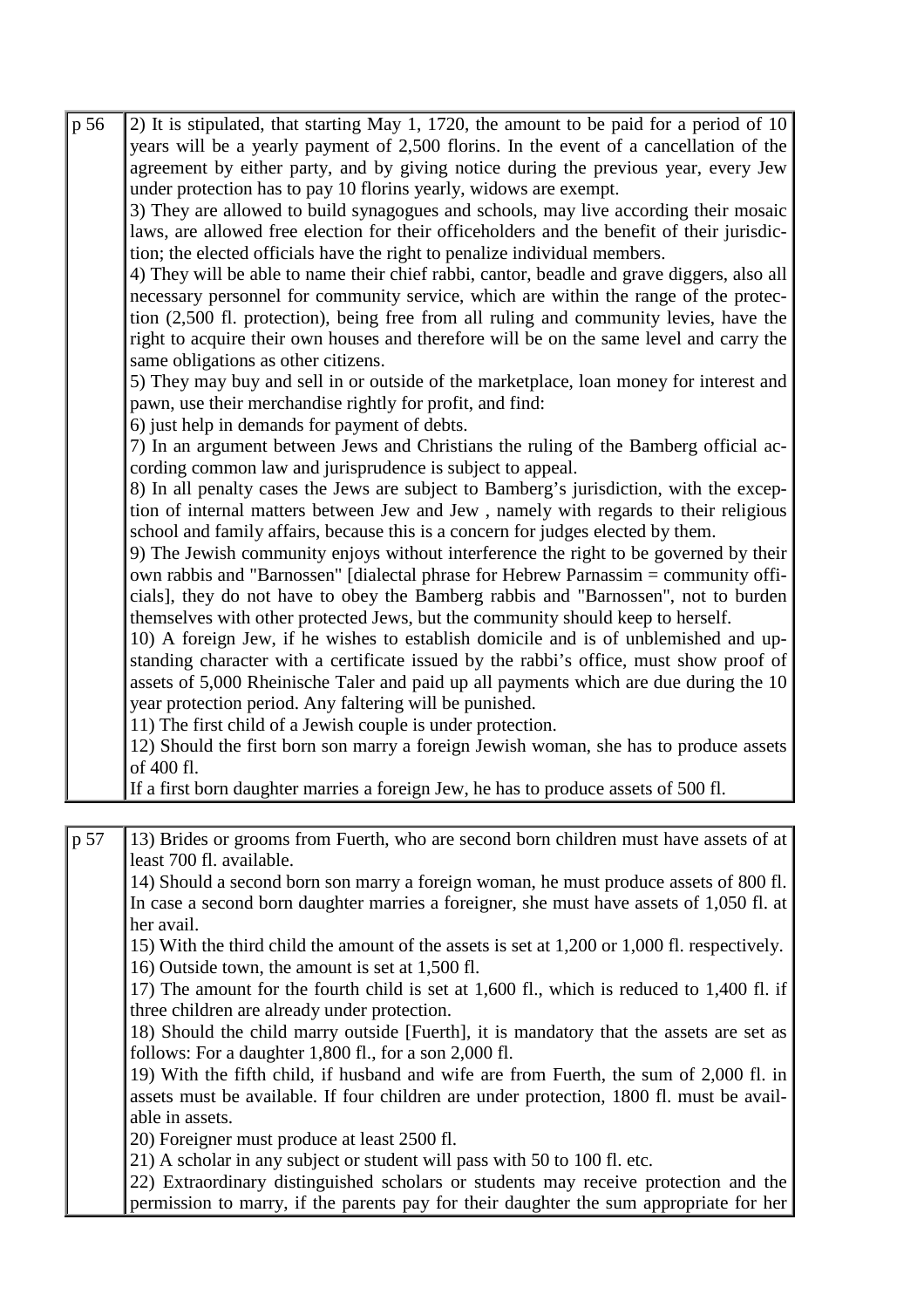class [as mentioned above]. Besides that the parents have to insure the [couple's] subsidies for three years; but the son-in-law has to be a real student or scholar and may not want to be a school master.

23) With widowers and widows with children the assigned level of assets increases from florins to an equal amount of Taler.

24 and 25) deal with out of town protected Jews and their assets.

26) The protected Jews of Fuerth may pursue commerce with variety or novelty and grocery merchandise goods, also wine and beer, they may also do this in their homes, in the "Schulhof" [synagogue square] as well as in out of town fairs and markets.

27) Enabled to render service [to the Jews] are the following: Jewish and Christian musicians, self-employed barbers, who should not be pursuing surgery and three tailors who are not allowed to work for Christians.

28) They may prepare their bread, in particular Easter bread [Matzah] in their own houses.

29) Because the Jewish society for some time back appointed two Jewish deputies to the Christian community meetings, and because they have the same community rights and privileges as the Christians and equally agree to the dispositions, therefore their right to continuity is assured.

p 58 30) At the same time the civic obligation of providing quarters for troops in case of war carried equally by the Jewish community is extended to the Sabbath, but not the night surveillance service which will be paid off instead.

31) With regards to travelling Jews, a hostel with a kitchen for ready cooked meals has to be established, which also will serve for their lodging. It is desired that poorer travelers should not stay long in Fuerth without paying a charge and engage in prohibited trade.

32) Because Jews are not allowed to own farm property, they may charge a higher rate of interest in their business dealings, namely on capital over 100 fl. 8%, below 100 fl. an interest of one Pfennig per week, for exchanged money 1% monthly.

33) For the latter the Nuremberg exchange laws are in force.

34) If a Jew buys stolen goods - from which everyone should refer carefully - or is suspicious of having done so, he must protect himself with a proclamation in the synagogue. Should he not be able to swear to the legality of the bought goods, he has to return the merchandise free of any charge.

35) Jews may string wires around their houses [Eruv, Sabbath religious boundaries] and erect security barriers. On Sabbath they may use Christian servants to perform household chores.

36) In horse dealing, in addition to the country wide accepted four main blemishes for horses such as "rotzig", "raeudig" [specific German terms for horse illnesses], bad hair and theft, vests are considered to be a defect, too.

37) Particular letters of protection will be renewed by paying a 3 fl. tax for a three year term.

38) For loan agreements, married couples have to receive consent from the cathedral office. The wives have to refer from their legal benefits and in particular must demonstrate that nobody in the Jewish community has a mortgage or lien on her assets.

39) Every [Bamberg] subject may leave Fuerth without restriction as long as his or her protection money is paid and notice is given [to the authorities] half a year in advance.

These rulings were excellent with regards to the complete transfer of the authority over Fuerth Jews to Bamberg including the taxation. Apart from this, that the latter was not so low, it stipulated a constant amount, although later raised, but again fixed and all the same the law governed instead the usual arbitrariness.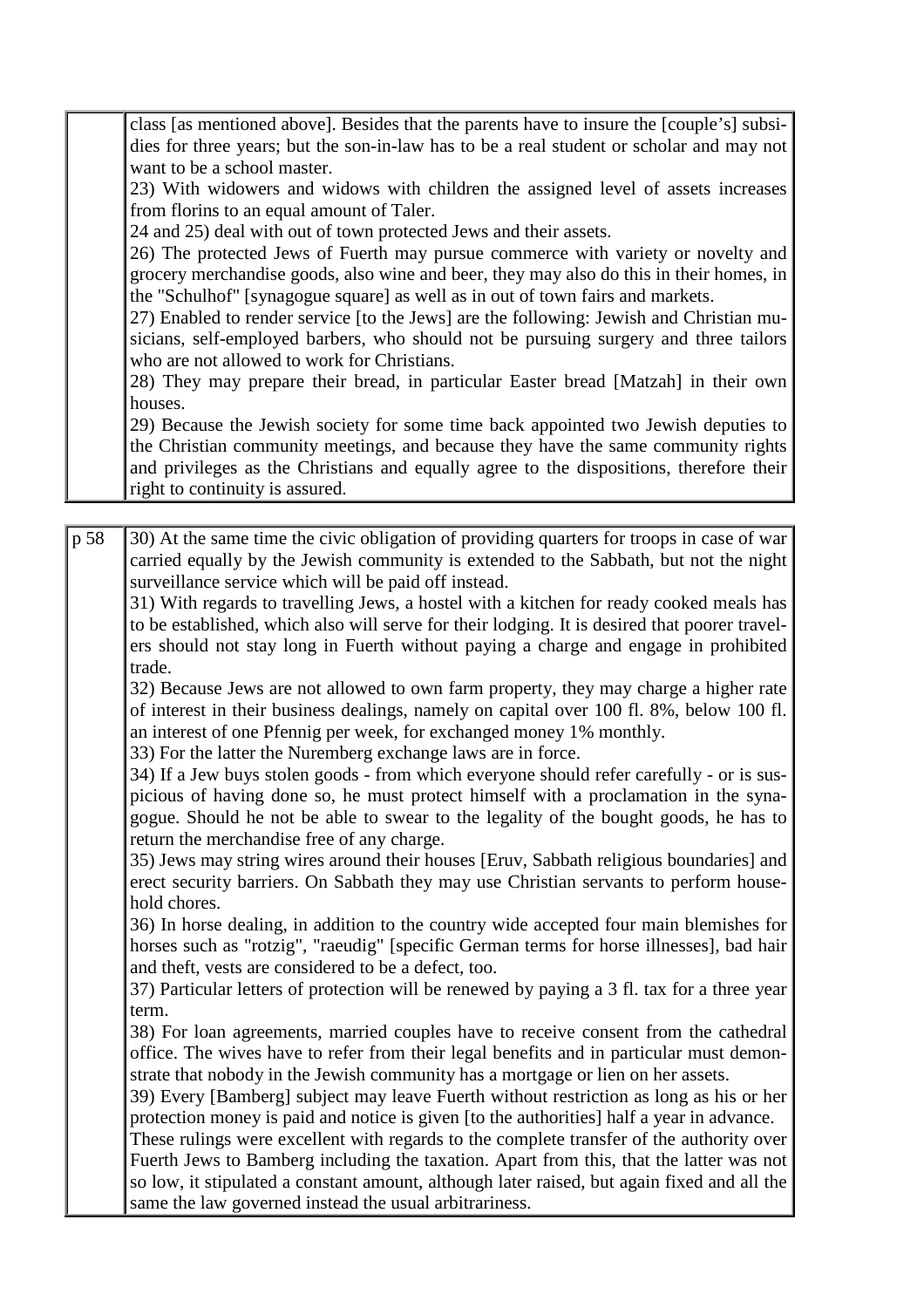Room was made for the two Jewish deputies to have seats and a voice in community meetings , which for that period was a first time event. It is clear to see, that as from the year 1652 a Jew could become even town mayor.

p 59 The realization of the latter phenomenal innovation was prevented by the Bamberg cathedral office, which remised this right for the future in lieu for another 2 fl. in addition to the community tax (what a well meaning replacement!). The right of the deputies remained unchanged. For example in 1766 they prevented the erection of a very costly community house, in order to achieve the building of a school for the poor. Later they opposed the hanging of bells, which led to differences of opinion and finally town mayor Schneider excluded the Jews, and besides he remarked "As long he is mayor, no Jew will be at the meeting table", which earned him a reprimand from the government for his high-handiness. The right to have a voice in the community representation lasted till 1806. In 1818, the government pointed out, that Jews have to be elected to the community council.

At the beginning of the  $18<sup>th</sup>$  century, the night watchmen used to sing out: "The day drives away the dark night, my dear Christians be alert and bright". Because the Jews paid the night watchmen, too (since 1658 10 fl. yearly), this payment entitled them to a change in wording to: "My dear gentlemen etc."

To validate this regulation, every Jew had to pay protection money to Bamberg in the amount of 10 fl. 30 Kreuzer. After termination of the 10 years, the total sum of 4,000 fl. in question was raised (according to Wuerfel and Haenle). But in 1731 the community paid only 3,200 fl. (source: Bamberg State Archives). For 1754 above sources indicate 4,500 fl., against which increase a petition was signed but refused with reference to the increased head count. When the money was collected, and the Bamberg official arrived around Saint Walpurgis day [May 1], the executives or "Barnossen" handed over the money and obtained a receipt. The execution of the sovereign's protection letter was enacted only after receiving approval from the "Barnossen". A right, which in 1820 was lifted in an resolution by the [new] sovereign [the Bavarian King]. In 1795, an ordered Prussian protection letter, which was lacking previous confirmation by the community, was annulled.

Those [Jews] subdued to Ansbach paid in addition 10 fl. 30 Kreuzer to [the margrave's treasury in] Cadolzburg, where also all Bamberg escort Jews had to pay a minimum. The former Ansbach protection money varied from  $2 \frac{1}{2}$  to 93  $\frac{1}{2}$  fl. The latter amount was taken care of by the rich Ephraim Model.

To finance the community expenses a tax was levied depending on the respective personal assets and handed with a solemn hand shake to the rabbi.

p 60 The payment of tax to clergies of other religions was unjust. Due to the immeasurable smartness [meaning here: over-subtlety] that "The Jews in Fuerth, while living in those houses, which possible could hold Christian souls from the parish", Christian clergies which just took up their office, received from the "Barnossen" a silver cup in order to compensate them for that fact, also on New Year eight, the two deacons one mint proof ducat each.

The main synagogue was built in 1616-17. On Sunday Laetare (the fourth Sunday of fasting) of the latter year, the synagogue was inaugurated with a great attendance from near and far. So far the only source for the inauguration of the synagogue is Siebenkees in his fourth volume of material about the history of Nuremberg. The renowned chronicle of Kress in my possession served me as an older source, which states word by word: "Anno 1617 on February 23, the Jews of Fuerth who now sum up to a total of 1,500,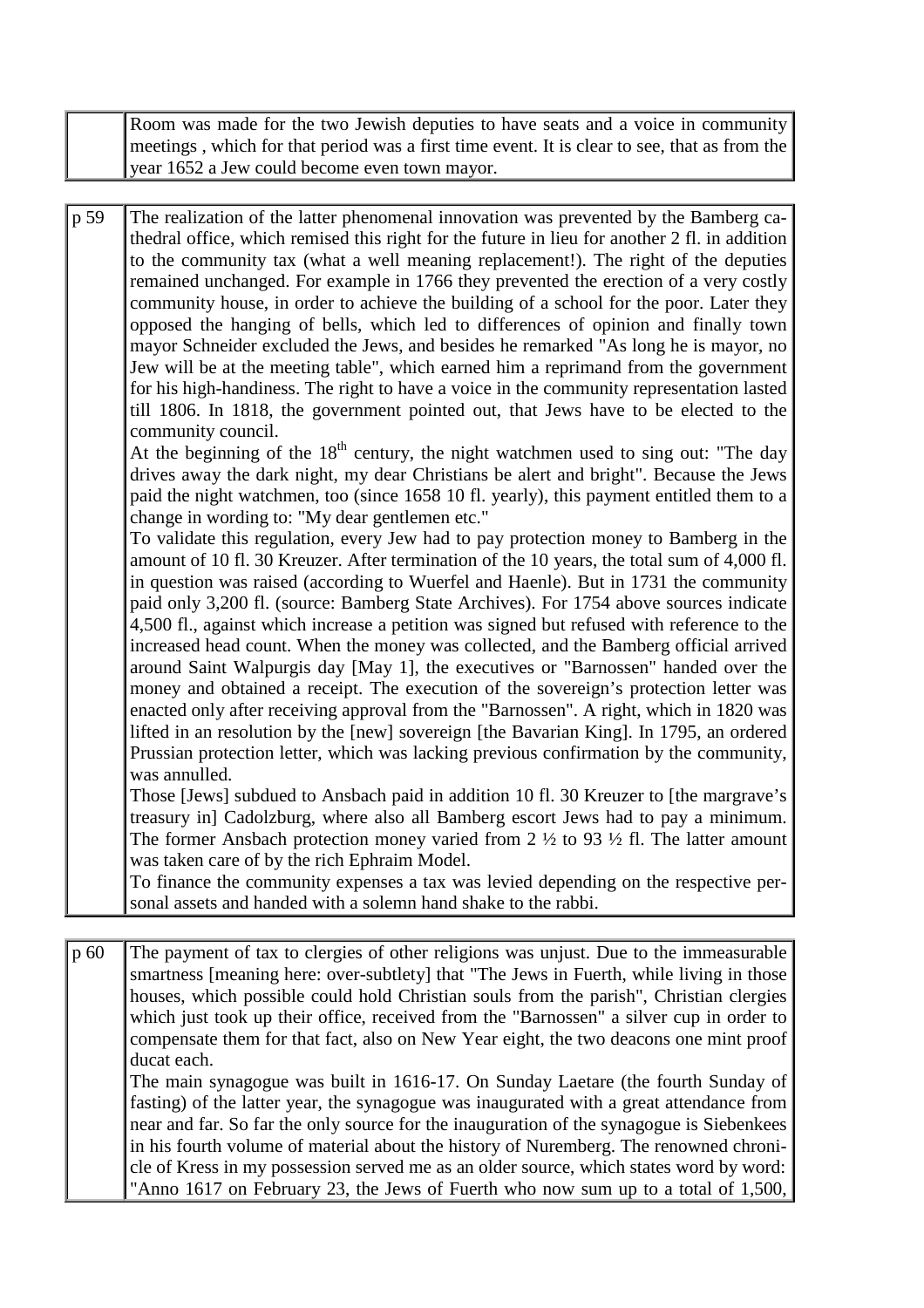having been only two forty years ago, have erected their synagogue for which they received permission from the cathedral provost of Bamberg, who gave them four properties for which they had to pay a lot of money. On this ground they built a new synagogue with great expense and furnished it. Then great masses of old and young people came together from the town to look and listen to the extraordinary event as one rabbi after the other went to the pulpit and talked wisely, and prayed in their Hebrew language to arrange for a meaningful prayer service and give thanks, that the Jewish people have now build a "Schuel" [synagogue] for themselves and future generations, which for many years was not possible in this locality. This made them very happy. Because this was a good occasion, also the Christians spent a happy time in the inns."

Outstanding religious valuables could be found there [in the synagogue], such as an expensive curtain for the holy ark and two velvet ark covers made by cantor Elkonen for the Jewish community in Amsterdam. They were returned to Fuerth from Amsterdam as they were found to be too expensive and the Gumberts bought the ark covers for 1,200 florins and donated them to the synagogue.

A Torah scroll was a gift by Henoch Levi, father of the brothers Elkan and Hirsch, which he donated as a gesture of gratitude for his acceptance [in Fuerth] after his deportation from Vienna. Also the old chandeliers are said to originate from there [Vienna].

During the thirty years' war, in 1621, the synagogue was severely damaged by the passing troops of count Mansfeld, later misused by [commander] Tilly as a prison for a band of his riders who had looted the hamlet of Bremenstall, an in 1634 desecrated by the Croats as a stable.

p 61 In 1680 it was damaged by thunderstrike. Finally, in 1690 the synagogue was broken in by Georg Maindel from Trausnitz. He took away lamps and books. The thief and his accomplices were arrested and penalized in Nuremberg. During the year 1692 a reconstruction of the synagogue took place.

A publicly accessible Yiskor book listed the names of the deceased. Once a year and for a fee of 45 Kreuzer, the cantor read out the name of the deceased from the Yiskor book. The first register of circumcisions was started in 1698. The inscription on the synagogue read: "The Lord may bless his people with peace".

South of the "Hauptsynagoge" (Main Synagogue) stood the second one, the so called "Kahlsschule" (Kahl's synagogue) built in 1697. It had a women's ritual bath (Mikwah) and an alcove designated for brides. Other such alcoves could be found in several houses in the old part of the town. This building served previously also as a slaughterhouse.

Other synagogues mentioned by Wuerfel were under the stewardship of Isaak Eisik, of Baerman, of Gabriel, of Salamon Fraenkel and of Salman Klef. In a file of the Bamberg archives from about 1723 there are mentions of daughter synagogues of Isaac Bermann Fraenkel, also of Salamon Levi Gumperts and Gabriel Fraenkel.

"Their number," says Wuerfel, who was quite upset with this chapter, is looked upon by a Christian with horror, because he knows, "that the Jews blasphemed Jesus badly" etc. as such was proved by the scholar Christlieb. (Christlieb was a converted Jew, a charity collector in Fuerth.) But God awoke his anointed illustrious reigning master, master Carl Wilhem Friedrich and so forth, and now follows an outbreak of joy about the successful confiscation of books, which will be discussed in detail later, apart from the omissions about Jewish religious services, the value of which need not to be pointed out in detail.

On the square near the synagogue, which according Wuerfel Bamberg handed over without taking money, resided the chief rabbi, the Jewish doctor and the cantor. Also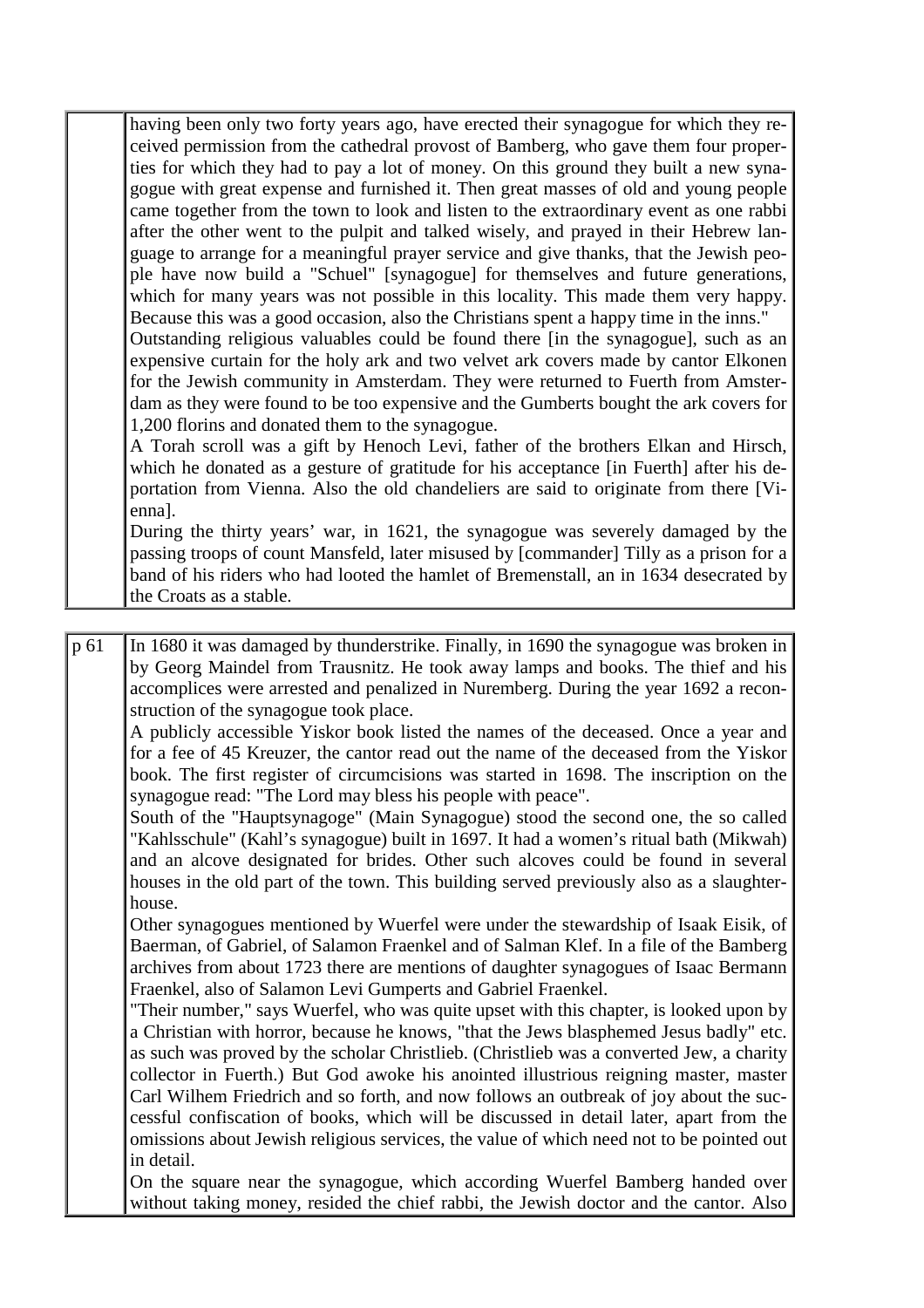located there were the "Kahlsstube" (also "Kaalsstube") or community office, in which tax matters were regulated by the manager and a personal register was kept; the latter was a demand while Elkan Fraenkel was in charge.

Likewise a particular room, the so called "Blaettenstube" (also "Blaetterstube", in English pages' room) was designated for the distribution of food vouchers to needy persons. These vouchers were called tickets or pages.

The people in need of charity belonged mostly to the nation wide plague of beggar Jews, which burdened the established communities with heavy sacrifices and became the reason for interventions.

p 62 The Fuerth Jewish birth register listed a special category of children born in the hospital by beggar women, also deceased beggar Jews were specially indicated.

With the emancipation of the Jews and due to the social circumstances this practice ceased finally in the year 1830.

The buildings of the synagogue square ("Schulhof") were liable for a payment of one "Shrovetide Hen" ("Fastnachthenne") and 5 pounds of money.

The hospital originated from the middle of the  $17<sup>th</sup>$  century (1653). The nursing was partially paid by the community, which contributed for every patient 1 florin 30 Kreuzer. The heads of the Jewish households also donated portions of the costs. In addition to the attendants, a Jewish doctor, a Christian surgeon and a Jewish midwife were employed there. From a contract, which was concluded during the previous century with a midwife from Amsterdam, one can see the exceptional advantageous condition conceded to her in order to get her to Fuerth; as well one can recognize from the bills presented by the surgeon, that nursing costs were not spared.

The oldest Jewish heritage houses are standing in the vicinity of the Schulhof or synagogue square, from the Mohrenstrasse, along the Bergstrasse leading to the Stauden-, Geleits- and Markgrafengasse; later buildings stood in the lower Koenigsstrasse from no. 148 - 135, and partly on the Marktplatz, further Koenigsplatz and Alexanderstrasse. In any case the two oldest seats were no. 9 and 11 in the Geleitsgasse. The location of the Jewish printing shops was in the Schindelgasse no. 4; the second printing shop, connected with the Talmud school (Jeshiwah) was located in the present Baeumenstrasse (formerly Alt-Neu-Gasse). A fire in 1785 destroyed the book supply. The oldest Jewish pharmacy was located in Schuetzengasse no. 13.

In 1615, to enlarge the cemetery a property on the Schindangerplatz was purchased with a mortgage of 305 florins and 5 Taler. In 1653 the cemetery was further enlarged. According to a still existing plan dated 1718 by the Bamberg surveyor Hayssdorff, the cemetery measured 28,640 square feet. The cemetery was enlarged again in 1724. Again it was necessary in 1751 and 1782 to enlarge the cemetery, this was the first 'opportunity' to smash several grave stones and throw them in the water. The portal shows the year 1653. According to the loan agreement for Moses Laemmlein Gossdorfer as the mortgagee, the mortgage carried 12 ½ Kreuzer for a "Shrovetide Hen" [see above], 3 Heller "household tax" ("Hoffstattgeld") and 1 Simra corn for the ground, and another "Shrovetide Hen" for the building.

p 63 The Fuerth cemetery also served the communities of Zirndorf and Unterfarrnbach. The latter community carried their dead to Fuerth, which for the first time was arranged by Zacharias Fraenkel to honor his deceased wife by not using a cart for transportation. During the year 1627 the dogs of a prominent military officer were shot in the Jewish cemetery. During 1726, a girl was struck by lightning in the cemetery. The funeral was looked after by the burial society [Chevra Kadisha], which earlier kept a register of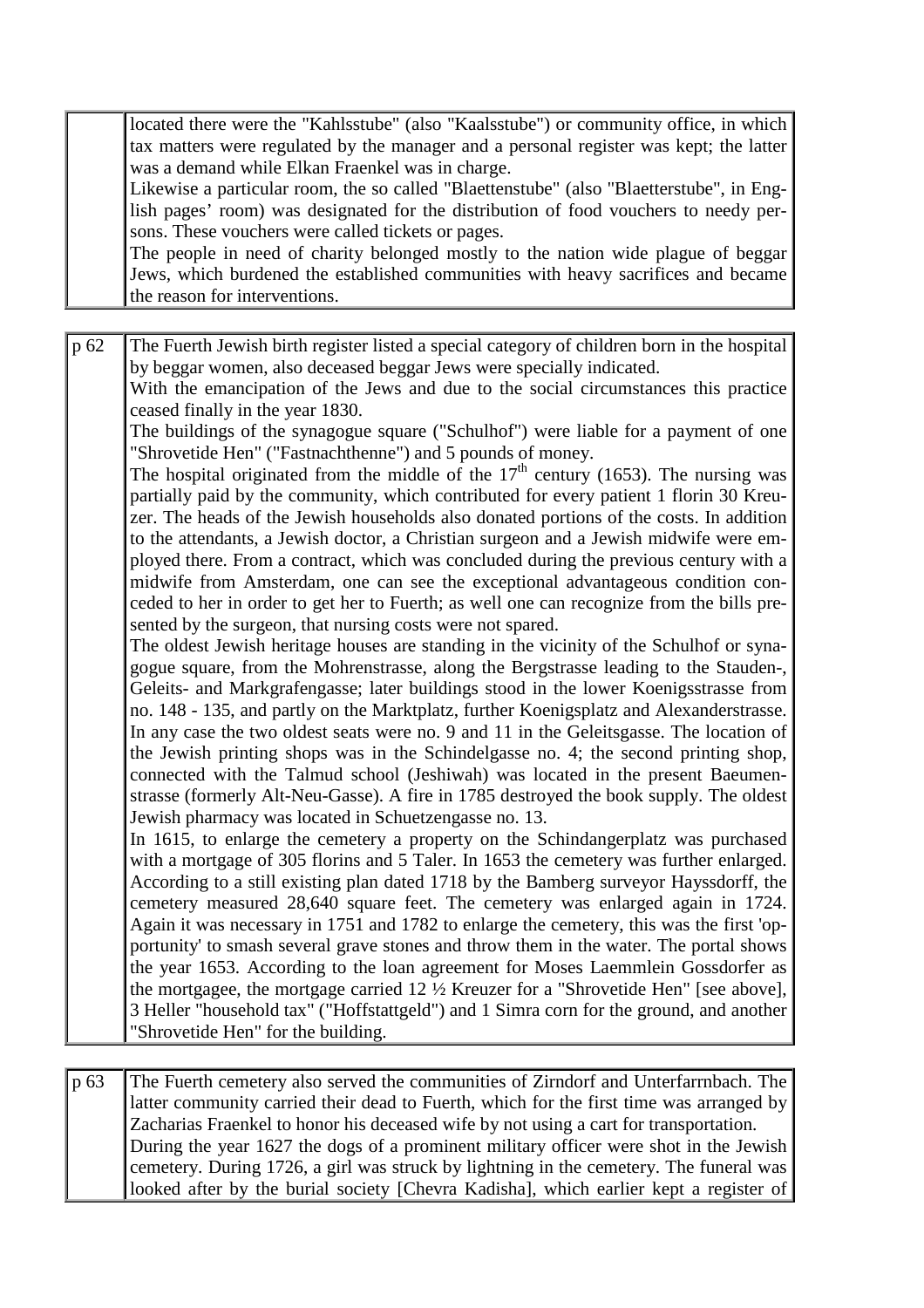deceased persons.

In the hospital, which was build in 1653 within the surrounding walls, the ground floor served as women's ward and the upper floor as men's ward.

The chief rabbi (with 2 deputy rabbis) was able to exercise judicial functions. He were held in high esteem, especially as for at a time the communities of Ottensoos, Schnaittach and Huettenbach were subordinate to him.

The income of the chief rabbi, who always was elected by the "Kahl" [Kehilla, community], besides his warranted income of 100 Taler, was very considerable through individual fees for his services. As the head teacher of the known and prestigious Talmud school [Jeshiwa], expensive presents were flowing his way. Another source of income were voluntary donations on Purim or at the beginning of a long journey, when usually the rabbi's blessing was requested etc. Normally a Talmud student paid an entrance fee of 3 - 5 Ducats and a similar amount when he received the title of a rabbi or when he left the school. Also transient students gave considerable amounts, particularly when in turn such a student could be awarded with the title of doctor (Meharer). A Jew from Herzfeld told Wuerfel furiously that he paid 18 mint proof Ducats for this title. A marriage contract [Ketuba] cost one Taler, the reading of the Chubab [marriage contract, Hebrew Ketuba] at the wedding one florin, the examination of the marriage witnesses 6, if they were wealthy12 Taler. The chief rabbi received from the couple's assets one percent. If the fee charged was higher than 1,000 florins, it was reduced to half a percent. As chief executive of the court, he was also entitled to significant fees. The confirmation of the "Barnossen" [lay leaders] earned him 100 florins.

The difference in applying Jewish Fuerth justice compared to the general justice, usually carried out by Ansbach, was the availability of a Jewish appeal process, because otherwise the appeal was heard by the Christian superior court.

The appeal process was applied as follows: The fee for the appeal was 300 florins; the period to register an appeal lasted 8 days.

p 64 After the appeal was registered, the judge handed the file to the "Barnoss" [lay leader] of the month and the file was copied by an appointed and sworn clerk. In the course of this procedure the individual names were replaced by faked names - a very praiseworthy measure in respect of the trial's justice. Consequently, the files were sent to another [not in Fuerth] law assembly of rabbis [Beth Din], which was chosen in strict secrecy. This was done without any background information or knowledge of the first verdict, so that a new verdict had to be evoked. The plaintiff had to make a deposit for the anticipated cost and the defendant had to make a payment to the welfare bank.

In case the first and the second judgement were not identical, a third and final solution under the same conditions could be worked out. In addition, a special regulation ordered, that every marriage by Jewish community members could be challenged by a Jewish creditor from Fuerth, unless the latter was satisfied and assured, an article, which was for example applied in 1735, 1748 and 1757.

The sequence of provable chief rabbis was as follows:

- 1) Menachem Man, died 1655.
- 2) Samuel Koidenover, died in Chmelneck 1676.
- 3) Maier, died May 1683. The manuscripts written or improved by himself were buried with him.
- 4) Wolf, son of Maier Bschotisch, died 1691.
- 5) Samuel, son of Phoebus or Freibisch.
- 6) Eleasar, son of Mardechi Heilbron, died October 1700.
- 7) Baermann, son of Seckel Fraenkel, born in Fuerth, died October 1708, he was also chief rabbi for Schnaittach, also for the whole principality [of the mar-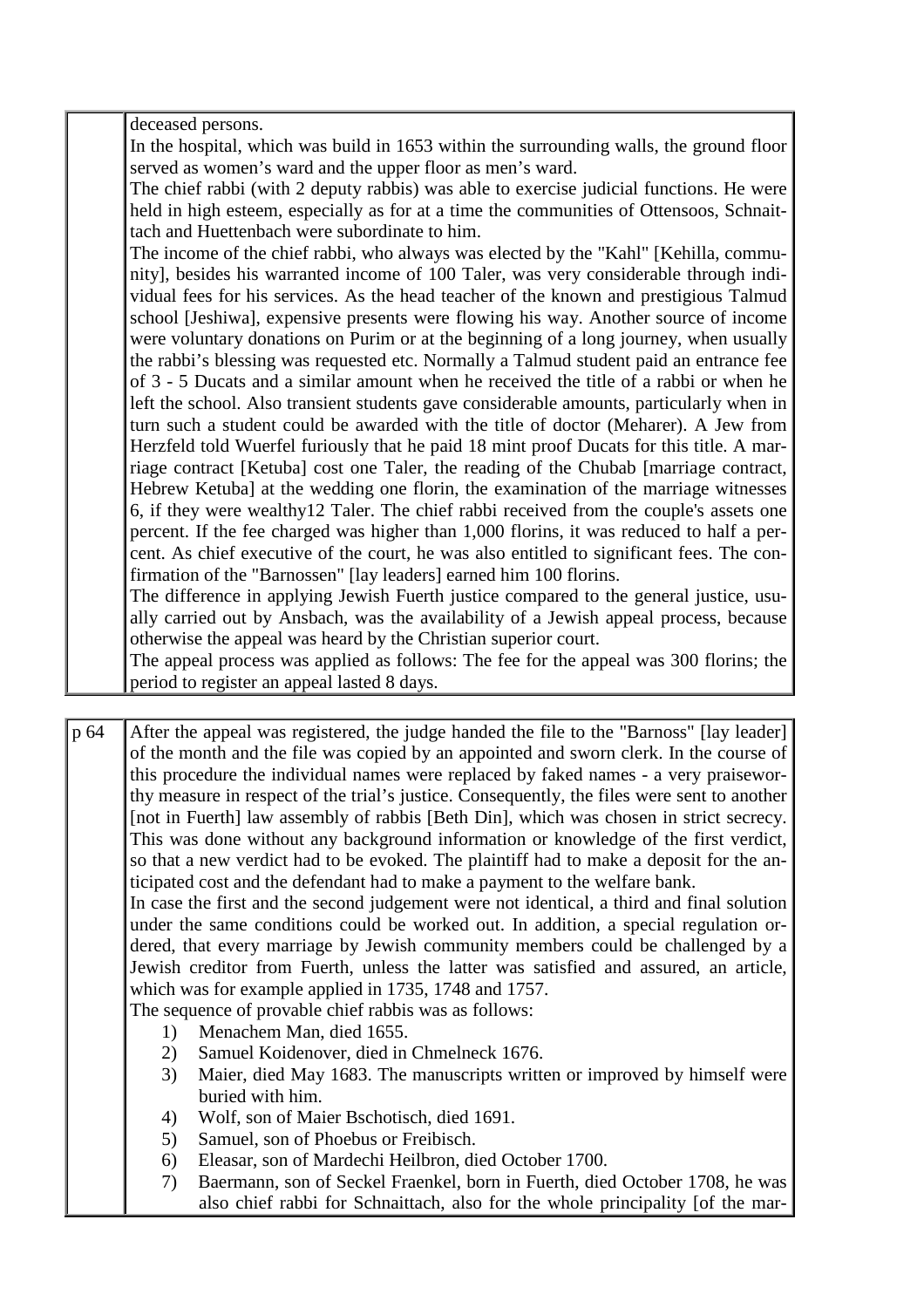grave].

- 8) Baruch, a Pole, son of Maier Kohn, Rappaport, held office for 35 years, died April 12, 1746.
- 9) David Strauss from Frankfurt, formerly a rabbi in Worms, died at the age of 81 on May 21, 1762.
- 10) Joseph, son of Mendel Steinhart, died August 7, 1776.
- 11) Hirsch, son of Abraham Janoph, died November 13, 1785.
- 12) Salomon Kohn, died 80 years old in 1819.

Amongst the above, Steinhart was markedly distinguished, the first German rabbi, who vigorously campaigned for Eibenschuetz.

p 65 The latter was against the reigning talmudic orientation, but leaning towards the cabalistic group of the Chassidic movement.

Supervision and the key to the synagogue was in care of the two cantors employed by the community. Apart from their income of 50 fl., they also received valuable gratuities [for private services performed].

Until 1717, a slaughter house existed in the Schulhof [Synagogue square], since that time the controlled [ritual] slaughter was carried out by other butchers.

Complications arose with Nuremberg regarding the sale of that sections of the meat which are prohibited to be eaten by Jews.

The duty of the Schulklopfer [beadle, minor community servant] was to call the people to prayer by knocking with a wooden hammer [at the houses]. On Sabbath this was done by calling out. He was also responsible for the accommodations for guests, who could not stay on Sabbath with their hosts. Generally, he had the position and functions as a community factotum.

The judges office of the rabbi was already mentioned before. Quarrelsome incidents were looked after with a fine of money or with the delivery of candles [for synagogue use]. In more serious cases, the accused person was publicly admonished in the synagogue.

The main assembly, which was concerned with matters involving the community, was structured with 20 elected representatives, of which 12 were "Barnossen". They rotated the chairmanship on a monthly bases. They could decide that unruly people had to sit alone in the synagogue. The election of the "Kahl" [community representation] took place under the direction of the chief rabbi. It was an indirect election, with 24 classes of wealth taken in consideration. The elected candidate did not receive any compensation; only in exceptional cases was it feasible to decline an election, or by a large contribution to the fund for the poor.

For the election of "Barnossen", also the Jews from Ansbach had to be considered. Three of them [the "Barnossen"] were caretakers for the poor, they were also responsible for the purchase of flour for Easter [Pessach]. The wealthier paid [for the Matzah flour] in a manner, which allowed the needy to receive it [the flour] without payment.

Of course jurisdiction in serious crimes remained with the government. Very few cases are known, in which intervention against Jews took place. Even Wuerfel, who liked to chronicle such cases, could only find a few examples. He quotes only two commercial infringements, which because of unjustified favoritism by the local authorities did not carry a lot of weight, only a divorce case and a case of malicious gossip against prominent persons, also a robbery.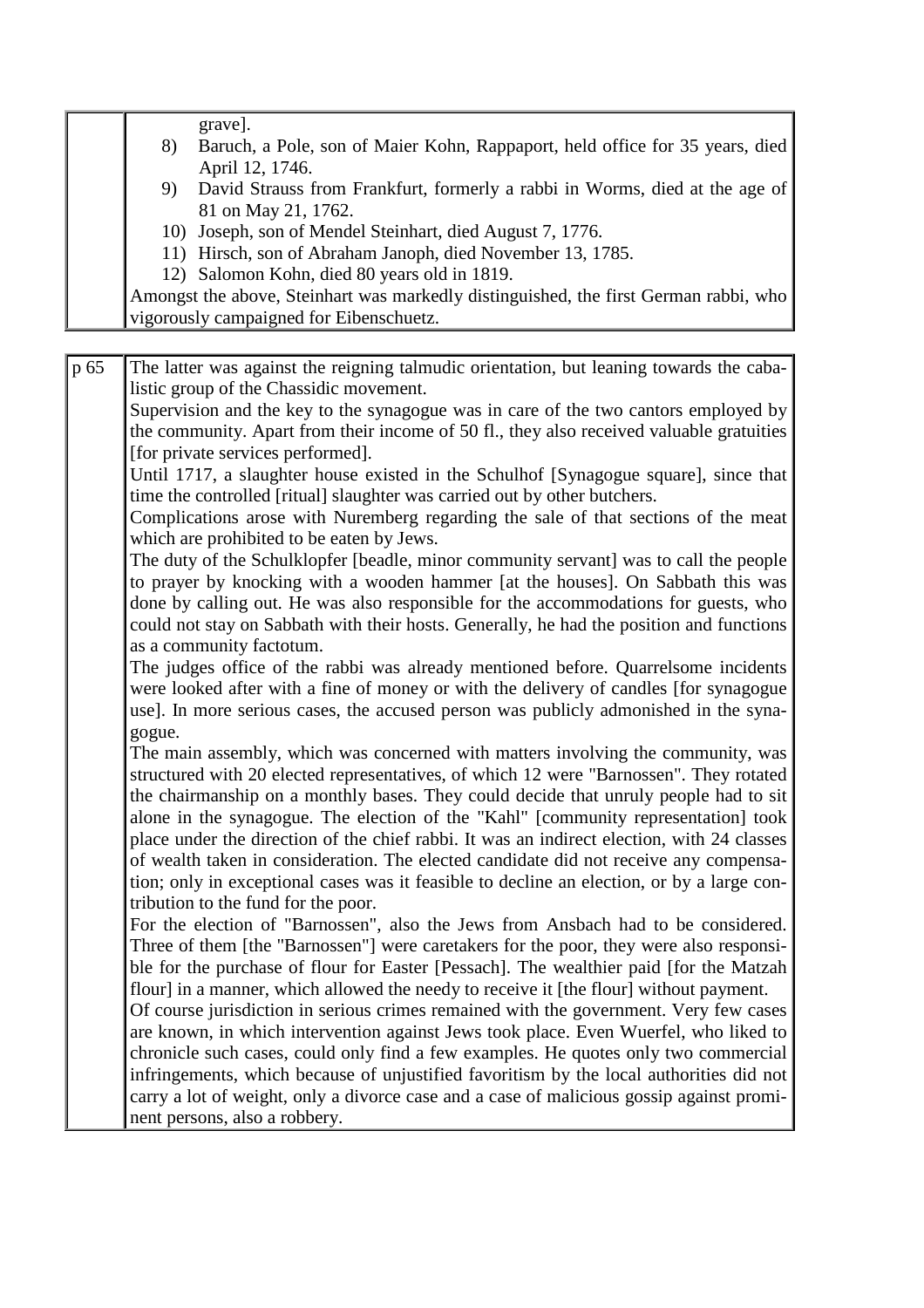| p 66 | It is not known whether this robbery was carried out by a Jew from Fuerth. One can it     |
|------|-------------------------------------------------------------------------------------------|
|      | find it mentioned in a note only, that in 1696 a butcher, a farmer and a Jew disguised in |
|      | Hussars' clothing made the area unsafe. They were arrested, the farmer was beaten to      |
|      | death, the Jew, even though he converted to Christianity to save his life, was shot to    |
|      | death after his baptism. In case this story is true, then it seems the butcher got away.  |
|      | Also the offence of malicious gossip concerned a Abraham Pass living in Langenzenn,       |
|      | whom the margrave's hangman from Ansbach beat through the streets and dragged him         |
|      | to the Wuelzburg [fortress and prison near Weissenburg]. Wuerfel adorned this matter      |
|      | somewhat with mixtures of additions, which are not evident in the files in Bamberg. As    |
|      | usual Bamberg complaint about this procedure, because according Bamberg's opinion,        |
|      | Ansbach was denied the jurisdiction over criminals. Included into the records regarding   |
|      | the protests are further files, amongst them the procedure against Joseph Heylbronner     |
|      | and his daughter, concerning the disappearance of a diamond ring in Nuremberg.            |
|      | In 1606, the city of Mainz issued a legal writ [subpoena] for two Fuerth Jews to come     |
|      | to the office of the police to answer accusation of a crime. The statement about this and |
|      | detailed reports about the trial are missing.                                             |
|      | In 1711, Jischai Aaron denounced Jaiteles Beer and Zacharias Kohn for "Schneplerei"       |
|      | (fraudulent money changing), followed by an arrest at midnight, a search of the house     |
|      | and "strangling the maid" [measure of torture]. A protest was issued by Bamberg and       |
|      | the case ended with the suspension of the oath, not to mention this investigation. The    |
|      | result and sentence are not known.                                                        |
|      | Equal with "Schneplerei" were "Wipperei" and "Kipperei" [manipulation of coins]           |
|      | mentioned in the edicts regarding money.                                                  |
|      | It are mostly the Nuremberg regulations, which give information regarding the com-        |
|      | mercial relationships of the Fuerth Jews; like everywhere else agriculture and a trade    |
|      | [skilled labor] were closed to the Jews, only a few were allowed to cross over the line   |
|      | from the unchristian money lending business. Regarding pawn shop enterprises, the         |
|      | regulation were very much like those issued by Nuremberg.                                 |
|      |                                                                                           |

p 67 A big black board was hanging on the doors of the Schulhof [Synagogue square] portals, on which anyone could list items for sale.

The connection to the often mentioned princely houses was founded in commercial finance. Apart from that, the trade with Fuerth manufacturers, of material and grocery goods was especially cultivated by them [Fuerth Jews] and the area of banking was completely ruled by them. In the works of the statesman and historian Dohm, published in 1783 by Nicolai in Berlin, the following is stated with regards to Fuerth: The theory is, that the Jew succeeds gloriously in the pursuit of commerce when he is less oppressed. In this regard Fuerth even surpassed some of the imperial cities, which once were famous for their wealth and industry.

On the whole, the Bamberg regulations offer interesting insights, which because they touch on Fuerth, should at least be partially mentioned. They deliver a wonderful picture of changing law decrees and indicate sufficiently the time and Bamberg's authority.

Foreign Jews could not trade in the Episcopal territory; during fairs local Jews were not allowed to keep stalls besides Christians. A register was kept about the latter regarding the pursuit of trading and their wealth. They were allowed to accept grain instead of money (1672), which later, together with the corn trade was waived. In 1713 the trading in barley was permitted, it was prohibited in 1726, trading with dry fruit was prohibited from 1700 to 1712, and again permitted in 1713, again abolished in 1748. Trading in hops was prohibited from 1700 to 1713, later permitted, and in 1726 prohibited again. The same applied to trading with seeds, but was also prohibited in 1748. In 1716 the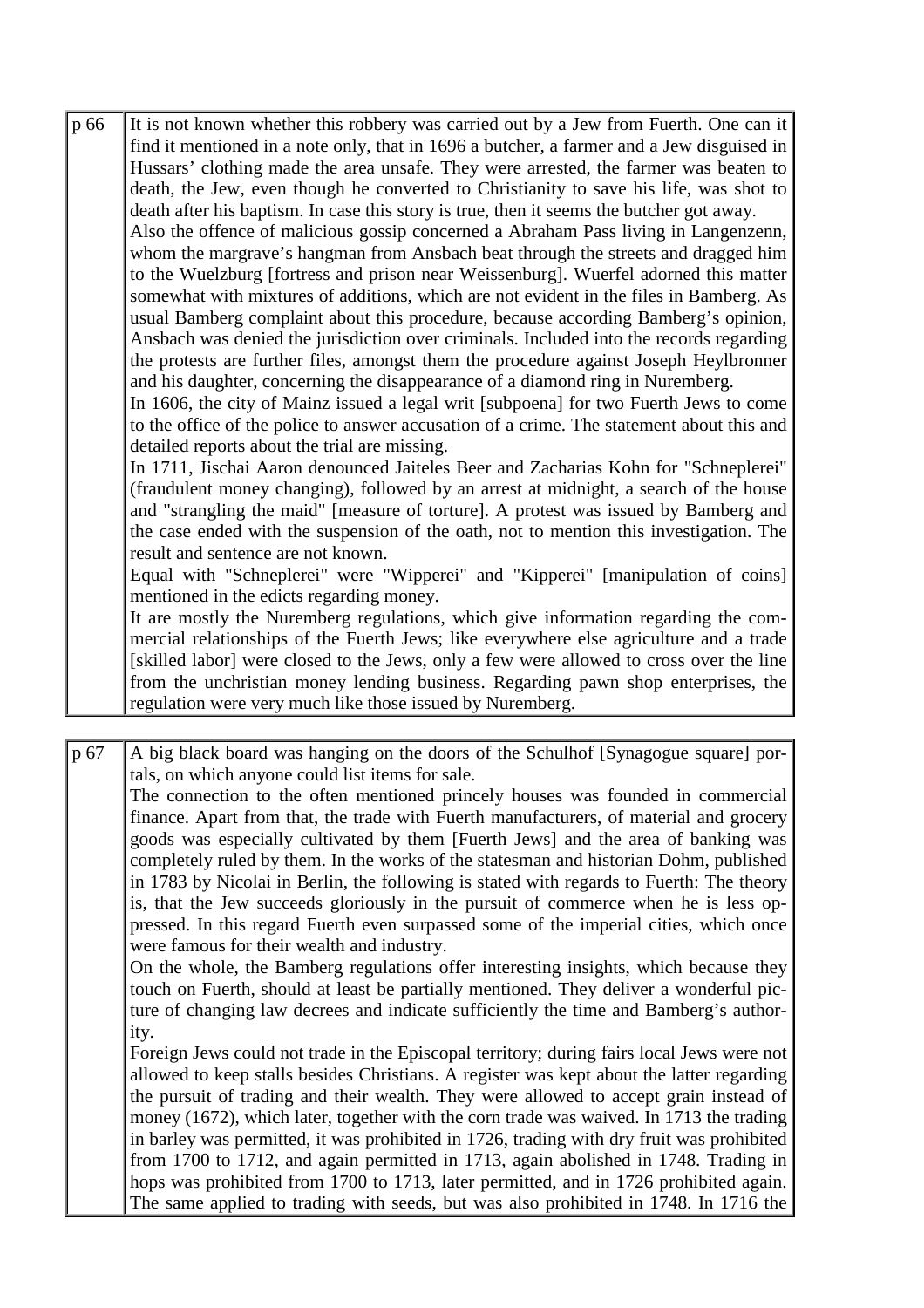trade with tallow ["Unschlitt"] was abolished. Trade in hemp, steel, iron, sweet wood (this was allowed in 1713) and rifles was prohibited, limited trading in wool and leather was permitted. Trading in cloth was only allowed with better merchandise. Since 1730, hats had to have a value of at least 12 "Batzen" [ancient German unit of currency]. Merchants were allowed to sell velvet, lace, gold and silver. From 1710 to 1713, the sale of clocks was permitted, than the permission was withdrawn again. In 1796 this prohibition was abolished again. From 1710 to 1712 the trade in fattened cattle was prohibited, permitted in 1713, from 1748 - 54 forbidden, again allowed in 1754, forbidden in 1771, but again permitted in the same year. In penalty and execution cases the Bamberg officials (rules of 1719) were no longer allowed to confine Jews in hog pens.

p 68 The Nuremberg decrees were:In 1603 they repeated the decrees of 1538.On June 22, 1618, the Nuremberg council renewed again the prohibition for Jews to engage in commercial and pawn enterprises, because " the magnificent nobles" showed great displeasure about it. Because the effect of this prohibition was zero, the "magnificent nobles" were forced to re-issue the prohibition on the 1st of August of the same year, facing this pathetic and intolerable distress. On February 11, 1619 a new prohibition followed, with an old complaint, "that not long ago, at some considerable expense a loan brokerage house was established." Violators were fined 50 fl., of which amount the informer received half. A bodily penalty and deportation from the city was threatened. (In 1623 the government official from Cadolzburg prohibited trading in gold and silver between Christians and Jews). On September 23, 1627 and July 3, 1628 renewed prohibitions of trading with Jews were superfluous, because trade was anyway at a standstill [because of the Thirty Years War]. On December 15, 1637, the secret cooperation with Jews and the lifting of the "Judenzoll" [Jews' tax] were prohibited. The penalty applied was confiscation of the trading goods. As of this date, a certain official permission was granted to the Jews to engage in trade in Nuremberg after having paid the due "Judenzoll"; since this had been a common trading practice for a few years already. That habit makes the permission to trade more explicable. Certain Jews acquired duty exemptions and could distribute their merchandise unhindered. It can not be determined whether this also applied to dealings in Nuremberg. The mandate, which was in force since 1619 was renewed March 18, 1647. The above order, which was corroborated in 1654, mentioned in particular the cheating with cloth and hardware. A complaint again was lodged on April 28, 1660, that the duty owing for incoming and outgoing Jewish goods was not paid, or at most, only a part of the duty was paid, so that the other part could for sure be exported or imported [without paying duty on the latter half]. Because advantage was taken again while trading with Jews in cattle, grain, tobacco, lard, leather and finished clothing, and as a reminder, a new mandate was signed on June 3, 1670 to reiterate applicable penalties. These rules were especially directed against the trade in tobacco and clothing.

p 69 Regarding the trade in leather, differences [in the interpretation of the regulations] were also found within the area of Ansbach, because this was considered as an unjustified innovation. Finally, in 1775, only imported leather was allowed for the Jewish trade. The buying of raw skins was prohibited on April 3, 1680, the buying of corn was pro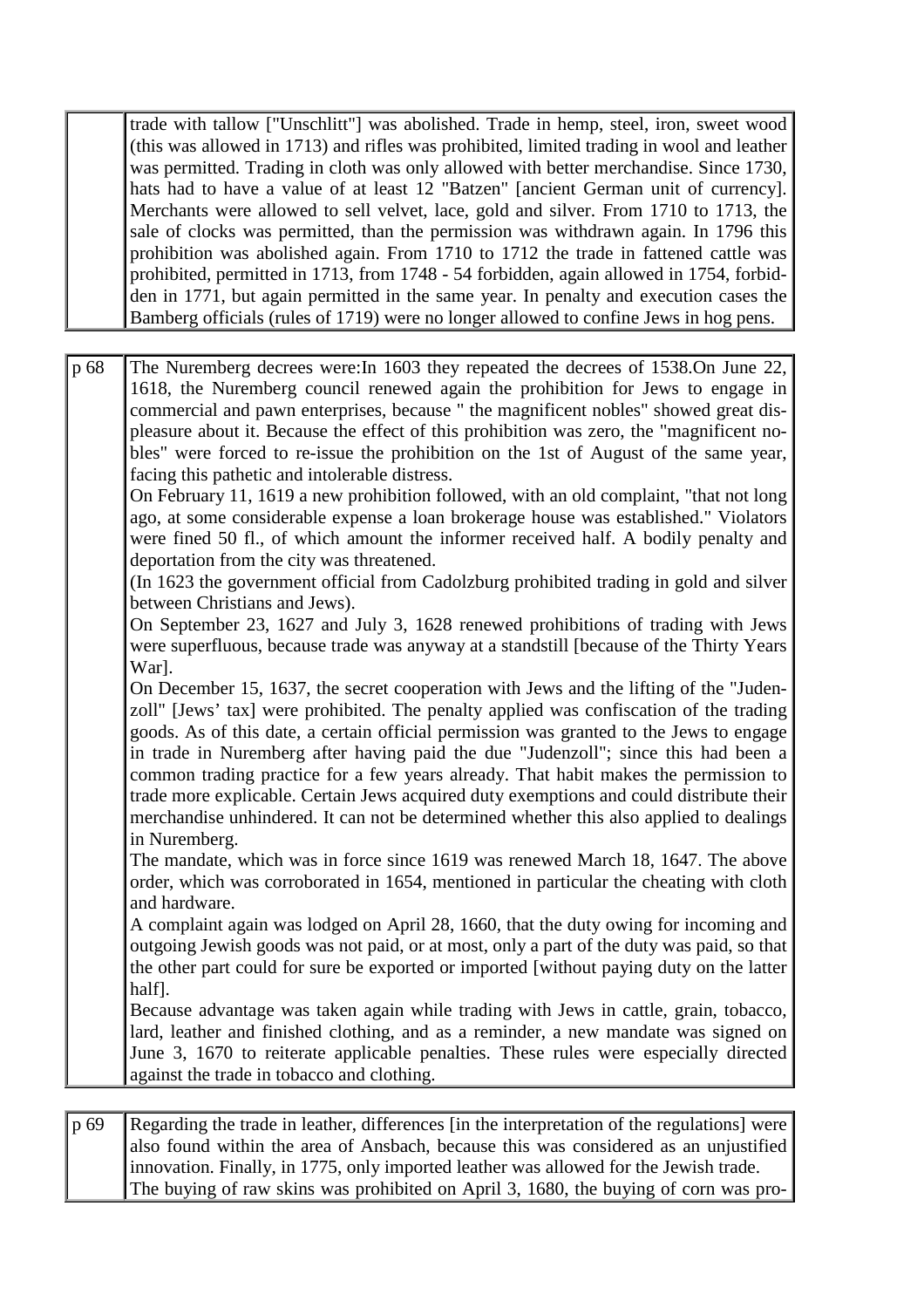hibited on November 16. (This regulation was repeated very often. In general the mandates issued by Nuremberg were printed in great quantity, and when opportune, only the date had to be inserted. This is the explanation for so many mandates with the identical wording, only to be different in the date of publication.)

The prohibition regarding skins was renewed on October 4, 1688.

The prohibition to make contracts with Jews followed January 8, 1689.

(All of the margrave's duty exemptions were abolished in 1691, but Max Model from Ansbach and Gabriel Fraenkel from Fuerth stayed exempted.)

A very serious and significant regulation was issued on June17, 1693. A long issued mandate stated the following: Since the council often issued its prohibition against the trade and profiteering with Jews, it believed, that this prohibition should be complied with. Since this was not followed, lots of bad money was brought into the city and country side. At the same time the few good money was smuggled outside. The poor and simple farmers and other subjects were "craftely used" and the payment of duty was corrupted, and because it is impossible to stop all this at once, it must be done "little by little". With reference to the prohibition [already in force], special mention was made, that nobody was permitted to sell fruits from the fields to the Jews, barter or pledge etc. and that the Jews in the gardens and suburbs, who anyway are involved in many different matters should cease their trading activities at all. Provided they had to take care of unavoidable matters in the area on week days - on Sundays and holidays their presence was prohibited - they were obliged to report to the official authority of the land or immediately to the first [Nuremberg] guard post, when a musketeer would be assigned as an escort. After concluding his business, the respective business man had to leave the area again. With this and also under limited circumstances, the first step was taken to again tolerate the Jews in Nuremberg. Forced by the spirit of the advancing time the city barriers were reopened for the long time banned.

p 70 Additionally the mandate establishes that transgressors or those citizen who helped the Jews to avoid the decree, would face the loss of their citizenship on top of already established penalties. However if the Jews had to perform some necessary activity in the town -and this opens also the inner town to the Jews-- "then salvis supra citatis Privilegii" (subject to the imperial privileges) it should happen according to the following way:

1) On working days, announce themselves to the outer guard at the zoo- or hospital gate [Tiergaertnertor, Spittlertor], and not more than 6 to 8 per day, from where they would be brought under the gate and controlled by a soldier and accept a living escort (accompaniment of the authority).

2) In case that they acquire anything in town they have to declare this and

3) anything that they carry into town at the customs' house and under the gates and have to pay the due duties.

In case of failure to do so

4) not only should the goods be confiscated but also

5) should a corporal or monetary punishment be applied and

6) they should not be allowed back into the town.

With relation to the trading of bills of exchange,

7) Jews, and in particular those from Fuerth, should not be allowed to draw bills so that the amount be receivable or given in Fuerth, in which case the bill would be invalid.

8) All bills of exchange are to be drawn with the intervention of the normal mediators, and

9) be announced at the "Banco publico" [public bank], otherwise

10) they would attract a 10% penalty.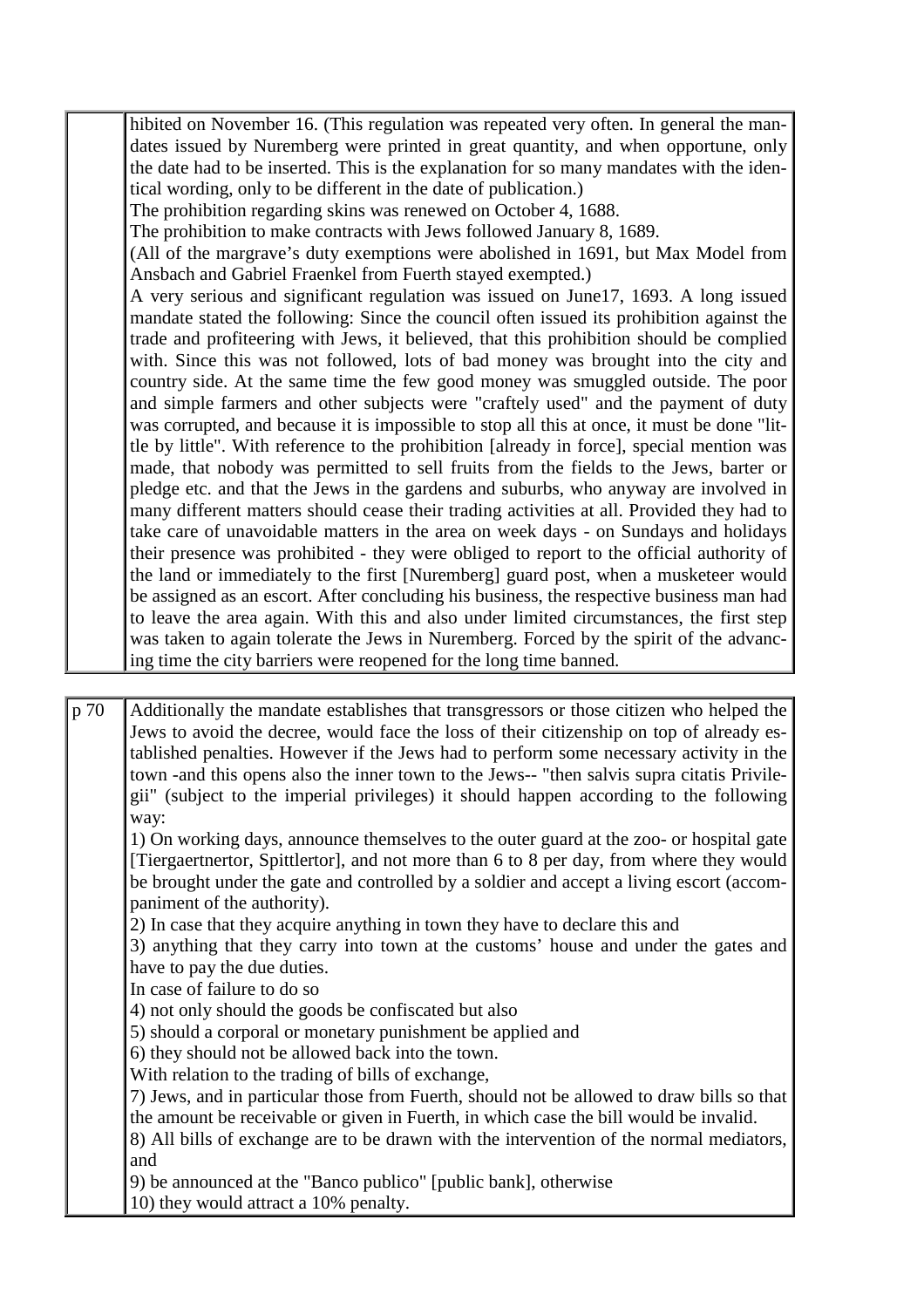11) The bills of exchange should not be issued and paid in another currency than the usual one for bills of exchange. And since the Jews 12) dare to appear at public places like other businesspeople even at market times, from 11 to 1 hour, they will abstain from it in future subject to severe penalty and reprimand. Because 13) lots of "mischief" occurs during horse trading at Gostenhof [suburb of Nuremberg], it will be discontinued and moved to the cattle market and p 71 14) the sub-buyers and cattle clerks will check for adequate currencies. 15) Purchases and sales of silver scrap and silverware should not any more be closed in Fuerth, avoiding customs, but the purchase of silver in this town be fully forbidden to the Jews, and also 16) be it commanded to the citizens that in case of purchasing goods from Jews in Fuerth, they will have to pay the Jews' customs duties here. Finally 17) it is forbidden to all Jews and Christians to carry bad currencies. On October 25, 1709 and under repeated reference to previous regulations it was established amongst others that Jews' bills of exchange, except those issued by businesspeople and experts in bills of exchange, would only be valid with the previous authorization and intervention of the mediators. A repetition of the mandate of 1693 was issued on February 28, 1713. On the same date it was forbidden to exchange good money to Jews. The first mandate was repeated on April 21, 1729. A county decree against beggar Jews was issued on January 6, 1714. An extract of the 1713 prohibition appeared on May 19. Countryside peddling was prohibited to Jews and Italians on December 23, 1721; it should only be tolerated at the annual markets and fairs. A caution against Jews regarding mischief in matters related to bills of exchange was issued on April 17, 1723. A repeat of this is found on October 16, 1730. The release of securities pawned with Jews was ordered in 1732. A mandate that I could not find with reference to usurious contracts appeared on July 2, 1774, and The prohibition to accept Louis blancs from Jews was issued in 1777. On December 28, 1780 a prohibitive order was issued as a result of complaints against the Jewish trade with fabric and linen and the bartering of Jews' goods such as velvet, silk and wool in lieu for the trade goods delivered to the Jews in Fuerth. January 25, 1787: Enlisted men and officers were banned from lending Jews' money. On March 24, 1791 scrounging Jews were denied to enter the town. On October 13, 1800 the individual toll for Jews entering Nuremberg was replaced by a passage and entrance fee. At the same time the duty to pay for a guardian was abolished. p 72 Day tickets had to be obtained at the 2 open gates, had to be countersigned by the issuing authority and had to be surrendered when leaving the town. The first time violation would attract a fine (10 florins); the second violation would cause the permanent prohibition to enter the town. (Meanwhile it was denied to open the Laufer gate). Each adult had to pay 7 Kreuzer [ancient German currency] per day at the gate and

further 30 Kreuzer at the issuing authority. Cattle dealers had to pay only the gate money plus 6 Kreuzer for an escort on horseback. After conclusion of the business the town had to be left immediately. Suppliers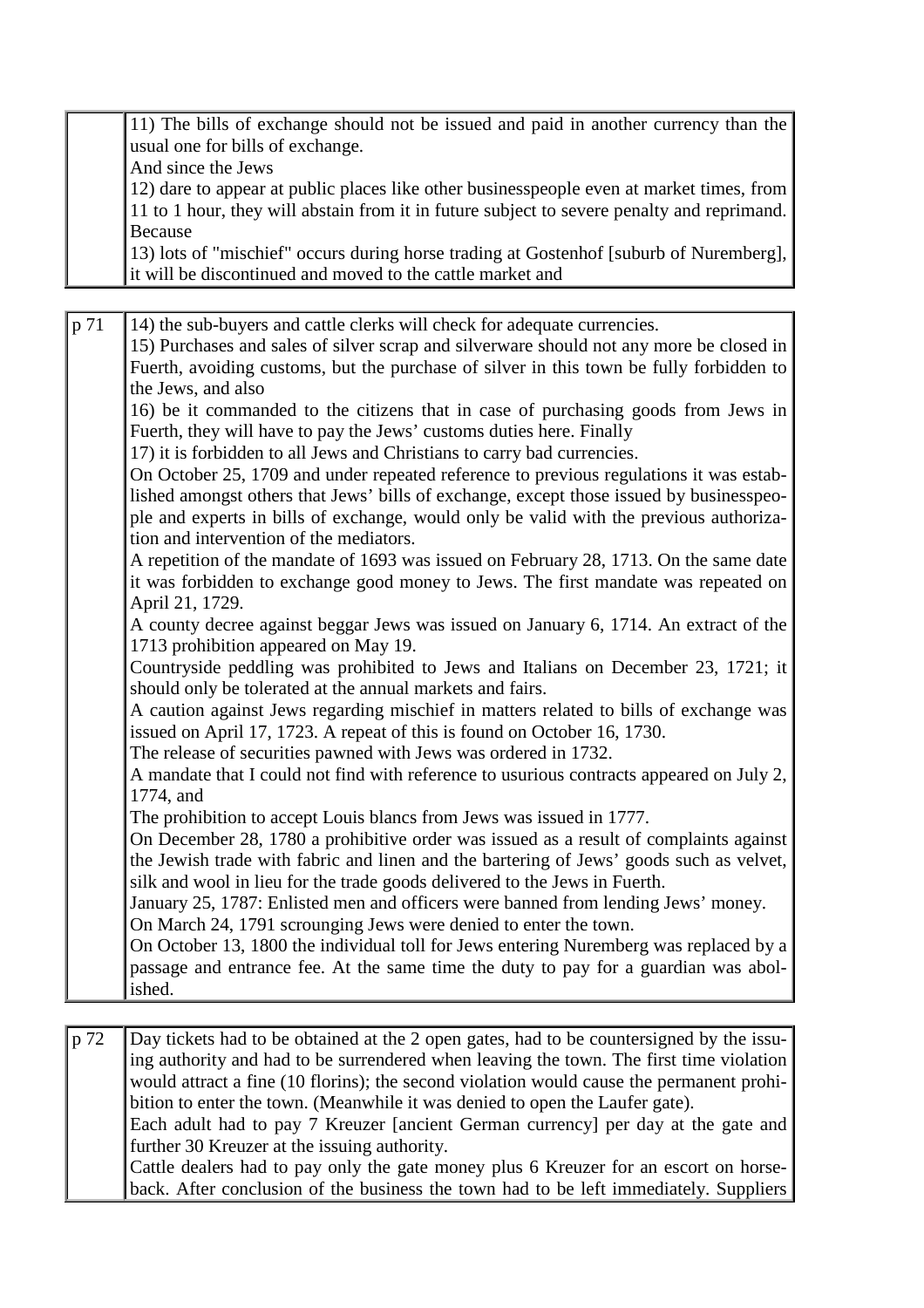|      | were treated similarly, but in certain cases the horseback escort charge was waived.        |
|------|---------------------------------------------------------------------------------------------|
|      | Children and those who entered for legal proceedings had to pay a total of only 13          |
|      | Kreuzer. Staying after closure of the gate cost 30 Kreuzer; overnight stays 1 florin.       |
|      | The until then admitted exceptions for those who wanted                                     |
|      | only to do sightseeing of the town,                                                         |
|      | consult a doctor,                                                                           |
|      | buy or intend to buy "sea apples" on Jewish holidays                                        |
|      | were hereby abolished.                                                                      |
|      | There was great pleasure in Fuerth about this [mandate] and the council admonished          |
|      | [the citizen] in an exaggerate way in a decree to prove [themselves] worthy of such         |
|      | high mercy by their moral behavior and good conduct.                                        |
|      | For more details on this subject see the attachments.                                       |
|      | January 18, 1802: Extract from the mandate of 1693.                                         |
|      | From here onwards we do not find any new independent regulations that refer specifi-        |
|      | cally to trading by Jews; it is obvious that the point of all those paragraphs was directed |
|      | against Fuerth.                                                                             |
|      | Summarizing the contents and spirit of the traditions and regulations, an active trade      |
|      | and high business resilience of the Jews from Fuerth becomes evident; this caused deep      |
|      | wounds to the Nuremberg business which they tried to cure by establishing a small           |
|      | closed trading and police state. They considered in vain to isolate Nuremberg from the      |
|      | trade with the neighbors; but step by step, slowly but always perceptible, the outer        |
|      | world bursts across Nuremberg's borders behind which the sad picture of an old and          |
|      | infirm, obsolete and lazy state and citizen life could be seen.                             |
|      | Precisely this inaction in everything, also in the trade, must have seduced -if this term   |
|      | may be applied- the more active foreigners to take advantage of this lethargy, and so it    |
|      | happened.                                                                                   |
|      |                                                                                             |
| p 73 | Even some of the old Nuremberg companies whose entrepreneurial skills and prudence          |

p 73 Even some of the old Nuremberg companies whose entrepreneurial skills and prudence in days past had come close to the high levels of the ideal endeavor did feed -as also did the Nuremberg arts, science and the whole Nuremberg state structure- from the traditions of previous splendor and past highness. Thus lulled into sleep, the new century irrupts and Nuremberg ceases to exist. New life has to be brought into the town through many ways and from many sides before she can actually, and not only nominally, claim a higher rank in the sequence of German towns, and once that she stands redefined she has to watch a new town growing next to her, not comparable in size, but its peer in industrial diligence and trade.

Some previous formalities and customs for the access of Jews into the town of Nuremberg are to be mentioned here.

The fee to be paid for the daily stay was 45 Kreuzer. An old woman -the living accompaniment- who escorted the Jew on all his ways would receive 15 Kreuzer. Lodging or offering overnight stays was forbidden: citizens who would engage in these activities, or those who would provide offices or storerooms to Jews were fined.

Nuremberg bills of exchange with the legend "payable in Nuremberg or in Fuerth" were always payable in Nuremberg. In case that a letter of exchange drawn on Fuerth was presented at the bank (in Banco) in Nuremberg, then the [drawee] from Fuerth needed to appoint an attorney in Nuremberg to accept it or to deal with further notices; in case that this did not happen, and that the person from Fuerth did not come immediately to Nuremberg upon request, then the bill of exchange could be protested. A Jew who accepted had to carry the money to the Christian's house (this seems however to have been more the common use than the law).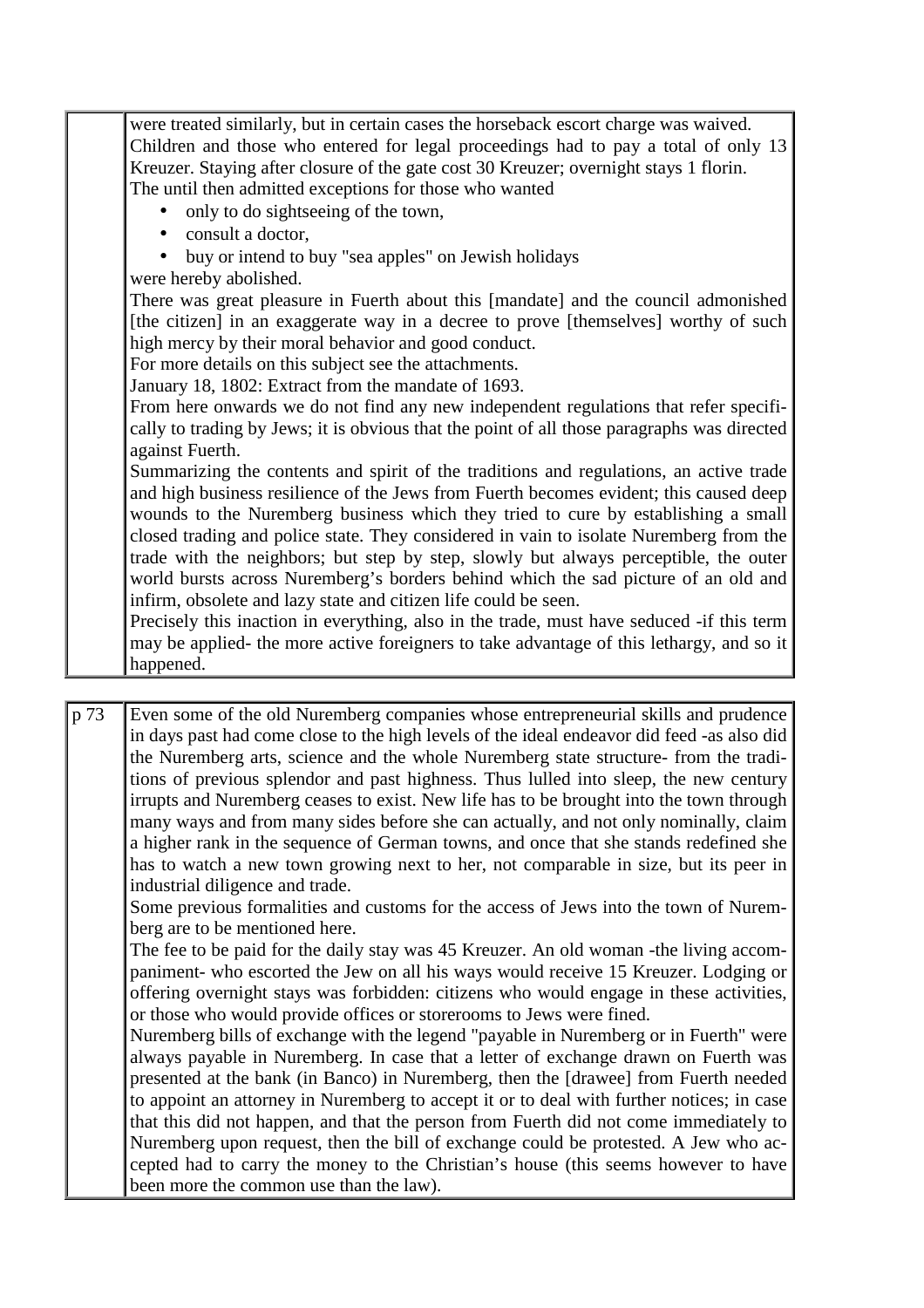An armed patrol was sent out to meet the Jews when they went back from Nuremberg to Fuerth in the evening; this happened because the highway did not seem to be particularly safe and attacks were not uncommon.

Conversions in Fuerth remained reduced to one 1722 case when Mendle Laemmle became protestant as Christlieb Treugott under big clamor.

Andreas Will (Nuremberg), Daniel Lochner (Fuerth), Stephan Schulz, Hansenius and Woltersdorf (Halle) were actively promoting conversions in Fuerth.

The order not to teach Jewish children under the age of 14 without the previous knowledge of the parents was introduced because in 1774 a Jewish boy, Abraham Strassburger, was about to be converted against the will of his parents by Albig, a teacher arrived from another place.

p 74 The priest Carl Friedrich Lochner, from Fuerth, was active there during the 17th century. He held 8 to 9 sermons per week and converted some 200 Jews and papists (where?). The earlier mentioned Daniel Lochner cut off the Sabbath wires, asked for 200 Taler as compensation and, in general, stood in a very tense relationship with the Jews. He once also informed [the] Nuremberg [authorities] that Bamberg "was tending to install Jews and Catholics in the local nest instead of Evangelic people".

Until now we considered Fuerth as site with Jews, without outside connections: now it is to be shown what position this site held in relation to the history of the Jews in Franconia.

As already mentioned Fuerth only appears quite late in relation to the history of the Jews: one can therefore be relieved of describing the prior situation of the Jews in the Franconian country and in the Ansbach region. It is the same pleasant picture as everywhere. As servants of the emperor and as subjects of the princes but without any rights, they were money sources for these and for those, they were treated with hostility because of their religion, they were hated because of their profession and maintained their places under insults and privations. From an age of lawlessness a special position developed after thousands of tribulations that was replaced only in the current century by equal treatment for everybody.

A contract was signed between the government of the margrave Friedrich IV and the bishops of Wuerzburg and Bamberg by which it was agreed to expel the Jews; however this contract was not executed in the Ansbach region. At the Baiersdorf congress of 1515 it was requested that the Jews be expelled from the country as soon as possible; Georg der Fromme did not give his approval to this request.

The Ansbach congress of 1539 requested again -in the interest of the declining tradethat the Jews be expelled; this request was accepted under the condition that it happen until St John's day. It seems that private obstacles impeded to make good on that promise so that only Georg's successor, the margrave Georg Friedrich (1543-1603), proclaimed in 1560 after repeated complaints of the congress, that by Pentecost 1561 the country and region would have to be cleared of Jews, who were until then carrying on with their businesses.

p 75 That this failed repeatedly is shown by reiterated expulsion orders and deadlines and between them renewed acceptance of Jews and protection letters, all in great disorder until 1609 in which year the principality became a permanent settlement site for Jews. The Bamberg archives hold quite complete files from the year 1584 in which the margrave's accompaniment officer had all [the Jews], unknown to each other, summoned to his presence by his little daughter, to tell them that they had to leave the region between then (December 20) and the month of March, under loss of all their possessions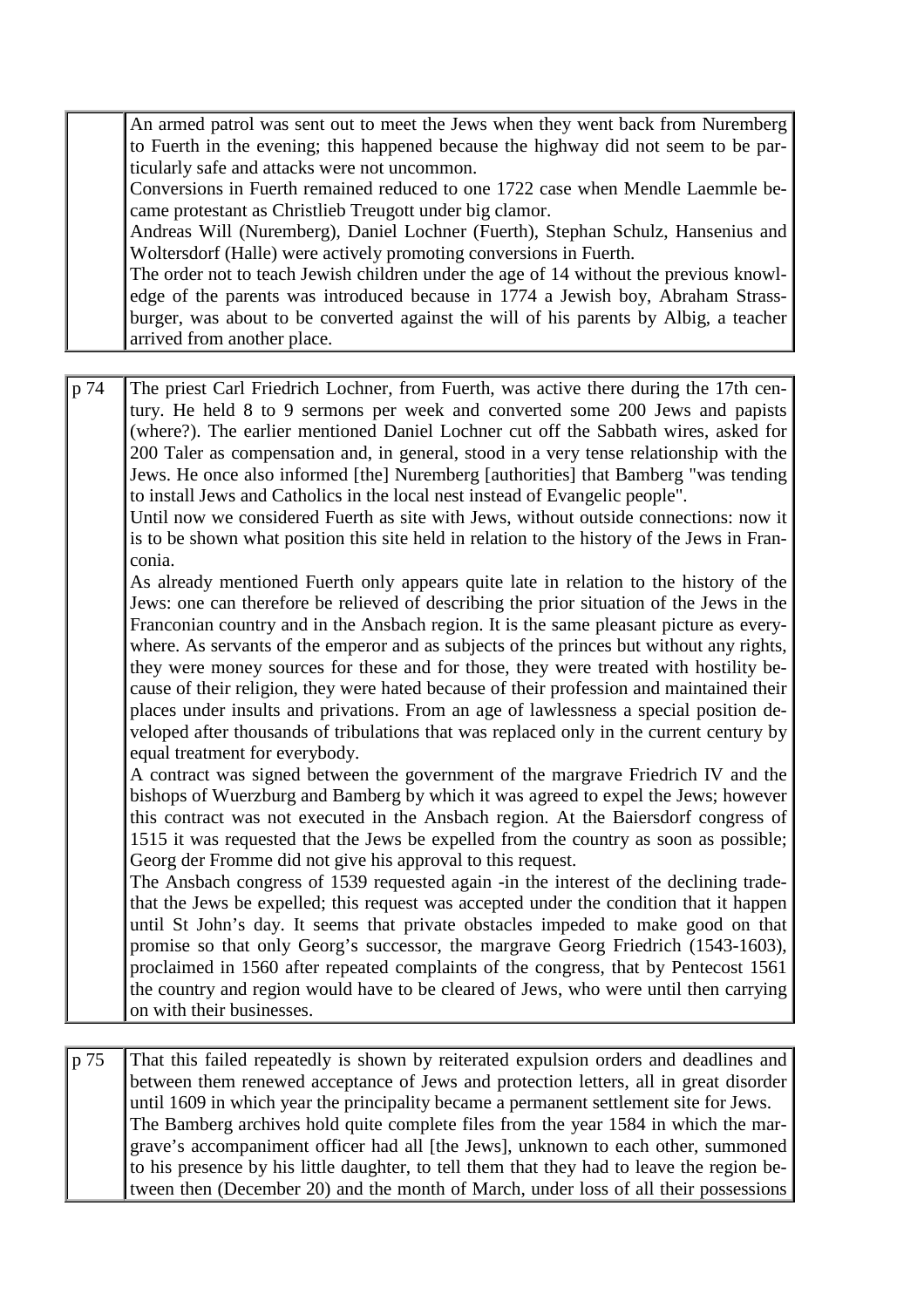and goods. The bishop Marquardt von Augsburg, who additionally was entitled to rich levies as provost of the Bamberg dome, interceded on behalf of the Jews.

In the first part we showed the various ways -and the list of alternatives could be notably enlarged- in which tax was levied from the Jews by the imperial government. In this aspect the lesser princes did not stay behind, and although the so called body customs' duty (according to which in Ansbach the Jew ranged between salt and horses and had to pay customs' duties) was converted from 1473 into a different format, there still was left an important series of duties and taxes.

For example, among others:

- Duties had to be conducted for dead bodies,
- 15 florins had to be contributed per year for the prince's crossbow and arrows,
- 15 Pfennigs per day had to be paid by foreign Jews for authorization to be accommodated, in addition to the protection money of 4 to 100 florins, and the reception money due on the first arrival.

The highest levies were paid in Fuerth; in 1542 they charged 150 Talergroschen [ancient German currency] as reception money of which one third went directly to the wife of the margrave while 100 florins plus 6 pounds ounce gold counted as protection money.

Discarded horses from the Mars' paddocks had to be bought by the Jews; the supply of bedding to the emperor was imposed as a levy on feathers. If, in relation to taxes on natural products, it remained restricted to geese, then this was mild; the ex-post tax was treated in different ways.

A Turks' tax was added in the year 1542. New taxes were invented all the time under different modifications; at times old taxes were abolished. The main principle was always that the amount payable never decreased; the little state of Ansbach was quite great in inventions to justify new taxes.

p 76 It was allowed to own real estate; the beginning of the participation at the community life in the principality dates by the second half of the 16th century. The contact between the Jews and the outside world, the state and place, the country and the people, were -additionally to the trade- the taxes and the meticulous subjection to the law. Otherwise they constituted a state within the state under the authority of their own local rabbi.

The scholarly endeavors within the Jewry were directed to the study of the Talmud and in some well known cases to the medicine. The doctors that developed under this aspect (who in Fuerth were consulted also by Christians in spite of the papal prohibition and the expert opinion of the theologians from Wittenberg) and the 'court Jews' were finally the only ones whose human rights were not, or only slightly, curtailed.

It was already said that Fuerth eventually was the safest refuge and remained as such. Even the awkward justice, that when it came to act for the Jews was more a naïve maiden whose diligence developed in doubtful degrees only when called by another party, showed itself there not permanently in the puddle of a one-sided partisanship.

Exceptions to the above mentioned scientific endeavors were Marcus Elieser Bloch, famous and even today an example as ichthyologist (expert on fish) and the painter Juda Pinhas, both of them from the Ansbach region. Among the doctors, father and son Loew, from Fuerth, were known in wider circles. The first had himself specially examined by Manageta, the emperor's personal doctor, in Vienna; he obtained many privileges due to his knowledge, was exempt from body customs' duty in the whole nation and was allowed to perform his art everywhere. He established a pharmacy in Fuerth that was later taken over by his son Wolf who, in order to oppose insinuations,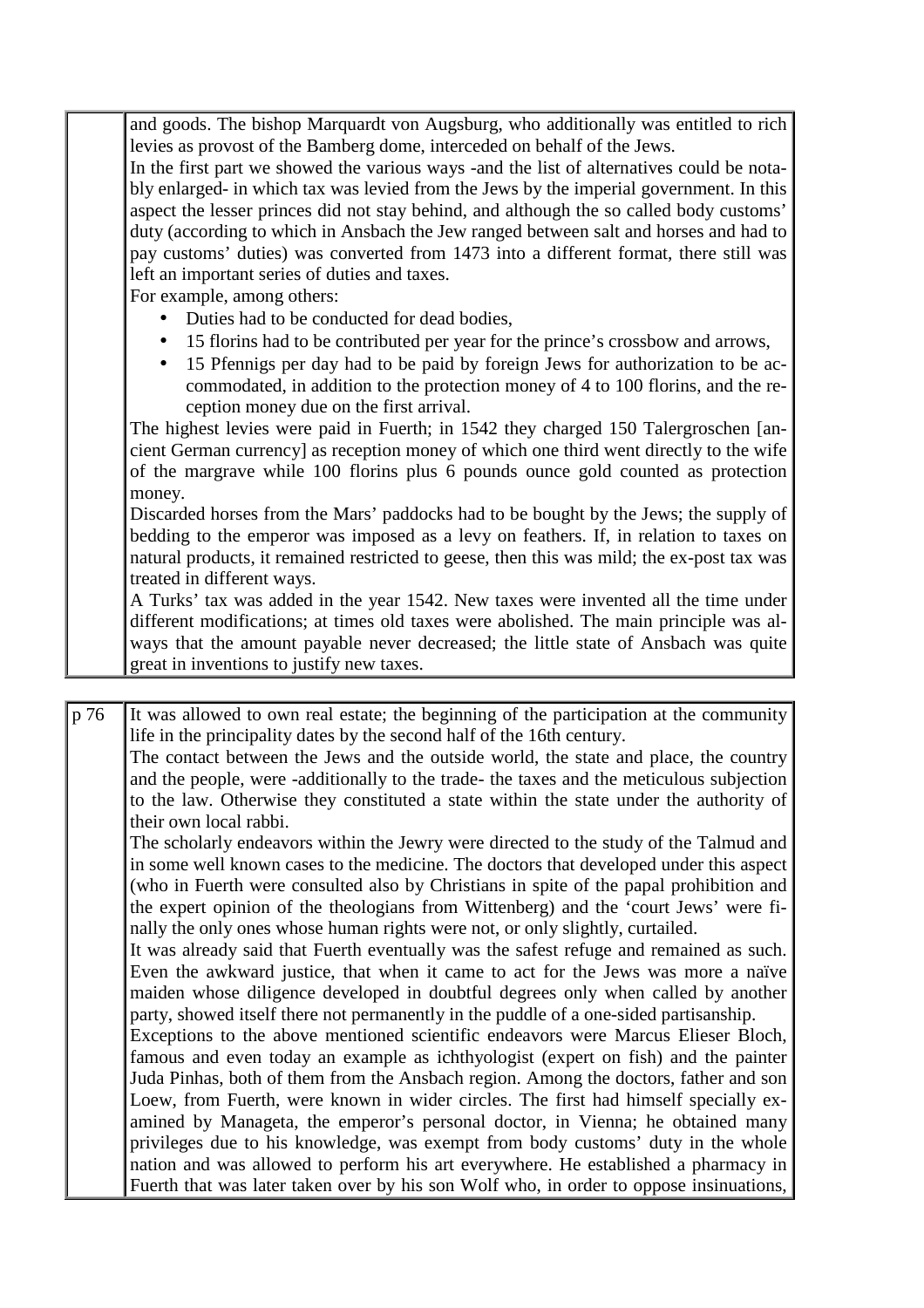had himself tested and passed his examination with Dr Batz the town doctor of Neustadt. His pharmacy existed until 1699.

Among other doctors that came to be famous we can mention Dr Wolf, the father of professor Wolfsohn, the later being well known as educator of the Beer brothers, in particular the composer Meyerbeer, and who is buried in Fuerth; following Dr Wolf we can name Dr Hochheimer, who has been mentioned for his travel and erudition, and Dr Joseph Feust.

In Bamberg it was tried to frustrate a pharmacy inspection that was ordered in 1713 from Ansbach.

p 77 The commission came also to the Jewish pharmacy "but the pharmacist was not present, he was in hiding, so that nothing could be inspected". Although new and better times moved in with the 17th century, a link of the Jew with the communal and state life was not established; he did not show any sympathy to the state for what it offered him. The place where he lived was his exile; the restrictions imposed its attributes. The first scenes of the 30 Years' War occurred under Joachim Ernst (1603 - 1625): they imposed heavy burdens on Fuerth, like on all places. It was during that time when the prince of Ansbach tried to bring order into his country, in particular into the monetary chaos; to this last effect a Jew from Fuerth served has his monetary administrator. At this time the storm started. A general flight occurred when the arrival of the so called Ratzivil's Cossacks was announced in 1622. The Jews had to pay the farmers 6 Taler for a wagon with 4 horses. The synagogue was desecrated during these incidents. St Michael's church served usually as hiding place for the belongings, but it was not open to the Jews for theirs. The Jews had to provide accommodation for the workers during the construction of the Fuerth escort house in 1623. Count Solms, official from Cadolzburg, somebody who did not care for and against whom he fought, imposed a fine of 25 florins, and later of 100 Taler, to any Jew who failed to keep a hunting dog and feed and dress a dog boy, or alternatively supply 30 Simra [ancient German measurement unit] of oats. This was Ansbach-style protection. The Bamberg-style protection manifested itself in that the local soldiers did some mild pillaging. When Mansfeld visited already in 1621, the synagogue was heavily damaged and several Jewish houses were destroyed. In 1631 - 1632, when both armies camped in the area, the situation was worse than bad for Jews and Christians: the Jews tried (as they had already in 1628) to obtain a permission to move to Nuremberg and its suburbs against a deposit of 20,000 florins. The request was denied in spite of the temptation posed by the 20,000 florins; additionally the Jews were ordered do leave Fuerth until St Michael's day and to take only 6 percent at the freeing of pawned goods. The city of Nuremberg considered itself owner of Fuerth as a consequence of a donation -here correctly translated as 'the Big Theft'- of Gustav Adolph according to which the area within the three waters was adjudicated to it.

p 78 Incidentally Nuremberg had itself to suffer heavily under the donations of the Swedish king. Since the people from Nuremberg knew the king's weak sides they informed Gustav Adolph about those steps so that he did not show himself more favorably towards the Jews because of the money offered. However they were granted free transit but this was soon restricted under the accusation that they were practicing dangerous attacks against the town. Three of them had their merchandise confiscated and their arrest was ordered. Four further requests for admission to the town or to Gostenhof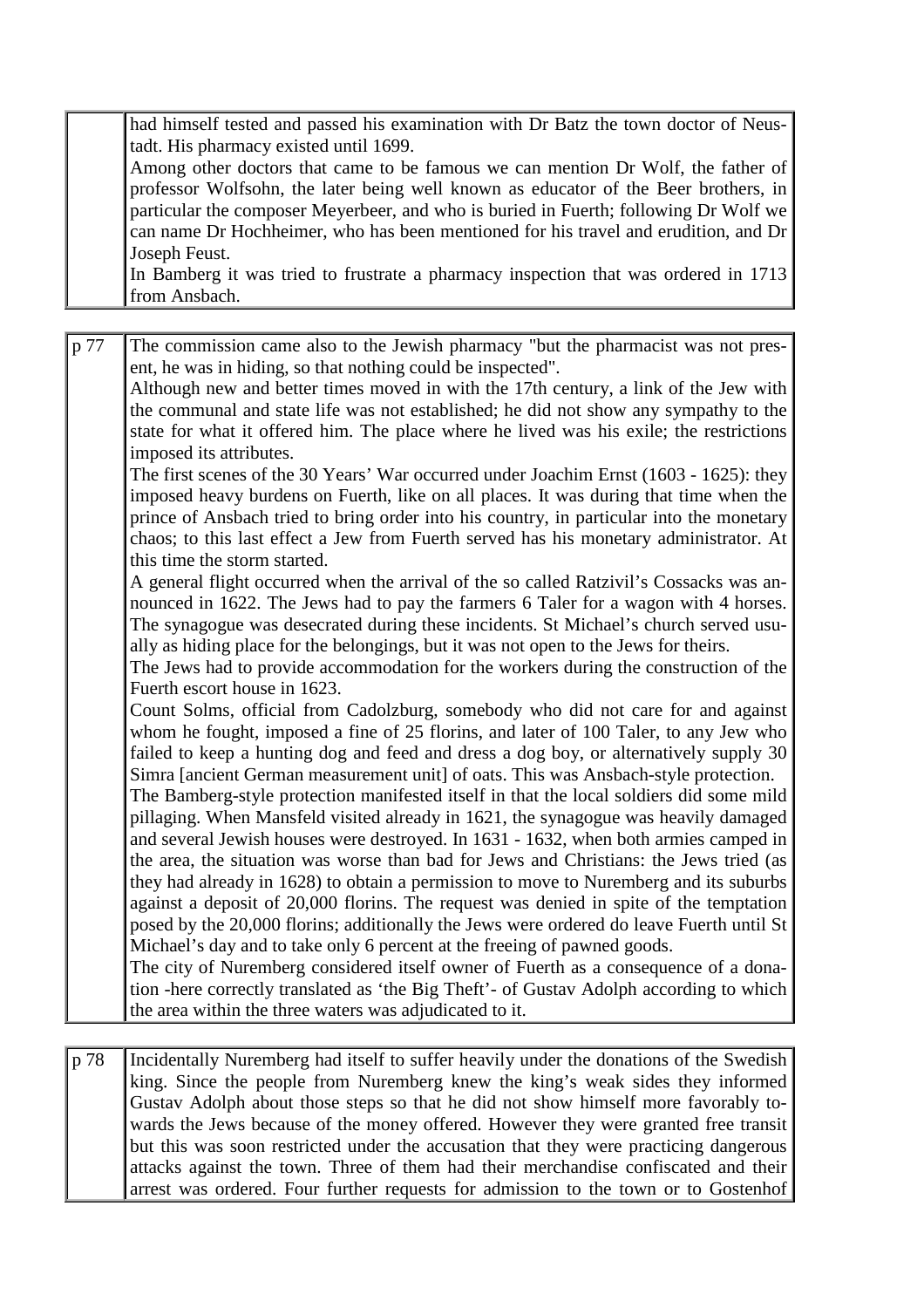were always refused. It is commonly said that hardship suffered during longer wars is later followed by even longer suffering. Although this was widely confirmed in the case of the 30 Years' War there was a notable exception in relation to the Fuerth Jewry. After the peace was made Ansbach and Bamberg stood opposed more abruptly than ever and were suing each other; the right was adjudicated to Bamberg and this brought many and important benefits to the Jews for reasons that need not to be searched for far away. Although in 1652 it was forbidden to elect a Jewish mayor (this had to be forbidden in Fuerth, which moves the communal life of the place into the middle of the 19th century) no further difference was made in communal matters; The jurisdiction of the rabbis, that had been regulated since 1642, was confirmed in 1654; in the case of lawsuits of Christians against Jews, the evidence was subjected to a special severity, i.e. witnesses were required to be beyond any suspicion; in 1682 the rabbis were granted judicial competence and the faculty to impose the penalties of banishment and monetary sanctions, the last of which was to be executed by the Christian judge; and finally in 1695 all the points were resumed in a general letter of protection that was followed in 1719 by the already mentioned statute. As unfavorable consequence of the war there was a tendency in this little country to mildly harass the Jews but there are no indications that Fuerth was particularly affected. The gradually increasing influence of the "Court Jews" a.k.a. "Court Factors" may have contributed to the improvement of the situation of their fellow believers although their fall was always followed by small public demonstrations. "Specially Moving Causes" equivalent to corresponding amounts of money would now and then pacify the strict local ruler when -for real or pretended reasons- he would intend to curtail the Jews' rights. In 1708 and the years that followed the prince considered that 20,000 florins, that were paid so that no further steps were taken after an investigation into the Jewish debts and interest, constituted such a "[Specially Moving] Cause".

p 79 1712, after this investigation, it was allowed to increase the interest rate. In 1705 and 1706 there were renewed discussions between Bamberg and Ansbach because of construction "at the Jews' burials" and because of "distress caused by Jews". Bamberg feared that all commerce and trade would suffer, the subjects would lose their livelihoods, as a consequence the town of Fuerth deserted, and all dwellings there would be destroyed. During that time a so called commission should arbitrate on all the complaints; this was a bare irony since an arbitration was never intended and the respecting of rights, even those of the emperor, was not considered at all. The Model local family of 'court Jews' that had been acting for a long time at the Ansbach court was brought to a fall in this time; The Fuerth Jewry, with which Model had very tense relations, had been working at this for some time. Once Model wrote that if their leaders would not become more accommodating then he would have them imprisoned, sent to Cadolzburg and imposed on them a body customs' duty so that they could not walk out of their door without paying. Model's main opponent was Elkan Fraenkel from Fuerth, and later (1708) from Ansbach who, by the way, soon was in deep enmity with the Fuerth people and even got insulted during the religious service at the long day [Jom Kipur?]. It was as a consequence of his influence that the above penalty of 20,000 florins was imposed instead of intended 30,000 florins. The displaced Model family, Christhold, a converted Jew formerly called Jesaias Fraenkel from Fuerth, and many small and big enemies succeeded in having Elkan Fraenkel sentenced to life imprisonment at the Wuelzburg under abusive public pun-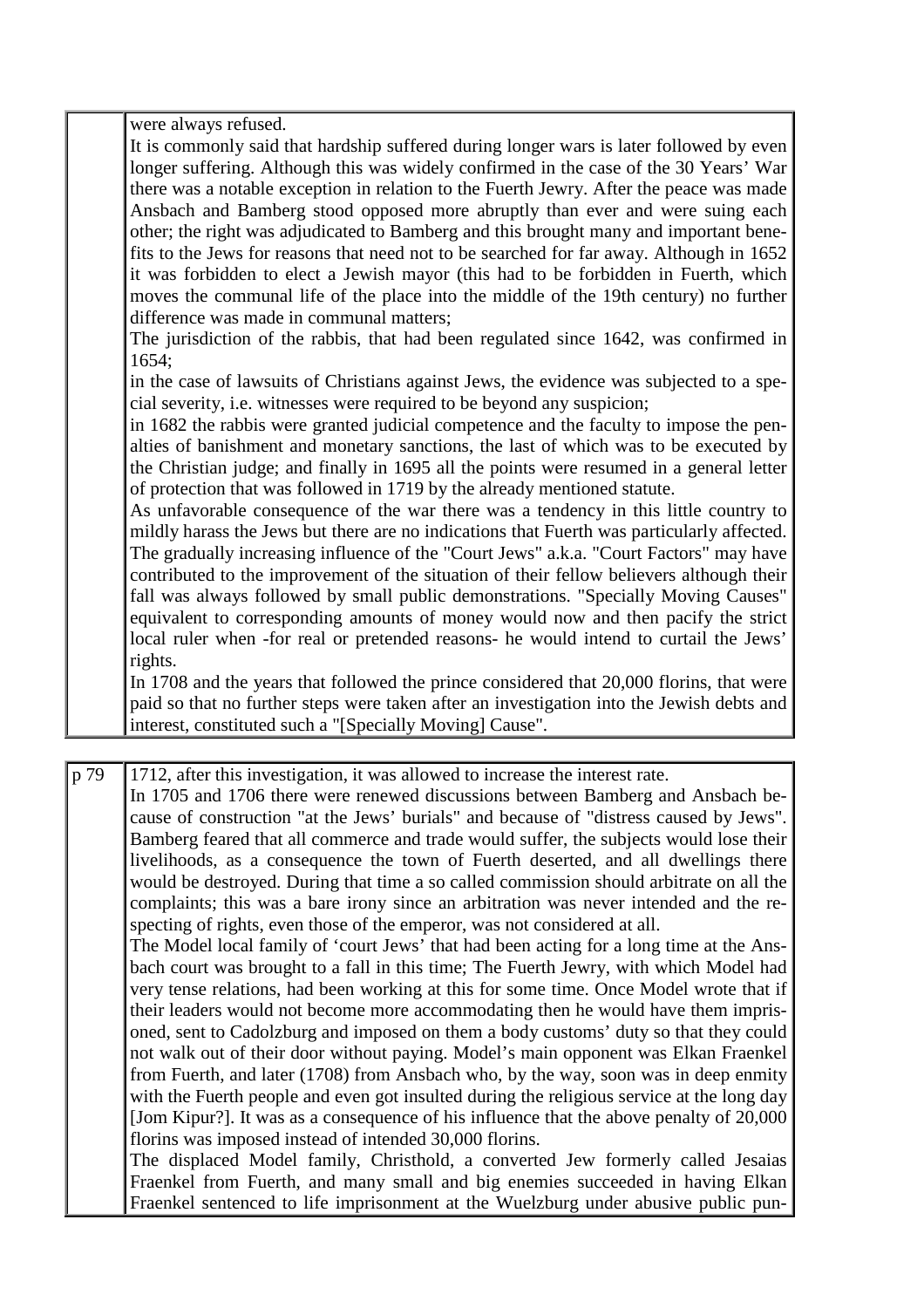ishment as a consequence of informal and unlawful proceedings in 1712: Elkan Fraenkel died in that prison in 1720.

The indictment included the mention of Jewish books blasphemous to Christianity; due to this cause the investigation was extended to Elkan's brother, the high rabbi Hirsch Fraenkel, who was then equally held in the Schwabach prison until his death in 1723. Among those books there was a Machsor (holiday prayer book). Of these one of the most beautiful specimens is owned by the Nuremberg City Library: at the appropriate place it dedicates one extensive, animosity breathing chapter, to the dice.

p 80 The examination of the collection of Jewish books, already ceased by Elkan Fraenkel in 1702, was renewed as a sequel to the above, which at that time was regretted mostly by the library in Fuerth. It must have evoked strong fears on the dispositions of people, because on the remembrance day of the destruction of Jerusalem [Tisho B'av], rabbi Baruch refrained to sing the prescribed chants because of the content of the chants. Then a certain Zacharias Fraenkel determinedly took over the position of the departed rabbi. Protestant chaplain Meelfuehrer, who was occupied with the examination of Jewish books was nearly also arrested. He left for obvious reasons and because of his anger decided to convert to Catholicism.

The process was accompanied by the arrests of the "Barnossen" and similar events in some degree. Ansbach fired Hirsch Franfurter as "Barnossen" and seated Elkan Fraenkel instead in answer to the Bamberg complaint about imposing the hiring of a better executive, and expected from the illustrious Bamberg authorities the realization, that if Elkan Fraenkel, like the other Jews was found guilty, he could not take on this position [as community leader]. "Apart from this there is a feeling, that the other Jews denounced our newly appointed 'Barnoss' as unsuitable and unworthy to your honors because this man for his rightful denunciations to us is hated by his co-religionists to such an extend, that they would not accept him into the community. Doubtlessly they are afraid that in the future he will prevent them from their previous serious infringements of our regulations. Because some of your Jewish community officials opposed our decisions regarding Elkana Fraenkel, even with unreasonable claims and threats against our dignitaries, they were imprisoned in Cadolzburg for their denial of respectful behavior." Extensive correspondence about the case can be found at the Bamberg archives.

In spite of the mentioned events the Fraenkel family from Fuerth aspired and was successful to take up the position as court agents and were entrusted with important business transactions. It is said that substantial business manipulations, also abroad, caused the bankruptcy of the family.

The year 1744 brought repeated examinations and partial confiscations of Jewish books, which affected "Barnoss" Ullmann Kaessbauer and rabbi Baruch Kohn.

p 81 After a process which lasted for many months and was like a scholarly dispute, in the end, after long wheeling and dealing, a fine had to be paid, from which Fuerth received 10,000 florins. The informer was a Jew, who wanted to become a Christian and was responsible, that an order was issued to reprint and censor the Jewish prayer books. In general, the Jews who converted to Christianity gave their previous co-religionists a lot of hardship, which was only somewhat alleviated by the fact, that they would have done so even if they had not converted. If one inspects the biographies of the persons concerned, one quite often arrives at the premises of the high court and at the same time has to notice the remarkable fact that, if the first conversion was completed, it was followed frequently by others yet. A certain Lazarus, later baptized Christlieb, went so far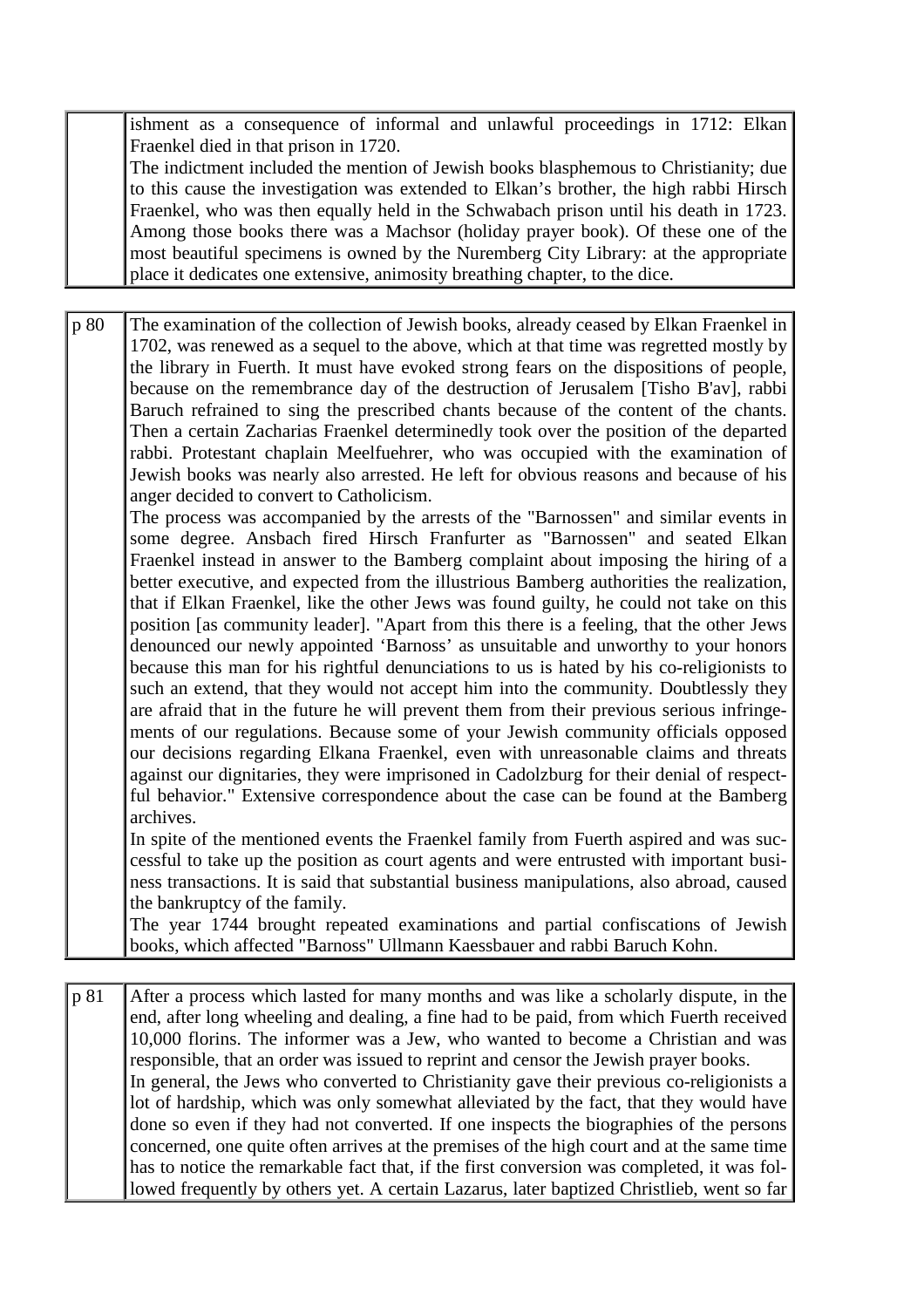in his ferocity, that his fresh off the press book was banned.

Regarding other court Jews, one meets Moses Ullmann, "Barnoss" and court agent, also court mint agent Meier Berlin and Loew Kohn, all from Fuerth. During this time, from the last third of the previous century onwards, coming from high up, a more tolerant attitude was taken towards the Jews and their culture. Examinations on the ground of fictitious accusations, as soon as they became known, were turned down, also such [anti-Jewish] pamphlets were banned and confiscated.

To the misfortune of the Jews, sometimes the election of a person for the position of "Barnoss" was a bad choice, from which mainly the Jews of Ansbach suffered.

In spite of all obstacles, their [Jews from Fuerth] prosperity increased, and the luxury had to be steered by related prohibitions.

The ordinance of 1719 was issued long before the obvious ill-natured animosity and before some high tension between Bamberg and Ansbach became apparent, because the first mentioned [Bamberg] by handing out privileges always gained more relatives under protection charter. It was tried with great effort to divide the Fuerth Jewry in two parts, here the margrave and on the other side the provost of the Bamberg dome, however in the sense that as much as the circumstances allowed it, the community opposed this plan. One negotiated, stipulated, closed contracts, created orders, established commissions, examined (relating documents are in the possession of the community and in Bamberg) and the final outcome was a 6,000 fl. money penalty to Ansbach, because of money shortage there. The government was satisfied with that, and the Jews also had to be satisfied.

p 82 The demands from Ansbach were the right to grant permission to settle down, the right of admission to Christian courts as an appeal authority, the admission fee, the confirmation right of the "Barnossen" and equality during elections. Bamberg however, prohibited the community with the Ansbach Jews, and ordered to deny them the synagogue and burial, which was declined for reasons of the religion.

At the time of the ordinance, Ansbach 'transferred' its Jews, so that the whole Jewry was governed by Bamberg, without becoming completely independent from the first [Ansbach].

Due to the untimely death of the provost of the dome, baron von Guttenberg many of the charitable items of the ordinance were lost. On August 9, 1723 the new regent count Schoenborn ordered a decree to be read in the synagogue, which stated that the right to admit [into the community] should be taken away and handed over to the office of the provost of the dome, which now was asking for an admission fee of 8 mint ducats (when married the amount was 4 ducats). From the "Nebenschule" [branch school] a tax was demanded and the confirmation of the "Barnossen" by the provost of the dome was installed. With regards to inheritances, the principal heir had to report the value of the [inherited] assets, a fee for the hearing of 1 fl. 30 Kreuzer. was introduced. The legal protection under Jewish law accorded to married Jewish women was to be restricted. The appeal went to the Christian authorities, the interest taking was set at 6 percent. In fact it was believed that further tolerating Jewish liberties would prevent those responsible from being blissful (Bamberg archive).

These steps against Jews are found in an undated manuscript in Bamberg encompassing 12 points, justifying the following:

- 5. That they [Jews] avoided paying protection money, when arrested, were freed by the military from Ansbach.
- 6. That the "Barnossen", regardless of their descent, all are closely related with each other.
- 7. That they circumvented marriage tax and applications for residency tax.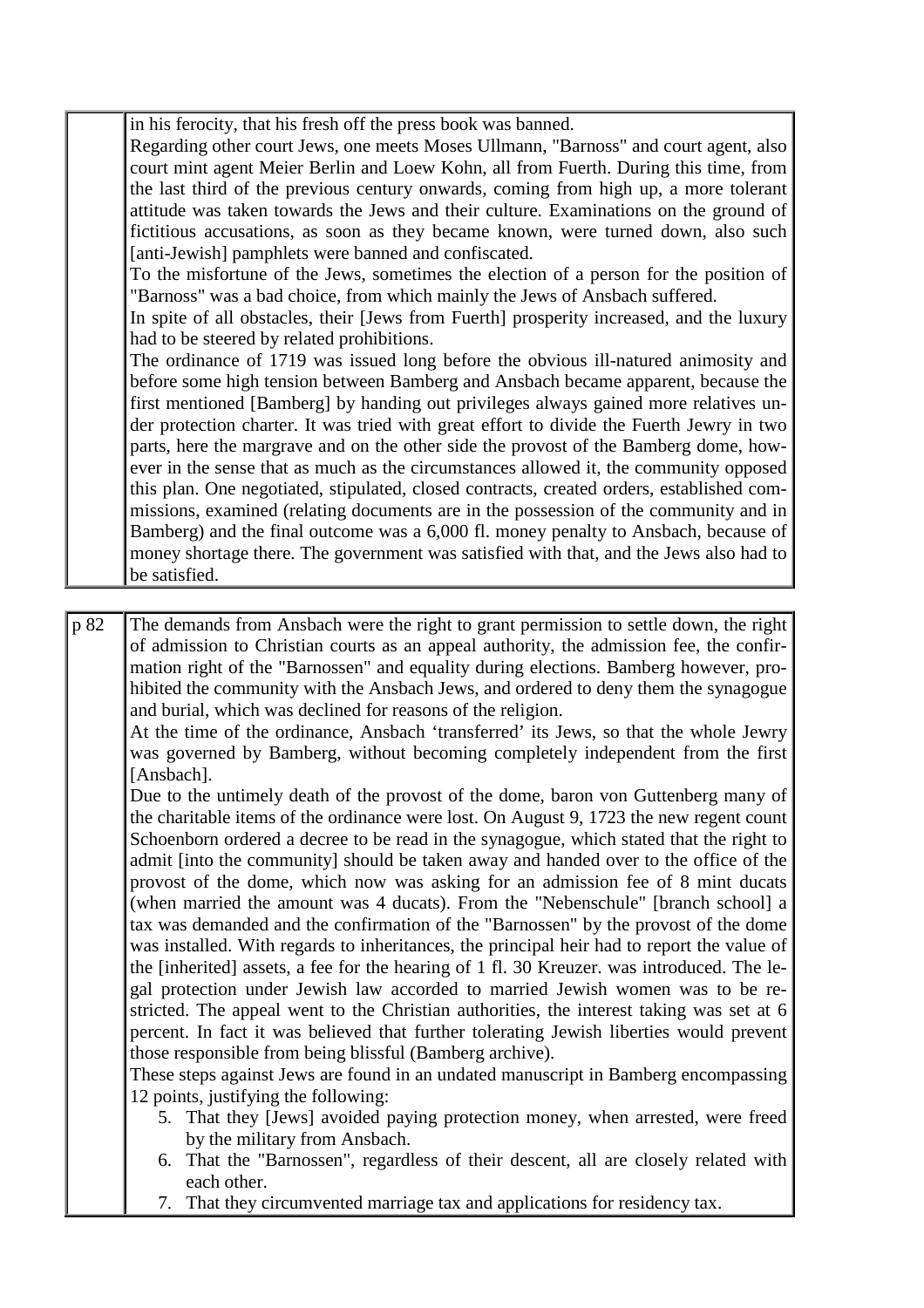|  | 8. That the guardian files were badly administrated.                             |
|--|----------------------------------------------------------------------------------|
|  | 9. That the registration of new arrivals [to the community] was neglected.       |
|  | 10. That the community functionaries are acting against paragraph 4 of the ordi- |
|  | nance.                                                                           |
|  | 11. That new comers evade their obligations.                                     |
|  | 12. That they by passed the Bamberg appeal authority and                         |
|  | 13. sorted out some matters by themselves.                                       |
|  | 14. That they erected two new schools without paying the due taxes,              |
|  | 15. the same happened with "Nebenschulen" [branch schools] and                   |
|  | 16. they also with drew taxes in other ways.                                     |

p 83 Objections were unsuccessful. Strong measures were taken against the circumvention of the admission tax by young Fuerth Jews who married outside of town. When Salomon Ullmann's marriage ceremony was performed in Baiersdorf, his father was threatened with a fine of 100 Taler unless he removed his son within 3 days from his house. After the resulting refusal, the young woman was taken to the prison by court bailiffs and musketeers. An executive unit occupied Ullmann's house, and in spite of appeals father and son were put in jail. After being already in jail for 7 weeks, a drunk jail guard draw a sword and tortured the younger Ullmann. When another imprisoned Jew, Isaak Fraenkel died of shock, the margrave was asked for protection. As always obliging, when Bamberg was expected to become disadvantaged, armed forces from Ansbach besieged the jail house to prevent the transfer of the inmates to Bamberg. After an attack at night had failed 29 heavily armed soldiers, bailiffs and mercenaries led by the Ansbach official in charge of the escort and the Cadolzburg district judge stormed the prison and by force liberated the inmates. Now the legal procedures started again, which the Jews in 1730 also brought before the imperial court in Wetzlar. They were accused of alleged remarks from eight years ago: Settlements, appeals, the extension of the old monster snake [metaphor for the process], which till 1806 enjoyed a miserable existence. Besides, during a later occasion (1754) Ansbach dealt with a similar case nearly the same. The latter confusions point to a new and important segment of the history of the Jews of Fuerth, as far as Bamberg's benevolent attitude was concerned, only to be now outsmarted by Ansbach and the influence of the margrave steadily increased. This is documented by the events of 1749, in which year Ullmann, who was the court agent to the margrave, arrived in Fuerth to direct the election of the "Barnossen" in such a way, that only one third of the elected might be subjects of Bamberg, the rest, especially the accountants, must be from Ansbach. The number of Jewish households was estimated at 300 by Bamberg.

p 84 That this "cunning community wanted to introduce by dubious means a free republic, not known in world history," so says a Bamberg opinion. The Seven Years War brought some misfortunes for the Jews from Fuerth. The Prussians under lieutenant colonel Mayer required not only, as normally the usual food and money, but the "Mauschelein" [German swearword for Jews derived from "mauscheln" meaning fiddling], that is how the Jews were called in a contemporary poem, had to deliver tobacco, clocks and rings against an timely unlimited "receipt". During the following Prussian invasion in 1762 under Kleist, the Jews had to contribute 20,000 fl. To insure this payment, the following community leaders were taken away as hostages: "Barnoss" Bendit Hamburg and the accountant Meier Berlin. The Christian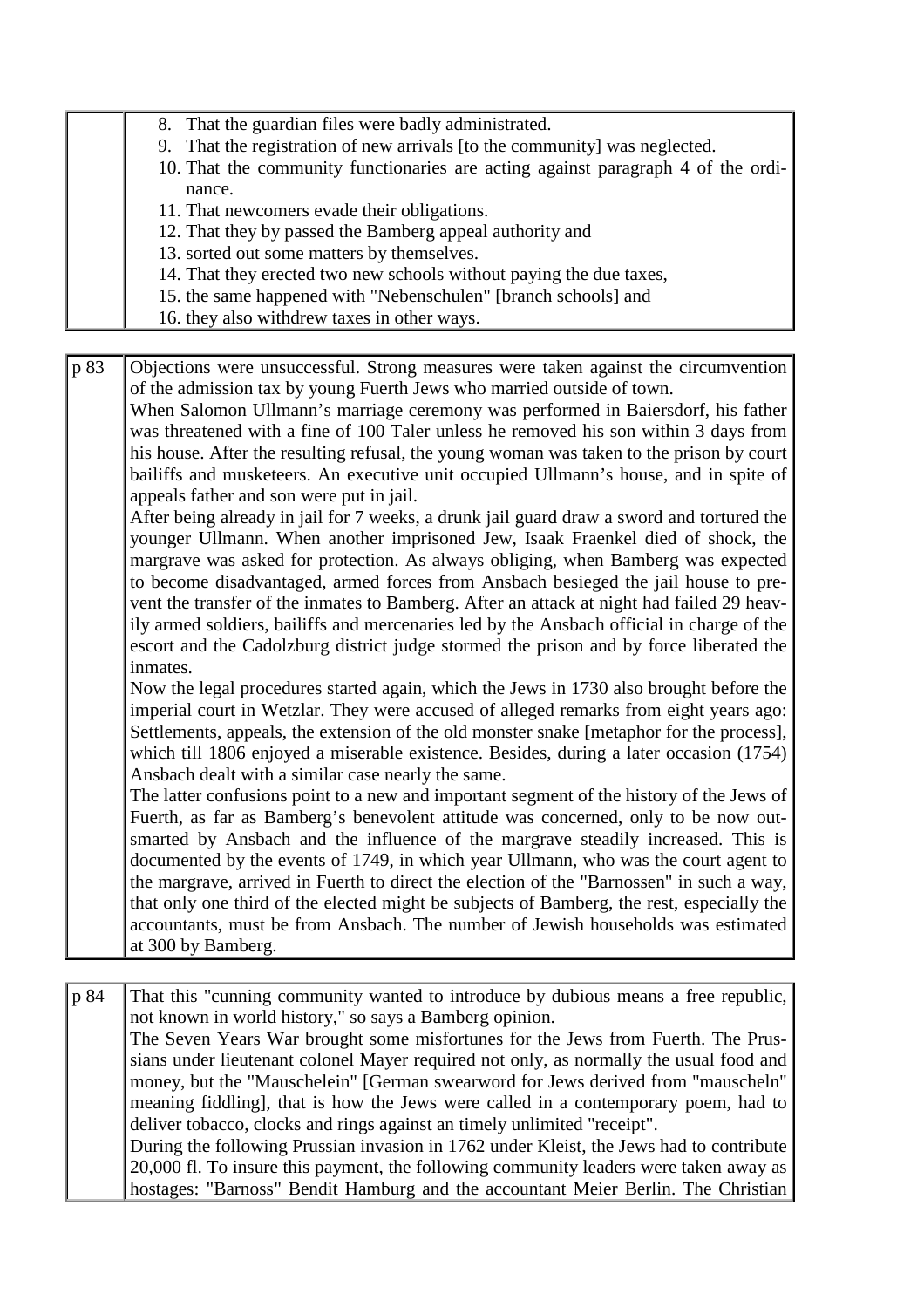community, which had to pay 16,000 fl. also took on 2,500 fl. of the Jewish burden. Above mentioned Meier Berlin and court mint procurer Loew Kohn were granted freedom of paying customs, escort and toll fees and were allowed to carry rifle and pistol. Notwithstanding the previous oppressions, the occupation by Prussia in 1792 was favorably received. The new government moved the bank institution from Ansbach here (some Jewish households were said to have paid already some 15-20,000 fl. import taxes) and handed further jurisdiction over to the rabbis. In 1802, the statues of the Jewish community were revised. A telling characteristic of this period will be found in appendix I.

A clearer insight into the internal life of Jews in Fuerth is given by the so called "Tekunnos" pamphlets, a collection of guidelines, which were released by the Jewish council in 1728 for a duration of ten years. Eating and drinking during weddings, circumcisions, festivals and other occasions, also clothing and dressing were precisely regulated, from which the calendar of festivals and its attributes were evident.

Before a circumcision, during the preparation of candles for this festivity only a small offering of 1 measure wine and, in addition, beer was also allowed. During the prior Friday evening a bigger meal, according three levels of proportion of wealth was prescribed; the sweets might not be taken from the patisserie shop. On the day of the ceremony, another meal was scheduled. A person whose wealth amounted to 1,000 Taler could invite 10 men and 6 women. With bigger wealth up to 4,000 fl., 24 guests were allowed, up to 10,000 fl. 30 guests could be invited, above that 36 guests could come. The preference for the latter meal class was 3 capons, pike or trout, but not together; the third class 2 chickens, anchovies and salmon fish.

p 85 The cost of one pound of these fishes was limited to 20 Kreuzer, for the second class, this amount was reduced to 15 Kreuzer, besides the quantity of wine for those belonging to the first class was prescribed as not exceeding one measure [liter]. Further festive meals took place when celebrating the donation of scrolls of law [Torah scrolls], for a first born son [redemption of a first born son, pidyon ha-ben], with the festive opening of a house, with the reaching of the [Jewish] legal age [Bar Mitzwah] etc. The engagement meal was followed by the celebration of the exchange of belts and then the wedding banquet. The Saturday after the wedding the celebration of the "Schenkwein" [donated wine] took place when the guests provided the wine and, to conclude the ceremonies, the same on Sunday for friends. Whoever of the guests came late, was given soup only and whatever was left. Previously the invitation to the festive meals was announced by calling out in front of the houses, from now on only inside the houses. For dancing and name giving, it was allowed to inform the neighborhood and not like before when the whole community was called. The call for braiding of the bride's hair was permitted everywhere. On the occasion of the dance and "Sternwerfen" [Literally "throwing (at) the star": The ceremony when the groom throws a glass at the Chuppah Stone on the outside wall of the synagogue; the Chuppah Stone usually is decorated with a star or Magen David and a Hebrew blessing of the newly wed couple], out of town participants at the wedding were not allowed to go with music in the street. On the occasion of being called up [Aliyah] for reading from the scrolls of law [Torah], the meals were limited to tea, coffee, fruit and dried tongue. The wedding meal and the number of guests depended on the class of wealth, with this three musicians and a clown called "der Loew" [the lion] were permitted. Music had to end at midnight and dancing had to be finished at the hour of the evening prayer. The so called "Heimspielen" [accompanying guest home with music] and serenades were

not permitted.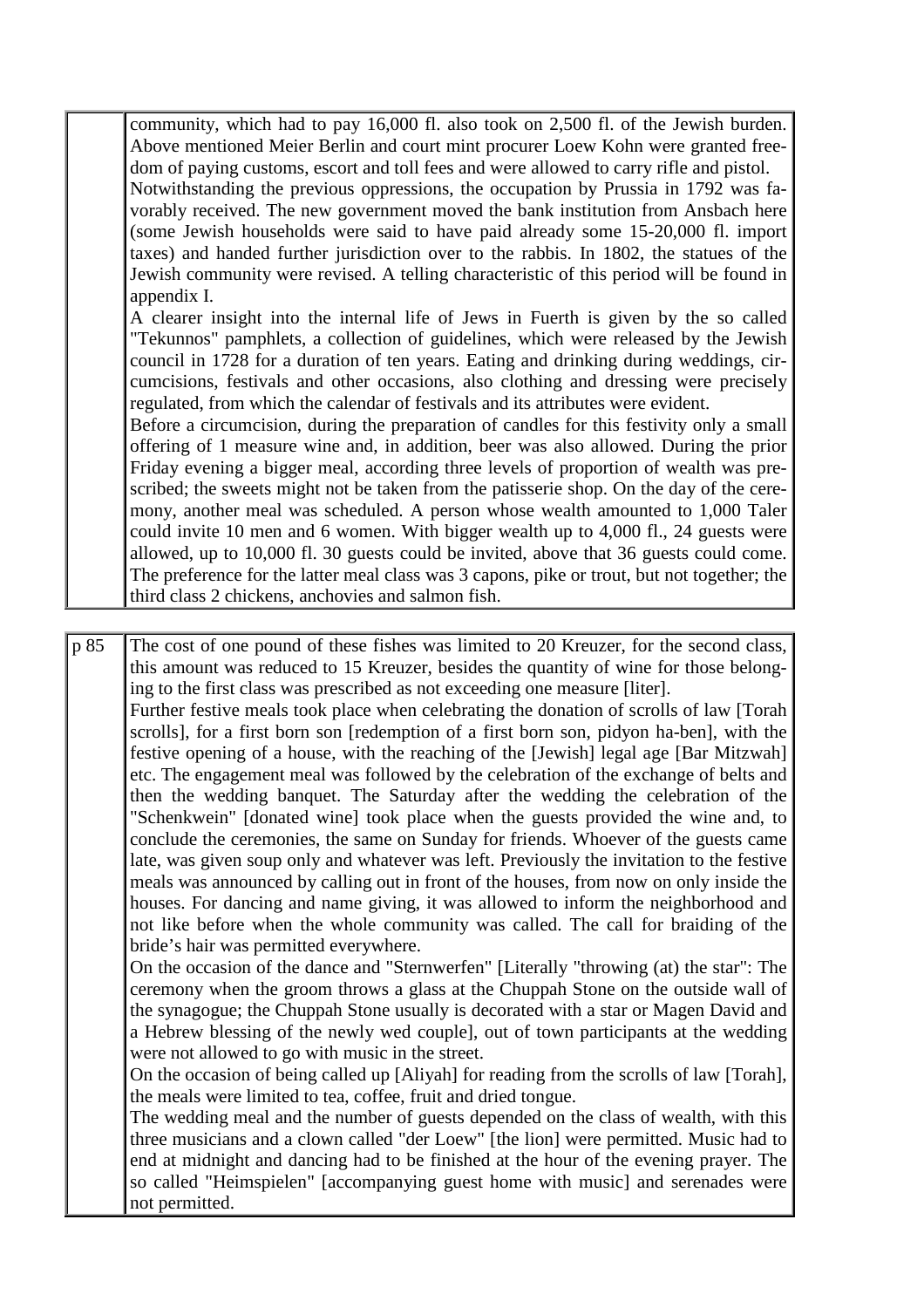If the wealth of the newly weds reached 5,000 fl., the relatives received shirts without lace as a gift. Also poor people, who lived for 15 years in the community, received similar gifts. Distant friends received collars.

No smoking or drinking of coffee or tea was allowed before the benediction over a meal.To transport the bride or groom, a carriage or horse should be used.

There was special regulation for the mode of dress. Drap d'or [gold lamée - metallic gold fabric], gold and silver brocade was out of the question, the same with damask, but those who already owned coats of the aforementioned fabrics could wear such. About the same regulations existed for silk coats and velvet gown. Silk stockings were used for Sabbath wear.

| p 86 | Socks with golden and silver gussets, embroidered bonnets, silver coat clasps, chagrin<br>lined silk jackets, silk night gowns were frowned upon.                                |
|------|----------------------------------------------------------------------------------------------------------------------------------------------------------------------------------|
|      | The use of wigs was allowed, but they had to be not powdered. The prayer shawl [Tal-                                                                                             |
|      | lith] had to be white. Only on Saturdays could a large white collar be worn, but scholars                                                                                        |
|      | always wore a large white collar. If students wore a white collar, they lost their free                                                                                          |
|      | tuition. Here [in Fuerth] as well as in Nuremberg it was forbidden to wear red coats and                                                                                         |
|      | "Roque Loures". Also snuffing tobacco was not allowed in schools.                                                                                                                |
|      | The instructions for women were much more numerous. The following items were<br>banned:                                                                                          |
|      | Veils made from fabrics with spun gold, bonnets made with pearls and Drap d'or (but                                                                                              |
|      | permitted during the high holidays), dresses made with velvet fabric, Drap d'or [lamée,                                                                                          |
|      | fabric with metallic gold threads] with gold or silver embroidered motifs, coats made                                                                                            |
|      | from damask fabric (permitted only on holidays), hoop dresses [crinolines] embroi-                                                                                               |
|      | dered head scarves, long throws [ponchos], embroidered and mixed fiber shoes and                                                                                                 |
|      | slippers, gold, silver and diamond studded belts, arm bracelets, pearl and precious stone                                                                                        |
|      | ropes, gold chains, scarves with white tips, golden and silver fabrics, gold and buttons                                                                                         |
|      | made from gold threads, embroidered muffs, (two finger wide embroidery was al-                                                                                                   |
|      | lowed), short aprons, [beauty] plasters, (except for health reasons). Corsets were not<br>permitted to be worn in the house, "because it is a shameful habit when no clothing is |
|      | worn over the corset".                                                                                                                                                           |
|      | With most of the regulations, care was taken to allow wearing these items if they were                                                                                           |
|      | already in possession.                                                                                                                                                           |
|      | Silk dresses were allowed for street wear and to go to Nuremberg.                                                                                                                |
|      | A woman or girl going peddling without a chaperone, was called a harlot in the syna-                                                                                             |
|      | gogue; also at darkness, a maid could only be sent out with supervision.                                                                                                         |
|      | Women, girls and maids could only go to the Romings- and Schmelzen-Garten [two                                                                                                   |
|      | inns at the perimeter of Fuerth]. For men these places were forbidden to visit. During                                                                                           |
|      | the week students were not allowed to go out.                                                                                                                                    |
|      | Presents from bridal couples and relatives were subject to legal regulations.                                                                                                    |
|      | Violations resulted in money and honor penalties, which occurred quite often.                                                                                                    |
|      |                                                                                                                                                                                  |
| p 87 | Regarding the prohibition of playing cards, the following joke was making the round: It                                                                                          |
|      | is prohibited to play during the day without money and by night without light.                                                                                                   |
|      | In 1716, the number of tax paying heads of households was 400, towards the end of the                                                                                            |

18<sup>th</sup> century, the number was 2,400, in the year 1807 2,673 souls, this count was not reached again for a long time. Wuerfel's statement of 6,000 souls is nonsense. The history of the present century lies clear before the eyes. The first half of the century

was reserved to get rid of long failed [ruined] institutions which existed in the state through habit and official privileges.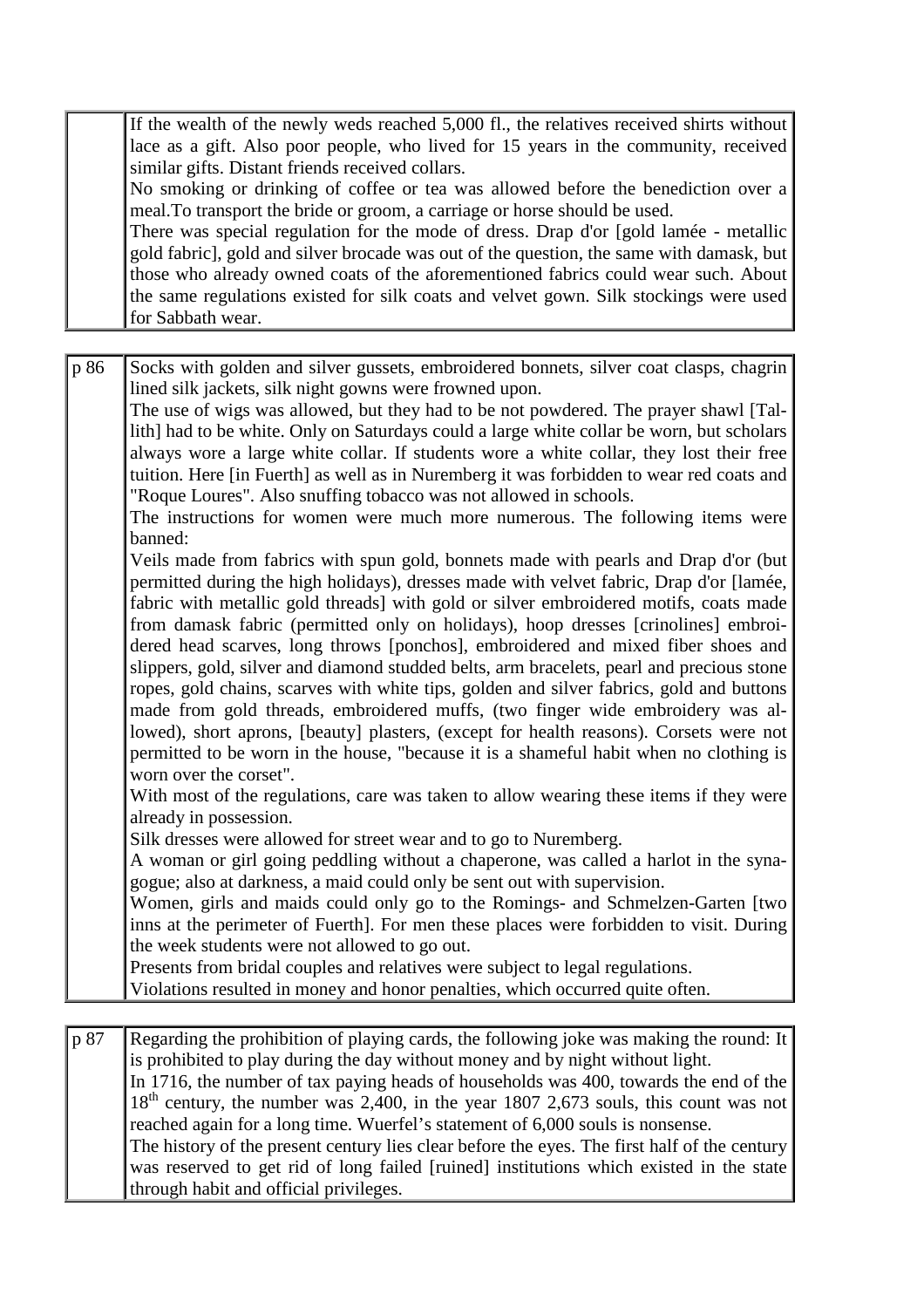The movements brought to the fore by the French revolution, which alleviated the far reaching consequences not only in the contrast between the Christian beliefs, also the [contrast] between Jewish residents. It was not possible for the legislation to view the latter as standing outside of the law, even if subjugated to many exceptional circumstances, in spite of being citizen with all rights and obligations. Besides time made it obsolete for Jews and the state as well. The discomfort of the new obligations and burdens appeared for the first [the Jews] not very constructive, especially when just several antiquated regulations (Edict § 2) for Jews were newly introduced. By themselves, these small inhibitions, which always occur in similar events, could not stop the wheel once it started to roll, its aim was the complete equality, which it did not take too long to reach. What is still missing, is not only the undertaking of the state, but also a undertaking for the future. To take a good look, which as Haenel most pointedly says, half a century of tolerance and massive freedom solved the undertaking, which looked like an impossibility throughout a millennium, that is why any doubt, which appears about the bridging of still existing contrasts, is unjustified.

The financial status of the community at the beginning of the century, while it was not totally bad, it was at least as good as in the past century. The income consisted of 20,000 fl. from income tax (ca. 10,000 fl.), "Scharrgefaellen" [taxes paid to the benefit of the "Scharre", see p 90] (ca. 8,000 fl.), deposit, entry, wedding, yahrzeit duties (1,050 fl.), proceeds from real estate (876 fl.), Torah, synagogue seat and grave fees [proceeds from sale of burial plots and their maintenance]  $(700 \text{ fl.})$  and interests from foundations. On the other hand there were expenditures totaling up to 18,000 fl., 9,700 fl. for administration, 960 fl. for education, 6,500 fl. for charity and 850 fl. for religious purposes.

p 88 The stock of the foundations amounted to 85,274 fl. Besides there were 14,500 fl. of private debts, mostly not insured "Curandengelder" [unknown ancient Latin-German phrase], for which it was necessary to put aside 5,000 fl. for the bails to serve the interest. In addition, there were several arrears, which by 1821 reached the sum of 32,000 fl. The demand for reforms increased steadily, but the way it looks the reforms were foiled by Rabbi Solomon Kohn of that time, a man of pure intentions and strong morals. The aim as leader of the community was to give time a chance with the reform, but he was not able to do so, now only the most efficient was good enough. Important moments and facts about this century, as far as they concern the Jewish community and its social relations are mentioned here. In 1806, the bank was transferred to Nuremberg. On March 4, 1809 Dr. Koenigswarter, the renown philanthropist of his hometown was born. On June 10, 1813, an edict concerning the Jews in Bavaria appeared. In 1814 Minister Montgelas agreed to keep the regulations of 1719 in power by way of exception until closer examination of the situation in Fuerth. At that time there were 637 Jewish families in Fuerth. In 1815, Jews were listed for the first time in the population register. In 1816, the theater was established with considerable support of the Jewish citizens. In 1818, those Jews who had paid trade, house and real estate tax were accepted as able to have a voice in community matters [able to vote], however others were left out. By the decision of a conference of the Bavarian ministries the Jewish corporation was dissolved, the association which was based on religious relationship and foundations was put under administrative supervision. The personal participation of Jews in the municipal administration was declared to be desirable and in cases which particularly affected their affairs their right to object was guaranteed.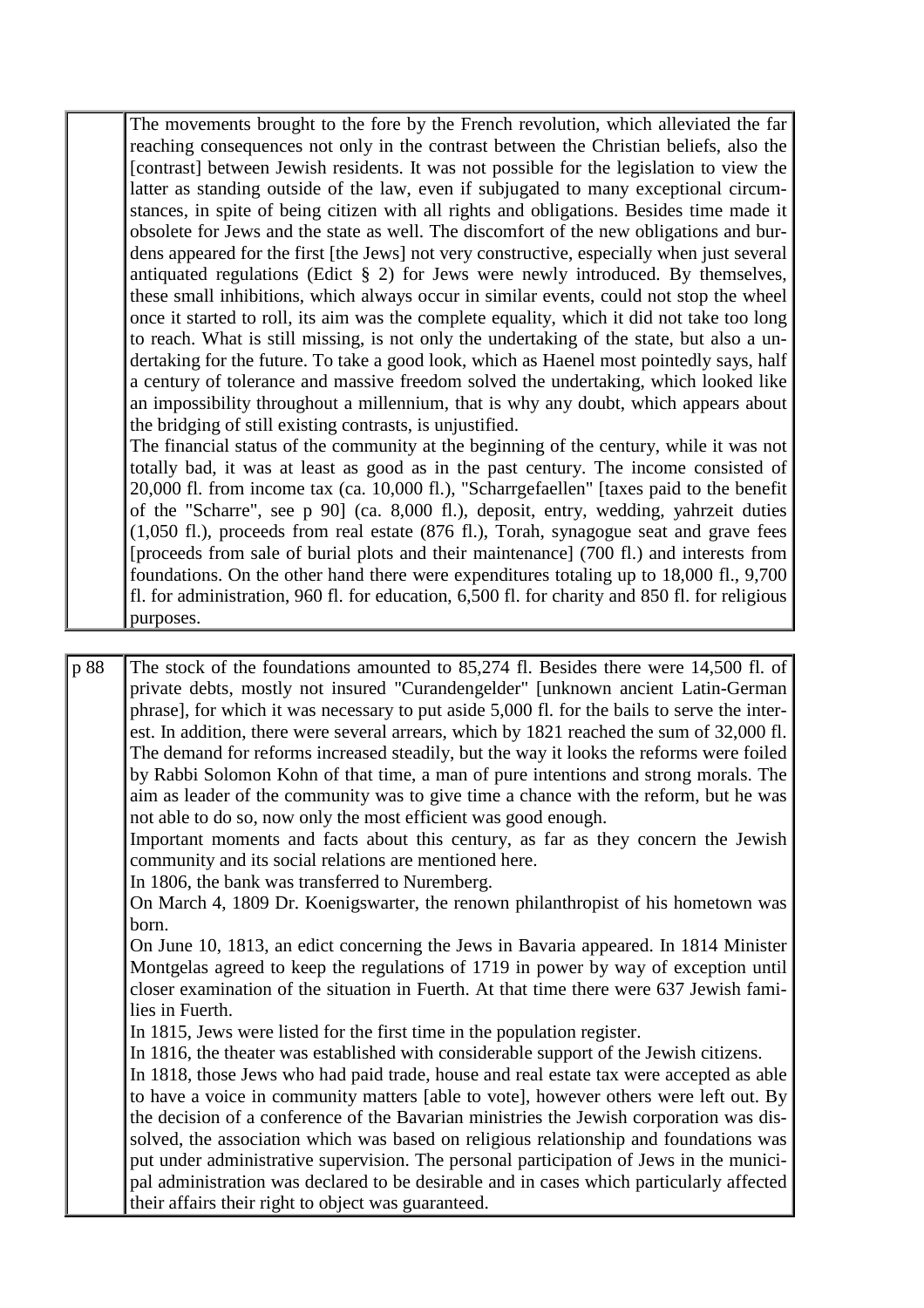| A Jewish doctor, Dr. J. Feust opened his practice here in 1819.                       |
|---------------------------------------------------------------------------------------|
| In 1820, the regulations of 1719 were completely abolished. The following remained as |
| a separate regulation:                                                                |

p 89 The present census numbers should include people from out of town who maintained the right to be incorporated to the Fuerth community by paying contributions, but not increased. The ownership of breweries and inns was protected (the operation of such were prohibited in Bavaria [for Jews] but in Fuerth). It was further determined, that the court of the city of Fuerth should be the competent jurisdiction to deliver the related files, which until now were looked after by the rabbis. At that time the personnel body of the Jewish community was as follows: 1 chief rabbi, 5 assistant rabbis, 9 "Barnossen", 3 cashiers, 1 recording secretary, 2 trustees, hospital

doctor, 1 surgeon, 3 cantors, 1 "Schulrufer" [shammes, sexton], 1 beadle, 1 welfare clerk, 1 hospital manager, 2 hospital orderlies, 2 slaughterers, 1 "Scharrinspektor" [supervisor of the "Scharre"], 2 "Scharrschreiber" [secretaries of the Scharre"], 1 "Scharrdiener" [clerk to the "Scharre"], 18 benevolent brothers first class and 24 second class, 15 benevolent sisters [Chewra Kadisha, funeral fraternity] and 2 grave stone masons.

The Jewish businesses consisted of : 37 yard goods, 5 ribbons, 6 glass, 11 jewellers, 2 leather, 8 manufacturers, 1 paper, 3 dress, 8 grocery, 11 fabric, 13 bankers, 12 brokers, 3 collectors. Further in place were: 1 Jewish lending library owner, 98 rural grocers, and 8 cooks. To this add: 1 doctor, 1 surgeon, 2 midwives and 1 dentist. The head count of the Jewish community amounted to some 2,500. The Jewish and Christian children were not separated in the elementary school. Three years later (1822) an attempt was made for separation, but because of a resulting protest from the Jewish side this attempt was withdrawn. Children from the Cohen family tree were not obliged to attend elementary school, because the school house stood on a burial ground, it was not allowed [by Jewish religion] to walk among graves. However their lessons stood likewise under the supervision of the school commission.

In 1821, chief rabbi Josua Baer Herzfelder from Rawiz, Moses Minz from Altoven and Lazarus from Micolos were elected, but for all of them no confirmation was forthcoming from the state authorities; the vice Rabbis then still present in Fuerth were not proposed. It seems to be obvious that the government tried to introduce orderly conditions and considered the election of a legally trained Bavarian citizen to be absolute necessary, who could bring about the needed reforms, unlike the stiffness of his predecessor, admittedly the latter direction still found many advocates in the community.

p 90 1822 Revision of the congregational constitution. A committee of five representatives would be elected, none of whom could be related to each other, and among whom later there would always be at least one attorney. This committee would be overseen by a magistrate on the one hand, and fifteen additional elected representatives on the other hand. The new constitution effectively, though only after much effort, normalized the congregational finances. By 1859 the total assets increased to 125,549 florins, which were burdened by indebtedness of 59,393 florins.

1825 Regulations were issued for the "Scharre". The official census counted 2,510 Jews in Fuerth out of a total population of 13,264.

1828 Formation of a Jewish charity for the distribution of two complete trousseaux every year, to brides of no means. The congregation counts 2,531 souls. Of the eleven Jewish wholesalers one pays annual taxes of 30,000 florins, and four others pay from 15,000 to 24,000 florins.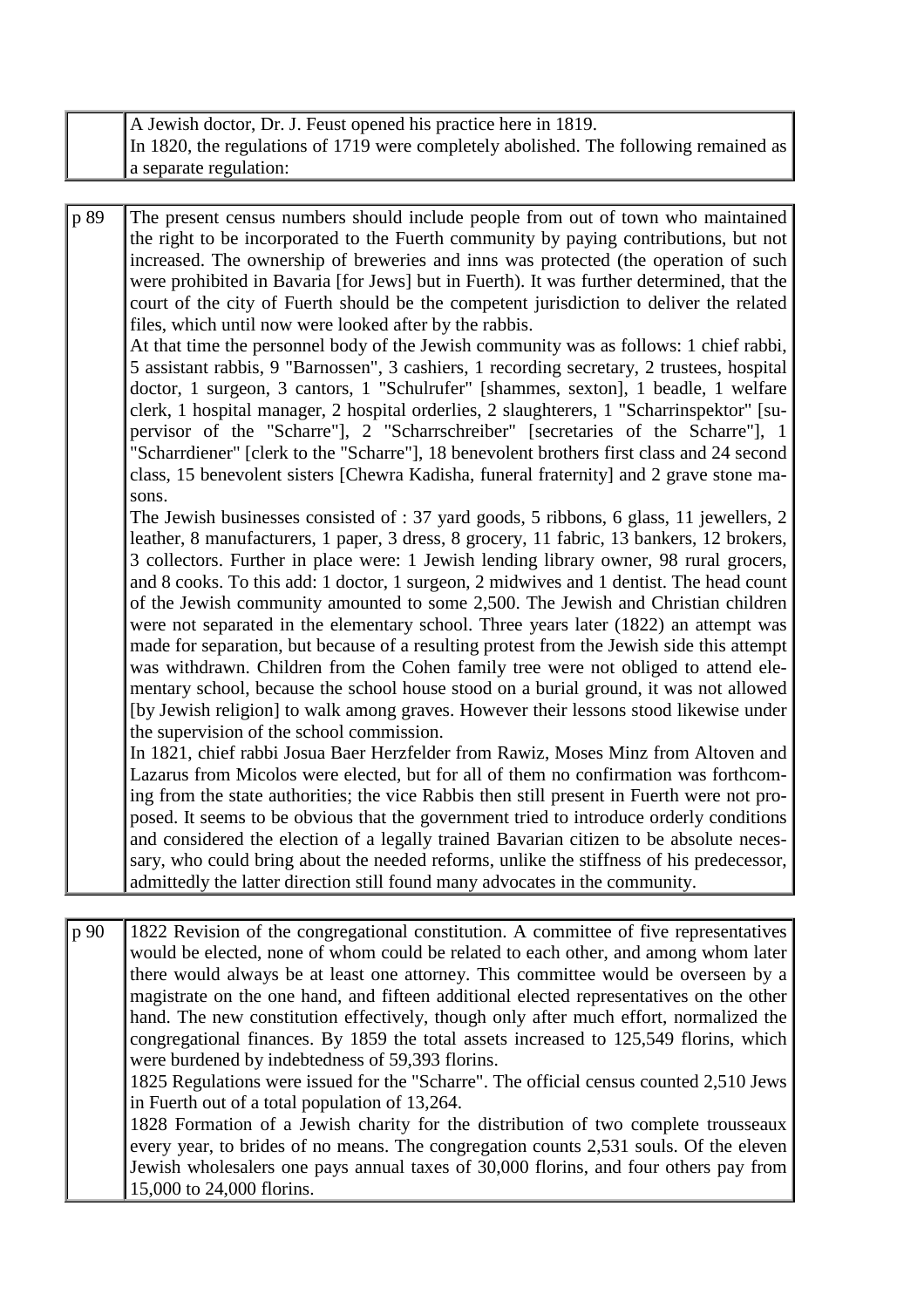1829 Dr Weichselbaum from Pretzfeld opens his medical practice in February. In June the government ordered the election of a (senior) rabbi, as required of the congregation. Protests won the congregation a delay of the deadline. However, the government threatened to subsume the right of popular election, in the event the deadline were not met. Two unsuccessful elections later, and after more correspondence, 1830 the names of both candidates were placed in nomination with the authorities on December 24: Rabbi Rosenfeld from Bamberg and Dr Loewi from Uhlfeld. Promptly on December 30, the district government installed Dr Loewi as rabbi. In the following year on March 10, higher authority reduced the appointment to that of a provisional rabbi because of concerns expressed by members of the community. The new rabbi was introduced to the congregation at ceremonies on March 21, inaugurating a happy relationship lasting many decades, during which the congregation's affairs were soon set in order. In this year the entire synagogue was renovated under the supervision of director Reindel of Nuremberg and at a cost of 9,336 florins. This expenditure was covered by voluntary contributions, some of them very considerable, from the members of the congregation. The sale of pews brought in additional 8,945 florins.

p 91 Another Jewish physician, Dr Mack from Altenkunstadt settled here in 1830. The official census counted 2,515 Jews in Fuerth. 1834 The first Jewish attorney in Bavaria, Dr Gruensfeld, became employed in Fuerth. 1838 The merchant Schopflocher's house burned to the ground; unfortunately young Hirsch Schopflocher, who had just returned home, perished in the conflagration. 1840 The number of Jewish citizens of Fuerth grew to 2,950, representing the first increase since 1807. Note, however, that the official census counted substantially fewer Jews. Cremieux, passing through the city upon his return from his travels in the Orient, was welcomed with due pomp. 1841 Lightning struck and burned down the shed used by the fraternal burial organization on the Jewish cemetery. Regulation of Jewish funerary processions was promulgated by the municipality. 1843 Dr Feust died this year. His medical practice was taken over by Dr Hollstein. Dr Loewi was a co-founder of the tradesmen's union. The congregation's shed which had previously burned down, was not replaced. 1846 After 14 years of preparatory work, the new Jewish hospital was completed at a cost of 19,056 florins; the costs were covered by legacies (Koenigswarter and others), as well as by voluntary contributions. The old hospital now serves as residence for the maintenance of the cemetery supervisor. Dr Landmann commenced his medical practice this year. 1848 The board of the congregation this year donated 1000 florins to the loan institution for tradesmen in financial distress. 1849 Dr C Feust commenced a legal practice. Dr Morgenstern was elected to the Landtag (Bavarian parliament). 1850 Antique dealer Pickert was appointed court antiquarian. Talmud scholar Wolff Lippmann Hamburger died this year. He had been head of the rabbinical high school for many years. Dr Loewi had been his student. 1851 Salomon Berolzheimer was elected to the city council, as the first Jew ever elected to that body. The official census counted 2,649 Jews in Fuerth. 1852 The official census counted 2,651 Jews in Fuerth. 1853 A portal was built at the entry to the yard of the synagogue.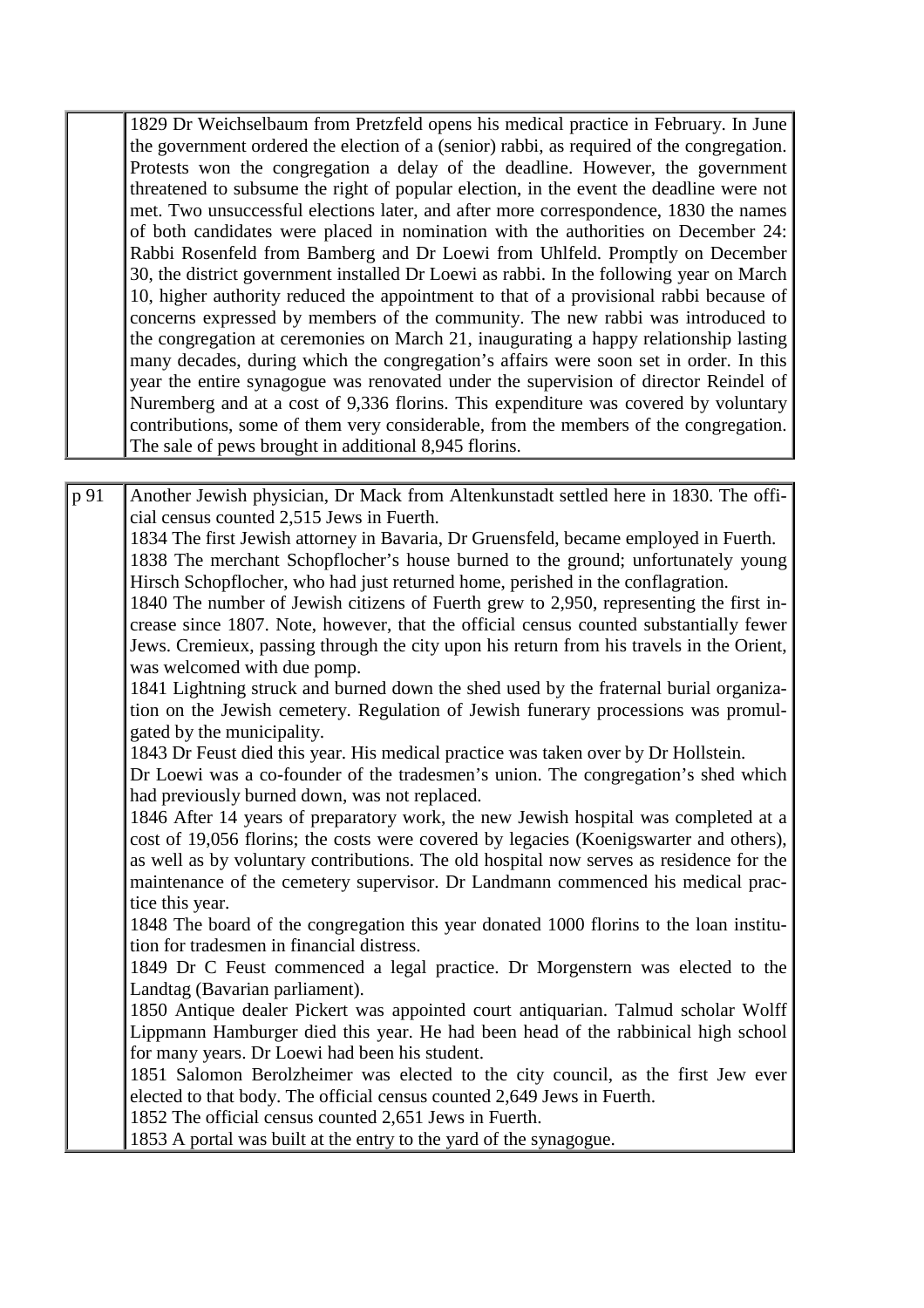| p 92 | 1854 Banker Simon Koenigswarter left considerable legacies to institutions of all         |
|------|-------------------------------------------------------------------------------------------|
|      | faiths. 300 florins for the poor; 300 for the Christian hospital; 100 for the Catholic    |
|      | building fund; 2,000 for the Jewish hospital; 2,700 for poor Jews; 200 for the Jewish     |
|      | orphanage. His son, Dr W Koenigswarter established the "Simon's Foundation" in his        |
|      | father's name,                                                                            |
|      | 1855, stipulating that interest income be used to provide prizes for competent journey-   |
|      | men and apprentices. The first such prizes were awarded in 1857.                          |
|      | Dr Koenigswarter also started donating 100 florins annually on the anniversary of his     |
|      | father's death, for the benefit of the poor: half to Jewish poor, and half to Christians. |
|      | 1856 This year Dr Koenigswarter established the "Elisabeth Koenigswarter Trust" and       |
|      | endowed it with further 2,000 fl. The annual interest income from this fund was to be     |
|      | distributed to one or two needy families.                                                 |
|      | The Jewish hospital was the recipient of further sums of money from Moritz Rindskopf      |
|      | (500 fl.), Rosette Muehlhaeusser (100 fl.), Louis Weinschenk (500 fl.) and Daniel         |
|      | Berolzheimer (200 fl.).                                                                   |
|      | 1857 Jakob Brandeis donated 200 florins for the support of Jewish workmen. A men's        |
|      | choral group was formed.                                                                  |
|      | 1858 Attorney Dr Gunzenhaeuser came to Fuerth. The Jewish hospital received dona-         |
|      | tions of 100 fl. each from Jeanette Heilbronn and Abraham Fraenkel. David Ottensoser      |
|      | died; he was a well-known orientalist.                                                    |
|      | 1860 I Dinkelsbuehler made available a part of his garden to a gymnastics club. Many      |
|      | anti-orthodox members were elected to the Jewish administrative committee. Dr Lewes       |
|      | founded a chess club.                                                                     |
|      | 1861 An association was formed for aid to "Jews in transit". Its purpose was to abolish   |
|      | the then widespread custom of assigning the care, feeding and sheltering of Jewish        |
|      | beggars and impoverished travelers to individual households.                              |
|      | The congregation contributed 150 florins to a trust for education in art and science.     |
|      | Rabbi Dr Loewi also was a substantial contributor to this fund.                           |
|      | The official census counted 2,651 Jews in Fuerth.                                         |
|      | 1862 An association was formed to distribute (fire) wood to Jews. Dr Ortenau became       |
|      | its treasurer.                                                                            |
|      | 1863 Dr Wiener opened his medical practice.                                               |
|      | The newly elected board of commerce appointed S Berolzheimer as its chairman.             |
|      | The Jewish primary school was opened on October 18.                                       |
|      | S Berolzheimer became the first Jewish judge in Bavaria with his appointment to be        |
|      | acting judge of the court of commerce.                                                    |
|      | Dr Brentano was hired as teacher in the school of commerce.                               |
|      |                                                                                           |
| p 93 | Max Neubauer became the first Jewish magistrate's counselor.                              |
|      | The school association built a new schoolhouse.                                           |
|      |                                                                                           |

1864 Attorney Dr Kronacher came here. The synagogue was renovated and enlarged and another story was added to the Jewish hospital.

1865 S Berolzheimer was delegated to the German Chamber of Commerce and Dr Brentano became rector of the Royal School of Trade and Commerce.

1866 Dr W Koenigswarter donated additional 500 florins to the Simon's Foundation. 1867 By executive fiat, the government included Jews in the levy of tax for medical care of the poor. Merchant Ollesheimer became chairman of the local lodge. Dr Koenigswarter was honored with high citizenship. Dr Morgenstern and S Kolb were appointed co-chairmen of the board of commerce. Members of the congregation set up a fund for the distribution of stipends to Bavarian Jews; the fund to be named in honor of Dr Gabriel Riesser in Hamburg, who had worked in particular for Jewish emancipation.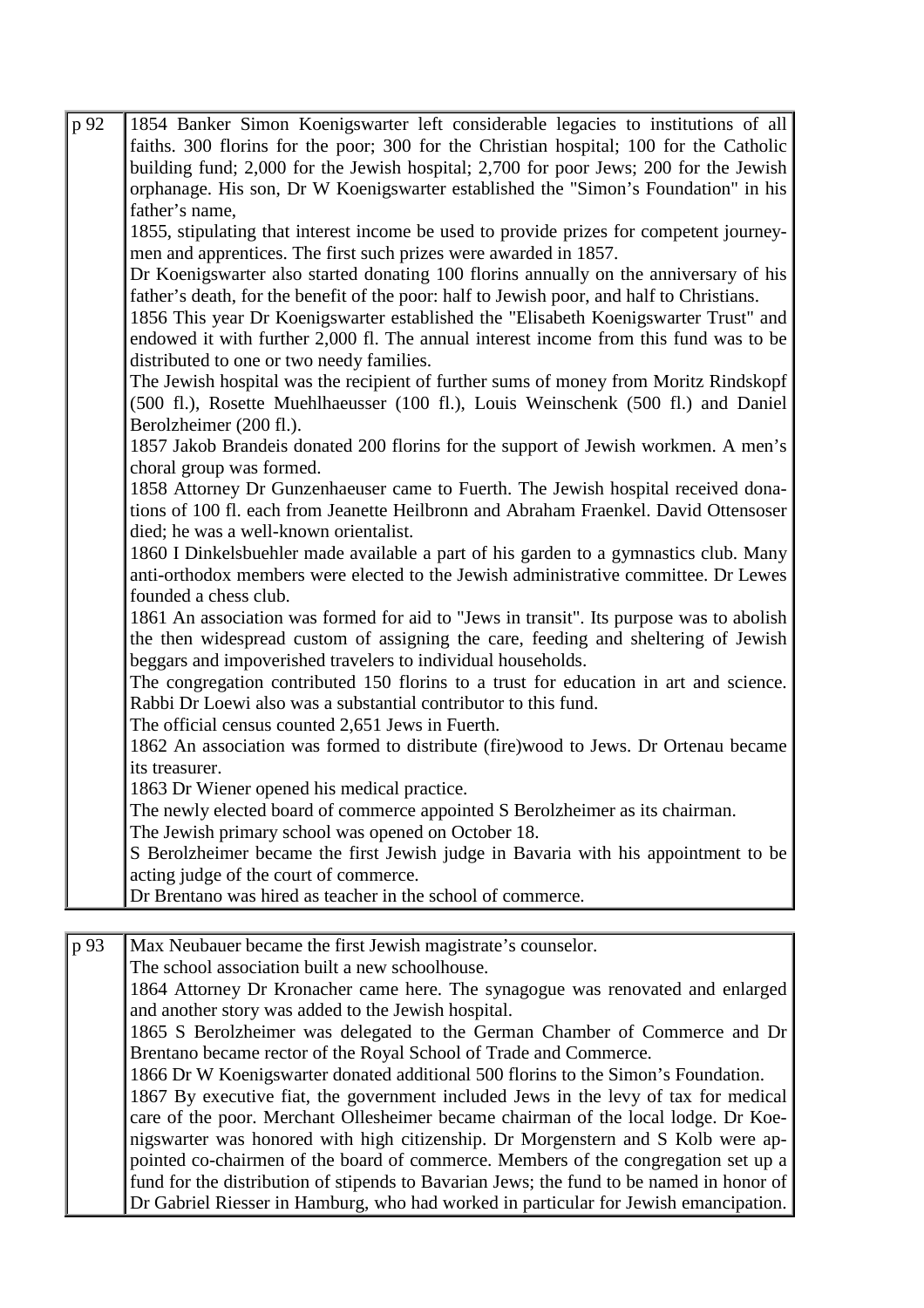| Dr Ortenau was appointed auditor for the local regiment of home defense. The official |
|---------------------------------------------------------------------------------------|
| census counted $3,116$ Jews in Fuerth.                                                |

1868 The court of commerce appointed Maier Lieser as its interim judge. The Order of St. Michael was bestowed on attorney, Dr Feust. The Hebrew printing press ceased operations.

1869 Julius Berolzheimer became an attorney. Dr Kronacher ran for the Landtag (parliament). Moritz Boehm was elected to the board of a newly formed merchants' association. J B Morgenstern, Jakob Mohr and Moritz Ullmann were elected to the local committee. Dr Lewi was admitted to the Order of St. Michael. An election was held to approve inter-religious schools; 624 Jews qualified as voters, of whom 411 voted for, none against. Three Jews were elected to the college of magistrates; Dr Landmann was appointed to the presidency of the congregation, and S Berolzheimer a member of the council of Central Franconia.

1870 Dr Lehmann started his medical practice. A Women's Association was formed under the leadership of Betty Kolb. Numerous Jews were active in the Associations for Help in the War Effort. Dr W Koenigswarter donated 100 florins to the municipal library. Construction of the funeral chapel at the cemetery was completed.

1871 The official census counted 3,250 Jews in Fuerth.

1873 On December 26 honored rabbi Dr Loewi died. Dr Loewi's assistant, Dr Neuburger, succeeded him, first as acting rabbi; on June 16, 1875 he was confirmed as rabbi in his own right.

| p 94 | 1875 The official census counted 3,317 Jews in Fuerth (compared to 2,453 in Nurem-                                                                                                   |
|------|--------------------------------------------------------------------------------------------------------------------------------------------------------------------------------------|
|      | berg).<br>1876 There were 26 patients in the hospital, in addition to 22 charity patients. The hos-                                                                                  |
|      | pital's net worth was 108,465 Marks. A single commission supervises both the charity                                                                                                 |
|      | organization and the hospital. The latter employs an administrator, a secretary and a                                                                                                |
|      | cashier. The congregation's net worth amounted to 181,765 Mark, exclusive of the hos-<br>pital's net worth.                                                                          |
|      | 1877 836 members are subject to assessments. Care of the poor is presently being reor-                                                                                               |
|      | ganized.                                                                                                                                                                             |
|      | 1878 Municipal magistrate Morgenstern bequeathed 6000 M each to the Jewish and the                                                                                                   |
|      | Christian hospitals, and the same amount for the erection of a monumental fountain.                                                                                                  |
|      | During his lifetime Morgenstern had already endowed a scholarship fund for students at<br><b>Technical Schools.</b>                                                                  |
|      | The above selected facts indicate the social status of the Jews in Fuerth. Their numbers                                                                                             |
|      | and their activities secure them the right to participate in the governance of the commu-                                                                                            |
|      | nity and of the state. The fact that Jews are members of various political parties, that                                                                                             |
|      | they subscribe to differing views, indicates their improved status; the imperative of a                                                                                              |
|      | unified front in all matters has been eliminated. Jews are tolerated. Like all other free<br>citizens they contribute to the welfare of city and state. Presently four Jewish magis- |
|      | trates serve on the city's council, and 11 are deputies. The representative in the state                                                                                             |
|      | legislature is Dr Gunzenhaeuser.                                                                                                                                                     |
|      | We need not belabor the city's active role in commerce, which has made Fuerth famous                                                                                                 |
|      | in the world. What yet remains is a certain jealousy, thinly disguised as humor, which                                                                                               |
|      | crops up here and there in such expressions as "Fuerth and its Jews" and "Little Jerusa-                                                                                             |
|      | lem". Such unfounded prejudices should be countered by all educated people, who<br>should actively strive for their disappearance.                                                   |
|      |                                                                                                                                                                                      |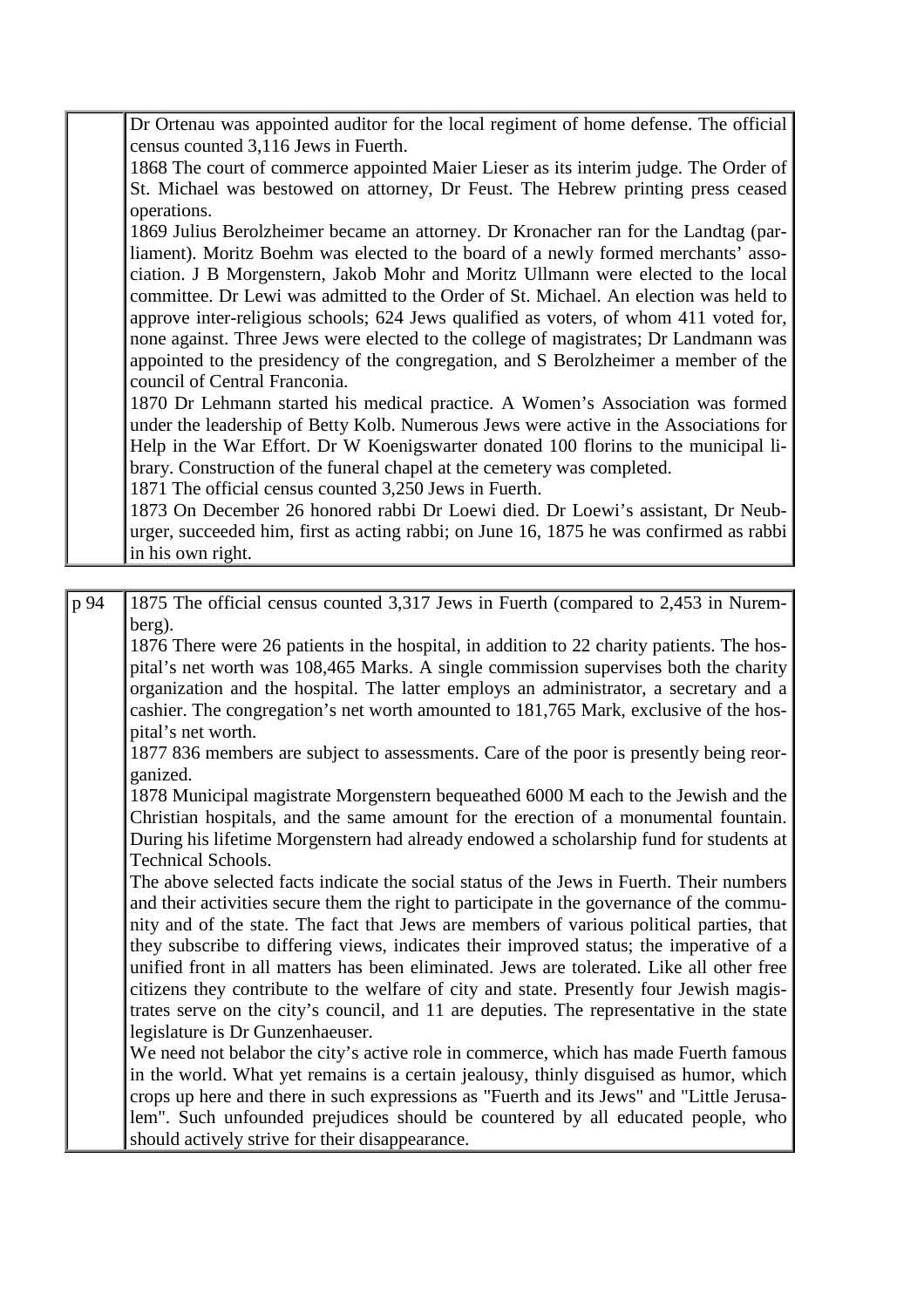| p 97 | <b>Nuremberg II</b>                                                                                                                                                                                                                                                                |
|------|------------------------------------------------------------------------------------------------------------------------------------------------------------------------------------------------------------------------------------------------------------------------------------|
|      | In this century, the first Israelites living in Nuremberg again are presumed to have been<br>two officers of the garrison, a captain of the infantry Marx and a first lieutenant of the<br>cavalry. According to reports, they were promoted to officers' ranks during the wars of |
|      | liberation, in which volunteers of Israelite denomination, whose education offered suf-<br>ficient warranties, reached positions like these.                                                                                                                                       |
|      | For the year 1820 1, for 1822 3 Israelites are reported. In the census of 1826 19 non-                                                                                                                                                                                             |
|      | Christians are registered (there was no specific column for Israelites yet). The civil ser-<br>vant Johann Wassermann, working in the year 1839 at the Higher Post Office is consid-<br>ered regularly as the first Israelite living in Nuremberg again. The increase in popula-   |
|      | tion among the Israelite inhabitants was as follows:                                                                                                                                                                                                                               |
|      | 1840 6 (registered as non-Christians)                                                                                                                                                                                                                                              |
|      | 1852 87 (registered as non-Christians)                                                                                                                                                                                                                                             |
|      | 1861 87 (?)                                                                                                                                                                                                                                                                        |
|      | 1864 936                                                                                                                                                                                                                                                                           |
|      | 1867 1,254                                                                                                                                                                                                                                                                         |
|      | 1871 1,831 (according to a different source 1,634)                                                                                                                                                                                                                                 |
|      | 1875 2,453                                                                                                                                                                                                                                                                         |
|      | The number stated under 1861, taken from the book "Bavaria", cannot be correct taking                                                                                                                                                                                              |
|      | into account the subsequent figures.                                                                                                                                                                                                                                               |
|      | The first Israelite citizen of the Bavarian city of Nuremberg was Joseph Kohn from                                                                                                                                                                                                 |
|      | Markt Erlbach, who was accepted on May 16, 1850 after controversial debates with 9                                                                                                                                                                                                 |
|      | against 8 votes.                                                                                                                                                                                                                                                                   |
|      | On February 1, 1859 the Israelites living in the city, approx. 50 independent inhabitants<br>and citizens, created a religious association. By a ministerial resolution of January 28,                                                                                             |
|      | 1862 the constitution of a religious community was granted, at which point in time al-<br>ready ca. 100 Israelite families lived here.                                                                                                                                             |
|      |                                                                                                                                                                                                                                                                                    |

p 98 The first chairman of the religious community was Loeb Hopf, who was followed by Maier Bethmann and Anton Kohn. At present this office is held by the royal attorney Dr Josephthal.

Initially religious education has been taught by the teacher Gumpert Fried, whom the religious association employed.

The religious community of Fuerth permitted their brothers in faith from Nuremberg to bury their deceased on the Fuerth cemetery for the payment of certain fees. This was not longer possible since November 1, 1863. By a private agreement with the rabbi Dr Loewi in Fuerth the local Israelites constituted a sub-parish of his rabbinate. The new cemetery, located to the north of the road to Fuerth, was made ready at an expenditure of 24,160 florins (for estate, surrounding wall, mortuary) in 1864 and opened with the funeral of J H Marschuetz on February 28 of the same year. The current number of the graves amounts to 340.

Headed by construction counselor Wolff from Stuttgart, in April 1869 the construction of the new synagogue began. The costs amounted to 704,000 Marks. The new place of worship could be inaugurated on September 8, 1874. Jakob Kann donated a capital of 1,000 florins, from which interest the costs of the preservation of the so-called eternal light are to be paid, his son Samuel donated the lamp for the eternal light.

The women of the community paid for 2 precious curtains for the sanctuary as well as for the covers of the praying desk and the pulpit.

Likewise Hopfmann donated a curtain for the sanctuary, Marianne Lerchenthal the pertinent covers for praying desk and pulpit and finally Leopold Alexander a carpet. The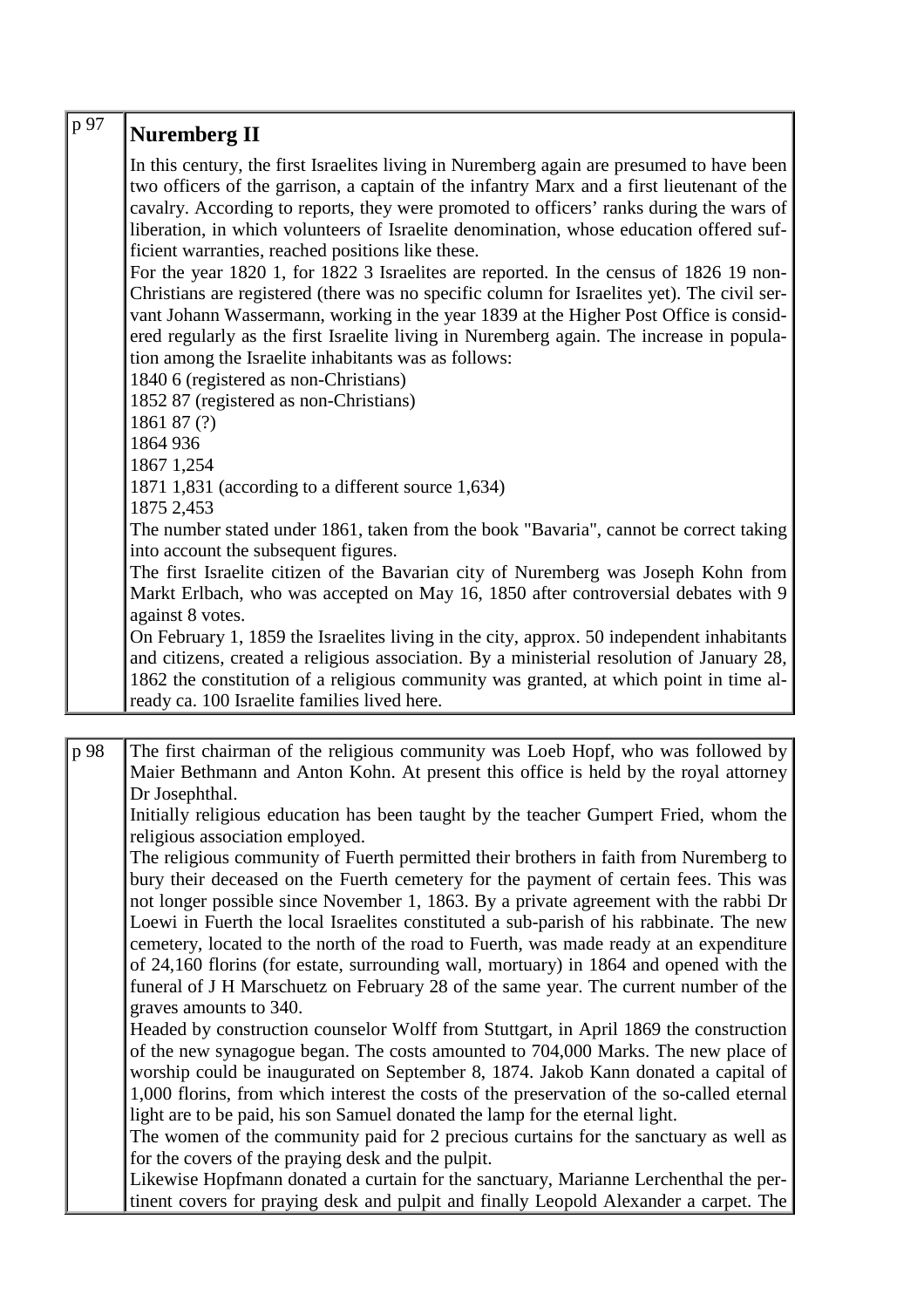embroideries were made usually by the gold embroiderer Behr.

The costs of the synagogue were covered by the sales of the synagogue seats, by membership dues and a voluntary loan from the members of the community as well as by donations on the occasion of anniversaries. Attached to the synagogue there is a community center.

The current number of the contributory members amounts to 650, divided actually into 10 income classes, i.e. in 13, since class I to III are subdivided in 2 subsections, of which the highest pay 140 Marks, the lowest 2 Marks for the community's expenditures.

p 99 The religious community and the administration is headed by an executive committee, two assessors, the cashier and a committee of 15 authorized persons. Since September 4, 1872 Dr Lewin, formerly rabbi in Zurich, functions as the local rabbi after his election on May 28 of the same year. In the year 1864 the Israelite charitable society was founded, which counted at the end of 1877 408 members with an annuity of 9,305 Marks. For the support of traveling Israelites the mentioned association in 1878 paid 7,000 Marks to the central association in Fuerth. Besides the welfare service for local Israelite poor, also the care for Israelite sick people is a task of the association. For the support of widows and orphans in 1873 an association with a capital stock of 9,000 florins, applied by voluntary contributions, was founded. The number of the members amounts to 120, their annuities varying from 10 to 80 Marks totaling up to 4,000 Marks. The assets of the association amounted to 36,000 Marks in 1877. The following notes also might be worth mentioning: Dr W Koenigswarter donated for charity purposes 1,250 florins. In 1869 the lawyer W Frankenburger was elected member of the Bavarian parliament, in 1874 and 1877 also member of the German "Reichstag". Sophie Kohn donated 10,000 florins for the establishment of a polytechnic institute. The bookseller to the court Pickert, moved here from Fuerth, deceased in 1870. Assessor Berlin was accepted as the first Israelite assessor in the Kingdom of Bavaria on February 1, 1874 in Nuremberg. In the municipal bodies there are 3 Israelites. Furthermore 6 Israelite attorneys are working here. As far as the social status of the Israelites in Nuremberg is concerned, it will take some time, until exclusively favorable things can be reported about this subject. The wealth of the community, a characteristic, which often is transferred to all individual members forgetting at the same time that also a numerous middle class exists and that the expenditures for charity purposes indicate towards a not small number of persons on relief, is of substantial influence to the over-all evaluation of the state of the resident Israelites.

p 100 A small inherited, to a certain extent historical dislike cannot be denied. This will probably not disappear, until the principle prevails that the value of any corporation and its individuals only can be judged correctly if the history of the entity is visible and examined calmly and critically. Instead often one judges - however a faster and simpler method - by the ones, who differentiate themselves unfavorably from the majority, this way gaining a completely incorrect impression.

From this way of evaluation, prevailing in modern times, confessional as well as humanitarian, political, commercial and social associations suffer more or less, even entire races and nations.

One may charge this phenomenon rightfully in particular to the frequent reports in the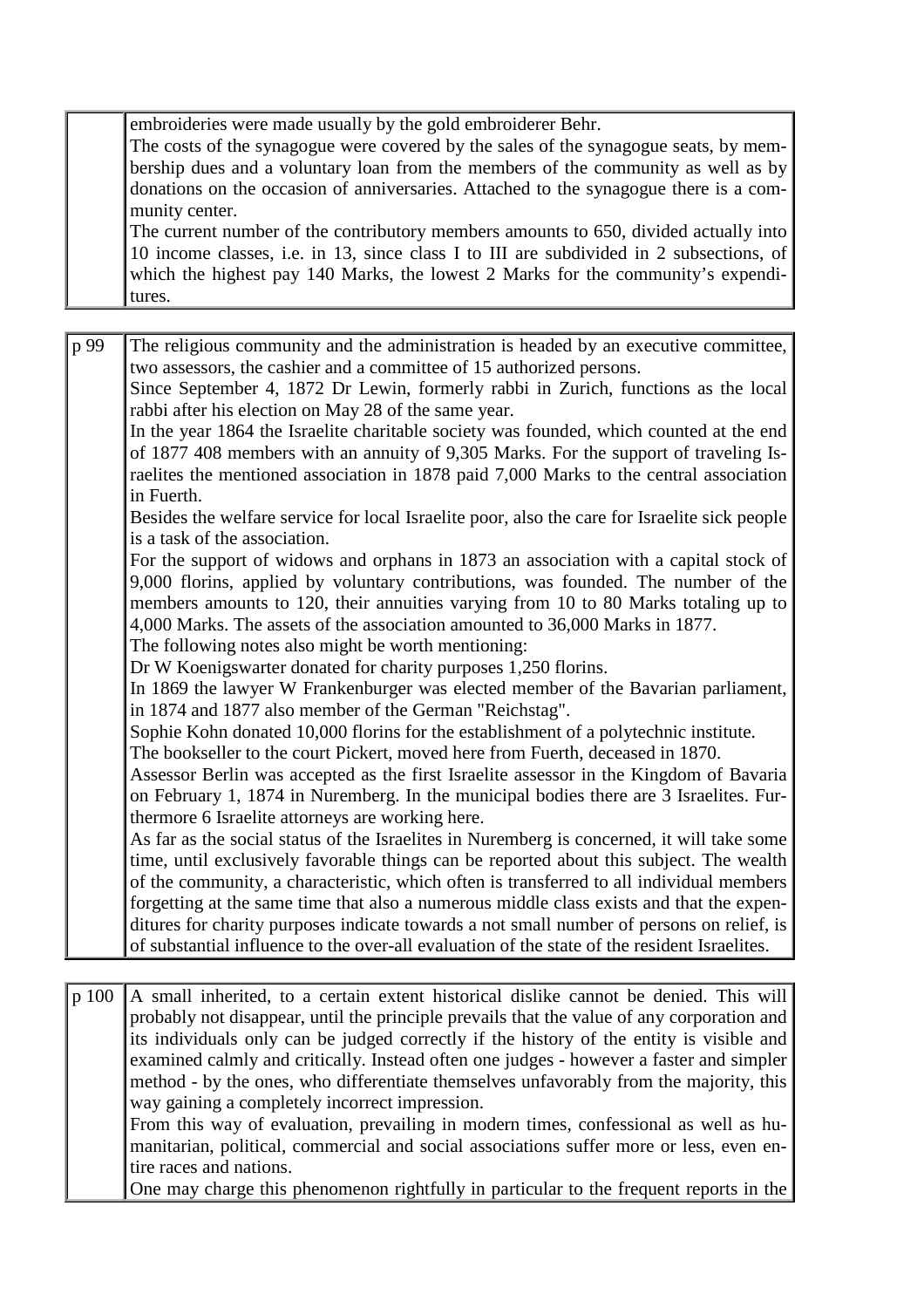| newspapers, which anticipate the own thinking too much, at the same time appearing      |
|-----------------------------------------------------------------------------------------|
| not to be entitled qualitatively to do so. An emancipation from the daily papers surely |
| will steer judgement and criticism into more favorable tracks than those being used at  |
| the moment.                                                                             |

#### p 103 **Appendix I. Concerning the improvement of the moral conditions of the Jews of Franconia, 1792**

*(Document of the Nuremberg Archives)*

Most honorable District Assembly!

The question: "How to improve the moral and civil conditions of Jews in the District of Franconia", the  $9<sup>th</sup>$  point of discussion, shows once again to the world the comprehensive care and love of mankind of the most noble Franconian District Authority.

We and all the Jewish inhabitants of the Franconian District greatly value and appreciate from the depth of our hearts the attention given to us by their sovereigns, and our most respectful thanks to them and which shall never be forgotten by us and our descendants.

We are also full of confidence and joyful hope of a successful outcome as the detailed discussion of this important item is left to a most honorable District Assembly which, luckily for us and the whole Franconian district, consists by all accounts of the wisest humanitarian and most active statesmen.

Hopefully we therefore also dare to write in the name of the large Fuerth congregation and all the Jewish people in Franconia to respectfully beg you to present our fate before the District Assembly.

We do not wish to ask for any special favor partly to avoid to appear presumptuous and, on the other hand, not to prejudge in the slightest the wisdom and love of mankind of the most honorable District Assembly.

Only that much shall we be allowed to remark that by all the tolerance, leniency and justice of our present noble authority, for which we bless them and praise God, laws and establishments are still in the way of the improvement of our moral and civil position.

p 104 Although we do not wish to deny that some reproaches regarding trade fraud and laziness to work may rightly be applied to some amongst us, we however believe that people on the whole are born alike with identical inclinations, facilities and capabilities and we flatter ourselves that several thoroughly generous, honest and unselfish men of our nation will be personally known to your most noble District Assembly and that scholars like Moses Mendelsohn, many doctors and some artists of our religion are able to prove our natural mental capacity.

But obviously as long as we are excluded from agriculture, crafts and all other normal means of earning a livelihood and are restricted to trading, our leanings and capabilities necessarily have to take a one-sided direction and can never be improved and developed unlike that of the Christians, to whom all means of making a living are open.

And even trading, the only remaining subsistence branch available to us, how much is this restricted and made difficult for us.

We are forbidden to either enter many towns and localities at all or have, first of all, to pay high taxes and have to leave again before nightfall. In some other places the best openings to trade are denied us and everywhere we have to pay the tremendous body tax, which politically treats us like livestock, covers us with shame and contempt and often swallows up two or three times the small profit, which we tried to earn in foreign places with difficulty and danger.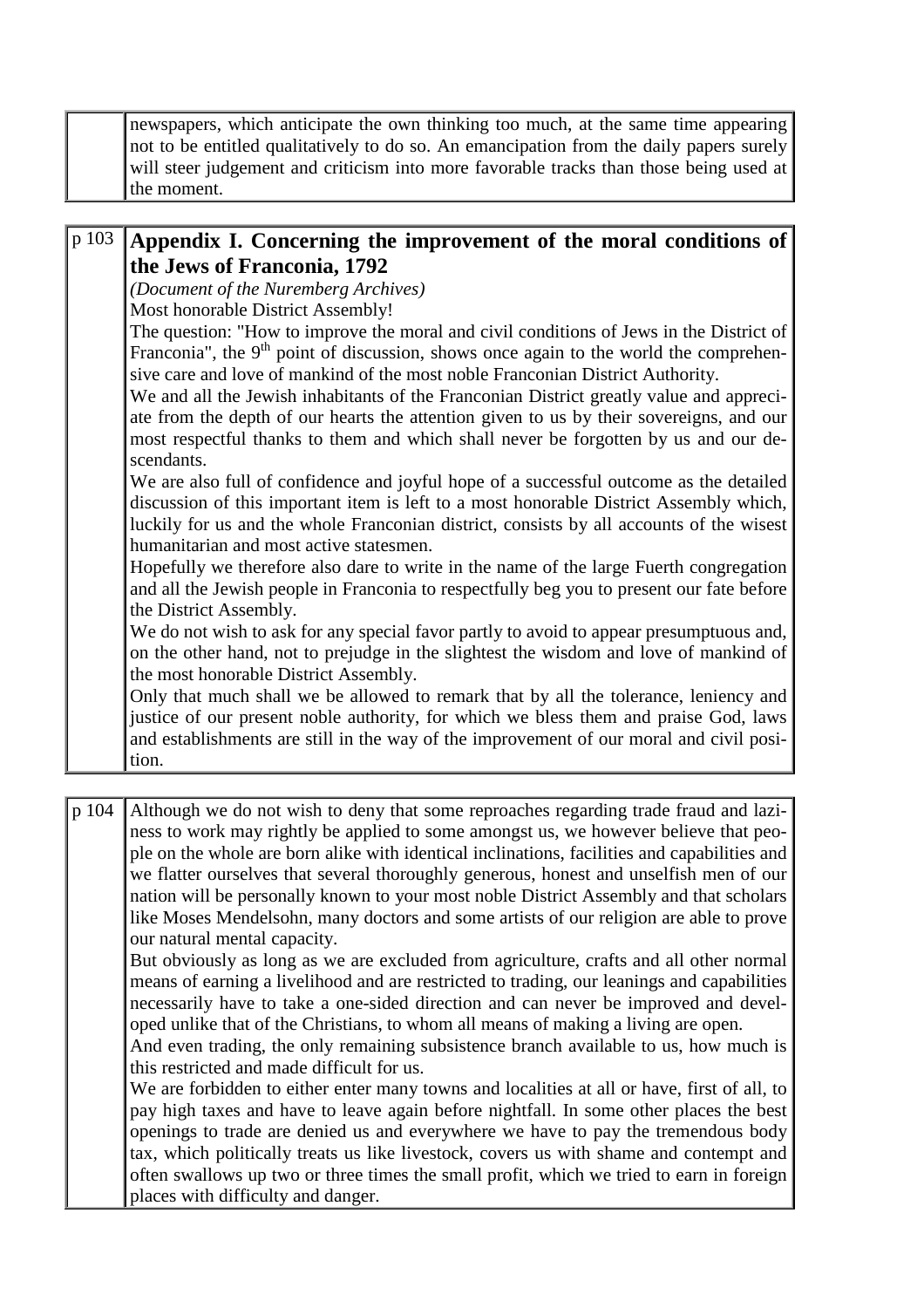On top of this we have to support the many poor of our nation and in addition to the territorial taxes we also pay Synagogue duties, so that even the better off has to earn a substantial amount in order for him and his family to prosper, and that the less well off, at the slightest mishap, immediately becomes a beggar, due to lack of reserves, without which he is unable to carry on any trade and is unable to support himself and is even unable to work as a messenger, as the body tax amounts to more than his earnings.

p 105 This true description of our restricted and depressed situation has already been warmly recognized by many Christian leading philosophers and statesmen and encourages us to say that we owe our continued existence to God, who is the father of all men, and to our own thrifty and simple way of living, as well as our hard work and contentment with small profits.

Should however the call of our conscience be stifled by the voice of our predicament amongst some of us, we truly believe that, if we were to be granted the whole range of industry, the birth right of all human beings, all unlawful means of earning a living would become unnecessary and only those would be used which honesty clearly demands.

We dare not estimate the beneficial consequences for us and all mankind, which would result from a prudent moderation and easing of our hard fate.

We are however convinced that the centuries old political pressure badly affects mind and spirit and that only by a lifting or moderation of this can the moral and civil situation of a people gradually be improved.

We count ourselves lucky that we have finally reached the point in time when Jews again are looked upon and treated as human beings by enlightened Christian Sovereigns and authorities and hope that in good time before the throne of God, whom we also worship in dust and ashes, and who loves all good people, also express grateful thanks to those humanitarians who have warmly helped with wisdom and deeds to bring some relief and improvement to our moral and civil position on this earth.

To the wisdom and humanity of your most noble District Assembly we confidently entrust our fate with the respectful assurance that our warmest thanks as well as our deepest respect shall never dim in our hearts with which we sign ourselves as

Your most honorable District Assembly's humbly obedient, in the name of the entire Jewish Community in Fuerth and all Jewish inhabitants of Franconia,

Fuerth, 14<sup>th</sup> February 1792

**Wolf Neuburger Jacob Henle Isaac Marx**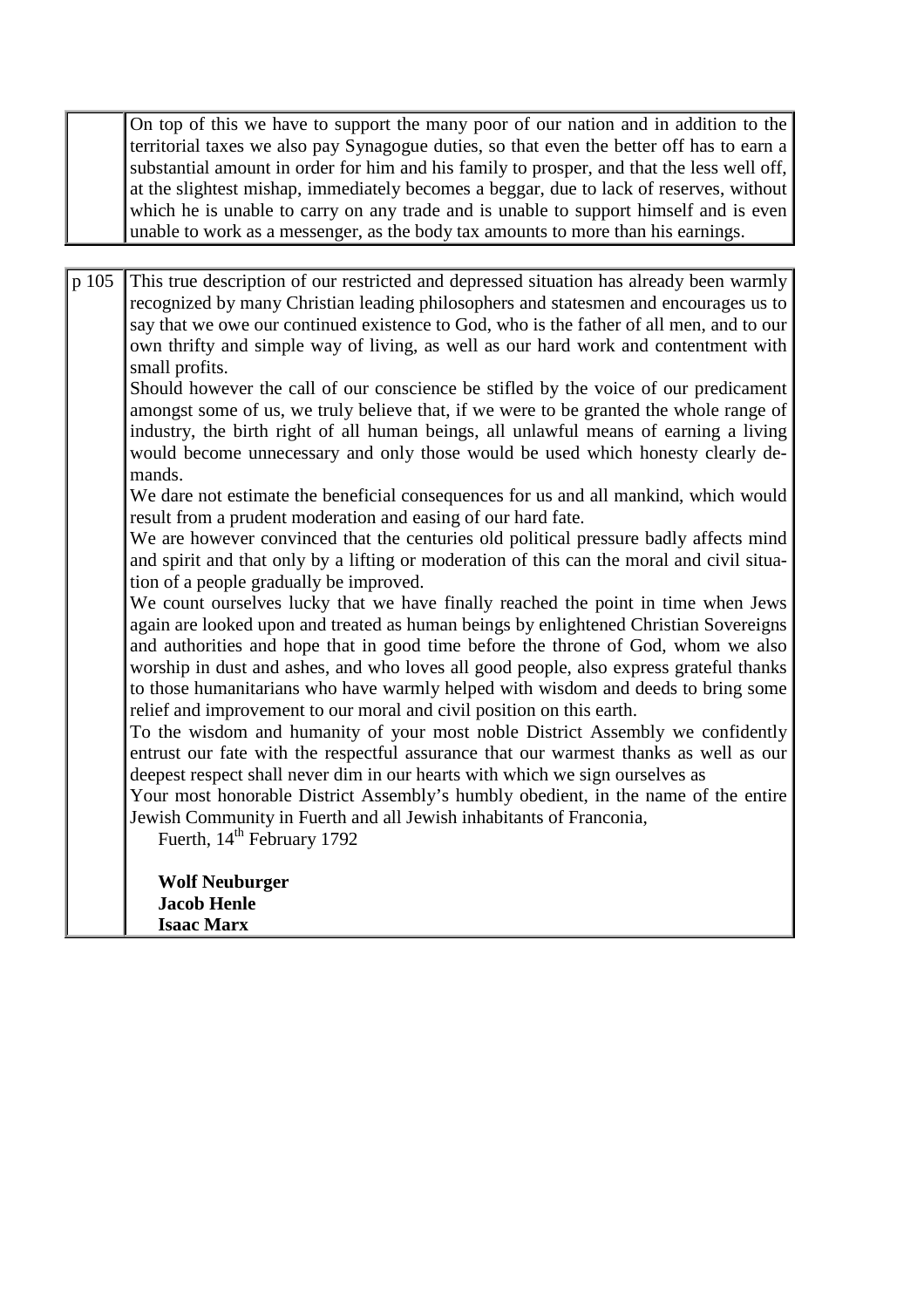| (from the Royal Archives in Nuremberg)<br>A. Calculation of the 10 yearly proceeds derived from the escort fees paid by Jews,<br>and after deduction of the loan for the female escorts for the Jews and the contri-<br>bution for the staff at the city gate |        |              |                |  |  |
|---------------------------------------------------------------------------------------------------------------------------------------------------------------------------------------------------------------------------------------------------------------|--------|--------------|----------------|--|--|
| accounting period                                                                                                                                                                                                                                             | fl.    | kr.          | <b>Pfennig</b> |  |  |
| for 1797 in 1798                                                                                                                                                                                                                                              | 2,573  | 54           |                |  |  |
| for 1798 in 1799                                                                                                                                                                                                                                              | 2,484  | 13           |                |  |  |
| for 1799 in 1800                                                                                                                                                                                                                                              | 1,770  | 15           | 2              |  |  |
| for 1800 in 1801                                                                                                                                                                                                                                              | 1,509  | 39           |                |  |  |
| for 1801 in 1802                                                                                                                                                                                                                                              | 2,864  | 52           | 2              |  |  |
| for 1802 in 1803                                                                                                                                                                                                                                              | 2,751  | 45           |                |  |  |
| for 1803 in 1804                                                                                                                                                                                                                                              | 2,495  | 40           |                |  |  |
| for 1804 in 1805                                                                                                                                                                                                                                              | 2,850  | 3            | 2              |  |  |
| for 1805 in 1806                                                                                                                                                                                                                                              | 2,560  | 39           |                |  |  |
| for 1806 in 1807<br>2,619                                                                                                                                                                                                                                     |        |              |                |  |  |
| total income 1797 - 1806                                                                                                                                                                                                                                      | 24,480 | $\mathbf{1}$ | 2              |  |  |
| in addition the pensions for the 4 female escorts still<br>living                                                                                                                                                                                             |        | 260 fl.      |                |  |  |
|                                                                                                                                                                                                                                                               |        |              |                |  |  |
| the benefits derived from the Jews for all the staff                                                                                                                                                                                                          |        | 881 fl.      | 28 kr.         |  |  |
|                                                                                                                                                                                                                                                               |        |              |                |  |  |
| manning the city gates<br>annual total income<br>B. Index of persons whose wages depended partly on the Jewish entrance fees in<br>1808 (shortened by omitting the names)                                                                                     |        | 3,589 fl.    | 28 kr.         |  |  |
| number and title                                                                                                                                                                                                                                              |        | fl.          | kr.            |  |  |
| 1 Kriegssekretaer [secretary for the armed forces]<br>(personnel of the armed forces department)                                                                                                                                                              |        | 400          |                |  |  |
| 2 Kriegsaufbieter [war mobilizers] (personnel of the<br>armed forces department)                                                                                                                                                                              |        | 1,834        |                |  |  |
| 3 sergeants at the city gate                                                                                                                                                                                                                                  |        | 389          |                |  |  |
| 24 sergeants of the militia                                                                                                                                                                                                                                   |        | 54           |                |  |  |
| 7 riflemen at the city gate                                                                                                                                                                                                                                   |        | 16           | 24<br>20       |  |  |
| 4 female escorts (old women, which had to escort<br>and watch Jews present in the city)                                                                                                                                                                       |        | 260          |                |  |  |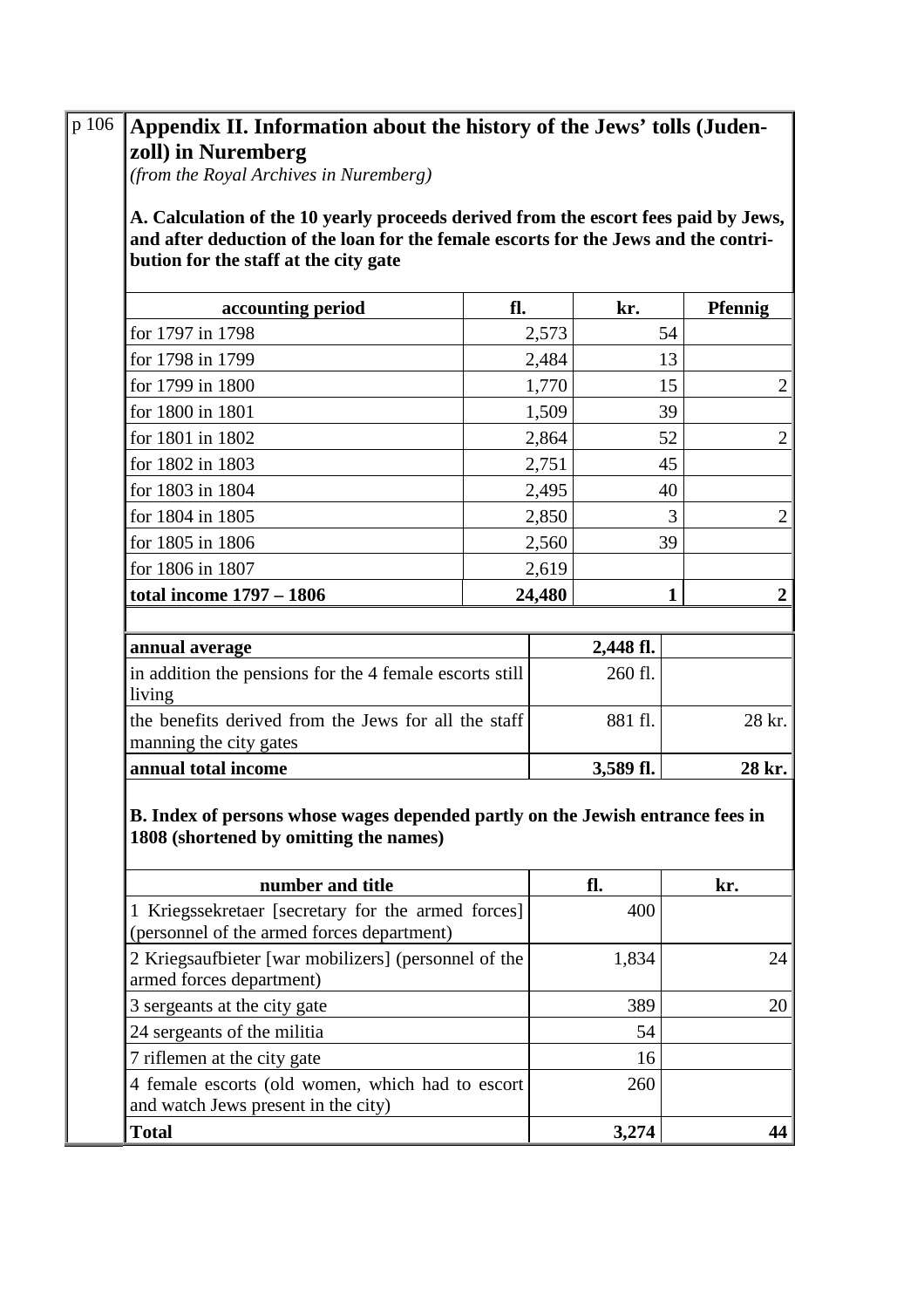The personnel of the armed forces department based its payment on the decree of the imperial sub-delegation commission of January 19, 1798, and on a 300 year old practice. p 107

The entire city gate personnel and the former escort women justified their income as an ancient practice.

In former times the personnel of the armed forces department received the additional amount of 200 fl. for the Kriegsobrist [commander of the city's army], but at this time [1808] he was already deceased. The amounts mentioned above were paid to the functionaries as a pension until their deaths.

#### **C. Tabular calculation of the amount of Jewish escort fees during the past 10 years, with a comparison what the yield with the new regulation would have been** Explanation of the columns' content:

- 3. year
- 4. total of Jews, women and grown children, which came to the city
- 5. number of Jews , women and children, who paid the ordinary, moderate or conceded escort fees
- 6. jews with or without pass arrived for legal or delivery matters.
- 7. total amount of the Jews' payments excluding the entrance fee at the city gate and the fee for their Mitgeherinnen [escort women]

total amount according to the new regulation (30 kr. per capita and excluding children younger than 12 years)

| 1            | $\overline{2}$ | 3      | 4     | 5                 | 6                   |
|--------------|----------------|--------|-------|-------------------|---------------------|
| 1789         | 6,312          | 5,998  | 314   | 2,210 fl. 43 1/2  | 2,999 fl.           |
|              |                |        |       | kr.               |                     |
| 1790         | 6,707          | 6,427  | 280   | 2,177 fl. 6 kr.   | 3,213 fl. 30 kr.    |
| 1791         | 6,486          | 6,160  | 326   | 2,203 fl. 5 kr.   | $3,080$ fl.         |
| 1792         | 6,266          | 5,922  | 344   | 2,375 fl. 29 kr.  | $2,961$ fl.         |
| 1793         | 6,281          | 6,112  | 169   | 2,229 fl. 20 1/2  | $3,056$ fl.         |
|              |                |        |       | kr.               |                     |
| 1794         | 6,459          | 6,209  | 250   | 2,415 fl. 50 kr.  | 3,104 fl. 30 kr.    |
| 1795         | 6,756          | 5,948  | 808   | 2,355 fl. 24 kr.  | $2,974$ fl.         |
| 1796         | 7,082          | 6,148  | 934   | 2,429 fl. 15 1/2  | $3,074$ fl.         |
|              |                |        |       | kr.               |                     |
| 1797         | 7,392          | 6,462  | 930   | 2,573 fl. 54 kr.  | $3,231$ fl.         |
| 1798         | 7,115          | 6,452  | 663   | 2,484 fl. 13 kr.  | $3,226 \text{ fl.}$ |
| <b>Total</b> | 66,856         | 61,838 | 5,018 | 23,454 fl. 20 1/2 | 30,919 fl.          |
|              |                |        |       | kr.               |                     |

Calculated in Nuremberg April 19, 1799.

**D.** Apart from the legal charges, it was customary to give New Year money to the manager in charge of toll duties for Jews. It was also a custom to give natural products, such as 4 so-called "Lichtgaense" [literally 'light geese', probably a donation on the occasion of the Christian "Lichtmess" holiday in spring] (In the year 1800, for New Year Koenigswarter paid 10 fl. 20 kr., Jakob Besels 16 fl. 53 kr.).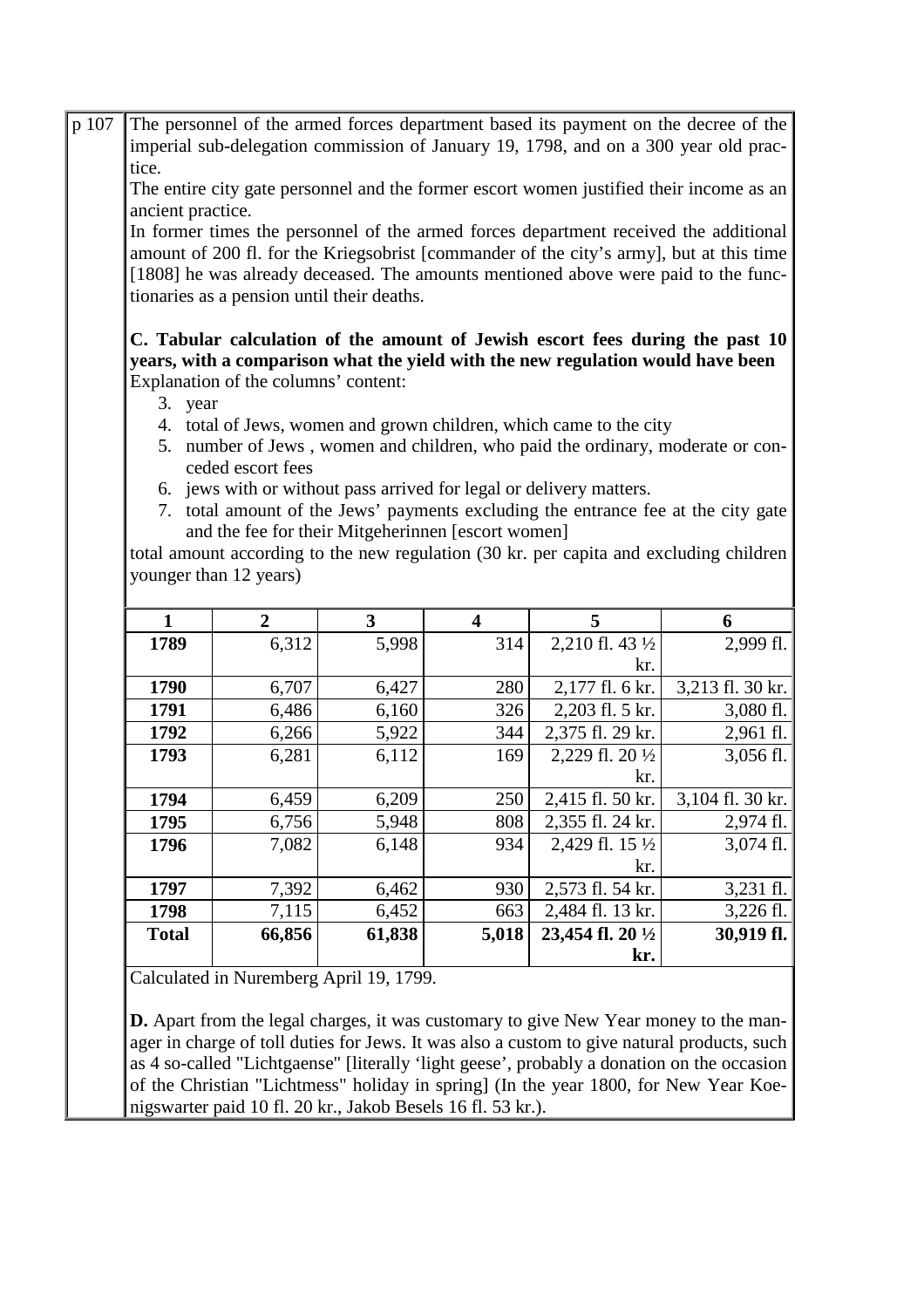| p 108 | The calculations of the Jews' tolls payments (1798 - 1800) resulted in differences. The    |
|-------|--------------------------------------------------------------------------------------------|
|       | official in charge was declared to be a swindler, but he replaced the missing amount       |
|       | and put the blame on minor clerks, who also accused each other. One of the female          |
|       | escorts was blind, they were all described as difficult women to satisfy. 1798             |
|       | Also the imperial sub-delegate Schrodt handed out rebukes regarding the matter of          |
|       | Jews' toll payments. He wondered why the armed forces department received salaries,        |
|       | but entrusted the job to women, and that this important part of the local police is handed |
|       | to the "aprons". He remarked further, that these "Amazonian female police servants"        |
|       | did not fulfill their duty.                                                                |
|       | In 1798 the respective duties were transferred from the armed forces department to the     |
|       | customs office.                                                                            |
|       | Sick Jews, visiting the thermal spa [in Nuremberg near Pegnitz river] did not have to      |
|       | pay. Their presence was scrutinized. When leaving the town, a certificate from the         |
|       | manager of the bathing facility had to be produced.                                        |
|       | Every 14 days, the "Huehneraugenjud" [corns Jew] Hirsch was permitted free entry into      |
|       | the city $(1805)$ .                                                                        |
|       | In the year 1800, in which the female escorts went on pension (May 1799 - May 1800),       |
|       | the necessary expenditures with reference to the Jews increased over the resulting in-     |
|       | come by $617$ fl. 11 kr. 2 Pfennig.                                                        |
|       | On March 16, 1808, a law was passed to rescind the whole matter of Jewish toll pay-        |
|       | ments, which was considered nonsense, a subject which in previous years took on a          |
|       | form that leaves the reader of the records with a very unpleasant feeling brought to the   |
|       | fore by the petty grumbling.                                                               |

p 109 -112

### **Appendix III. Mention of the documents that could not be used in this text because it was already in the advanced stages of print**

*This part of the original book was not included into the translation because of its lack of informational value for the foreign reader.*

| p 113 | Appendix IV. The Jewish orphanage in Fuerth                                               |
|-------|-------------------------------------------------------------------------------------------|
|       | The Jewish orphanage in Fuerth was established in 1763. The only one for Bavaria and      |
|       | the oldest in Germany. The founder was Israel Lichtenstadt from Prague, living in         |
|       | Fuerth. He established a fund of 500 florin for this noble purpose. He was head of the    |
|       | administration for many years.                                                            |
|       | Until 1838 the orphan boys received their education in the orphanage. The upbringing      |
|       | was left to foster mothers who for this purpose received appropriate remuneration.        |
|       | Because the upbringing and education outside of the institution did not harmonize, a      |
|       | new statute was established to define that upbringing, catering and education should be   |
|       | under the care of an appointed orphan custodian and teacher. A government decision        |
|       | confirmed the hiring of teacher Bamberger from Buechenbach as the first orphan cus-       |
|       | todian.                                                                                   |
|       | Till 1845 only local orphan boys were accepted. A decision in 1845 granted non resi-      |
|       | dents the right to apply for admission, as long as this was not detrimental for local or- |
|       | phans. In 1868 the effective area was extended to orphan boys from the whole Father-      |
|       | land with the same rights as local orphans. Therefore we find 37 pupils in the institu-   |
|       | tion, 35 from whole country and only 2 from Fuerth.                                       |
|       | Admissible are all Jewish orphan boys from a legal marriage, born in Bavaria and while    |
|       | staying in the institution from age 5 to 14, they are entitled to free cost, clothing and |
|       | education.                                                                                |
|       | During the year 1866, Mr. Bamberger resigned his position as teacher. The administra-     |